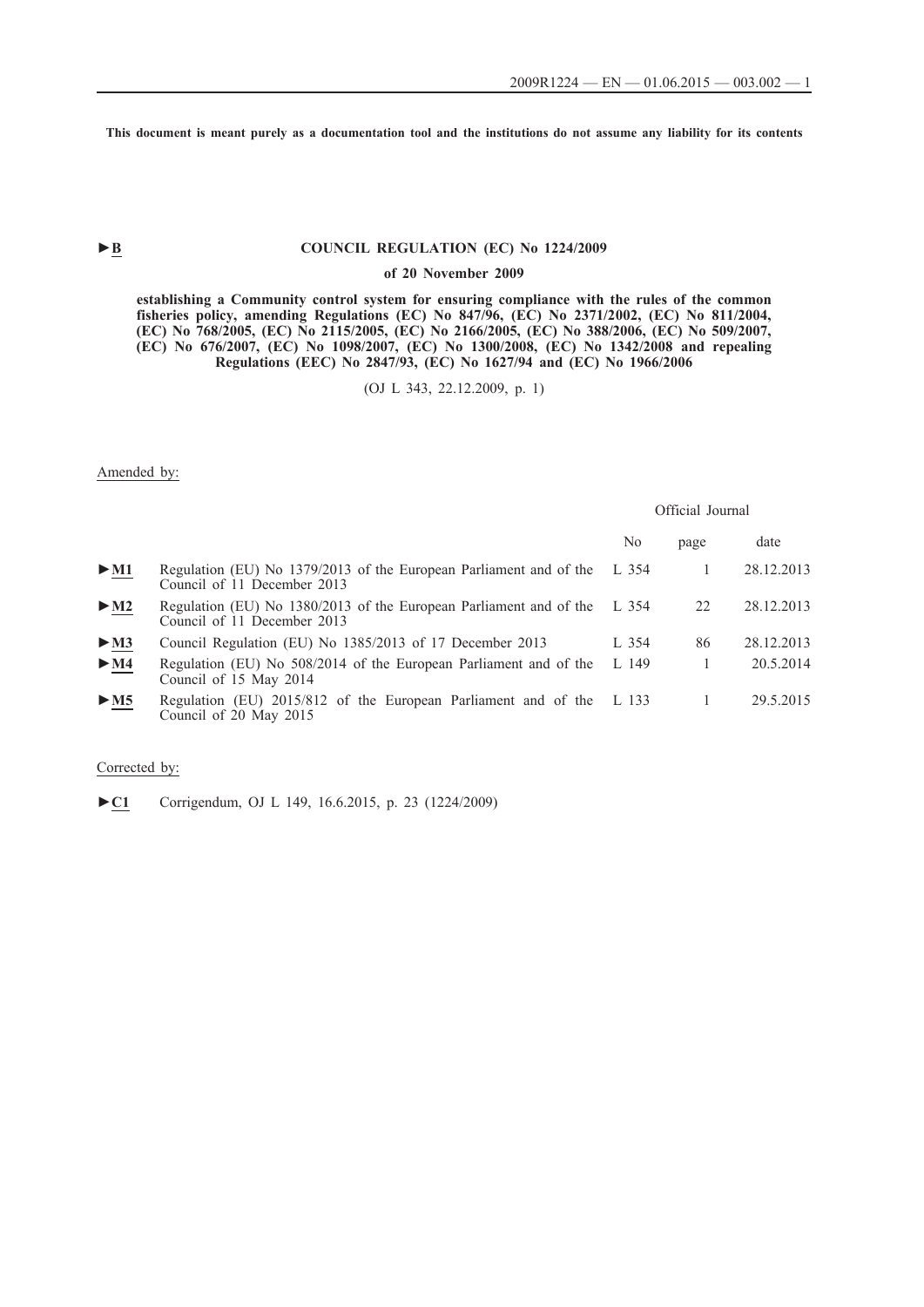### **COUNCIL REGULATION (EC) No 1224/2009**

#### **of 20 November 2009**

**establishing a Community control system for ensuring compliance with the rules of the common fisheries policy, amending Regulations (EC) No 847/96, (EC) No 2371/2002, (EC) No 811/2004, (EC) No 768/2005, (EC) No 2115/2005, (EC) No 2166/2005, (EC) No 388/2006, (EC) No 509/2007, (EC) No 676/2007, (EC) No 1098/2007, (EC) No 1300/2008, (EC) No 1342/2008 and repealing Regulations (EEC) No 2847/93, (EC) No 1627/94 and (EC) No 1966/2006**

THE COUNCIL OF THE EUROPEAN UNION,

Having regard to the Treaty establishing the European Community, and in particular Article 37 thereof,

Having regard to the proposal from the Commission,

Having regard to the opinion of the European Parliament  $(1)$ ,

Having regard to the opinion of the European Economic and Social Committee  $(2)$ ,

Having regard to the opinion of the Committee of the Regions  $(3)$ ,

Having regard to the opinion of the European Data Protection Supervisor  $(4)$ ,

Whereas:

- (1) The objective of the common fisheries policy, as set out in Council Regulation (EC) No 2371/2002 of 20 December 2002 on the conservation and sustainable exploitation of fisheries resources under the Common Fisheries Policy  $(5)$ , is to ensure exploitation of living aquatic resources that provides sustainable economic, environmental and social conditions.
- (2) Given that the success of the common fisheries policy involves implementing an effective system of control, the measures provided for in this Regulation seek to establish a Community system for control, inspection, and enforcement with a global and integrated approach in accordance with the principle of proportionality, so as to ensure compliance with all the rules of the common fisheries policy in order to provide for the sustainable exploitation of living aquatic resources by covering all aspects of this policy.
- (3) The experience gained in the application of Council Regulation (EEC) No 2847/93 of 12 October 1993 establishing a control system applicable to the Common Fisheries Policy  $(6)$  has shown that the current control system no longer suffices to ensure compliance with the rules of the common fisheries policy.

<sup>(1)</sup> Opinion of 22 April 2009 (not yet published in the Official Journal).

<sup>(2)</sup> Opinion of 15 May 2009 (not yet published in the Official Journal).

<sup>(3)</sup> OJ C 211, 4.9.2009, p. 73.

<sup>(4)</sup> OJ C 151, 3.7.2009, p. 11.

<sup>(5)</sup> OJ L 358, 31.12.2002, p. 59.

<sup>(6)</sup> OJ L 261, 20.10.1993, p. 1.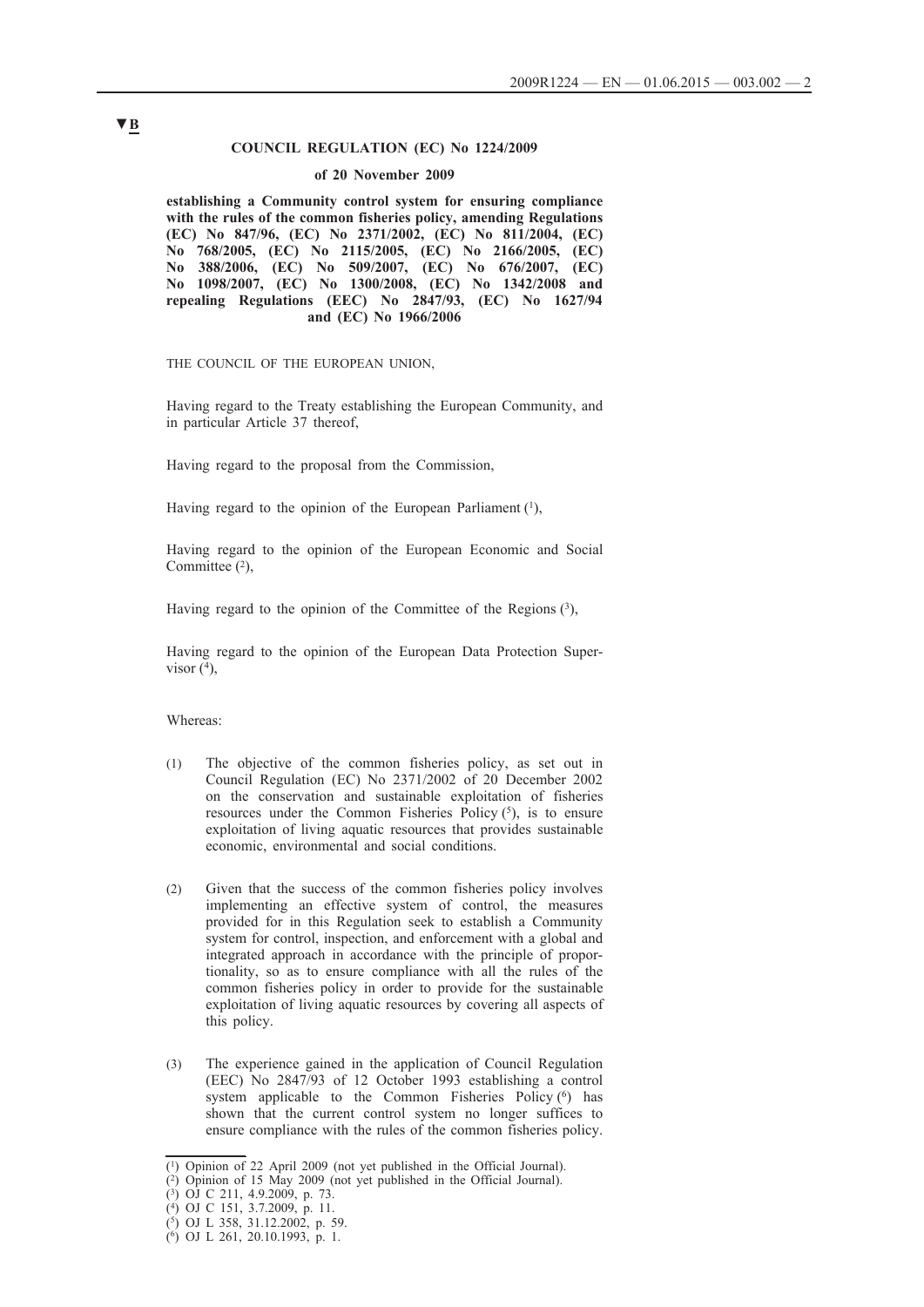- (4) Currently control provisions are contained in a wide number of overlapping and complex legal texts. Some parts of the control system are poorly implemented by Member States which results in insufficient and divergent measures in response to infringements of the rules of the common fisheries policy thereby undermining the creation of a level playing field for fishermen across the Community. Accordingly the existing regime and all the obligations therein should be consolidated, rationalised and simplified, in particular through reduction of double regulation and administrative burdens.
- (5) In view of the scale of the depletion of marine aquatic resources, it is vital for the Community to adopt the necessary measures to develop a culture of compliance among all operators with the rules of the common fisheries policy, and with the objectives set out by the World Summit on Sustainable Development in 2002 as well as the European Council's Sustainable Development Strategy. To achieve this aim, the rules for control, inspection, and enforcement of conservation as well as resource management measures, structural measures and measures on the common organisation of the market should be reinforced, harmonised and strengthened.
- (6) Given that Council Regulation (EC) No 1005/2008 of 29 September 2008 establishing a Community system to prevent, deter and eliminate illegal, unreported and unregulated fishing  $(1)$ , obliges the Member States to take appropriate measures to ensure the effectiveness of the fight against all illegal, unreported and unregulated (IUU) fishing and associated activities and given that Council Regulation (EC) No 1006/2008 of 29 September 2008 concerning authorisations for fishing activities of Community fishing vessels outside Community waters and the access of third country vessels to Community waters  $(2)$  establishes provisions on authorisations for Community fishing vessels to engage in fishing activities outside Community waters and on authorisations for third country fishing vessels to engage in fishing activities in Community waters, this Regulation should be complementary to these Regulations and ensure that there is no discrimination between Member States' and third country nationals.
- (7) This Regulation should affect neither special provisions contained in international agreements or applicable in the framework of regional fisheries management organisations nor any national control provisions which fall within the scope of this Regulation but go beyond its minimum provisions, provided that such national provisions are in conformity with Community law.
- (8) Modern technologies, such as the vessel monitoring system, the vessel detection system and the automatic identification system, should be exploited since they allow effective monitoring, systematic and automated cross-checks in a rapid manner, and

<sup>(1)</sup> OJ L 286, 29.10.2008, p. 1.

<sup>(2)</sup> OJ L 286, 29.10.2008, p. 33.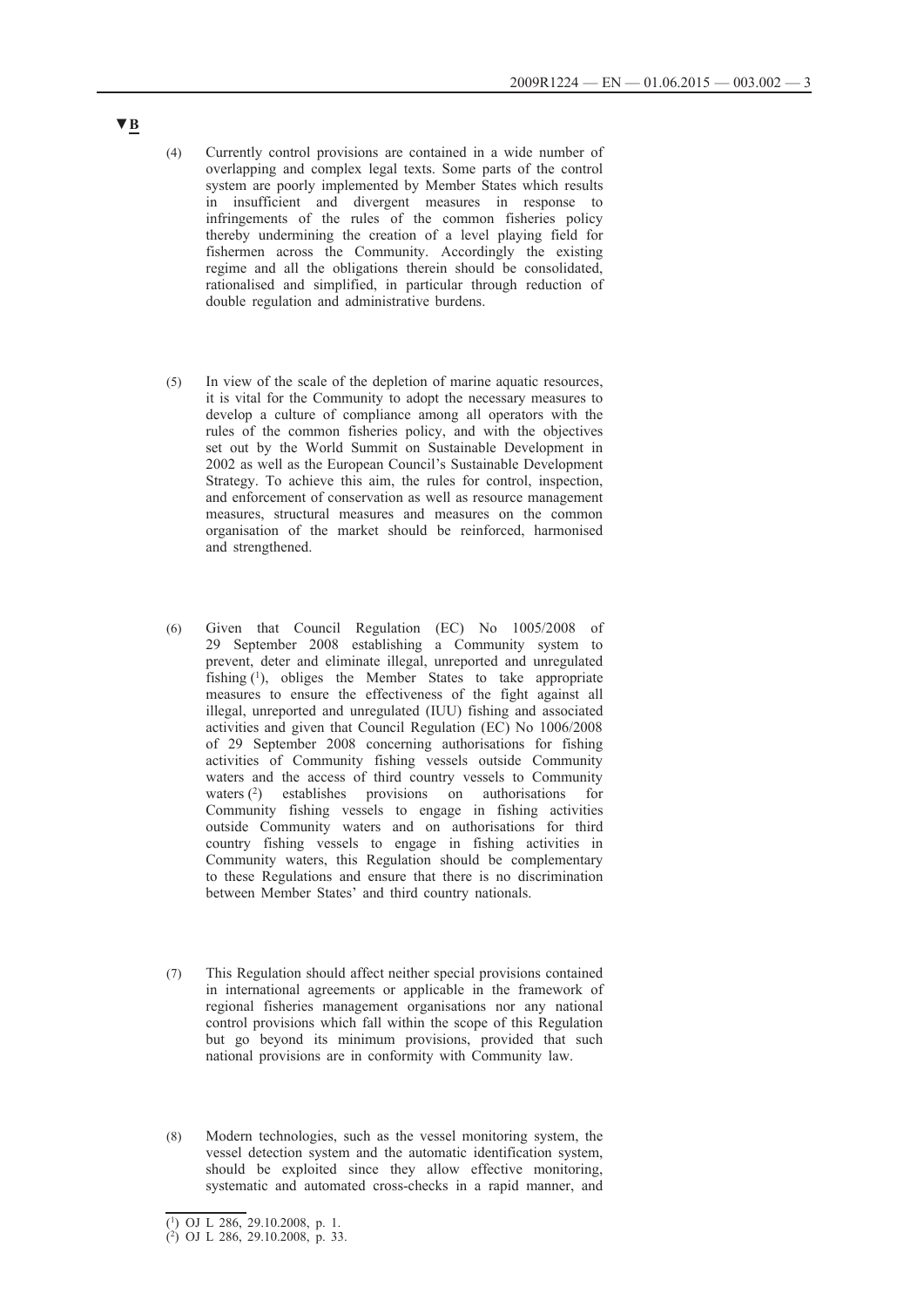facilitate the administrative procedures for both the national authorities and the operators and thus allow timely risk analyses and global assessments of all relevant control information. The control system should therefore allow Member States to combine the use of the various control instruments to ensure the most efficient method of control.

- (9) A new, common approach to fisheries control should be introduced that includes comprehensive monitoring of catches, with a view to ensuring a level playing field for the fishing sector that takes into account the differences across the segments of the fleet. To this end common criteria for the implementation of fisheries control and in particular standardised and coordinated inspection procedures at sea, on land and throughout the market chain should be established. As part of the new approach the respective responsibilities of the Member States, the Commission and the Community Fisheries Control Agency should be clarified.
- (10) Management of fishery resources at Community level is based in particular on total allowable catches (TACs), quotas, effort regimes and technical measures. Appropriate steps should be taken to ensure that Member States adopt the necessary measures to implement these management measures in an effective manner.
- (11) Control activities and methods should be based on risk management using cross-checking procedures in a systematic and comprehensive way by Member States. It is also necessary for Member States to exchange relevant information.
- (12) Cooperation and coordination between Member States, the Commission and the Community Fisheries Control Agency should be intensified in order to promote compliance with the rules of the common fisheries policy.
- (13) To ensure that fishing activities are only undertaken in line with the rules of the common fisheries policy such activities should be subject to a fishing licence and, when specific conditions apply, to a fishing authorisation. Also rules on the marking and identification of fishing vessels and their gear should apply.
- (14) To ensure an effective control, Member States should operate a vessel monitoring system and fishing vessels of 12 metres' length overall or more should be equipped with a device allowing Member States to automatically locate and identify those vessels. Furthermore fishing vessels should be equipped with an automatic identification system in accordance with Directive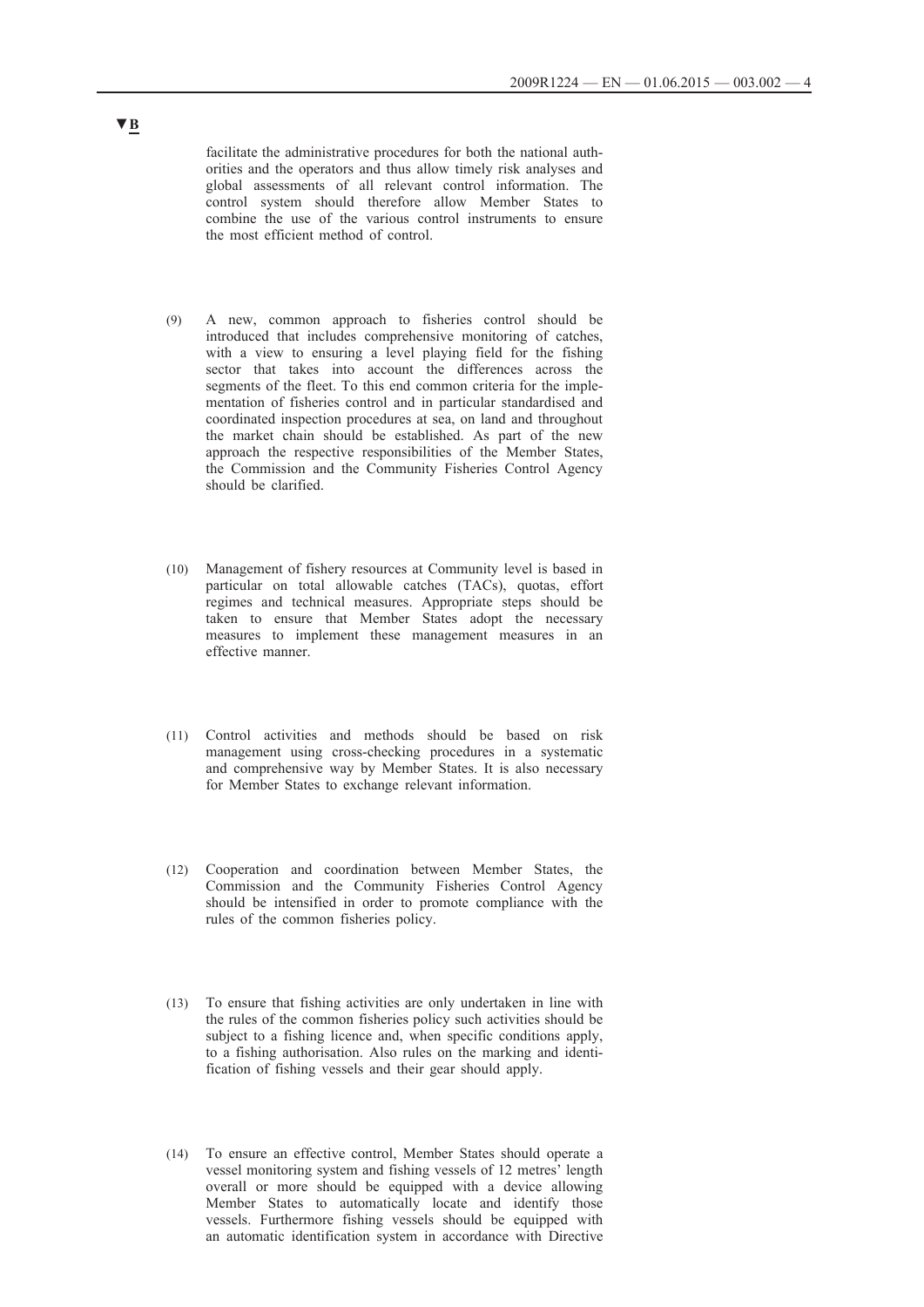2002/59/EC of the European Parliament and of the Council of 27 June 2002 establishing a Community vessel traffic monitoring and information system (1), and Member States should use the data of such a system for cross-checking purposes.

- (15) Cooperation among Community agencies and among authorities of Member States should be strengthened. For this purpose, it should be possible to transmit data from the vessel monitoring system, automatic identification system and the vessel detection system to Community agencies and competent authorities of Member States engaged in surveillance operations for the purpose of maritime safety and security, border control, protection of the marine environment and general law enforcement.
- (16) It should be for the Council to decide on the future use of electronic monitoring devices and traceability tools such as genetic analysis and other fisheries control technologies if these technologies lead to an improved compliance with rules of the common fisheries policy in a cost effective way.
- (17) Member States should monitor the activities of their fishing vessels in and outside Community waters. To facilitate effective monitoring masters of Community fishing vessels of 10 metres' length overall or more should be obliged to keep a fishing logbook and submit landing and transhipment declarations. In order to make use of modern technologies, for fishing vessels of 12 metres' length overall or more, the fishing logbook should be in electronic form and the landing and transhipment declarations should be submitted electronically.
- (18) The information contained in the fishing logbooks of fishing vessels should be verified at the time of landing. Accordingly, those involved in the landing and marketing of fish and fishery products should be required to declare the quantities landed, transhipped, offered for sale or purchased.
- (19) For small fishing vessels of less than 10 metres' length overall an obligation to keep a fishing logbook or to complete a landing declaration would constitute a disproportionate burden in relation to their fishing capacity. In order to ensure an adequate level of control over such vessels, Member States should monitor their activities by the implementation of a sampling plan.
- (20) Transhipments at sea escape any proper control by flag or coastal states and therefore constitute a possible way for operators to carry illegal catch. To improve controls, transhipment operations in the Community should be authorised only in designated ports.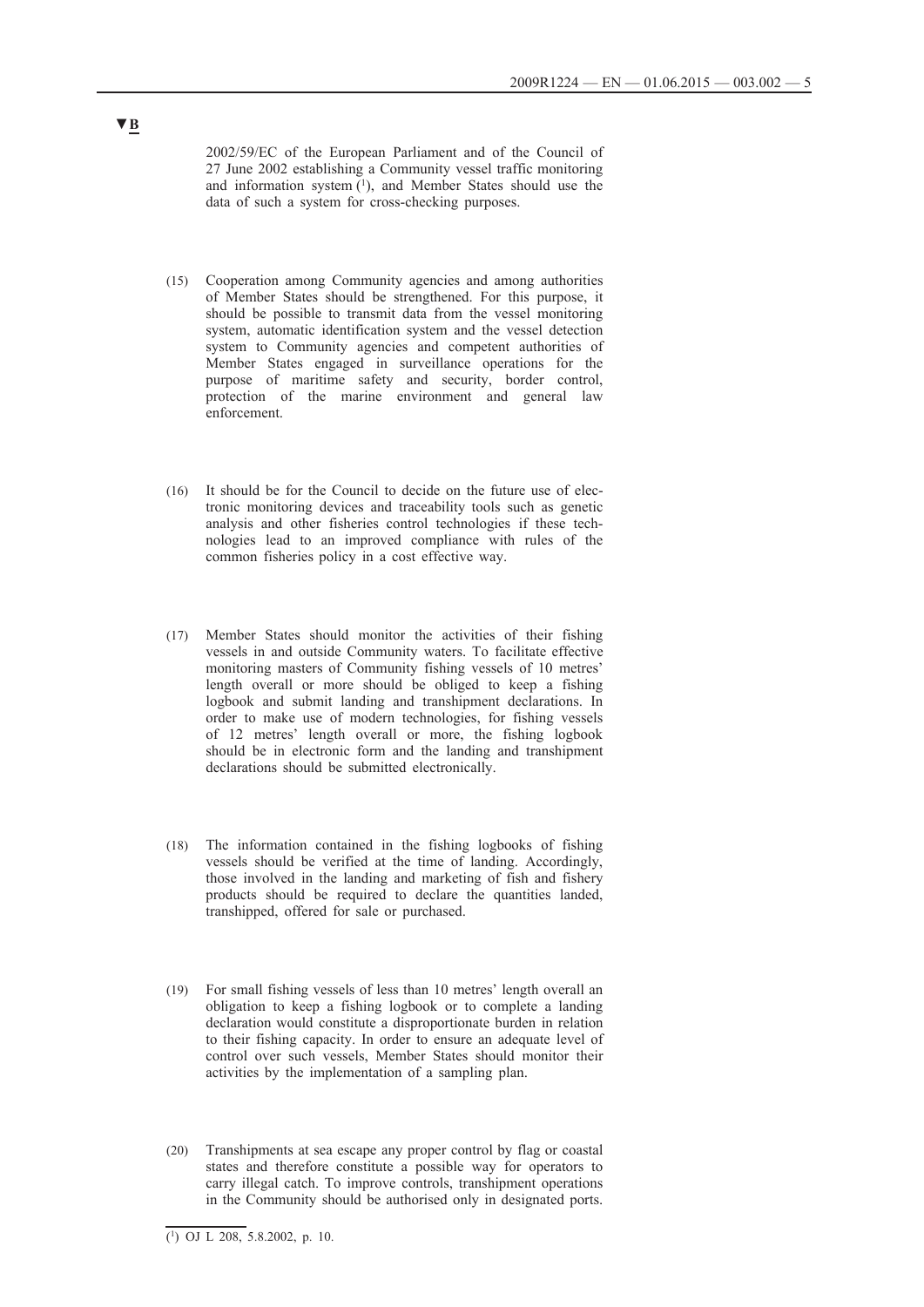- (21) The Member States' authorities should be able to monitor landings in their ports. To that end fishing vessels engaged in fisheries on stocks subject to a multiannual plan that are under the obligation to record fishing logbook data electronically should be required to pre-notify those authorities of their intention to land in their ports. Member States should be allowed to deny access if the required information is not complete.
- (22) Since the management of fishing resources is based on fishing opportunities it should be ensured that catches and deployed effort are correctly recorded and that the catches and deployed effort are charged against the quotas and effort allocations of the flag Member State. Fisheries should be closed if the available quota or effort allocation have been exhausted.
- (23) In view of the capacity requirements in the Community fishing fleet as contained in Article 13 of Regulation (EC) No 2371/2002, Council Regulation (EC) No 639/2004 of 30 March 2004 on the management of fishing fleets registered in the Community outermost regions (1), Commission Regulation (EC) No 1438/2003 of 12 August 2003 laying down implementing rules on the Community Fleet Policy as defined in Chapter III of Council Regulation (EC) No 2371/2002 (2) and Commission Regulation (EC) No 2104/2004 of 9 December 2004 laying down detailed implementation rules for Council Regulation (EC) No 639/2004<sup>(3)</sup>, instruments should be introduced for the control of the fleet capacity which should include the monitoring of the engine power and of the use of fishing gear. For that reason Member States should take measures to ensure that the total capacity of the fishing licences does not exceed the maximum capacity levels and ensure that the propulsion engine power of fishing vessels does not exceed the certified engine power of those vessels. Member States should for this purpose certify the propulsion engine power of fishing vessels whose propulsion engine power exceeds 120 kW and also verify on the basis of a sampling plan the consistency of engine power with other available information.
- (24) Particular measures should apply in case of multiannual plans as a particular form to protect the concerned stocks. Transhipments of catches of stocks subject to a multiannual plan should be allowed only in designated ports and only if these catches have been weighed.
- (25) Special provisions should be foreseen that only allowed gears are used and that lost gear is retrieved.
- (26) Special rules should apply to fishing restricted areas. The procedure for the establishment and lifting of real time closures for fishing grounds should be clearly established.

<sup>(1)</sup> OJ L 102, 7.4.2004, p. 9.

<sup>(2)</sup> OJ L 204, 13.8.2003, p. 21.

<sup>(3)</sup> OJ L 365, 10.12.2004, p. 19.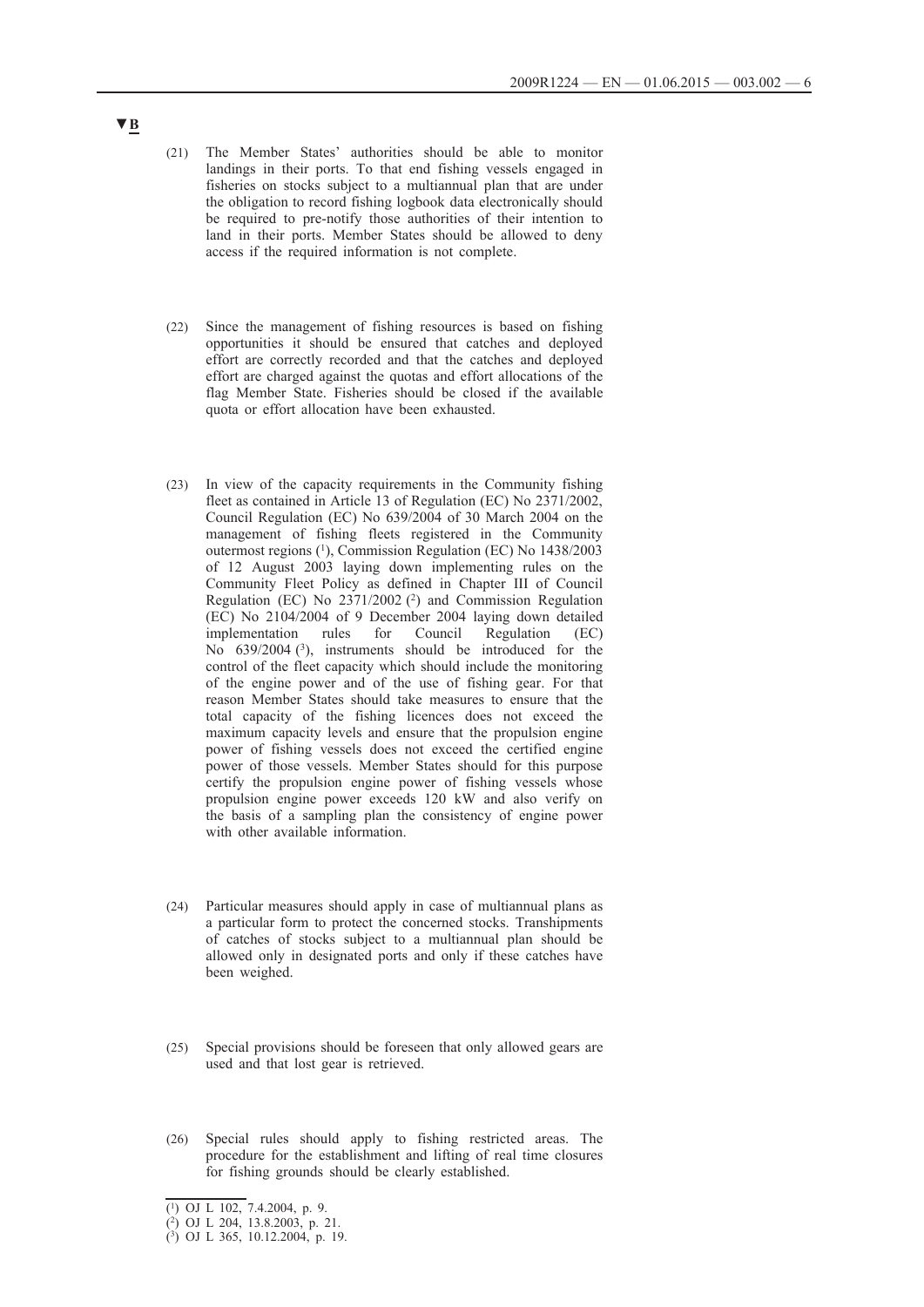- (27) As recreational fisheries can have a significant impact on fish resources, Member States should ensure that they are conducted in a manner compatible with the objectives of the common fisheries policy. For stocks under a recovery plan Member States should collect catch data of recreational fisheries. Where such fisheries have a significant impact on the resources, the Council should have the possibility to decide on specific management measures.
- (28) In order to establish a comprehensive control regime, the whole chain of production and marketing should be covered by such a regime. It should include a coherent traceability system complementing the provisions contained in Regulation (EC) No 178/2002 of the European Parliament and of the Council of 28 January 2002 laying down the general principles and requirements of food law, establishing the European Food Safety Authority and laying down procedures in matters of food safety  $(1)$ , and an enhanced control of producer organisations. It should also protect the interests of consumers by providing the information concerning the commercial designation, the production method and the catch area at each stage of the marketing as contained in Commission Regulation (EC) No 2065/2001 of 22 October 2001 laying down detailed rules for the application of Council Regulation (EC) No 104/2000 as regards informing consumers about fishery and aquaculture products  $(2)$ . It should ensure the monitoring of producer organisations in accordance with Commission Regulation (EC) No 2508/2000 of 15 November 2000 laying down the detailed rules for the application of Council Regulation (EC) No 104/2000 as regards operational programmes in the fisheries sector  $(3)$ .
- (29) To ensure that all catches are properly controlled Member States should ensure that all fisheries products are first marketed or registered at an auction centre or to registered buyers or to producer organisations. As the exact weight of catches needs to be known to follow the utilisation of quotas, Member States should ensure that all fisheries products are weighed unless sampling plans based on a common methodology are in place.
- (30) In order to follow the way of the catch and to be able to verify their coherence with catch data, registered buyers, registered auctions or other bodies or persons authorised by Member States should submit sales notes. If they have an annual turnover in first sales of fisheries products of more than EUR 200 000 the sales notes should be transmitted electronically.

<sup>(1)</sup> OJ L 31, 1.2.2002, p. 1.

<sup>(2)</sup> OJ L 278, 23.10.2001, p. 6.

<sup>(3)</sup> OJ L 289, 16.11.2000, p. 8.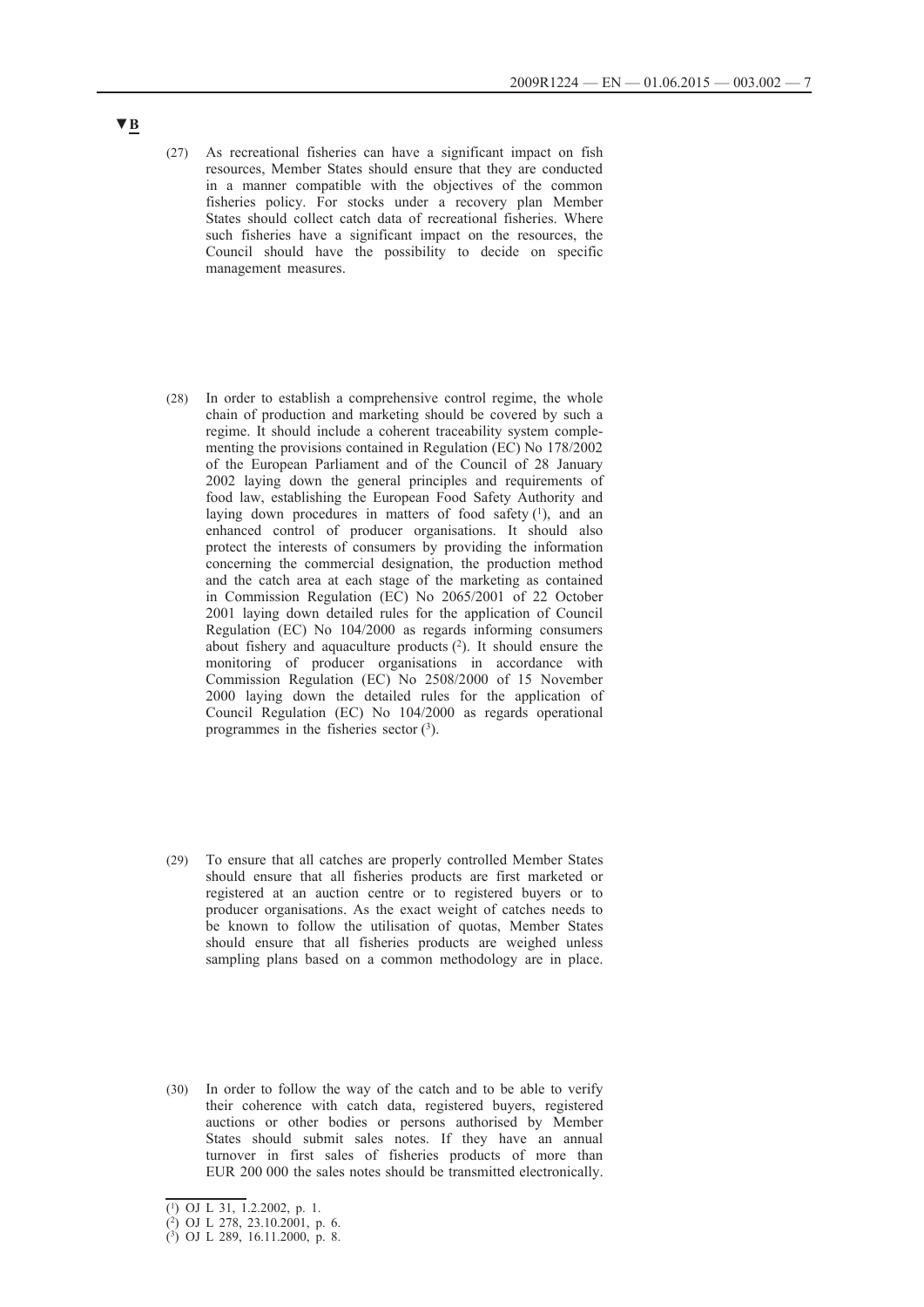- (31) In order to ensure compliance with Community conservation and trade measures, steps should be taken to require all fishery products for which neither a sales note nor a take-over declaration has been submitted and which are transported to a place other than that of landing to be accompanied by a transport document identifying their nature, origin and weight unless a transport document has been transmitted electronically before the transport.
- (32) Member States should carry out regular checks on producer organisations to ensure that they meet the legal requirements. They should also carry out checks regarding the price and intervention arrangements.
- (33) Member States should carry out surveillance in Community waters and take the necessary measures if a sighting or detection does not correspond to the information available to them.
- (34) The concept and the tasks of control observers should be clearly established for future control observer schemes. At the same time rules should also be established on the conduct of inspections.
- (35) For the consistent and effective prosecution of infringements, provision should be made to enable inspection and surveillance reports drawn up by Commission officials, Community inspectors and officials of Member States to be used in the same way as national reports. At the same time Member States should set up an electronic database providing the inspection and surveillance reports of their officials.
- (36) To enhance a common level of control in Community waters a list of Community inspectors should be established and their tasks and competences should be clarified. For the same reason inspections of fishing vessels outside the waters of the inspecting Member State should be possible under certain conditions.
- (37) In the case of an infringement it should be ensured that the appropriate measures are taken and that the infringement can effectively be followed up irrespective of where it occurs. In certain cases of serious infringements there should be an enhanced follow-up to enable immediate investigation. In this respect Member States should also be obliged to take appropriate measures where an infringement has been discovered by a Community inspector. Under certain conditions it should be possible to transfer the proceedings to the flag Member State or the Member State of which the offender holds the citizenship.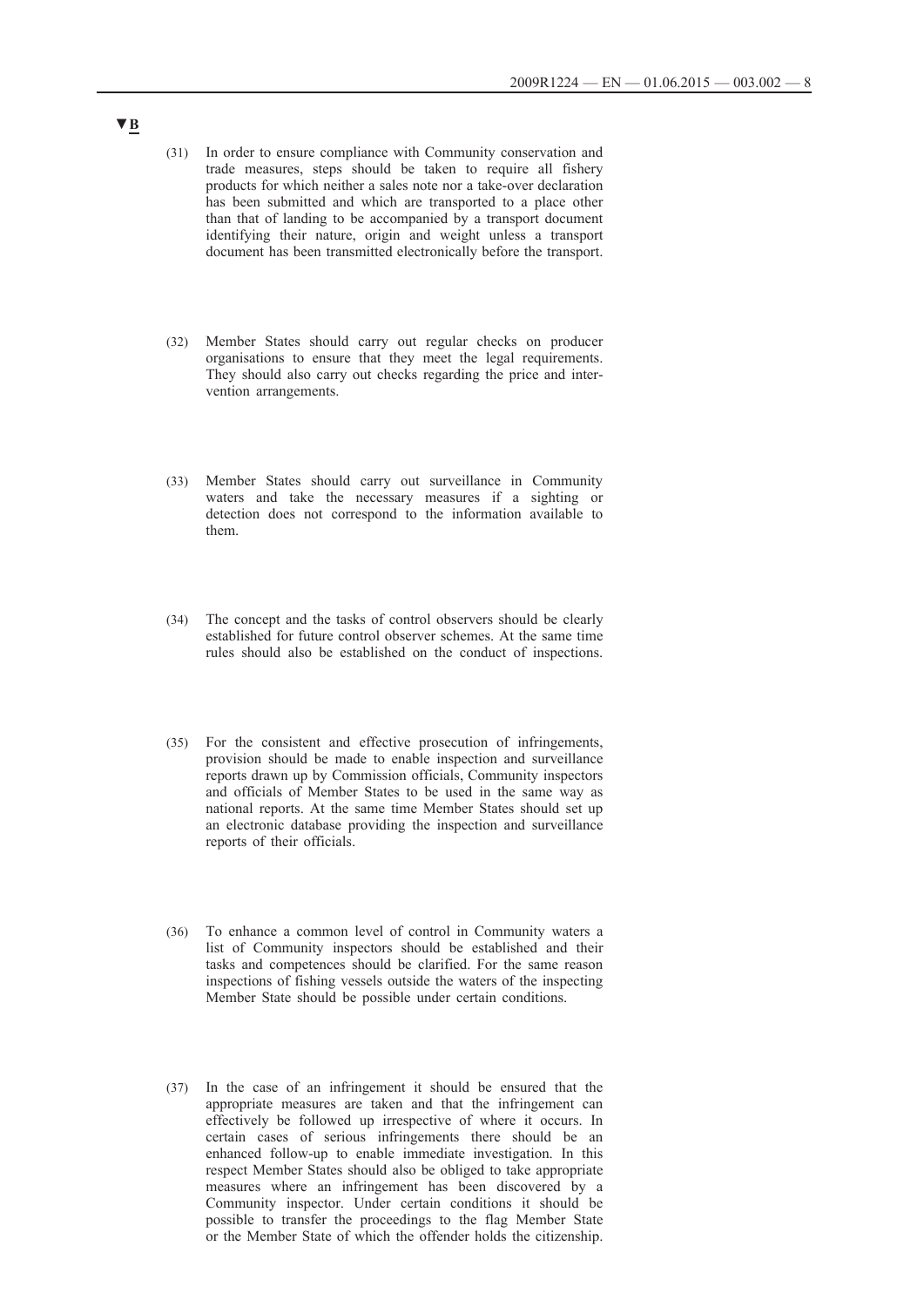- (38) Nationals of Member States should be deterred from committing infringements of the rules of the common fisheries policy. Since action taken following infringements of those rules differs widely from one Member State to another, thereby causing discrimination and unfair competition rules for fishermen and given that the absence of dissuasive, proportionate and effective sanctions in certain Member States reduces the effectiveness of controls, it is appropriate to introduce administrative sanctions in combination with a point system for serious infringements to provide a real deterrent.
- (39) The persistence of a high number of serious infringements of the rules of the common fisheries policy within Community waters or by Community operators is to a large extent attributable to the non-deterrent level of sanctions for serious infringements of those rules laid down in national legislation. That weakness is compounded by the wide discrepancy in the levels of sanctions between Member States, which encourages illegal operators to operate in waters or within the territory of the Member States where the sanctions are lowest. It is therefore appropriate to complement the maximum levels of sanctions for serious infringements of the rules of the common fisheries policy as laid down in Article 44 of Regulation (EC) No 1005/2008 with dissuasive sanctions, taking into account the nature of the damage, value of the fishery products obtained by committing the serious infringement, the economic situation of the offender and any repetition of an infringement. Immediate enforcement measures and complementary measures should also be laid down.
- (40) The establishment of sanctions should be complemented by a point system for serious infringements on the basis of which a fishing licence should be suspended if a certain number of points have been attributed to the holder of a fishing licence following the imposition of sanctions for serious infringements. If the fishing licences have been suspended five times on the basis of this system and again the number of points are attributed the fishing licence should be withdrawn altogether. In this context Member States should enter in a national register all infringements of the rules of the common fisheries policy.
- (41) To ensure the achievement of the objectives of the common fisheries policy the Commission should be able to take effective corrective measures. To this end the management capacity of the Commission and its capacity to intervene in a manner proportionate to the level of non-compliance by a Member State should be strengthened. The Commission should be empowered to undertake inspections without prior notice and in an independent way, so as to verify the control operations carried out by the competent authorities of Member States.
- (42) For the purposes of protecting the Community financial interest and securing the overriding interest in the conservation of fisheries resources, the financial assistance in the framework of Council Regulation (EC) No 1198/2006 of 27 July 2006 on the European Fisheries Fund (1) and Council Regulation (EC) No 861/2006 of 22 May 2006 establishing Community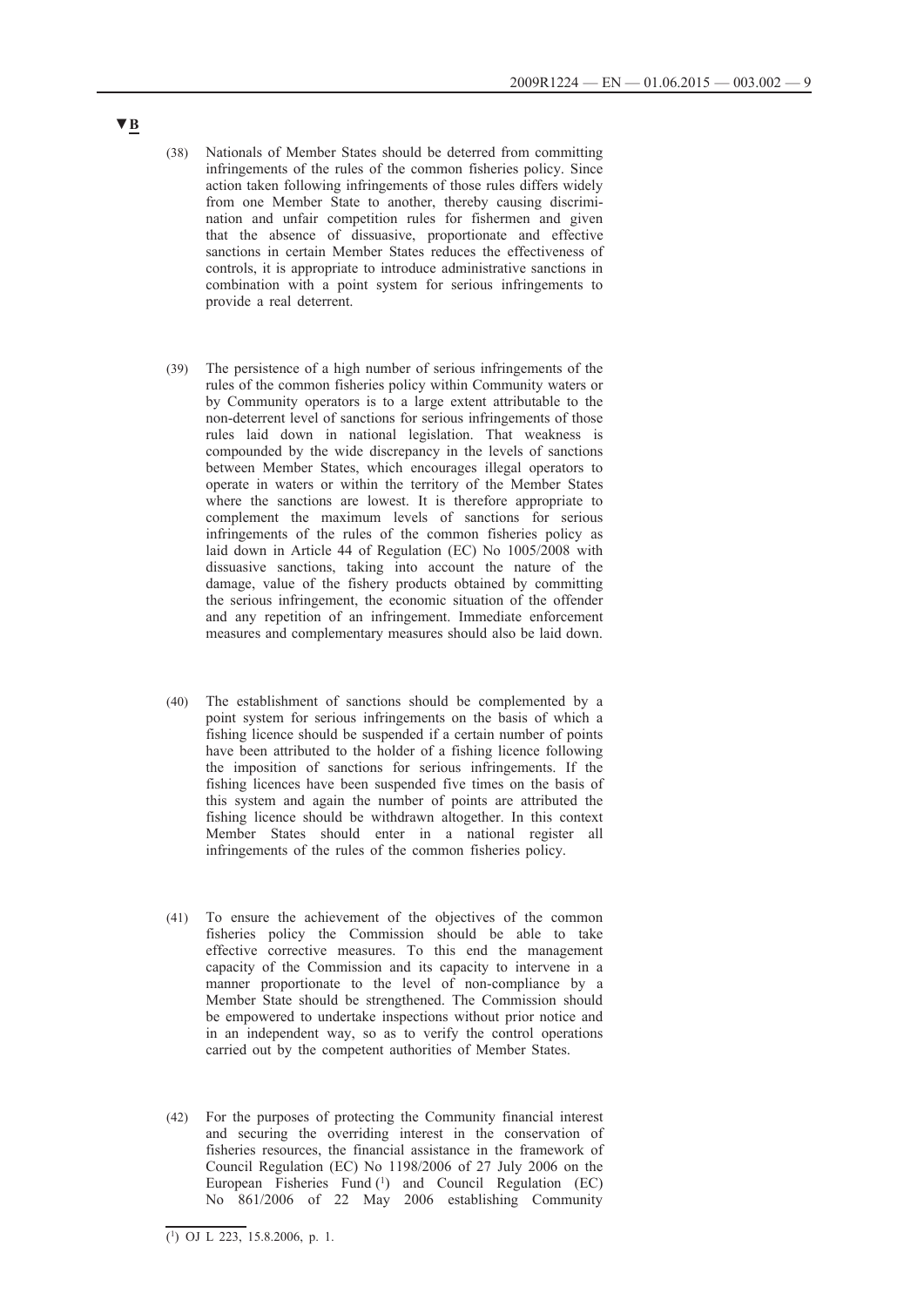financial measures for the implementation of the common fisheries policy and in the area of the Law of Sea  $(1)$  should be made conditional upon compliance by Member States with their obligations in the fields of fisheries control and thus suspension and cancellation of such financial assistance should be foreseen in cases of an inadequate implementation of the rules of common fisheries policy by Member States which affects the effectiveness of the measures being financed.

- (43) Powers should be conferred to the Commission to close a fishery when the quota of a Member State or a TAC itself is exhausted. The Commission should also be empowered to deduct quotas and effort allocations to ensure the limitation of fishing opportunities are fully complied with. The Commission should also have the capacity to take emergency measures if there is evidence that fishing activities or measures of a Member State undermine the conservation and management measures of management plans or threaten the marine eco-system.
- (44) The exchange of data in electronic form with other Member States and the Commission or the body designated by it should be ensured. The Commission or the body designated by it should be in a position to access directly the fisheries data of Member States to enable it to verify that Member States comply with their obligations and to intervene where inconsistencies are identified.
- (45) For a better communication the competent authorities of Member States should set up websites with general information available on a publicly accessible part and operational information on a secure part of the website. It should also be ensured that the competent authorities of Member States for the implementation of this Regulation cooperate with each other, the Commission, the body designated by the Commission and the competent authorities of third countries.
- (46) The measures necessary for the implementation of this Regulation should be adopted in accordance with Council Decision 1999/468/EC of 28 June 1999 laying down the procedures for the exercise of implementing powers conferred on the Commission (2). All measures adopted by the Commission to implement this Regulation should comply with the proportionality principle.
- (47) The mandate of the Community Fisheries Control Agency should be adjusted and extended to support the uniform implementation of the control system of the common fisheries policy, to ensure the organisation of operational cooperation, to provide assistance to Member States and to enable it to set up an emergency unit where a serious risk to the common fisheries policy is identified.

<sup>(1)</sup> OJ L 160, 14.6.2006, p. 1.

<sup>(2)</sup> OJ L 184, 17.7.1999, p. 23.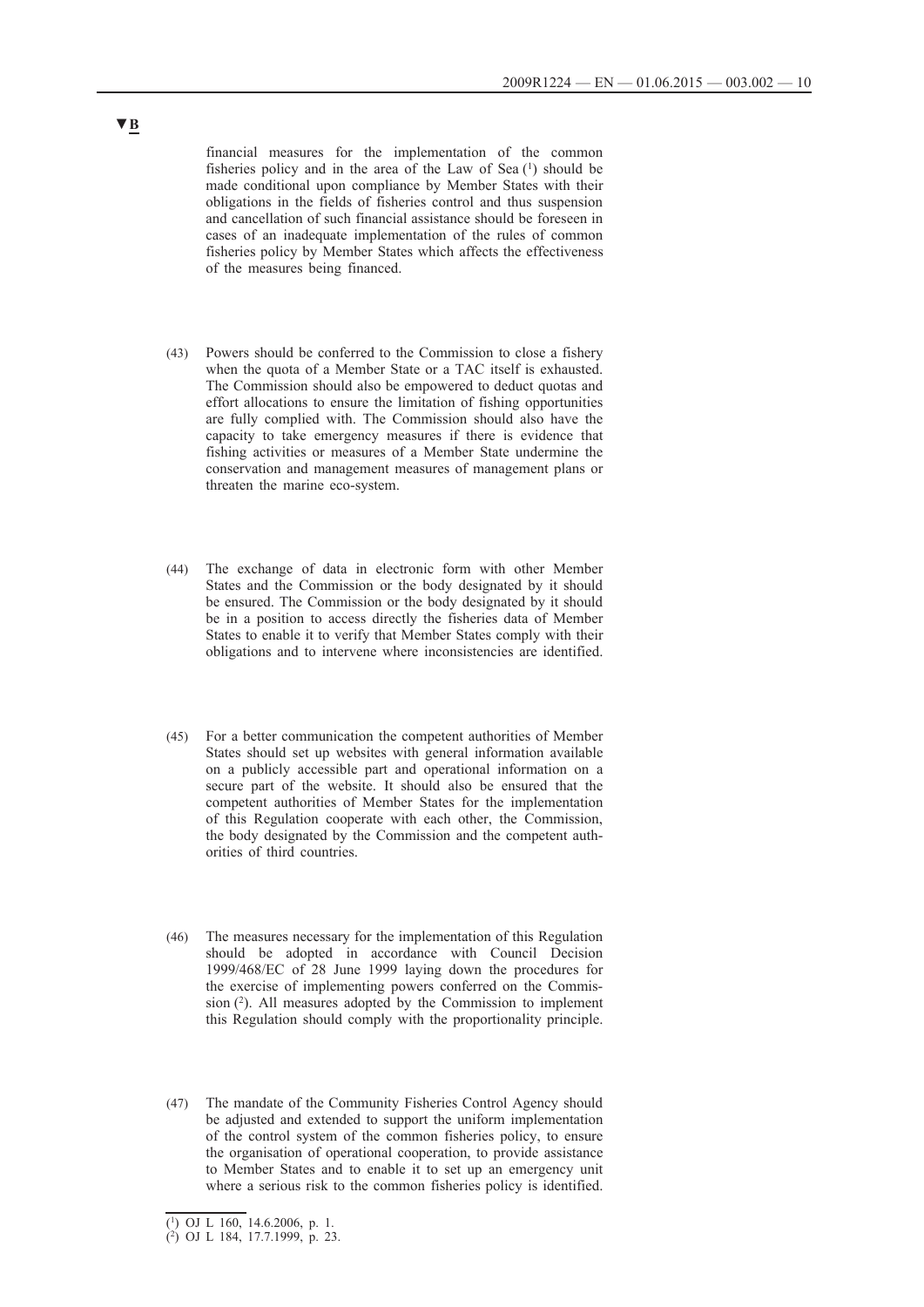It should also be enabled to provide itself with the necessary equipment to carry out joint deployment plans and to cooperate in the implementation of the EU Integrated Maritime Policy.

- (48) Data collected and exchanged in the framework of this Regulation should be treated in accordance with applicable rules on confidentiality. Directive 95/46/EC of the European Parliament and of the Council of 24 October 1995 on the protection of individuals with regard to the processing of personal data and on the free movement of such data (1) should apply to the processing of personal data activities carried out by the Member States when applying this Regulation. Regulation (EC) No 45/2001 of the European Parliament and of the Council of 18 December 2000 on the protection of individuals with regard to the processing of personal data by the Community institutions and bodies and on the free movement of such data  $(2)$  should govern the processing of personal data activities carried out by the Commission in the application of this Regulation.
- (49) In order to bring the Community legislation in line with this Regulation certain Regulations pertaining to control provisions should be amended.
- (50) As this Regulation will establish a new, comprehensive control regime, Regulation (EEC) No 2847/93, Council Regulation (EC) No 1627/94 of 27 June 1994 laying down general provisions concerning special fishing permits  $(3)$ , and Council Regulation (EC) No 1966/2006 of 21 December 2006 on electronic recording and reporting of fishing activities and on means of remote sensing (4) should be repealed.
- (51) In order to provide the Member States with the necessary time to adapt to some of the new obligations laid down in this Regulation, it is convenient to defer the applicability of certain provisions to a later date,

HAS ADOPTED THIS REGULATION:

### TITLE I

### **GENERAL PROVISIONS**

#### *Article 1*

#### **Subject matter**

This Regulation establishes a **►M5** Union ◄ system for control, inspection and enforcement (hereinafter referred to as **►M5** Union ◄ control system) to ensure compliance with the rules of the common fisheries policy.

<sup>(1)</sup> OJ L 281, 23.11.1995, p. 31.

<sup>(2)</sup> OJ L 8, 12.1.2001, p. 1.

<sup>(3)</sup> OJ L 171, 6.7.1994, p. 7.

<sup>(4)</sup> OJ L 408, 30.12.2006, p. 1.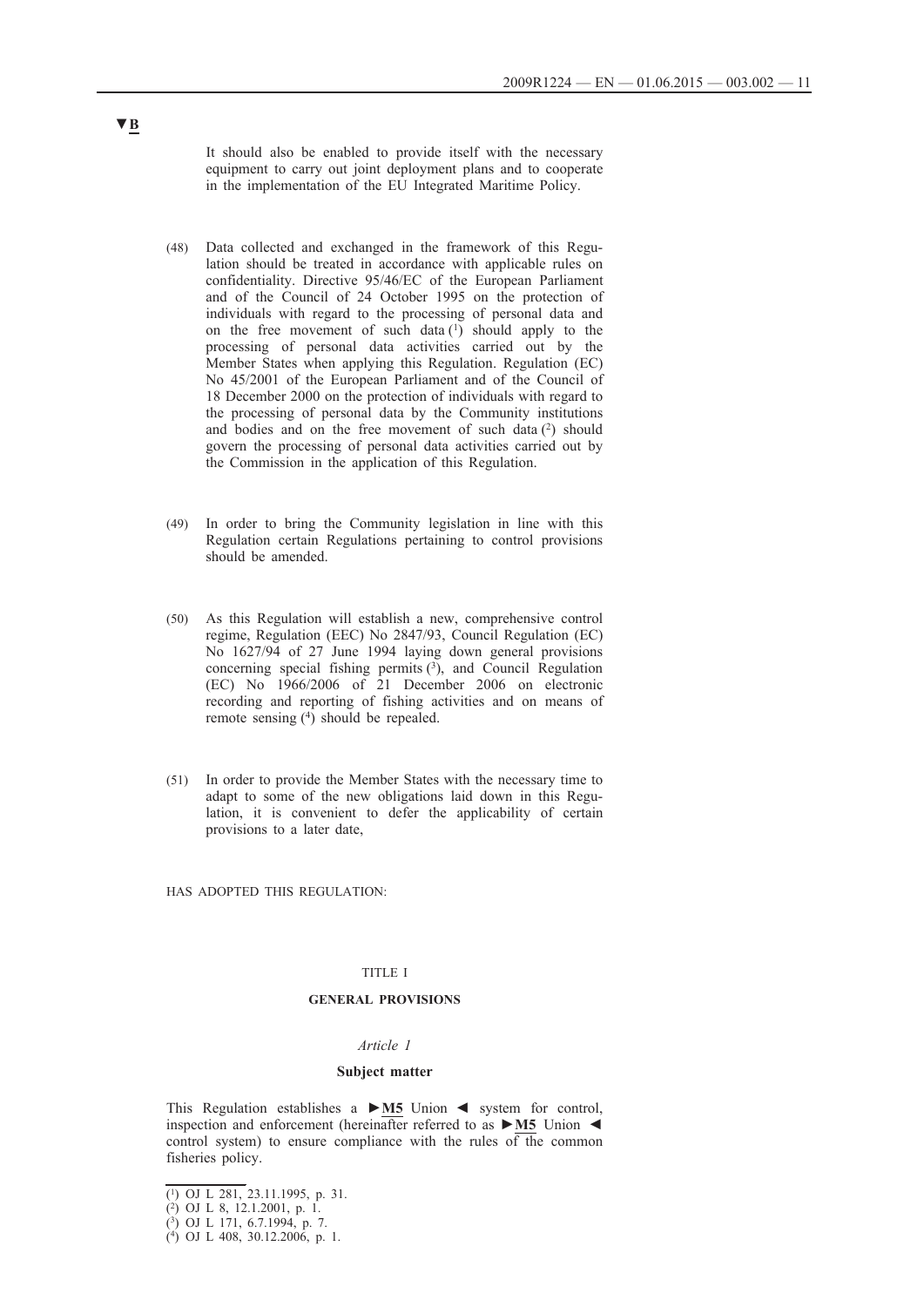#### *Article 2*

### **Scope**

1. This Regulation shall apply to all activities covered by the common fisheries policy carried out on the territory of Member States or in **►M5** Union ◄ waters or by **►M5** Union ◄ fishing vessels or, without prejudice to the primary responsibility of the flag Member State, by nationals of Member States.

2. Activities within maritime waters of the overseas territories and countries referred to in Annex II of the Treaty shall be treated as taking place within maritime waters of third countries.

### **▼M3**

#### *Article 2a*

#### **Application of the Union control system to certain segments of the fleet of Mayotte as an outermost region**

1. Until 31 December 2021, Article 5(3) and Articles 6, 8, 41, 56, 58 to 62, 66, 68 and 109 shall not apply to France in respect of fishing vessels which are less than 10 metres in overall length and which operate from Mayotte, an outermost region within the meaning of Article 349 of the Treaty on the Functioning of the European Union (hereinafter 'Mayotte'), and the activities and catch of such fishing vessels.

2. By 30 September 2014, France shall establish a simplified and provisional scheme of control applicable to fishing vessels which are less than 10 metres in overall length and which operate from Mayotte. That scheme shall address the following issues:

- (a) knowledge of fishing capacity;
- (b) access to Mayotte waters;
- (c) implementation of declaration obligations;
- (d) designation of the authorities responsible for the control activities;
- (e) measures ensuring that any enforcement on vessels longer than 10 metres length is carried out on a non-discriminatory basis.

By 30 September 2020, France shall present to the Commission an action plan setting out the measures to be taken in order to ensure the full implementation of Regulation (EC) No 1224/2009 from 1 January 2022 concerning fishing vessels which are less than 10 metres in overall length and which operate from Mayotte. That action plan shall be the subject of a dialogue between France and the Commission. France shall take all necessary measures to implement that action plan.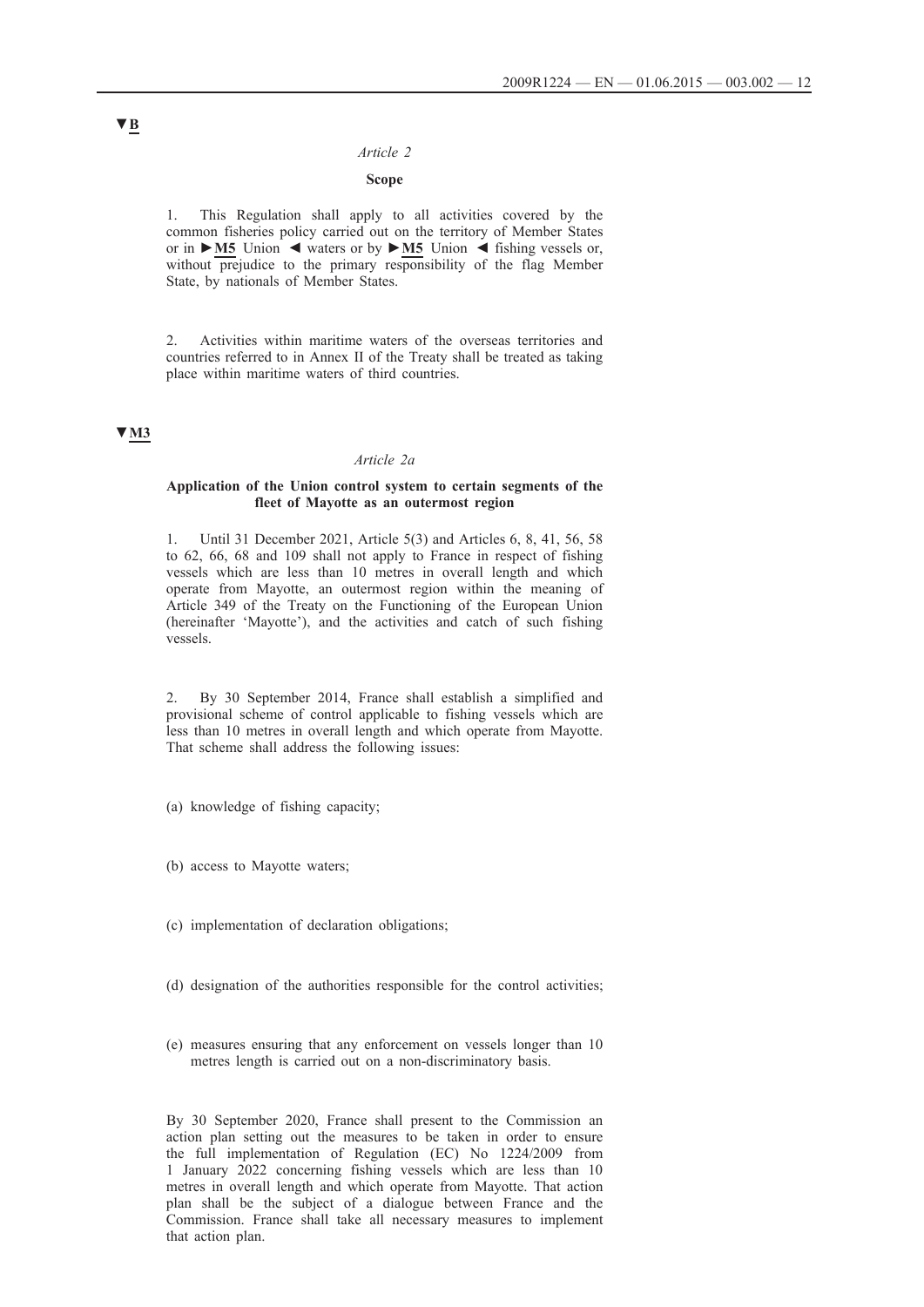### *Article 3*

### **Relationship with international and national provisions**

1. This Regulation shall apply without prejudice to special provisions contained in fisheries agreements concluded between the **►M5** Union ◄ and third countries or applicable in the framework of regional fisheries management organisations or similar agreements to which the **►M5** Union ◄ is a Contracting Party or a non-contracting Cooperating Party.

2. This Regulation shall apply without prejudice to any national control measures which go beyond its minimum requirements, provided that they comply with **►M5** Union ◄ legislation and are in conformity with the common fisheries policy. At the request of the Commission, Member States shall notify those control measures.

### *Article 4*

### **Definitions**

For the purposes of this Regulation, the definitions set out in Regulation (EC) No 2371/2002 shall apply. The following definitions shall also apply:

- 1. 'fishing activity' means searching for fish, shooting, setting, towing, hauling of a fishing gear, taking catch on board, transhipping, retaining on board, processing on board, transferring, caging, fattening and landing of fish and fisheries products;
- 2. 'rules of the common fisheries policy' means **►M5** Union ◄ legislation on the conservation, management and exploitation of living aquatic resources, on aquaculture and on processing, transport and marketing of fisheries and aquaculture products;
- 3. 'control' means monitoring and surveillance;
- 4. 'inspection' means any check which is carried out by officials regarding compliance with the rules of the common fisheries policy and which is noted in an inspection report;
- 5. 'surveillance' means the observation of fishing activities on the basis of sightings by inspection vessels or official aircrafts and technical detection and identification methods;
- 6. 'official' means a person authorised by a national authority, the Commission or the Community Fisheries Control Agency to carry out an inspection;
- 7. '**►M5** Union ◄ inspectors' means officials of a Member State or of the Commission or the body designated by it, whose names are contained in the list established in accordance with Article 79;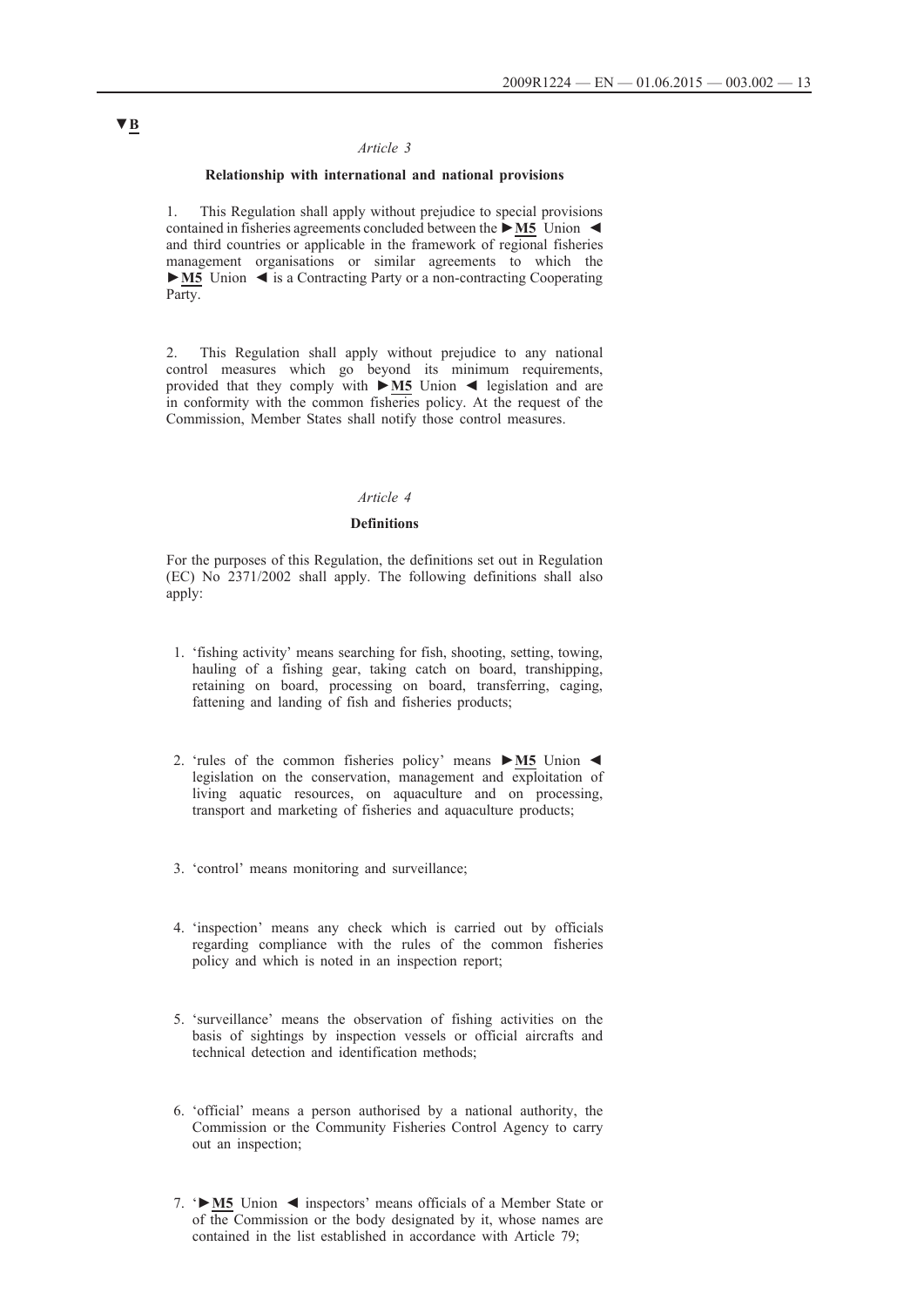- 8. 'control observer' means a person authorised by a national authority to observe the implementation of the rules of the common fisheries policy;
- 9. 'fishing licence' means an official document conferring on its holder the right, as determined by national rules, to use a certain fishing capacity for the commercial exploitation of living aquatic resources. It contains minimum requirements concerning the identification, technical characteristics and fitting out of a **►M5** Union ◄ fishing vessel;
- 10. 'fishing authorisation' means a fishing authorisation issued in respect of a **►M5** Union ◄ fishing vessel in addition to its fishing licence, entitling it to carry out specific fishing activities during a specified period, in a given area or for a given fishery under specific conditions;
- 11. 'automatic identification system' means an autonomous and continuous vessel identification and monitoring system which provides means for ships to electronically exchange with other nearby ships and authorities ashore ship data including identification, position, course and speed;
- 12. 'vessel monitoring system data' means data on the fishing vessel identification, geographical position, date, time, course and speed transmitted by satellite-tracking devices installed on board fishing vessels to the fisheries monitoring centre of the flag Member State;
- 13. 'vessel detection system' means a satellite based remote sensing technology which can identify vessels and detect their positions at sea;
- 14. 'fishing restricted area' means any marine area under the jurisdiction of a Member State which has been defined by the Council and where fishing activities are either limited or banned;
- 15. 'fisheries monitoring centre' means an operational centre established by a flag Member State and equipped with computer hardware and software enabling automatic data reception, processing and electronic data transmission;
- 16. 'transhipment' means the unloading of all or any fisheries or aquaculture products on board a vessel to another vessel;
- 17. 'risk' means the likelihood of an event that may occur and would constitute a violation of the rules of the common fisheries policy;
- 18. 'risk management' means the systematic identification of risks and the implementation of all measures necessary for limiting the occurrence of these risks. This includes activities such as collecting data and information, analysing and assessing risks, preparing and taking action, and regular monitoring and review of the process and its outcomes, based on international, **►M5** Union ◄ and national sources and strategies;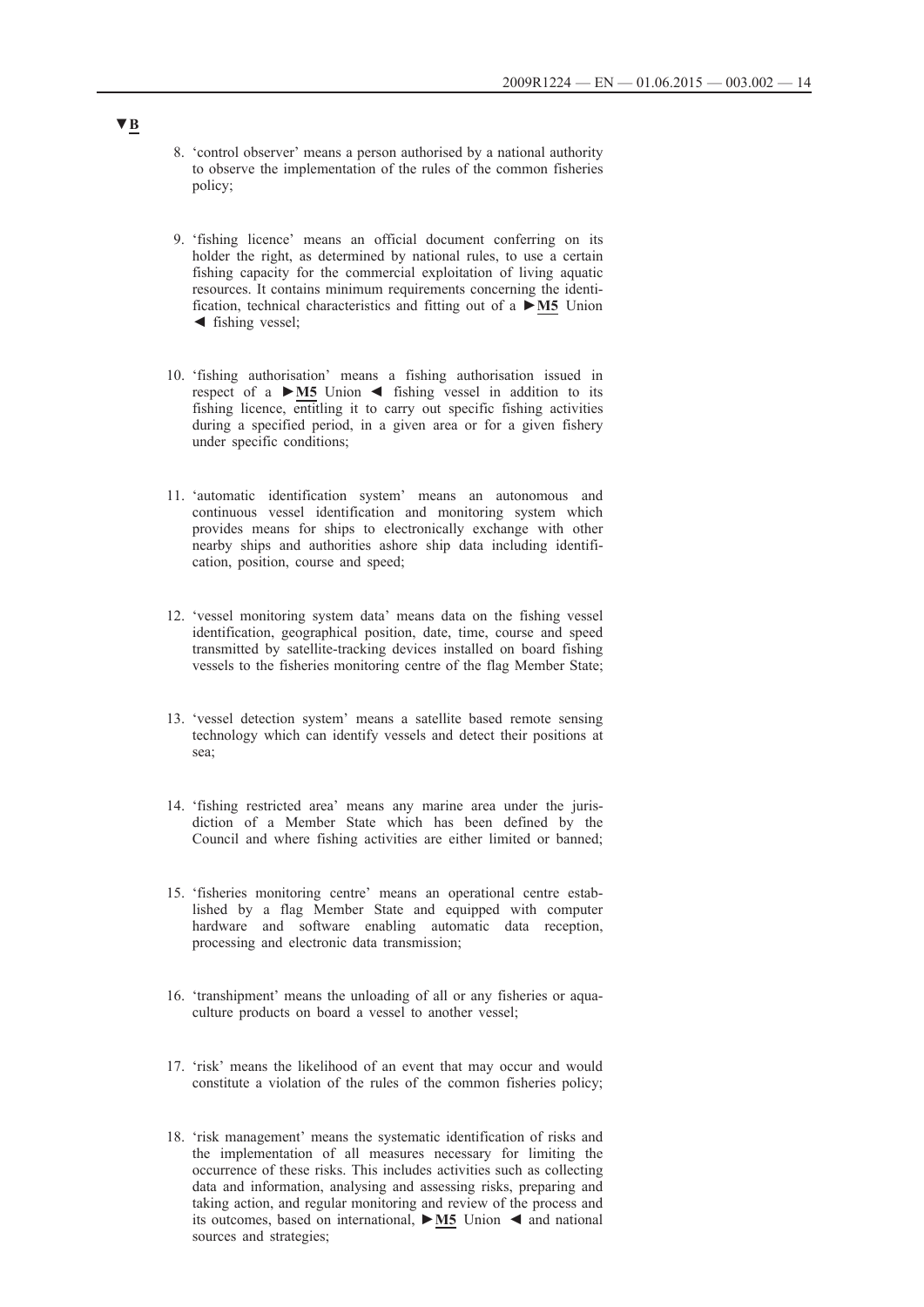- 19. 'operator' means the natural or legal person who operates or holds any undertaking carrying out any of the activities related to any stage of production, processing, marketing, distribution and retail chains of fisheries and aquaculture products;
- 20. 'lot' means a quantity of fisheries and aquaculture products of a given species of the same presentation and coming from the same relevant geographical area and the same fishing vessel, or group of fishing vessels, or the same aquaculture production unit;
- 21. 'processing' means the process by which the presentation was prepared. It includes filleting, packing, canning, freezing, smoking, salting, cooking, pickling, drying or preparing fish for market in any other manner;
- 22. 'landing' means the initial unloading of any quantity of fisheries products from on board a fishing vessel to land;
- 23. 'retail' means the handling and/or processing of products of living aquatic resources and their storage at the point of sale or delivery to the final consumer, and includes distribution;
- 24. 'multiannual plans' means recovery plans as referred to in Article 5 of Regulation (EC) No 2371/2002, management plans as referred to in Article 6 of Regulation (EC) No 2371/2002 as well as other **►M5** Union ◄ provisions adopted on the basis of Article 37 of the Treaty and providing for specific management measures for particular fish stocks for several years;
- 25. 'coastal State' means the State in the waters under the sovereignty or jurisdiction or in the ports of which an activity takes place;
- 26. 'enforcement' means any actions taken to ensure compliance with the rules of the common fisheries policy;
- 27. 'certified engine power' means the maximum continuous engine power which can be obtained at the output flange of an engine according to the certificate issued by the Member State's authorities or classification societies or other operators assigned by them;
- 28. 'recreational fisheries' means non-commercial fishing activities exploiting marine living aquatic resources for recreation, tourism or sport;
- 29. 'relocation' means fishing operations where the catch or part thereof is transferred or moved from shared fishing gear to a vessel or from a fishing vessel's hold or its fishing gear to a keep net, container or cage outside the vessel in which the live catch is kept until landing;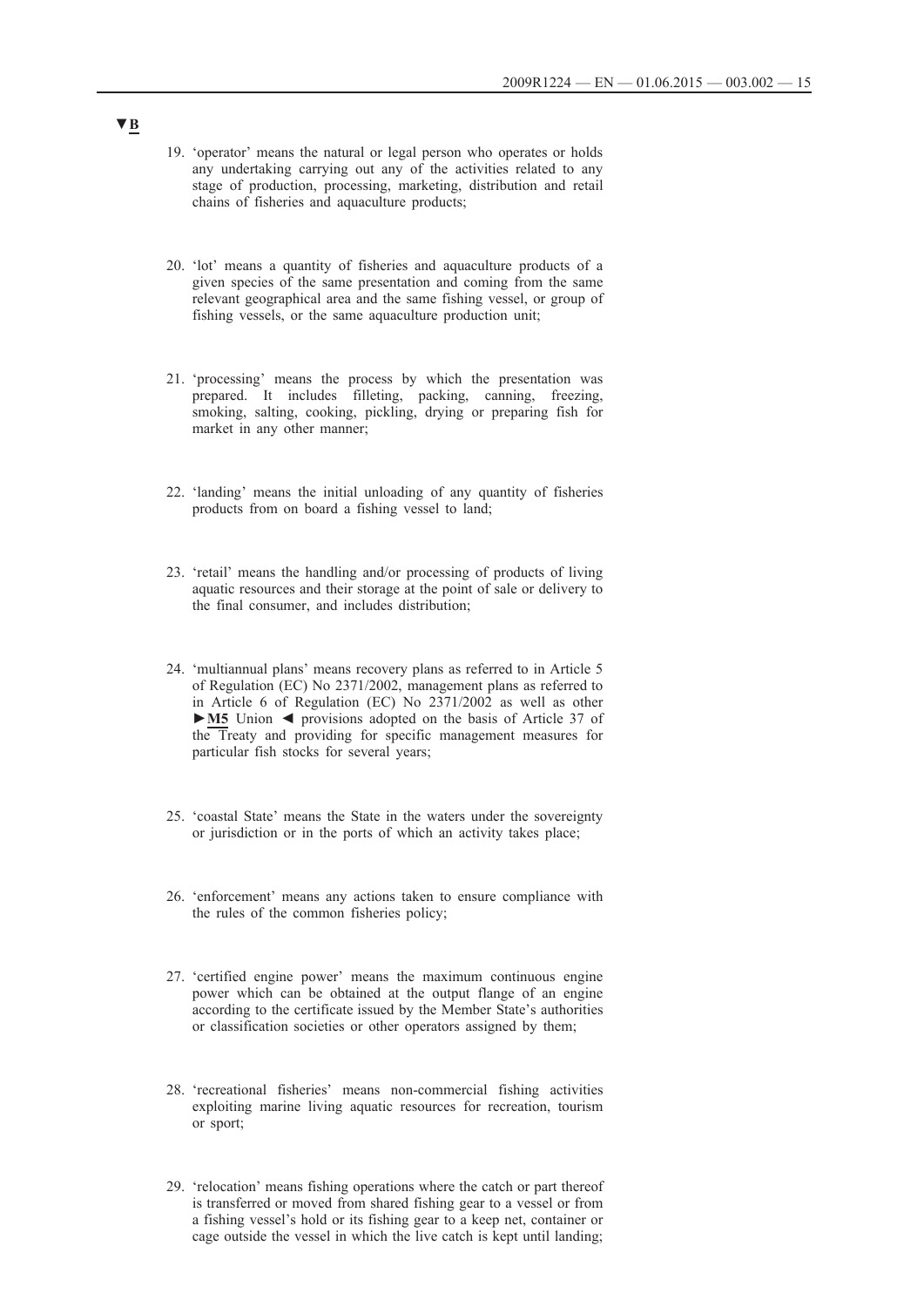- 30. 'relevant geographical area' means a sea area that is considered as a unit for the purposes of geographical classification in fisheries expressed by reference to a FAO sub-area, division or subdivision, or where applicable an ICES statistical rectangle, fishing effort zone, economic zone or area bounded by geographical coordinates;
- 31. 'fishing vessel' means any vessel equipped for commercial exploitation of living aquatic resources;
- 32. 'fishing opportunity' means a quantified legal entitlement to fish, expressed in terms of catches and/or fishing effort.

### TITLE II

### **GENERAL PRINCIPLES**

#### *Article 5*

#### **General principles**

1. Member States shall control the activities carried out by any natural or legal person within the scope of the common fisheries policy on their territory and within waters under their sovereignty or jurisdiction, in particular fishing activities, transhipments, transfer of fish to cages or aquaculture installations including fattening installations, landing, import, transport, processing, marketing and storage of fisheries and aquaculture products.

2. Member States shall also control access to waters and resources and control activities outside **►M5** Union ◄ waters carried out by **►M5** Union ◄ fishing vessels flying their flag and, without prejudice to the primary responsibility of the flag Member State, by their nationals.

Member States shall adopt appropriate measures, allocate adequate financial, human and technical resources and set up all administrative and technical structures necessary for ensuring control, inspection and enforcement of activities carried out within the scope of the common fisheries policy. They shall make available to their competent authorities and officials all adequate means to enable them to carry out their tasks.

4. Each Member State shall ensure that control, inspection and enforcement are carried out on a non-discriminatory basis as regards sectors, vessels or persons, and on the basis of risk management.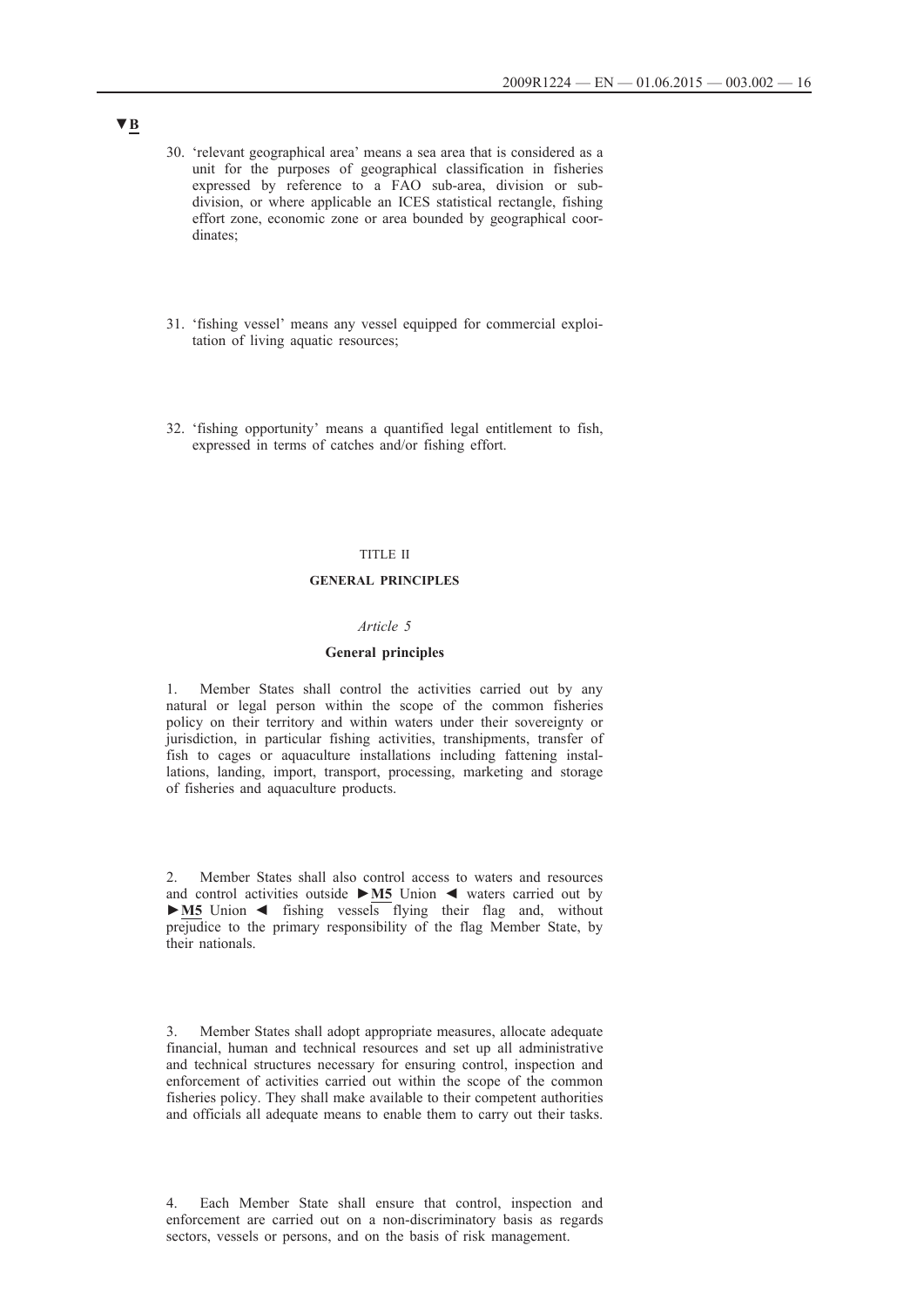5. In each Member State, a single authority shall coordinate the control activities of all national control authorities. It shall also be responsible for coordinating the collection, treatment and certification of information on fishing activities and for reporting to, cooperating with and ensuring the transmission of information to the Commission, the Community Fisheries Control Agency established in accordance with Regulation (EC) No 768/2005 (1), other Member States and, where appropriate, third countries.

6. In accordance with the procedure laid down in Article 103, the payment of contributions from the European Fisheries Fund pursuant to Regulation (EC) No 1198/2006 and of **►M5** Union ◄ financial contributions to measures referred to in Article 8(a) of Regulation (EC) No 861/2006 shall be conditional upon respect by the Member States of their obligation to ensure compliance with and enforcement of the rules of the common fisheries policy related to, or having an impact on the effectiveness of, the measures being financed, and to operate and maintain an effective control, inspection and enforcement system to this effect.

7. In accordance with their respective responsibilities, the Commission and the Member States shall ensure that the objectives of this Regulation are fulfilled in the management and control of **►M5** Union ◄ financial assistance.

#### TITLE III

#### **GENERAL CONDITIONS FOR ACCESS TO WATERS AND RESOURCES**

#### *Article 6*

### **Fishing licence**

1. A **►M5** Union ◄ fishing vessel may be used for commercial exploitation of living aquatic resources only if it has a valid fishing licence.

2. The flag Member State shall ensure that the information contained in the fishing licence is accurate and consistent with that contained in the Community fishing fleet register referred to in Article 15 of Regulation (EC) No 2371/2002.

The flag Member State shall suspend temporarily the fishing licence of a vessel which is subject to temporary immobilisation decided by that Member State or which has had its fishing authorisation suspended in accordance with Article 45(4) of Regulation (EC) No 1005/2008.

4. The flag Member State shall withdraw permanently the fishing licence of a vessel which is the subject of a capacity adjustment measure referred to in Article 11(3) of Regulation (EC) No 2371/2002, or which has had its fishing authorisation withdrawn in accordance with Article 45(4) of Regulation (EC) No 1005/2008.

 $\overline{(^1)}$  OJ L 128, 21.5.2005, p. 1.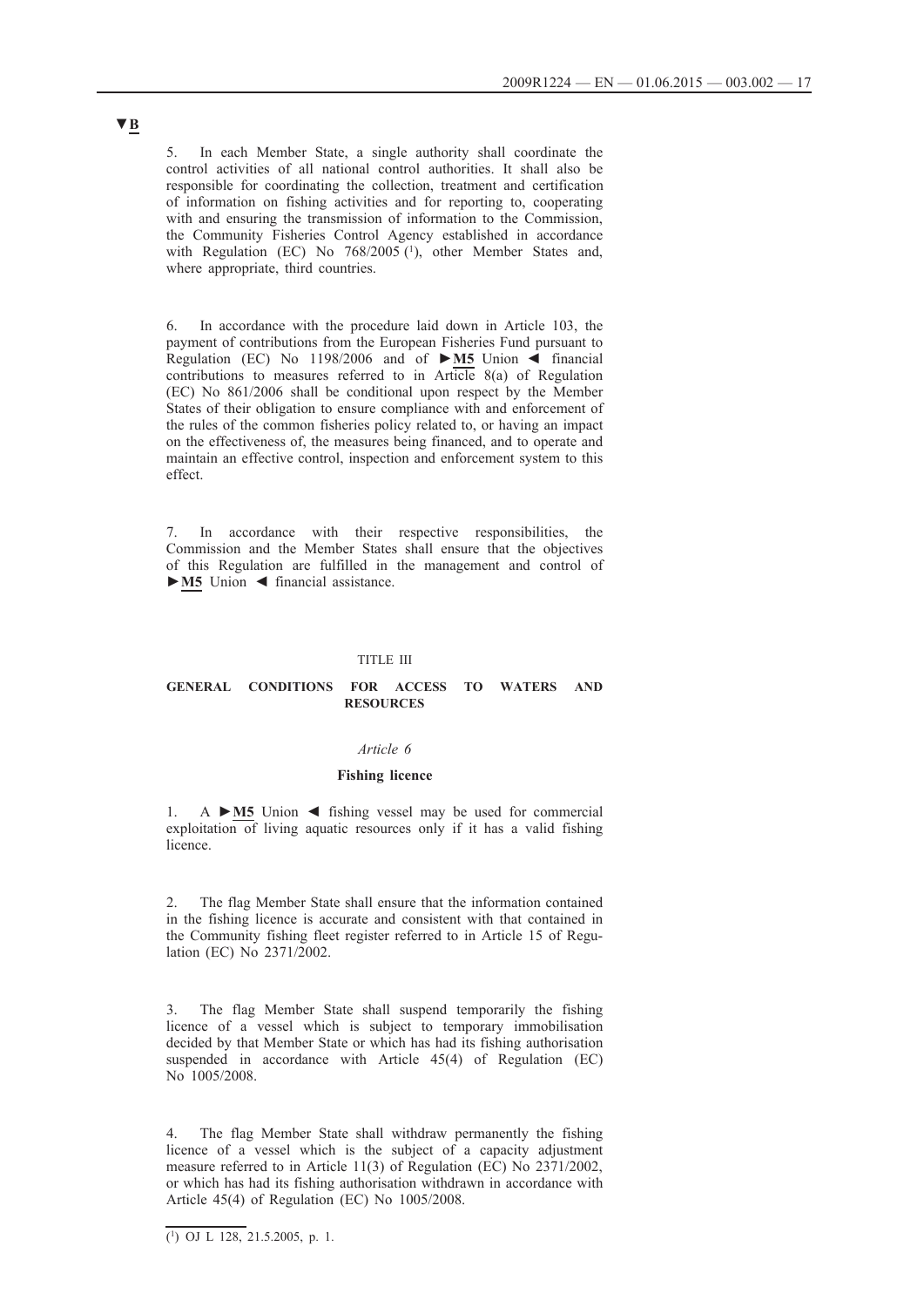5. The flag Member State shall issue, manage and withdraw the fishing licence in accordance with the detailed rules adopted in accordance with the procedure referred to in Article 119.

### *Article 7*

### **Fishing authorisation**

1. A **►M5** Union ◄ fishing vessel operating in **►M5** Union ◄ waters shall be authorised to carry out specific fishing activities only insofar as they are indicated in a valid fishing authorisation when the fisheries or fishing zones where the activities are authorised are subject to:

- (a) a fishing effort regime;
- (b) a multiannual plan;
- (c) a fishing restricted area;
- (d) fishing for scientific purposes;
- (e) other cases laid down in **►M5** Union ◄ clegislation.

2. Where a Member State has a specific national fishing authorisation scheme, it shall send to the Commission at its request a summary of the information contained in the authorisation issued and the related aggregated figures on fishing effort.

3. Where the flag Member State has adopted national provisions in the form of a national fishing authorisation scheme for the allocation to individual vessels of the fishing opportunities available to it, it shall send to the Commission at its request information on the fishing vessels authorised to engage in a fishing activity in a given fishery, in particular concerning the external identification number, the name of the fishing vessels concerned, and the individual fishing opportunities allocated to them.

4. A fishing authorisation shall not be issued if the fishing vessel concerned does not have a fishing licence obtained in accordance with Article 6 or if its fishing licence has been suspended or withdrawn. A fishing authorisation shall be automatically withdrawn where the fishing licence corresponding to the vessel has been withdrawn permanently. It shall be suspended where the fishing licence has been suspended temporarily.

5. Detailed rules for the application of this Article shall be adopted in accordance with the procedure referred to in Article 119.

#### *Article 8*

#### **Marking of the fishing gear**

1. The master of a fishing vessel shall respect conditions and restrictions relating to the marking and identification of fishing vessels and their gear.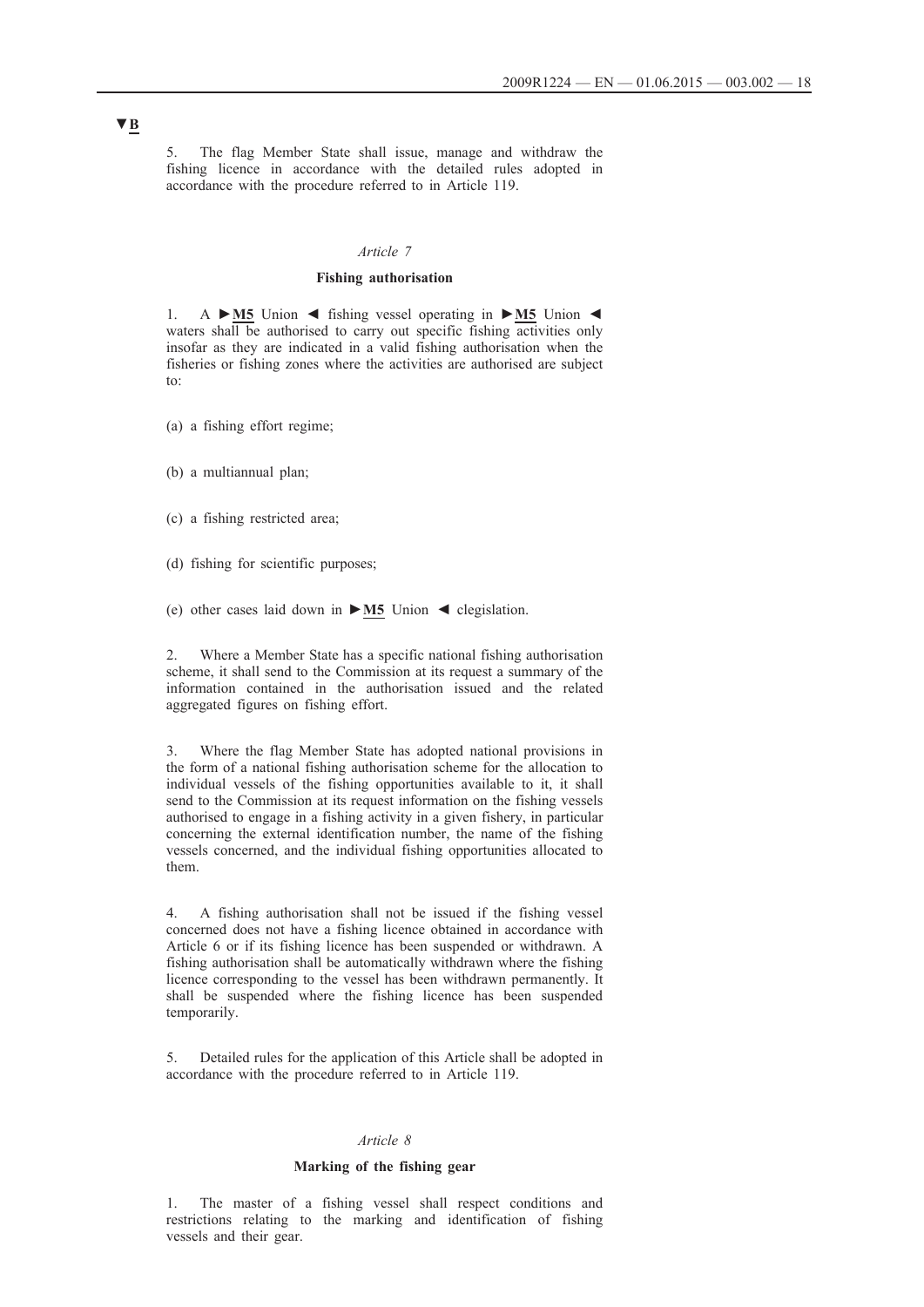2. Detailed rules for the marking and identification of fishing vessels and their gear shall be adopted in accordance with the procedure referred to in Article 119.

### *Article 9*

### **Vessel monitoring system**

1. Member States shall operate a satellite-based vessel monitoring system for effective monitoring of fishing activities of the fishing vessels flying their flag wherever those vessels may be and of fishing activities in the Member States' waters.

2. Without prejudice to specific provisions contained in multiannual plans, a fishing vessel of 12 metres' length overall or more shall have installed on board a fully functioning device which allows that vessel to be automatically located and identified through the vessel monitoring system by transmitting position data at regular intervals. It shall also allow the fisheries monitoring centre of the flag Member State to poll the fishing vessel. For fishing vessels of 12 metres' length overall or more and less than 15 metres' length overall this Article shall apply as from 1 January 2012.

3. When a fishing vessel is in the waters of another Member State, the flag Member State shall make available the vessel monitoring system data of that vessel by automatic transmission to the fisheries monitoring centre of the coastal Member States. The vessel monitoring system data shall also be made available upon request to the Member State in whose ports a fishing vessel is likely to land its catches or in the waters of which the fishing vessel is likely to continue its fishing activities.

4. If a **►M5** Union ◄ fishing vessel operates in the waters of a third country or in areas of the high sea where the fishing resources are managed by an international organisation and, if the agreement with that third country or the applicable rules of that international organisation so provide, those data shall also be made available to that country or organisation.

5. A Member State may exempt **►M5** Union ◄ fishing vessels of less than 15 metres' length overall flying its flag from the requirement to be fitted with a vessel monitoring system if they:

- (a) operate exclusively within the territorial seas of the flag Member State; or
- (b) never spend more than 24 hours at sea from the time of departure to the return to port.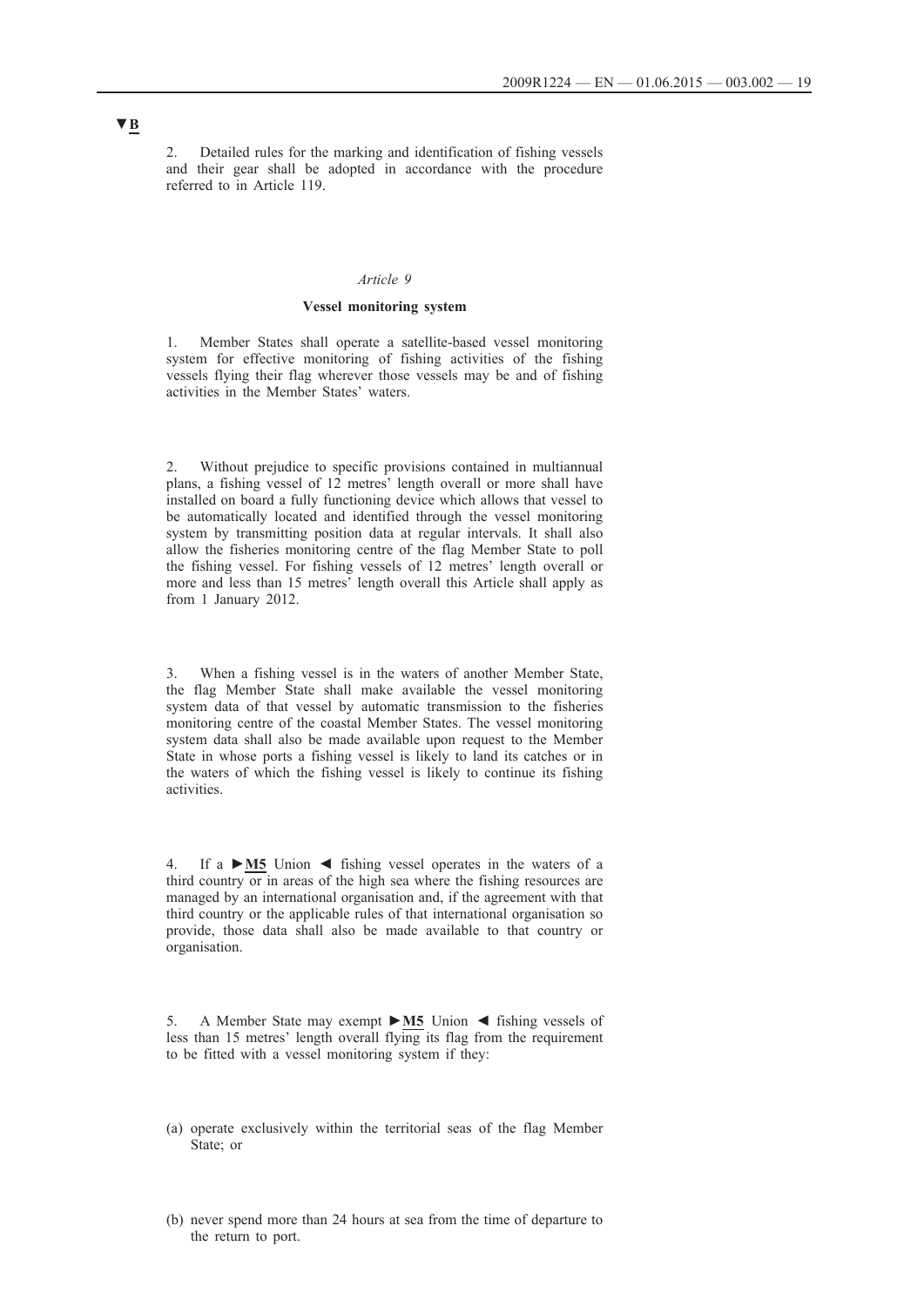6. Third country fishing vessels of 12 metres' length overall or more and third country auxiliary fishing vessels engaged in activities ancillary to fishing activities operating in **►M5** Union ◄ waters shall have installed on board a fully functioning device which allows such a vessel to be automatically located and identified by the vessel monitoring system by transmitting position data at regular intervals in the same way as **►M5** Union ◄ fishing vessels.

7. Member States shall establish and operate fisheries monitoring centres, which shall monitor fishing activities and fishing effort. The fisheries monitoring centre of a particular Member State shall monitor the fishing vessels flying its flag, whatever the waters in which they are operating or the port they are in, as well as **►M5** Union ◄ fishing vessels flying the flag of other Member States and fishing vessels of third countries to which a vessel monitoring system applies operating in the waters under the sovereignty or the jurisdiction of that particular Member State.

8. Each flag Member State shall appoint the competent authorities responsible for the fisheries monitoring centre and shall take the appropriate measures to ensure that its fisheries monitoring centre has the proper staffing resources and is equipped with computer hardware and software enabling automatic data processing and electronic data transmission. Member States shall provide for back-up and recovery procedures in case of system failure. Member States may operate a joint fisheries monitoring centre.

9. A Member State may oblige or authorise any fishing vessels flying its flag to be fitted with a vessel monitoring system.

10. Detailed rules for the application of this Article shall be adopted in accordance with the procedure referred to in Article 119.

### *Article 10*

### **Automatic identification system**

In accordance with Annex II Part I point 3 of the Directive 2002/59/EC, a fishing vessel exceeding 15 metres' length overall shall be fitted with and maintain in operation an automatic identification system which meets the performance standards drawn up by the International Maritime Organisation according to chapter V, Regulation 19, section 2.4.5 of the 1974 SOLAS Convention.

- 2. Paragraph 1 shall apply:
- (a) as from 31 May 2014 to **►M5** Union ◄ fishing vessels of 15 metres' length overall or more and less than 18 metres' length overall;
- (b) as from 31 May 2013 to **►M5** Union ◄ fishing vessels of 18 metres' length overall or more and less than 24 metres' length overall;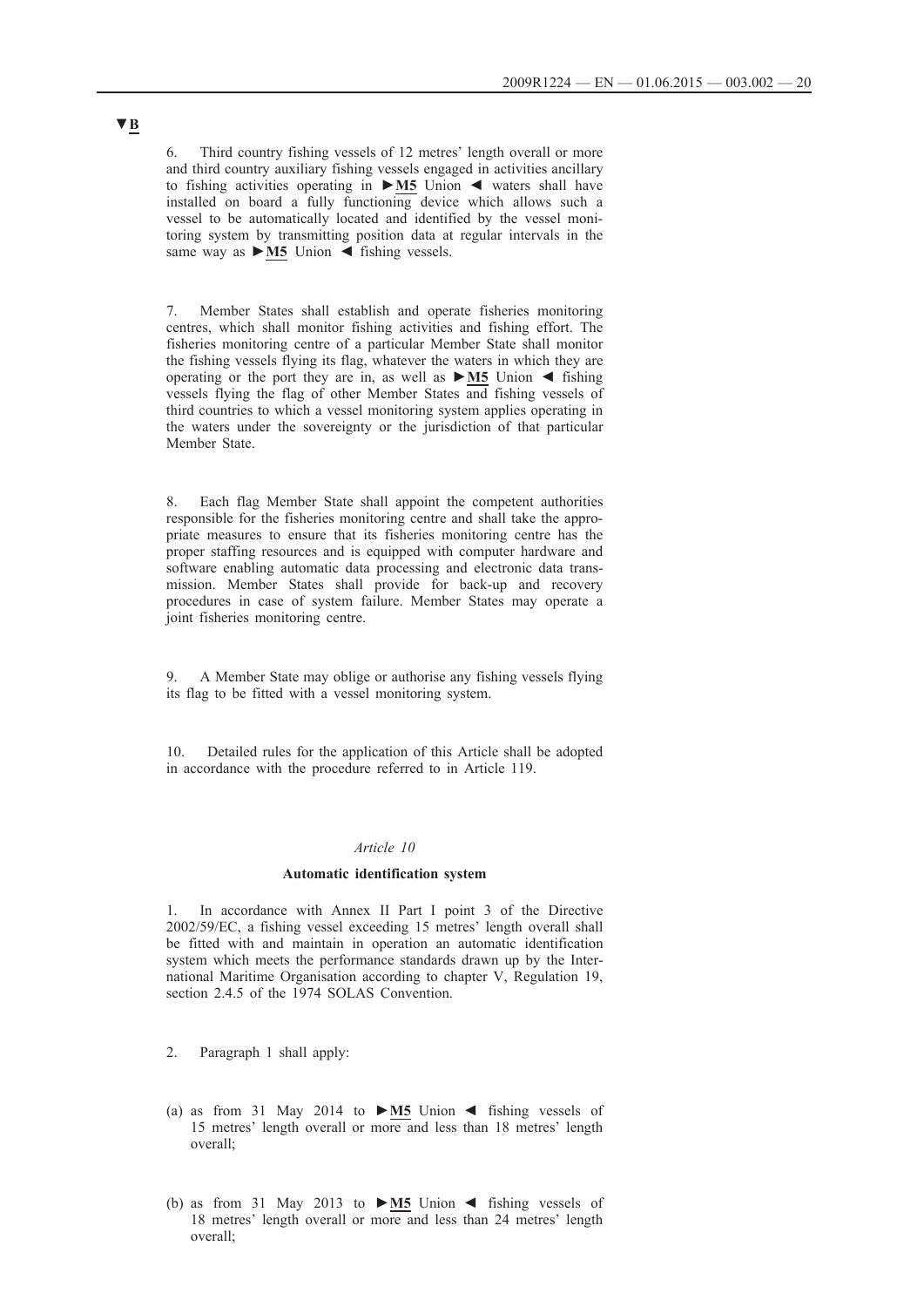(c) as from 31 May 2012 to **►M5** Union ◄ fishing vessels of 24 metres' length overall or more and less than 45 metres' length overall.

3. Member States may use the automatic identification system data when such data are available for the purpose of cross-checking with other available data in accordance with Articles 109 and 110. For that purpose Member States shall ensure that data from the automatic identification system for fishing vessels flying their flag are available to their national fisheries control authorities.

#### *Article 11*

#### **Vessel detection system**

Where Member States have clear evidence of a cost benefit in relation to the traditional control means in the detection of fishing vessels, they shall use a vessel detection system allowing them to match the positions derived by remotely sensed images sent to earth by satellites or other equivalent systems with the data received by vessel monitoring system or automatic identification system, in order to assess the presence of fishing vessels in the area. Member States shall ensure that their fisheries monitoring centres possess the technical capacity to use a vessel detection system.

### *Article 12*

#### **Transmission of data for surveillance operations**

Data from the vessel monitoring system, the automatic identification system and the vessel detection system collected in the framework of this Regulation may be transmitted to **►M5** Union ◄ agencies and competent authorities of the Member States engaged in surveillance operations for the purpose of maritime safety and security, border control, protection of the marine environment and general law enforcement.

#### *Article 13*

#### **New technologies**

1. The Council may decide on the basis of Article 37 of the Treaty on the obligation to use electronic monitoring devices and traceability tools such as genetic analysis. In order to assess the technology to be used, Member States, on their own initiative or in cooperation with the Commission or the body designated by it, shall carry out pilot projects on traceability tools such as genetic analysis before 1 June 2013.

2. The Council may decide on the basis of Article 37 of the Treaty on the introduction of other new fisheries control technologies when these technologies lead to improved compliance with the rules of the common fisheries policy in a cost-effective way.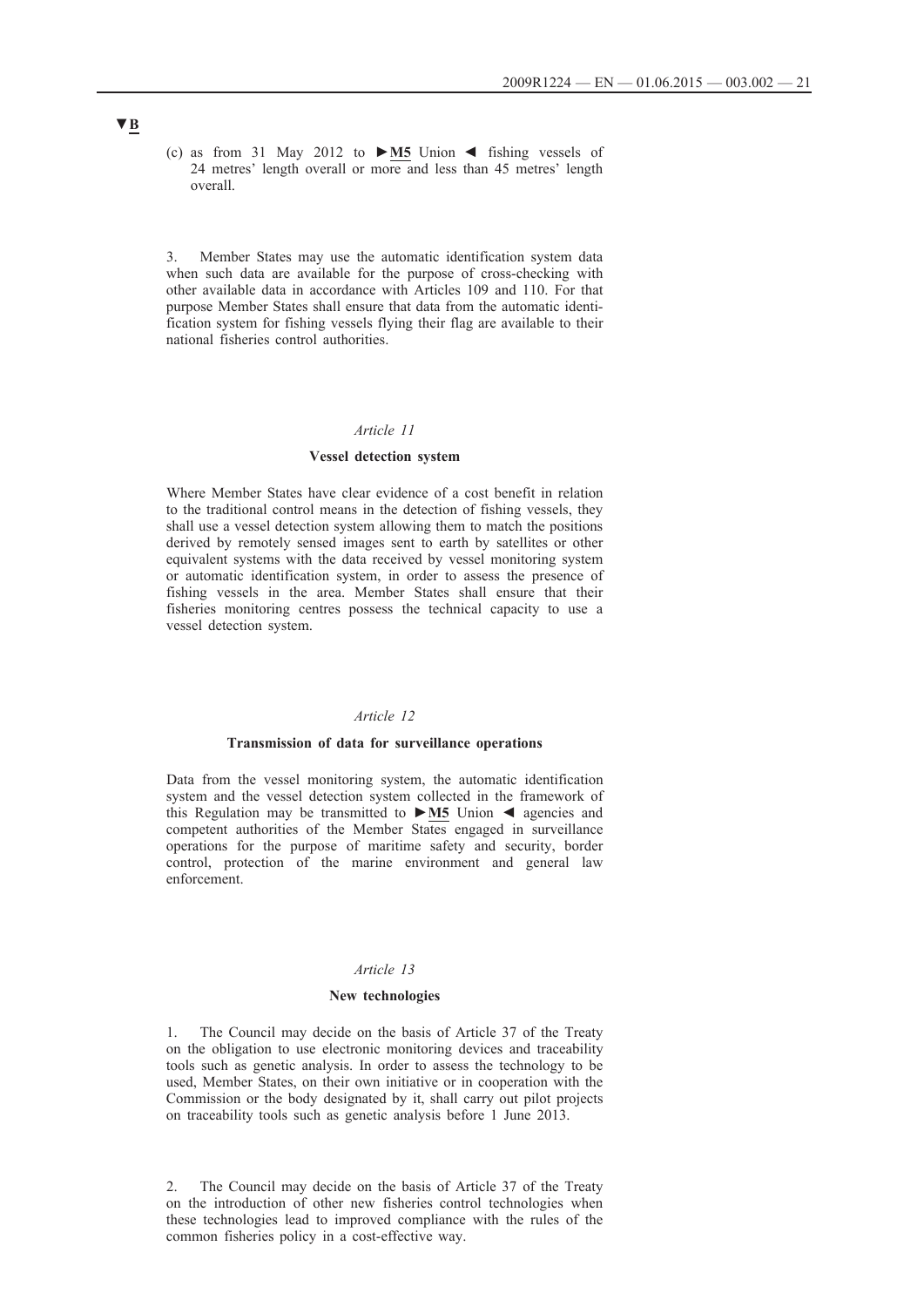### TITLE IV

#### **CONTROL OF FISHERIES**

#### *CHAPTER I*

#### *Control of the use of fishing opportunities*

### Section 1

#### **G e n e r a l p r o v i s i o n s**

#### *Article 14*

### **Completion and submission of the fishing logbook**

### **▼M5**

1. Without prejudice to specific provisions contained in multiannual plans, the master of each Union fishing vessel of 10 metres' length overall or more shall keep a fishing logbook of operations, indicating specifically, for each fishing trip, all quantities of each species caught and kept on board above 50 kg of live-weight equivalent. The 50 kg threshold shall apply as soon as catches of a species exceed 50 kg.

### **▼B**

- 2. The fishing logbook referred to in paragraph 1 shall contain in particular the following information:
- (a) the external identification number and the name of the fishing vessel;
- (b) the FAO alpha-3 code of each species and the relevant geographical area in which the catches were taken;
- (c) the date of catches;
- (d) the date of departure from and of arrival to port, and the duration of the fishing trip;
- (e) the type of gear, mesh size and dimension;

### **▼M5**

(f) the estimated quantities of each species in kilograms live weight, or, where appropriate, the number of individuals, including the quantities or individuals below the applicable minimum conservation reference size, as a separate entry;

### **▼B**

(g) the number of fishing operations.

3. The permitted margin of tolerance in estimates recorded in the fishing logbook of the quantities in kilograms of fish retained on board shall be 10 % for all species.

### **▼M5**

4. Masters of Union fishing vessels shall record in their fishing logbook all estimated discards above 50 kg of live-weight equivalent in volume for any species not subject to the landing obligation.

Masters of Union fishing vessels shall also record in their fishing logbook all estimated discards in volume for any species not subject to the landing obligation pursuant to Article 15(4) and (5) of Regulation (EU) No 1380/2013 of the European Parliament and of the Council (1).

<sup>(1)</sup> Regulation (EU) No 1380/2013 of the European Parliament and of the Council of 11 December 2013 on the Common Fisheries Policy, amending Council Regulations (EC) No 1954/2003 and (EC) No 1224/2009 and repealing Council Regulations (EC) No 2371/2002 and (EC) No 639/2004 and Council Decision 2004/585/EC (OJ L 354, 28.12.2013, p. 22).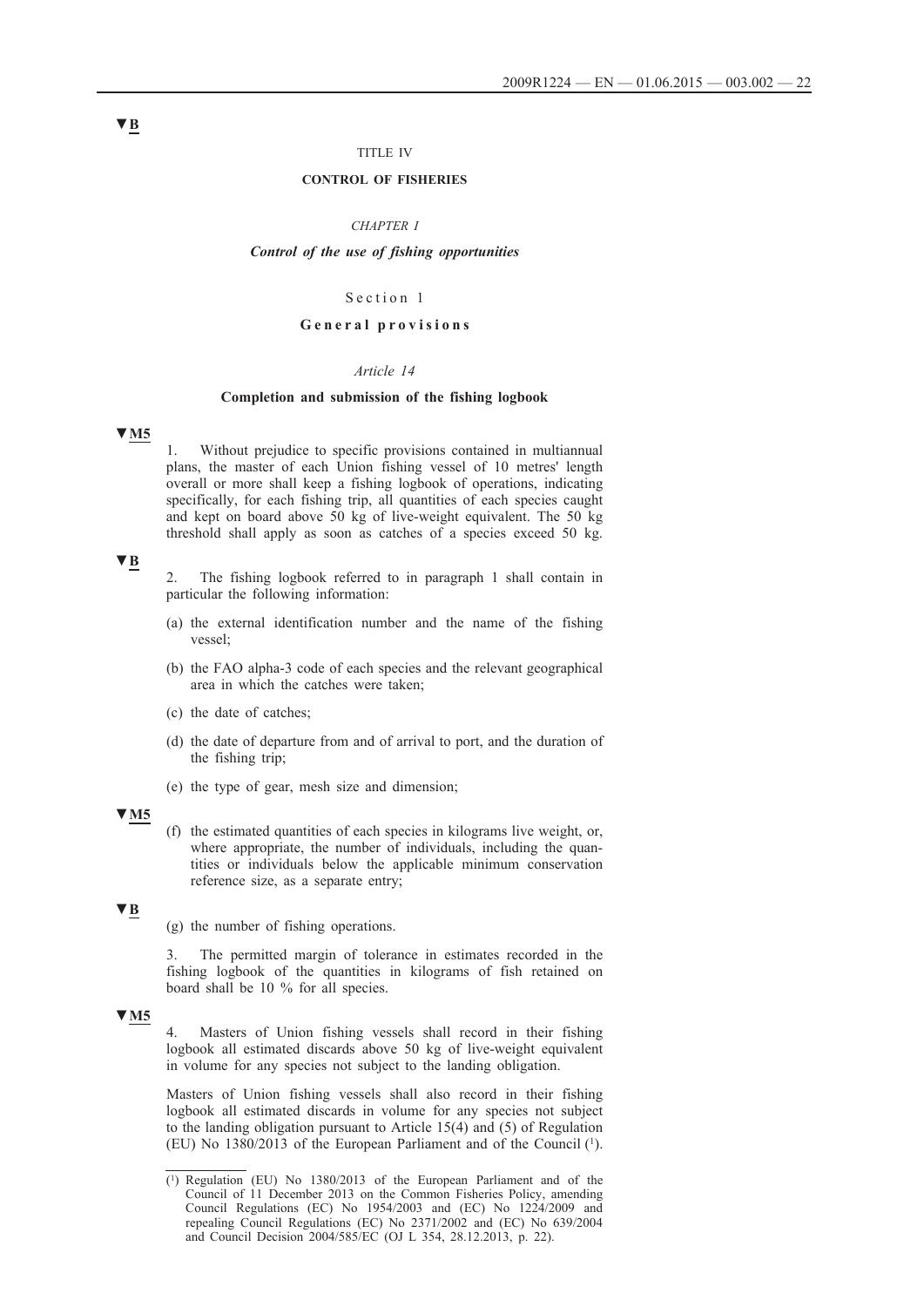5. In fisheries subject to a **►M5** Union ◄ regime of fishing effort, masters of **►M5** Union ◄ fishing vessels shall record and account in their fishing logbooks for the time spent in an area as follows:

- (a) with regard to towed gear:
	- (i) entry into, and exit from the port located in that area;
	- (ii) each entry into, and exit from maritime areas where specific rules on access to waters and resources apply;
	- (iii) the catch retained on board by species in kilograms live weight at the time of exit from that area or before entry into a port located in that area;
- (b) with regard to static gear:
	- (i) entry into, and exit from the port located in that area;
	- (ii) each entry into, and exit from maritime areas where specific rules on access to waters and resources apply;
	- (iii) the date and time of setting or re-setting of the static gear in these areas;
	- (iv) the date and time of the completion of fishing operations using the static gear;
	- (v) the catch retained on board by species in kilograms live weight at the time of exit from that area or before entry into a port located in that area.

6. Masters of **►M5** Union ◄ fishing vessels shall submit the fishing logbook information as soon as possible and not later than 48 hours after landing:

- (a) to their flag Member State; and
- (b) if the landing has taken place in a port of another Member State, to the competent authorities of the port Member State concerned.

7. To convert stored or processed fish weight into live fish weight, masters of **►M5** Union ◄ fishing vessels shall apply the conversion factor established in accordance with the procedure referred to in Article 119.

8. Masters of third country fishing vessels operating in **►M5** Union ◄ waters shall record the information referred to in this Article in the same way as masters of **►M5** Union ◄ fishing vessels.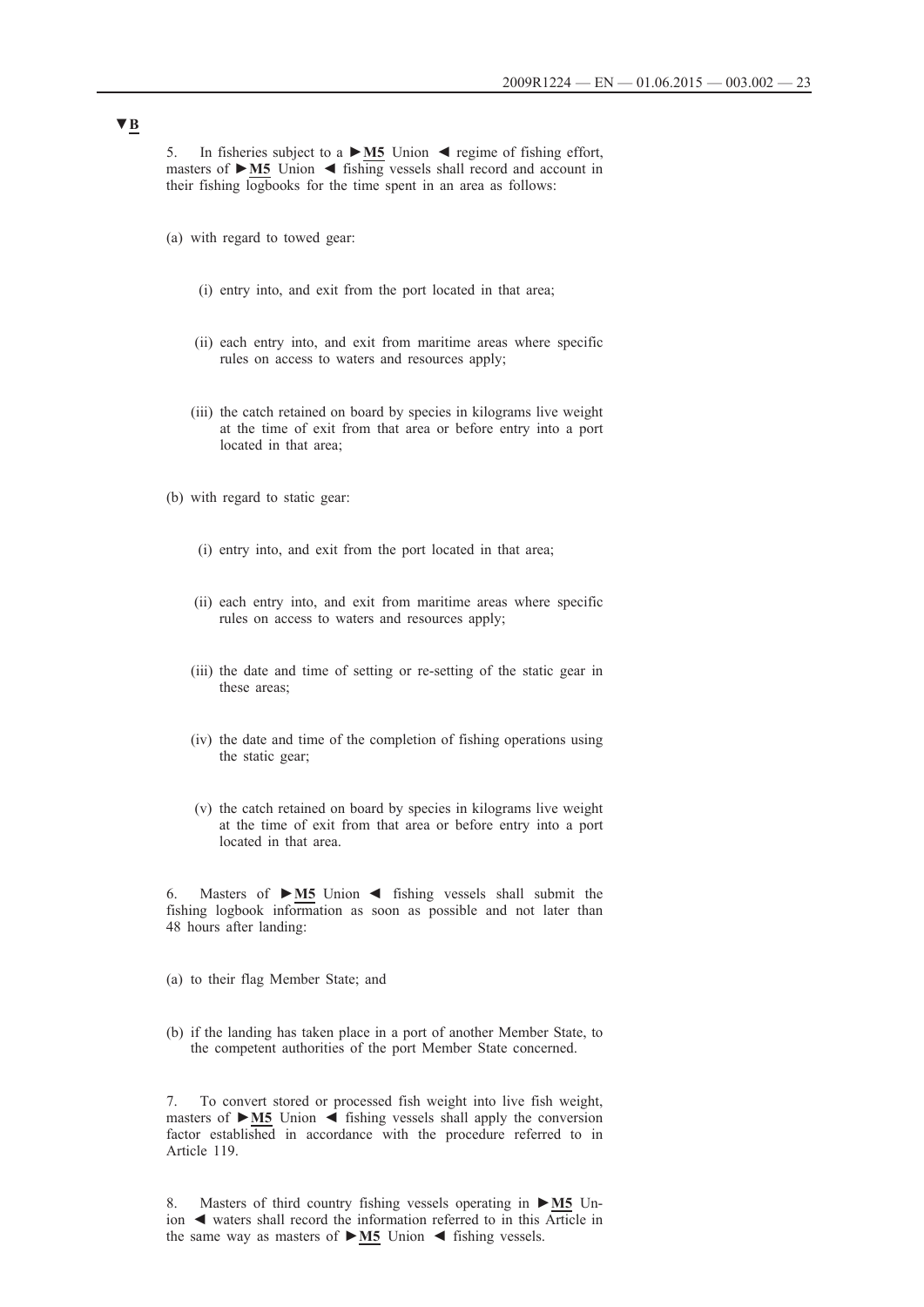9. The accuracy of the data recorded in the fishing logbook shall be the responsibility of the master.

10. Detailed rules for the application of this Article shall be adopted in accordance with the procedure referred to in Article 119.

### *Article 15*

### **Electronic completion and transmission of fishing logbook data**

1. Masters of **►M5** Union ◄ fishing vessels of 12 metres' length overall or more shall record by electronic means the information referred to in Article 14, and shall send it by electronic means to the competent authority of the flag Member State at least once a day.

2. Masters of **►M5** Union ◄ fishing vessels of 12 metres' length overall or more shall send the information referred to in Article 14 at the request of the competent authority of the flag Member State, and shall in any event transmit the relevant fishing logbook data after the last fishing operation has been completed and before entering port.

- 3. Paragraph 1 shall apply:
- (a) as from 1 January 2012 to **►M5** Union ◄ fishing vessels of 12 metres' length overall or more and less than 15 metres' length overall;
- (b) as from 1 July 2011 to **►M5** Union ◄ fishing vessels of 15 metres' length overall or more and less than 24 metres' length overall; and
- (c) as from 1 January 2010 to **►M5** Union ◄ fishing vessels of 24 metres' length overall or more.

4. A Member State may exempt masters of **►M5** Union ◄ fishing vessels of less than 15 metres' length overall flying its flag from paragraph 1 if they:

- (a) operate exclusively within the territorial seas of the flag Member State; or
- (b) never spend more than 24 hours at sea from the time of departure to the return to port.

5. Masters of **►M5** Union ◄ fishing vessels that electronically record and report data on their fishing activities shall be exempt from the obligation to complete a paper fishing logbook, a landing declaration and a transhipment declaration.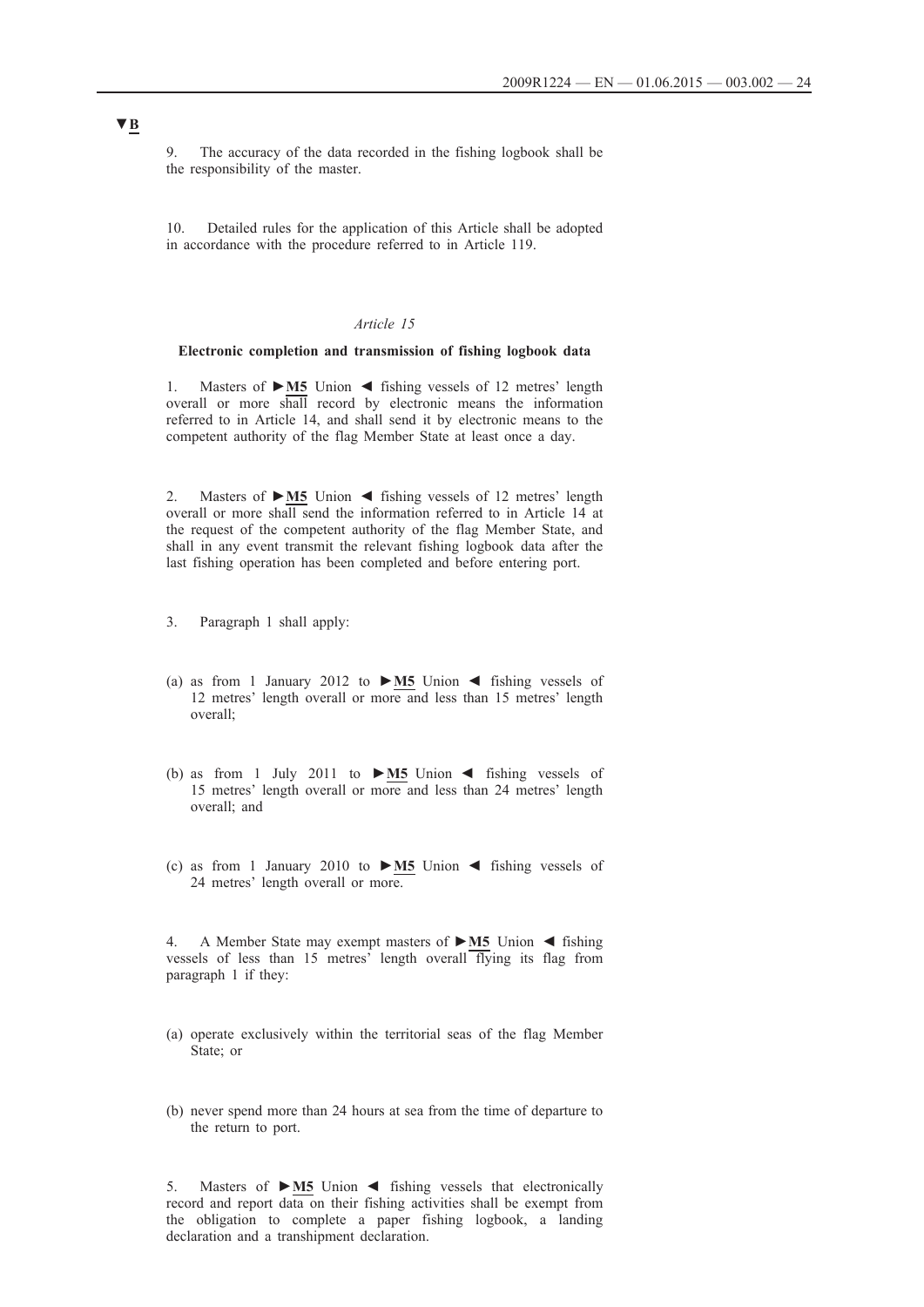6. Member States may conclude bilateral agreements on the use of electronic reporting systems on vessels flying their flags within the waters under their sovereignty or jurisdiction. The vessels falling within the scope of such agreements shall be exempt from completing a paper fishing logbook within those waters.

7. A Member State may oblige or authorise masters of fishing vessels flying its flag as of 1 January 2010 to electronically record and transmit the data referred to in Article 14.

8. The competent authorities of a coastal Member State shall accept electronic reports received from the flag Member State containing the data from fishing vessels referred to in paragraphs 1 and 2.

9. Detailed rules for the application of this Article shall be adopted in accordance with the procedure referred to in Article 119.

### *Article 16*

#### **Fishing vessels not subject to fishing logbook requirements**

1. Each Member State shall monitor, on the basis of sampling, the activities of fishing vessels which are not subject to the requirements specified in Articles 14 and 15 in order to ensure compliance by these vessels with the rules of the common fisheries policy.

2. For the purposes of the monitoring referred to in paragraph 1, each Member State shall establish a sampling plan based on the methodology adopted by the Commission in accordance with the procedure referred to in Article 119 and transmit it every year by 31 January to the Commission indicating the methods used for the establishment of this plan. The sampling plans shall be, as far as possible, stable over time and standardised within relevant geographical areas.

3. Member States requiring fishing vessels of less than 10 metres' length overall flying their flag to submit fishing logbooks referred to in Article 14, in accordance with their national law, shall be exempted from the obligation laid down in paragraphs 1 and 2 of this Article.

4. By way of derogation from paragraphs 1 and 2 of this Article, sales notes submitted in accordance with Articles 62 and 63 shall be accepted as an alternative measure to sampling plans.

#### *Article 17*

### **Prior notification**

1. Masters of **►M5** Union ◄ fishing vessels of 12 metres' length overall or more engaged in fisheries on stocks subject to a multiannual plan, which are under the obligation to record fishing logbook data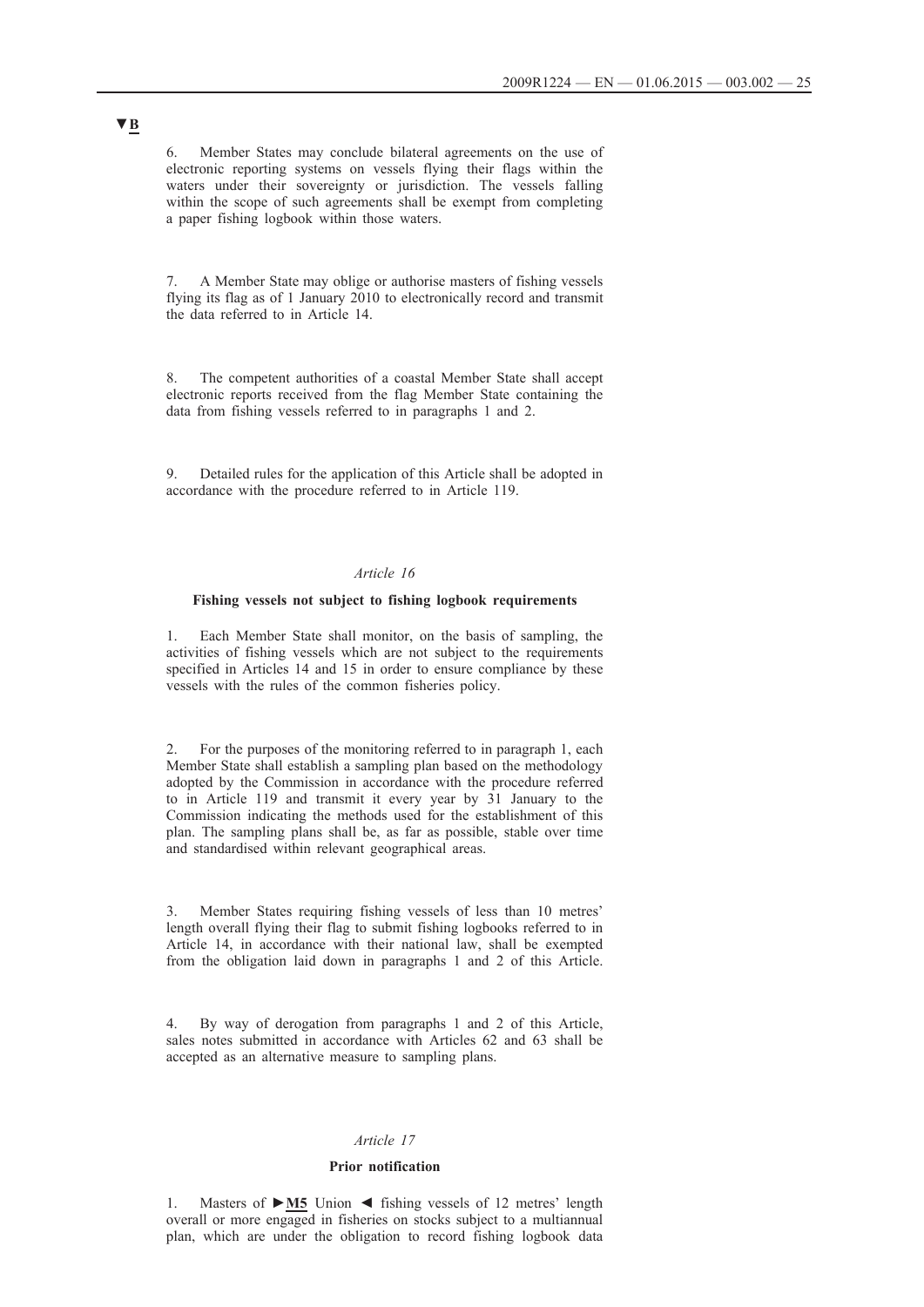electronically in accordance with Article 15, shall notify the competent authorities of their flag Member State at least four hours before the estimated time of arrival at port of the following information:

- (a) the external identification number and the name of the fishing vessel;
- (b) the name of the port of destination and the purposes of the call, such as landing, transhipment or access to services;
- (c) the dates of the fishing trip and the relevant geographical areas in which the catches were taken;
- (d) the estimated date and time of arrival at port;

# **▼M5**

- (e) the quantities of each species recorded in the fishing logbook, including those below the applicable minimum conservation reference size, as a separate entry;
- (f) the quantities of each species to be landed or trans-shipped, including those below the applicable minimum conservation reference size, as a separate entry.

# **▼B**

When  $a \triangleright M5$  Union  $\blacktriangleleft$  fishing vessel intends to enter a port in a Member State other than the flag Member State, the competent authorities of the flag Member State shall immediately upon receipt forward the electronic prior notification to the competent authorities of the coastal Member State.

3. The competent authorities of the coastal Member State may give permission to an earlier entry at port.

The electronic fishing logbook data referred to in Article 15 and the electronic prior notification may be sent in a single electronic transmission.

5. The accuracy of the data recorded in the electronic prior notification shall be the responsibility of the master.

6. The Commission, in accordance with the procedure referred to in Article 119, may exempt certain categories of fishing vessels from the obligation set out in paragraph 1 for a limited period, which may be renewed, or make provision for another notification period taking into account, inter alia, the type of fisheries products, the distance between the fishing grounds, landing places and ports where the vessels in question are registered.

#### *Article 18*

### **Prior notification of landing in another Member State**

1. Masters of **►M5** Union ◄ fishing vessels which are not under the obligation to record fishing logbook data electronically pending the entry into force of the provisions referred to in Article 15(3) and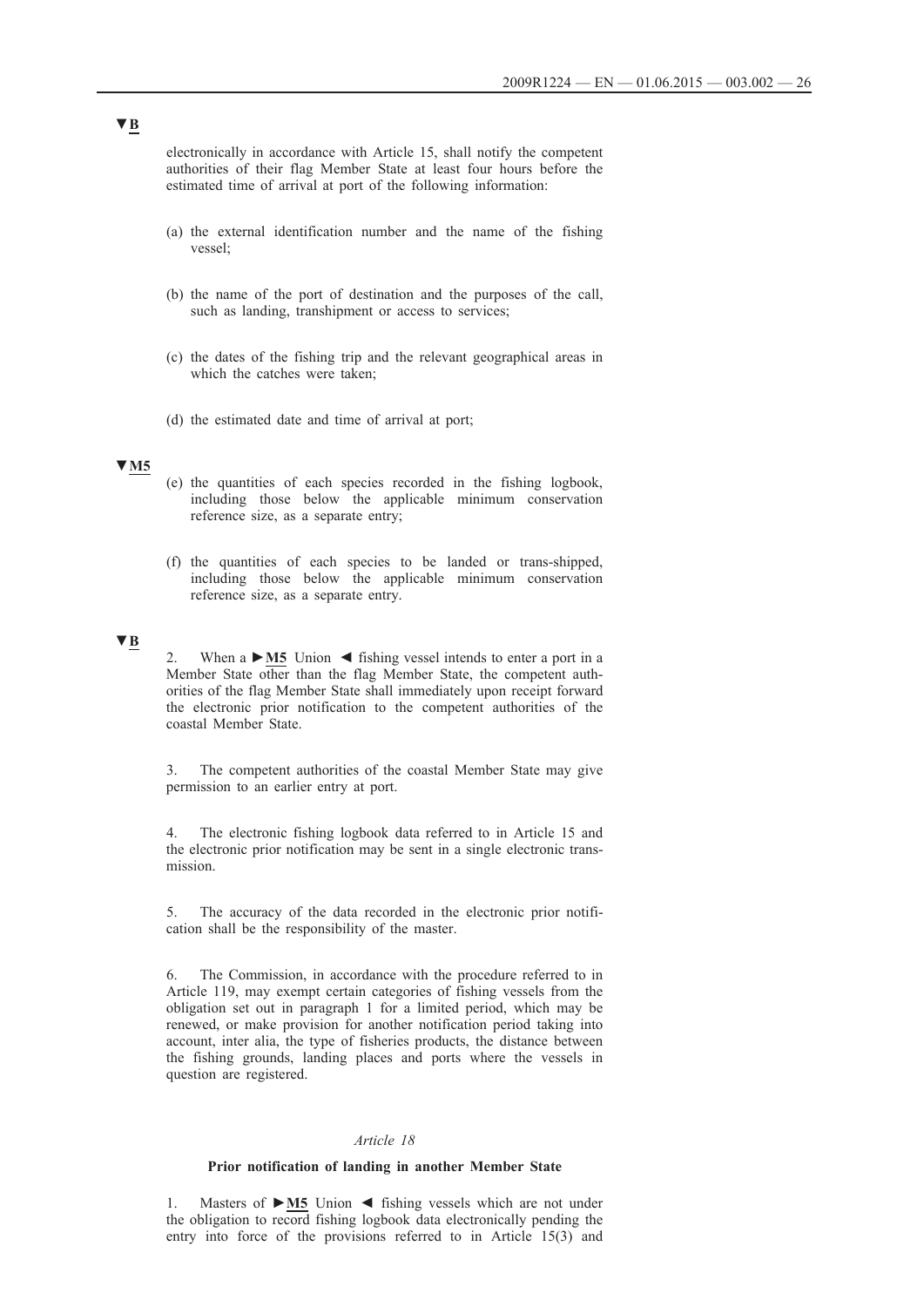who intend to use port or landing facilities in a coastal Member State other than their flag Member State shall notify the competent authorities of the coastal Member State at least four hours before the estimated time of arrival at the port of the information referred to in Article 17(1).

2. The competent authorities of the coastal Member State may give permission to an earlier entry.

### *Article 19*

#### **Authorisation to access to port**

The competent authorities of the coastal Member State may deny access to port to fishing vessels if the information referred to in Articles 17 and 18 is not complete, except in cases of force majeure.

### *Article 20*

### **Transhipment operations**

1. Transhipments at sea shall be prohibited in **►M5** Union ◄ waters. They shall be allowed only subject to an authorisation and to the conditions laid down in this Regulation in ports or places close to the shore of Member States designated for this purpose, and in accordance with the conditions laid down in Article  $\hat{43}(5)$ .

2. If the transhipment operation is interrupted, permission may be required before the transhipment operation is resumed.

3. For the purposes of this Article, relocation, pair trawling activities and fishing operations involving joint action by two or more **►M5** Union ◄ fishing vessels shall not be considered as transhipment.

### *Article 21*

#### **Completion and submission of the transhipment declaration**

1. Without prejudice to specific provisions contained in multiannual plans, masters of **►M5** Union ◄ fishing vessels of 10 metres' length overall or more involved in a transhipment operation shall complete a transhipment declaration, indicating specifically all quantities of each species transhipped or received above 50 kg of live-weight equivalent.

The transhipment declaration referred to in paragraph 1 shall contain at least the following information:

(a) the external identification number and the name of both the transhipping and the receiving fishing vessels;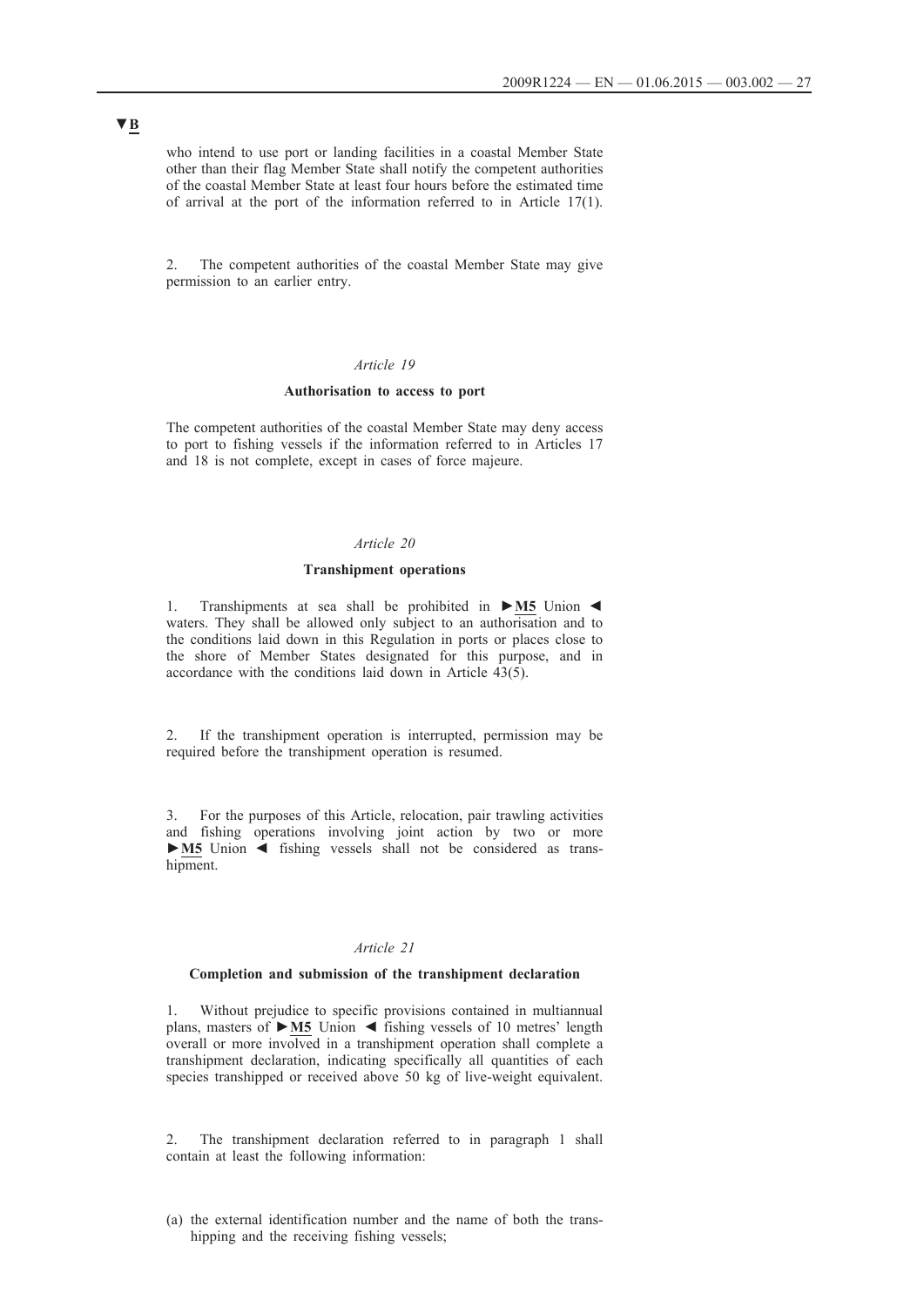(b) the FAO alpha-3 code of each species and the relevant geographical area in which the catches were taken;

# **▼M5**

(c) the estimated quantities of each species in kilograms in product weight, broken down by type of product presentation, or, where appropriate, the number of individuals, including the quantities or individuals below the applicable minimum conservation reference size, as a separate entry;

### **▼B**

- (d) the port of destination of the receiving fishing vessel;
- (e) the designated port of transhipment.

3. The permitted margin of tolerance in estimates recorded in the transhipment declaration of the quantities in kilograms of fish transhipped or received shall be 10 % for all species.

4. The masters of both the transhipping and the receiving fishing vessel shall each submit a transhipment declaration, as soon as possible and not later than 48 hours after transhipment:

- (a) to their flag Member State (s); and
- (b) if the transhipment has taken place in a port of another Member State, to the competent authorities of the port Member State concerned.

5. The masters of both the transhipping and the receiving fishing vessel shall each be responsible for the accuracy of the data recorded in their transhipment declaration.

6. The Commission, in accordance with the procedure referred to in Article 119, may exempt certain categories of fishing vessels from the obligation laid down in paragraph 1 for a limited and renewable period, or make provision for another notification period taking into account, inter alia, the type of fishery products and the distance between the fishing grounds, transhipping places and ports where the vessels in question are registered.

7. Transhipment declaration procedures and forms shall be determined in accordance with the procedure referred to in Article 119.

#### *Article 22*

#### **Electronic completion and transmission of transhipment declaration data**

1. Masters of **►M5** Union ◄ fishing vessels of 12 metres' length overall or more shall record by electronic means the information referred to in Article 21 and shall send it by electronic means to the competent authority of the flag Member State within 24 hours after completion of the transhipment operation.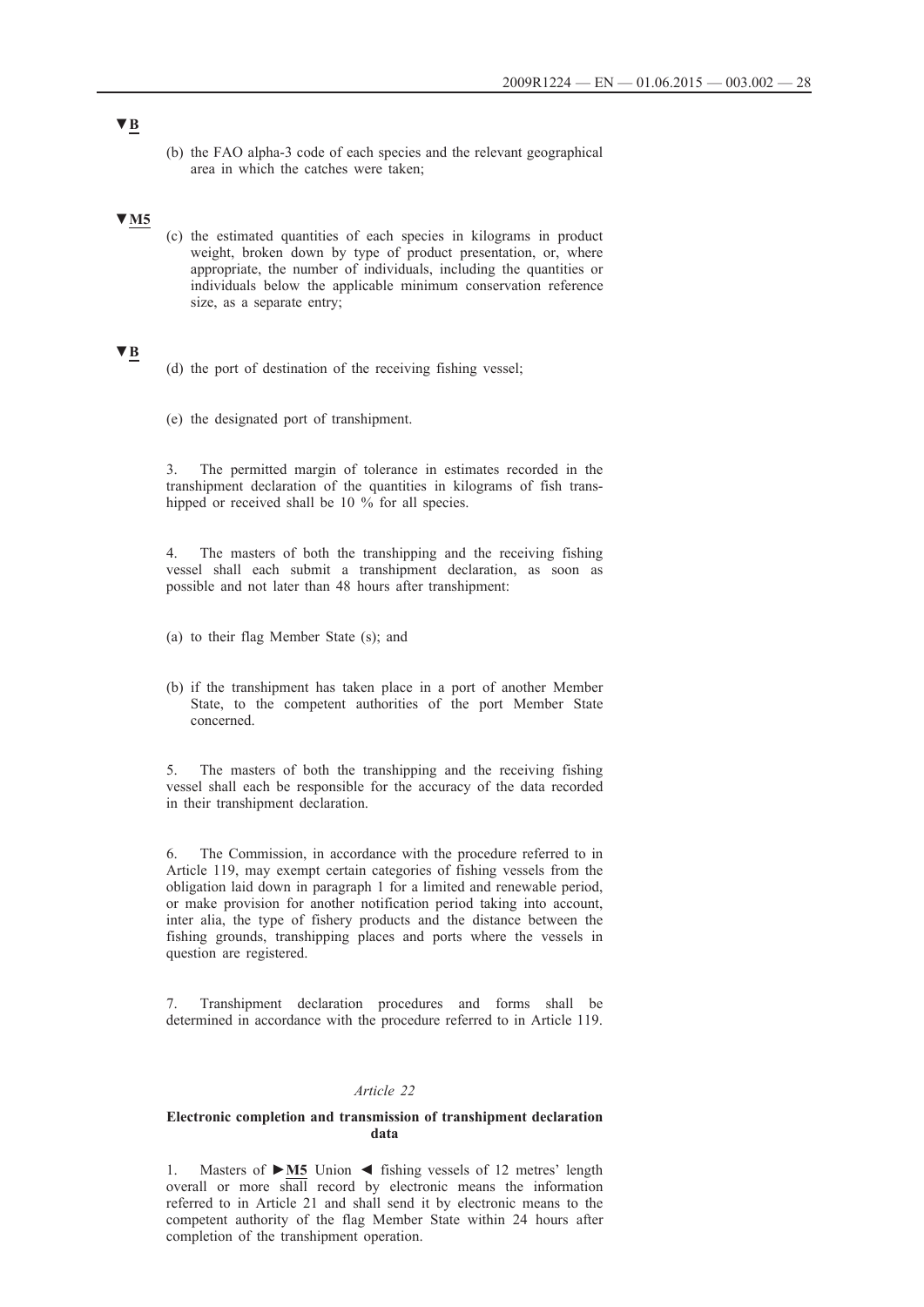2. Paragraph 1 shall apply:

- (a) as from 1 January 2012 to **►M5** Union ◄ fishing vessels of 12 metres' length overall or more and less than 15 metres' length overall;
- (b) as from 1 July 2011 to **►M5** Union ◄ fishing vessels of 15 metres' length overall or more and less than 24 metres' length overall; and
- (c) as from 1 January 2010 to **►M5** Union ◄ fishing vessels of 24 metres' length overall or more.

3. A Member State may exempt masters of **►M5** Union ◄ fishing vessels of less than 15 metres' length overall flying its flag from paragraph 1 if they:

- (a) operate exclusively within the territorial seas of the flag Member State; or
- (b) never spend more than 24 hours at sea from the time of departure to the return to port.

4. The competent authorities of a coastal Member State shall accept electronic reports received from the flag Member State containing the data from fishing vessels referred to in paragraphs 1 and 2.

5. When a **►M5** Union ◄ fishing vessel tranships its catches in a Member State other than the flag Member State, the competent authorities of the flag Member State shall immediately upon receipt forward the transhipment declaration data by electronic means to the competent authorities of the Member State where the catch was transhipped and where the catch is destined.

6. A Member State may oblige or authorise masters of fishing vessels flying its flag as of 1 January 2010 to electronically record and transmit the data referred to in Article 21.

7. Detailed rules for the application of this Article shall be adopted in accordance with the procedure referred to in Article 119.

### *Article 23*

#### **Completion and submission of the landing declaration**

1. Without prejudice to specific provisions contained in multiannual plans, the master of a **►M5** Union ◄ fishing vessel of 10 metres' length overall or more, or his representative, shall complete a landing declaration, indicating specifically all quantities of each species landed.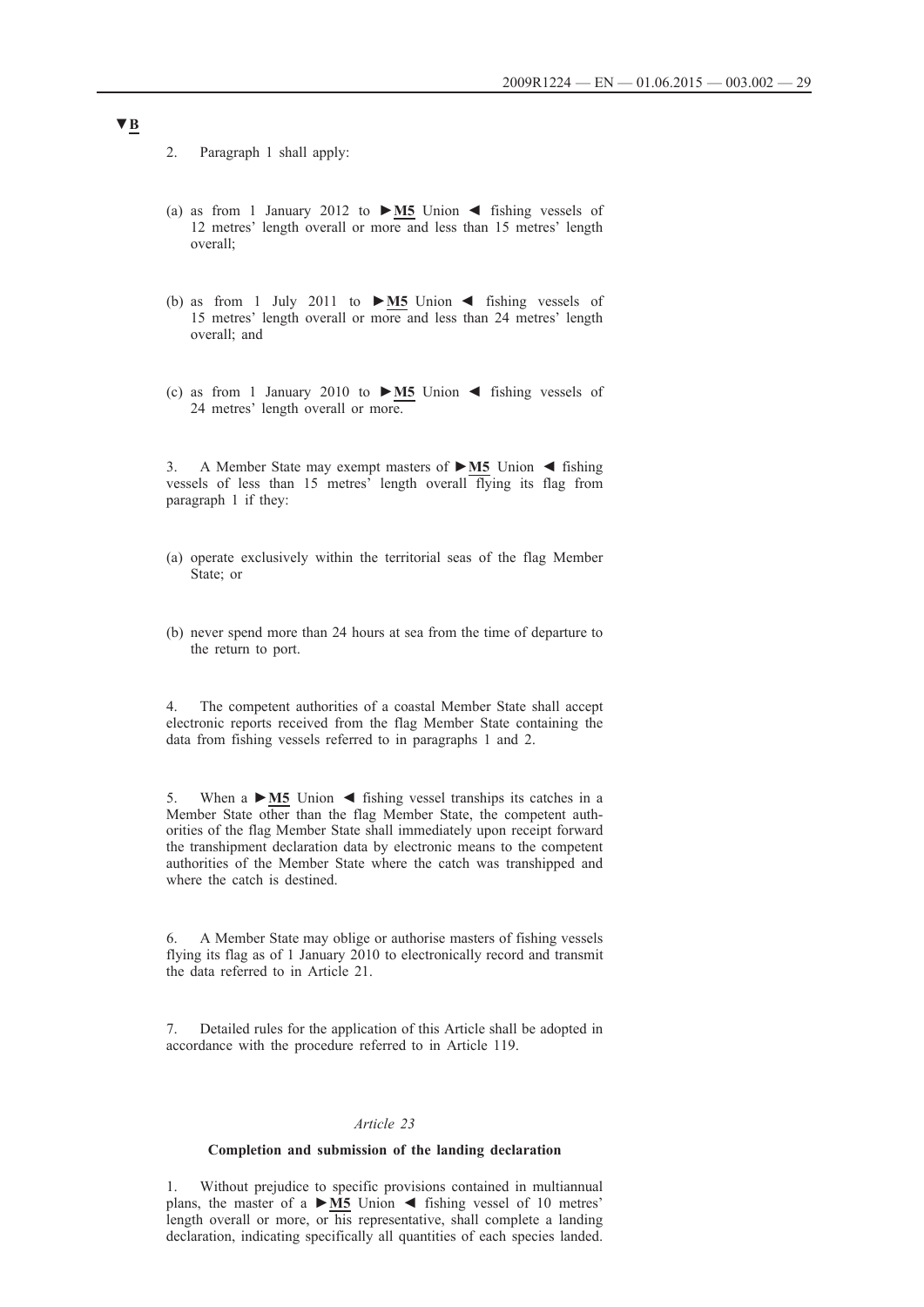2. The landing declaration referred to in paragraph 1 shall contain at least the following information:

- (a) the external identification number and the name of the fishing vessel;
- (b) the FAO alpha-3 code of each species and the relevant geographical area in which the catches were taken;

# **▼M5**

(c) the quantities of each species in kilograms in product weight broken down by type of product presentation, or, where appropriate, the number of individuals, including the quantities or individuals below the applicable minimum conservation reference size, as a separate entry;

### **▼B**

(d) the port of landing.

3. The master of a **►M5** Union ◄ fishing vessel or his representative shall submit the landing declaration, as soon as possible and not later than 48 hours after the completion of the landing:

- (a) to their flag Member State; and
- (b) if the landing has taken place in a port of another Member State, to the competent authorities of the port Member State concerned.

4. The accuracy of the data recorded in the landing declaration shall be the responsibility of the master.

5. Detailed rules for the application of this Article shall be adopted in accordance with the procedure referred to in Article 119.

### *Article 24*

### **Electronic completion and transmission of landing declaration data**

1. The master of a **►M5** Union ◄ fishing vessel of 12 metres' length overall or more, or his representative, shall record by electronic means the information referred to in Article 23, and shall send it by electronic means to the competent authority of the flag Member State within 24 hours after completion of the landing operation.

- 2. Paragraph 1 shall apply:
- (a) as from 1 January 2012 to **►M5** Union ◄ fishing vessels of 12 metres' length overall or more and less than 15 metres' length overall;
- (b) as from 1 July 2011 to **►M5** Union ◄ fishing vessels of 15 metres' length overall or more and less than 24 metres' length overall; and
- (c) as from 1 January 2010 to **►M5** Union ◄ fishing vessels of 24 metres' length overall or more.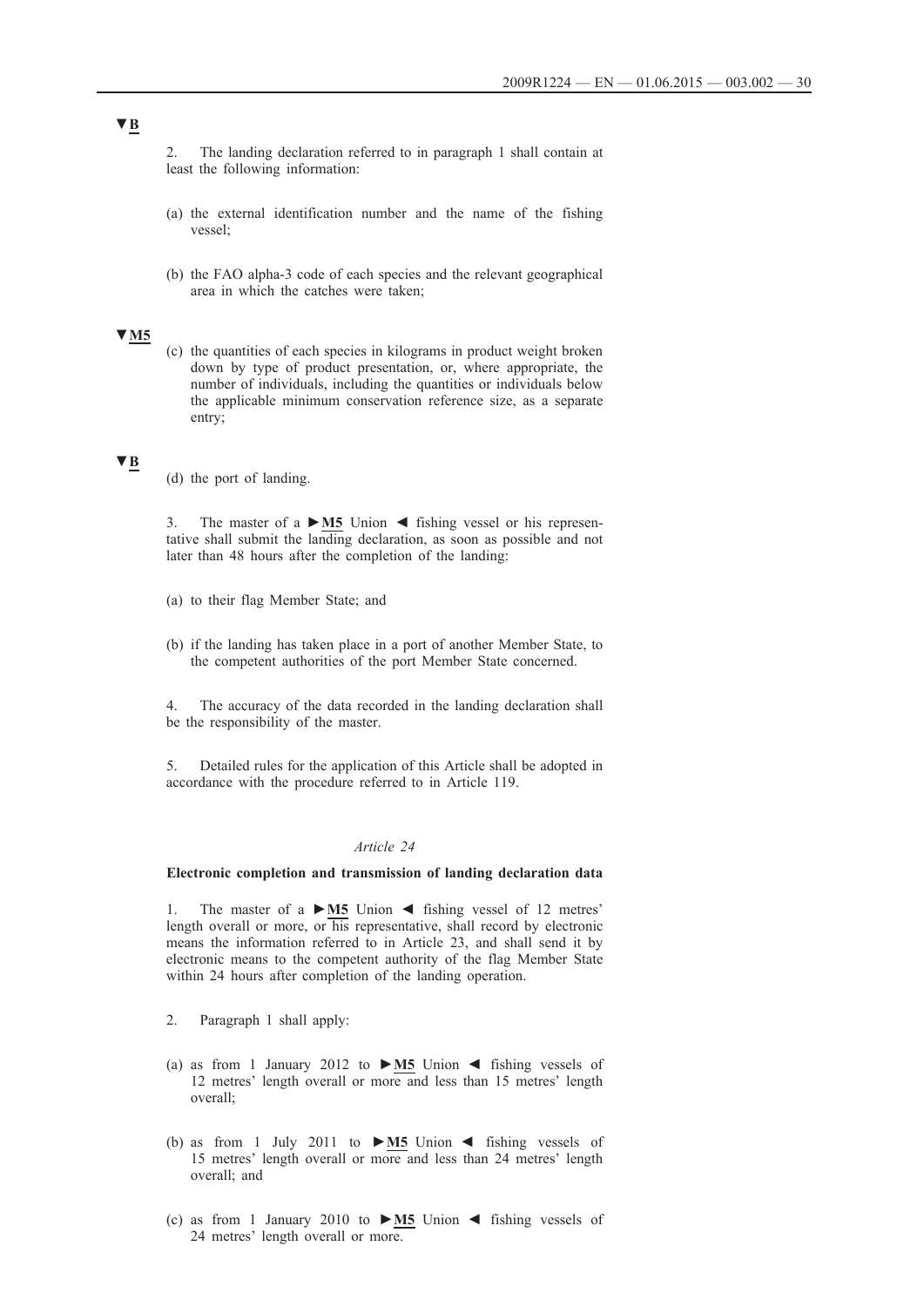3. A Member State may exempt masters of **►M5** Union ◄ fishing vessels of less than 15 metres' length overall flying its flag from paragraph 1 if they:

- (a) operate exclusively within the territorial seas of the flag Member State; or
- (b) never spend more than 24 hours at sea from the time of departure to the return to port.

4. When a **►M5** Union ◄ fishing vessel lands its catches in a Member State other than the flag Member State, the competent authorities of the flag Member State shall immediately upon receipt forward the landing declaration data by electronic means to the competent authorities of the Member State where the catch was landed.

5. The master of a **►M5** Union ◄ fishing vessel, or his representative, who records by electronic means the information referred to in Article 23 and who lands his catch in a Member State other than the flag Member State shall be exempt from the requirement to submit a paper landing declaration to the coastal Member State.

6. A Member State may oblige or authorise masters of fishing vessels flying its flag as of 1 January 2010 to electronically record and transmit the data referred to in Article 23.

7. The competent authorities of a coastal Member State shall accept electronic reports received from the flag Member State containing the data from fishing vessels referred to in paragraphs 1 and 2.

8. Landing declaration procedures and forms shall be determined in accordance with the procedure referred to in Article 119.

#### *Article 25*

### **Vessels not subject to landing declaration requirements**

1. Each Member State shall monitor, on the basis of sampling, the activities of fishing vessels which are not subject to the landing declaration requirements specified in Articles 23 and 24 in order to ensure compliance by these vessels with the rules of the common fisheries policy.

2. For the purposes of the monitoring referred to in paragraph 1, each Member State shall establish a sampling plan based on the methodology adopted by the Commission in accordance with the procedure referred to in Article 119, and transmit it every year by 31 January to the Commission indicating the methods used for the establishment of this plan. The sampling plans shall be, as far as possible, stable over time and standardised within relevant geographical areas.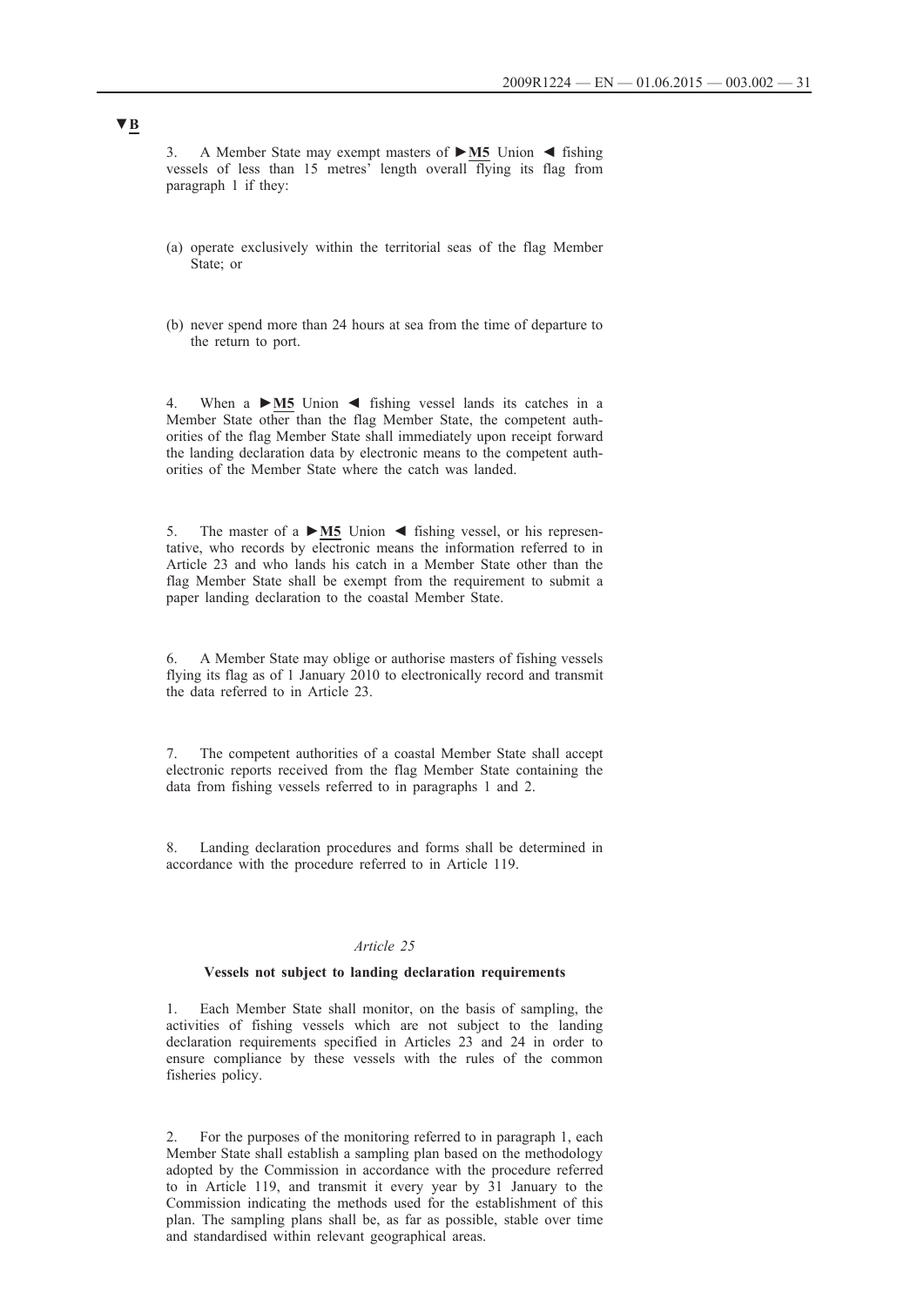3. Member States requiring fishing vessels of less than 10 metres' length overall flying their flag to submit landing declarations referred to in Article 23, in accordance with their national law, shall be exempted from the obligation laid down in paragraphs 1 and 2 of this Article.

4. By way of derogation from paragraphs 1 and 2 of this Article, sales notes submitted in accordance with Articles 62 and 63 shall be accepted as an alternative measure to sampling plans.

#### Section 2

### Control of fishing effort

# *Article 26*

### **Monitoring of fishing effort**

1. Member States shall control the compliance with fishing effort regimes in geographical areas where maximum allowable fishing effort applies. They shall ensure that fishing vessels flying their flag are present in a geographical area subject to a fishing effort regime when carrying on board or, where appropriate, deploying a fishing gear or gears subject to that fishing effort regime or, where appropriate, operating in a fishery subject to that fishing effort regime only if the maximum allowable fishing effort available to them has not been reached and if the effort available to the individual fishing vessel has not been exhausted.

Without prejudice to special rules, where a fishing vessel carrying on board or, where appropriate, deploying a fishing gear or gears subject to a fishing effort regime or operating in a fishery subject to a fishing effort regime crosses during the same day two or more geographical areas subject to that fishing effort regime, the fishing effort deployed shall be counted against the maximum allowable fishing effort related to such fishing gear or such fishery and to the geographical area in which the largest proportion of time was spent during that day.

3. Where a Member State has authorised a fishing vessel in accordance with Article 27(2) to use more than one fishing gear or gears belonging to more than one grouping of fishing gears subject to a fishing effort regime during a certain fishing trip in a geographical area subject to that fishing effort regime, the fishing effort deployed during that trip shall be counted simultaneously against the maximum allowable fishing effort available to this Member State and related to each of such gears or groupings of fishing gears and to such geographical area.

4. Where fishing gears belong to the same grouping of fishing gears subject to the fishing effort regime, the fishing effort deployed in a geographical area by fishing vessels when carrying those gears on board shall be counted only once against the maximum allowable fishing effort related to such grouping of fishing gears and to such geographical area.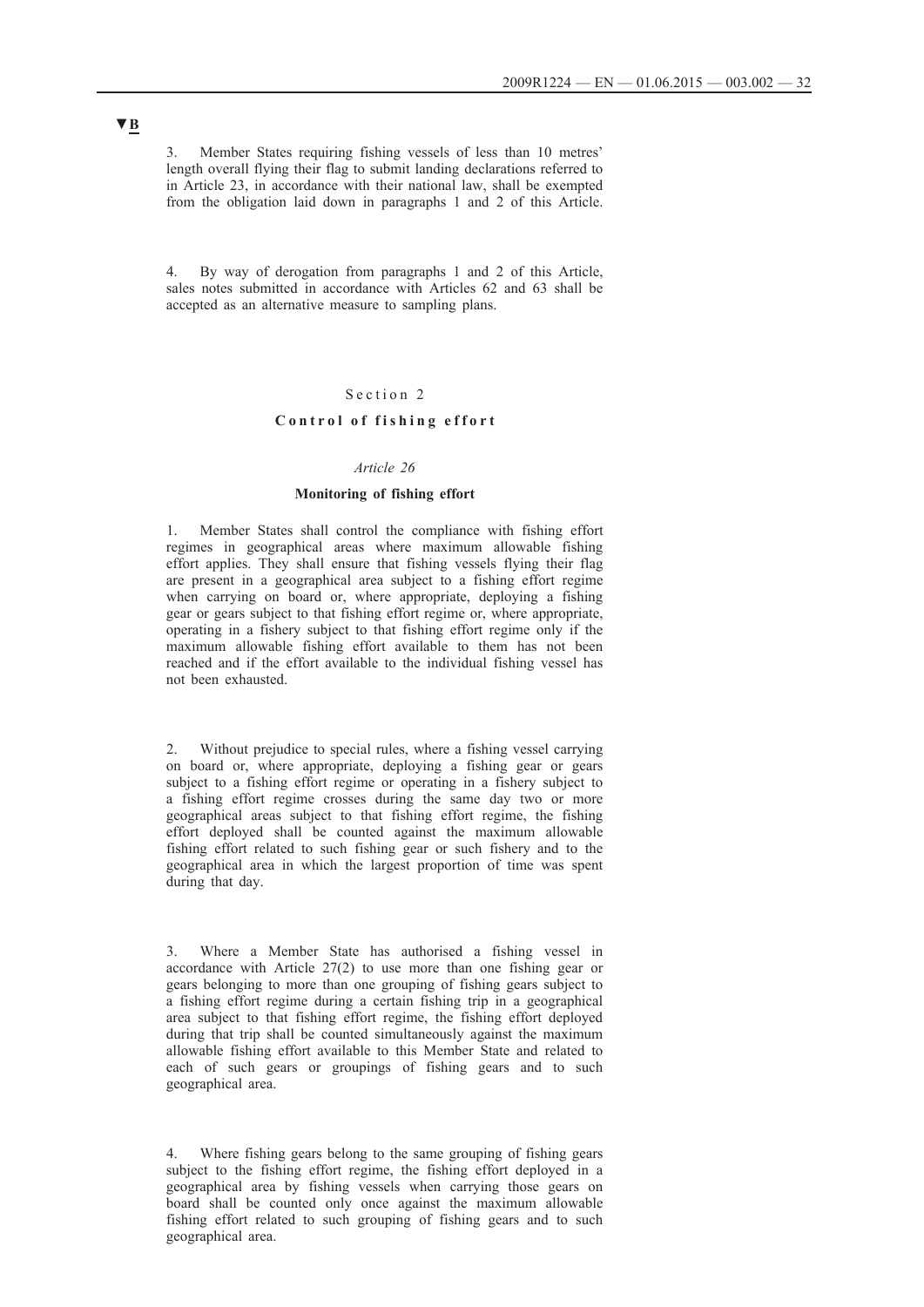5. Member States shall regulate the fishing effort of their fleet in geographical areas subject to a fishing effort regime when carrying on board or, where appropriate, deploying a fishing gear or gears subject to that fishing effort regime or operating in a fishery subject to that fishing effort regime by taking appropriate action if the available maximum allowable fishing effort is about to be reached to ensure that the deployed fishing effort does not exceed the set limits.

6. A day present within an area shall be any continuous period of 24 hours or part thereof during which a fishing vessel is present within the geographical area and absent from port or where appropriate deploying its fishing gear. The time from which the continuous period of a day present in the area is measured is at the discretion of the Member State whose flag is flown by the fishing vessel concerned. A day absent from port shall be any continuous period of 24 hours or part thereof during which the fishing vessel is absent from port.

#### *Article 27*

#### **Notification of fishing gear**

1. Without prejudice to specific rules, in relevant geographical areas subject to a fishing effort regime where gear restrictions apply or where maximum allowable fishing effort were set for different fishing gears or groupings of fishing gears, the master of a fishing vessel or his representative shall notify to the competent authorities of the flag Member State before a period to which maximum allowable fishing effort applies which fishing gear or, where applicable, fishing gears he intends to use during the forthcoming period. Until such notification is provided the fishing vessel shall not be entitled to fish within the geographical areas to which the fishing effort regime applies.

2. Where a fishing effort regime allows the use of gears belonging to more than one grouping of fishing gears in a geographical area, the use of more than one fishing gear during a fishing trip shall be subject to a prior authorisation by the flag Member State.

#### *Article 28*

### **Fishing effort report**

1. When the Council so decides for **►M5** Union ◄ fishing vessels which are not equipped with a functioning vessel monitoring system as referred to in Article 9 or which do not transmit fishing logbook data electronically as referred to in Article 15 and which are subject to a fishing effort regime, the masters of these fishing vessels shall communicate by telex, fax, telephone message or e-mail duly recorded by the recipient or by radio via a radio station approved under **►M5** Union ◄ rules the following information in the form of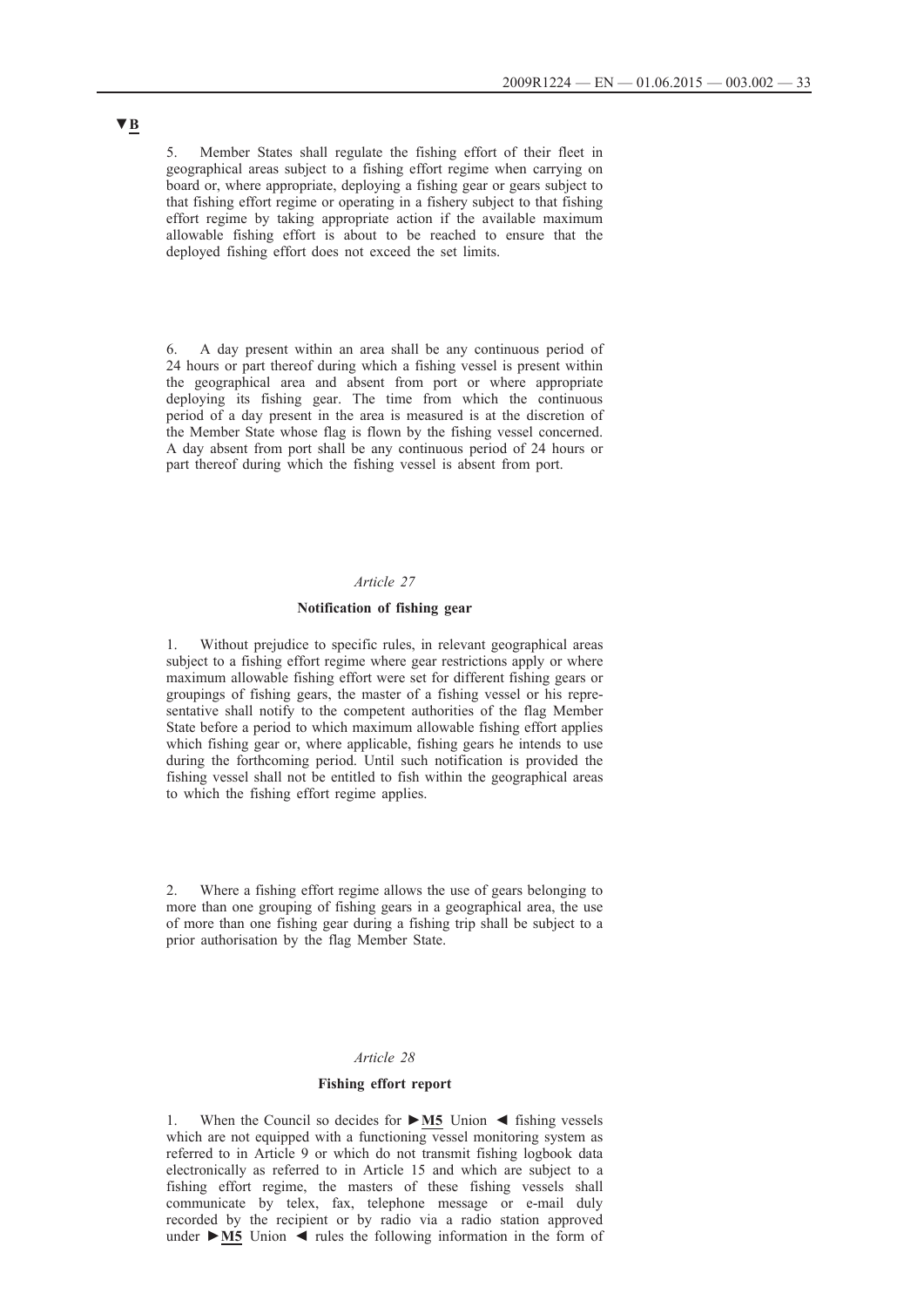a fishing effort report to the competent authorities of his flag Member State and, where appropriate, to the coastal Member State immediately before each entry into and exit from a geographical area subject to that fishing effort regime:

- (a) the name, external identification mark, radio call sign and name of the master of the fishing vessel;
- (b) the geographical location of the fishing vessel to which the communication refers;
- (c) the date and time of each entry into and exit from the area and, where applicable, parts thereof;
- (d) the catch retained on board by species in kilograms live weight.

2. Member States may implement, in accordance with Member States concerned by the fishing activities of the former's vessels, alternative control measures to ensure compliance with effort reporting obligations. These measures shall be as effective and transparent as the reporting obligations in paragraph 1 and shall be notified to the Commission before being implemented.

#### *Article 29*

#### **Exemptions**

1. A fishing vessel carrying on board fishing gears subject to a fishing effort regime may transit across a geographical area subject to that fishing effort regime if it has no fishing authorisation to operate in that geographical area or it has first notified its competent authorities of its intention to transit. While the fishing vessel is within that geographical area, any fishing gear subject to that fishing effort regime and carried on board shall be lashed and stowed in accordance with conditions laid down in Article 47.

2. A Member State may choose not to count against any available maximum allowable fishing effort the activity of a fishing vessel undertaking non-fishing related activities in a geographical area subject to a fishing effort regime provided that the fishing vessel first notifies its flag Member State of its intention to do so, of the nature of its activity and that it surrenders its fishing authorisation for that time. Such fishing vessels shall not carry any fishing gear or fish during that time.

3. A Member State may choose not to count against any maximum allowable fishing effort the activity of a fishing vessel in a geographical area subject to a fishing effort regime which has been present in that geographical area but was unable to fish because it was assisting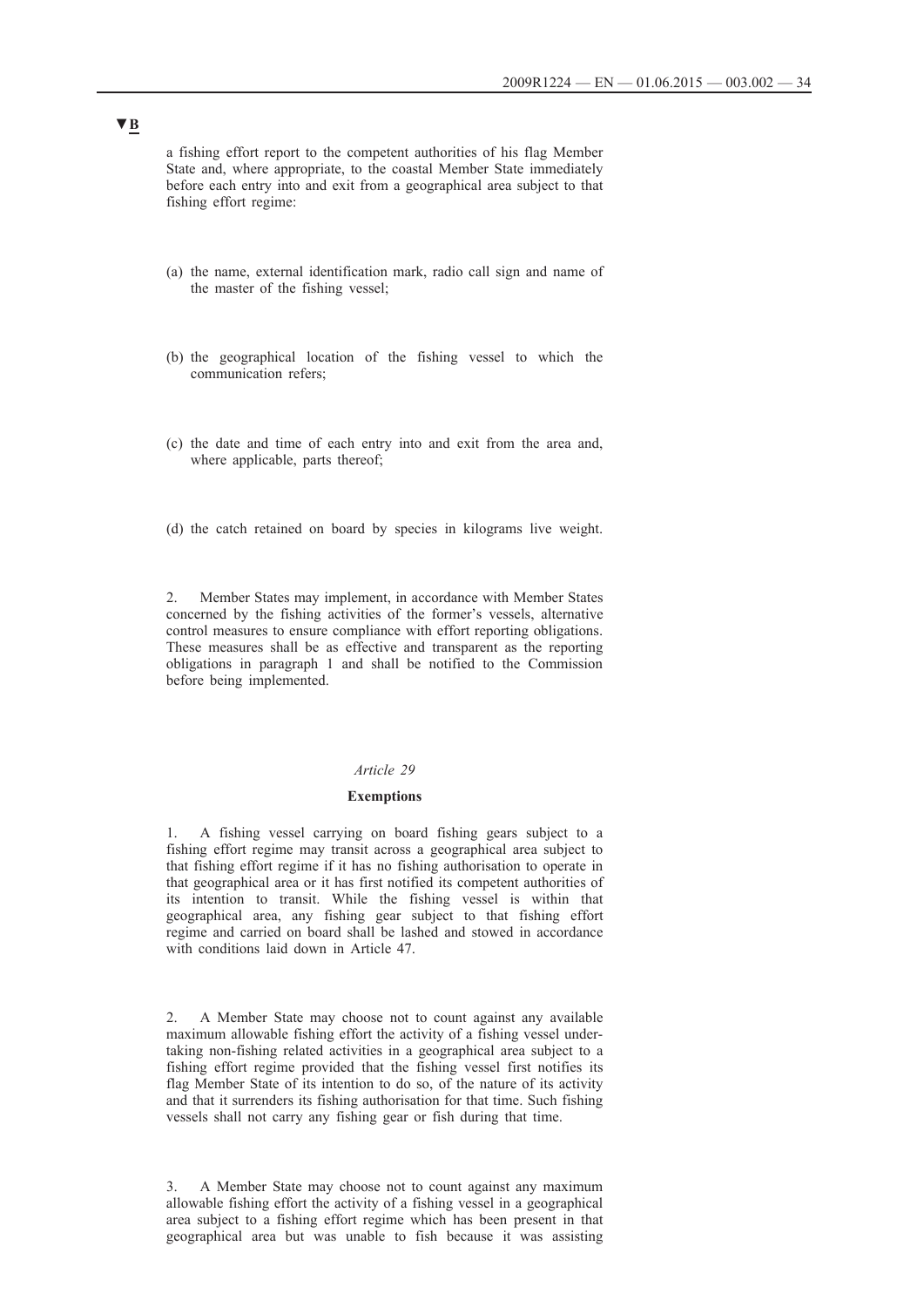another fishing vessel in need of emergency aid or because it was transporting an injured person for emergency medical aid. Within one month after taking that decision, the flag Member State shall inform the Commission and provide evidence of the emergency aid supplied.

### *Article 30*

#### **Exhaustion of fishing effort**

1. Without prejudice to Articles 29 and 31, in a geographical area where fishing gears are subject to a fishing effort regime a fishing vessel carrying on board such fishing gear or gears shall remain in port or out of that geographical area for the remainder of a period in which such fishing effort regime applies if:

- (a) it has exhausted the share of the maximum allowable fishing effort related to such geographical area and to such fishing gear or gears that has been assigned to it; or
- (b) the maximum allowable fishing effort related to such geographical area and to such fishing gear or gears available to its flag Member State has been exhausted.

2. Without prejudice to Article 29, in a geographical area where a fishery is subject to a fishing effort regime, a fishing vessel shall not operate in that fishery in that area if:

- (a) it has exhausted the share of the maximum allowable fishing effort related to that geographical area and to that fishery that has been assigned to it; or
- (b) the maximum allowable fishing effort related to that geographical area and to that fishery available to its flag Member State has been exhausted.

### *Article 31*

#### **Fishing vessels excluded from the application of a fishing effort regime**

This Section shall not apply to fishing vessels to the extent that they are exempted from the application of a fishing effort regime.

### *Article 32*

#### **Detailed rules**

Detailed rules for the application of this Section may be adopted in accordance with the procedure referred to in Article 119.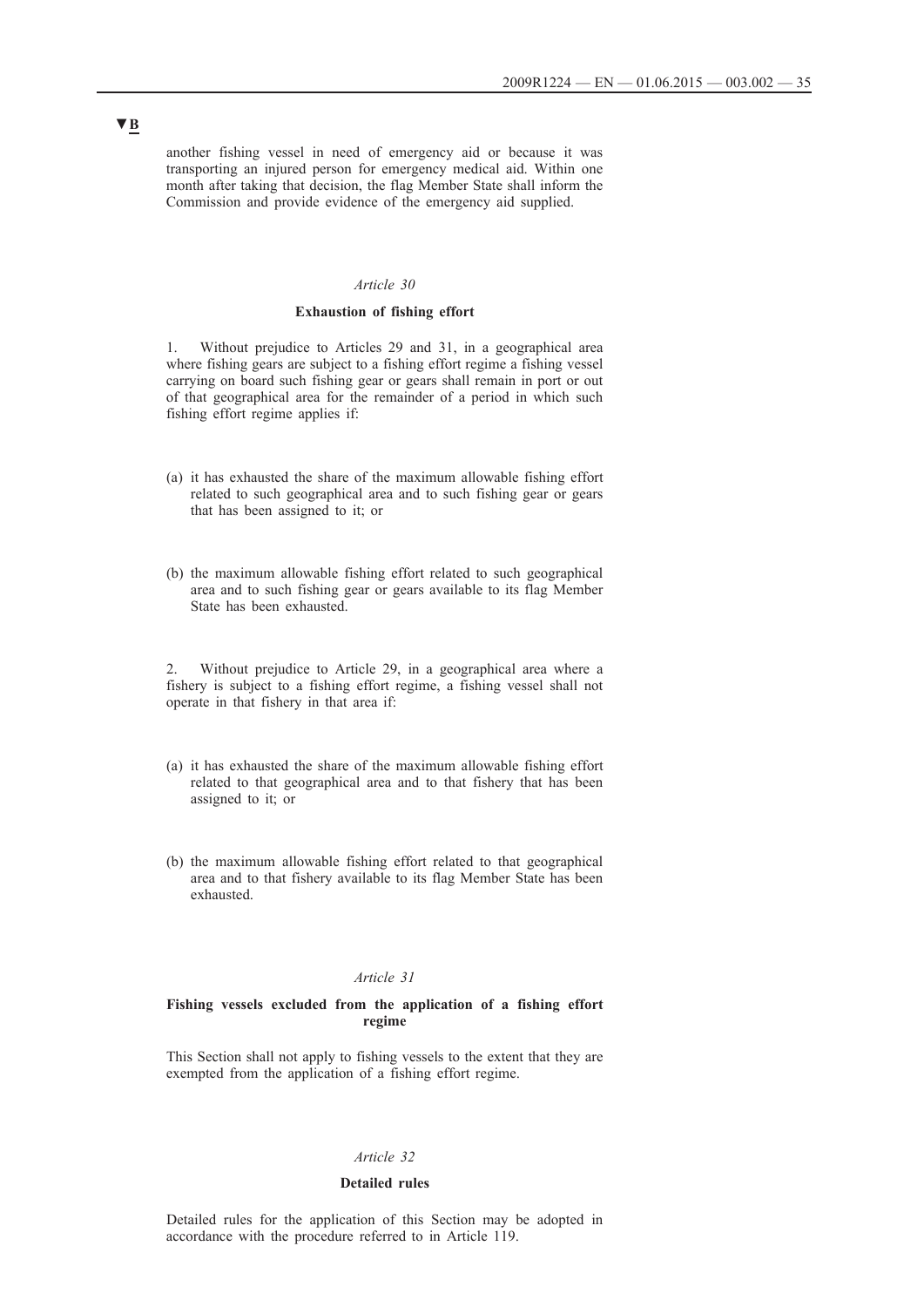### Section 3

#### Recording and exchange of data by Member **S t a t e s**

### *Article 33*

### **Recording of catches and fishing effort**

1. Each flag Member State shall record all relevant data, in particular data referred to in Articles 14, 21, 23, 28 and 62, on fishing opportunities as referred to in this Chapter, expressed both in terms of landings and, where appropriate, fishing effort, and shall keep the originals of those data for a period of three years or longer in accordance with national rules.

2. Without prejudice to specific rules laid down in **►M5** Union ◄ legislation, before the 15th of each month, each flag Member State shall notify the Commission or the body designated by it, by computer transmission of the aggregated data:

#### **▼M5**

(a) for the quantities of each stock or group of stocks subject to TACs or quotas landed during the preceding month, including those below the applicable minimum conservation reference size, as a separate entry; and

## **▼B**

(b) for the fishing effort deployed during the preceding month for each fishing area subject to a fishing effort regime or, where appropriate, for each fishery subject to a fishing effort regime.

3. By way of derogation from paragraph 2(a), for quantities landed from 1 January 2010 until 31 December 2010, Member States shall record quantities landed by fishing vessels of other Member States in their ports and notify them to the Commission in accordance with the procedures set out in this Article.

4. Each flag Member State shall notify the Commission by electronic means, before the end of the first month of each calendar quarter, of the quantities of stocks in aggregated form other than those mentioned in paragraph 2 landed during the preceding quarter.

5. All catches of a stock or a group of stocks subject to quota made by **►M5** Union ◄ fishing vessels shall be charged against the quotas applicable to the flag Member State for the stock or group of stocks in question, irrespective of the place of landing.

### **▼M5**

6. Catches taken in the framework of scientific research which are marketed and sold, including, where appropriate, those below the applicable minimum conservation reference size, shall be counted against the quota applicable to the flag Member State insofar as they exceed 2 % of the quotas concerned. Article 12(2) of Council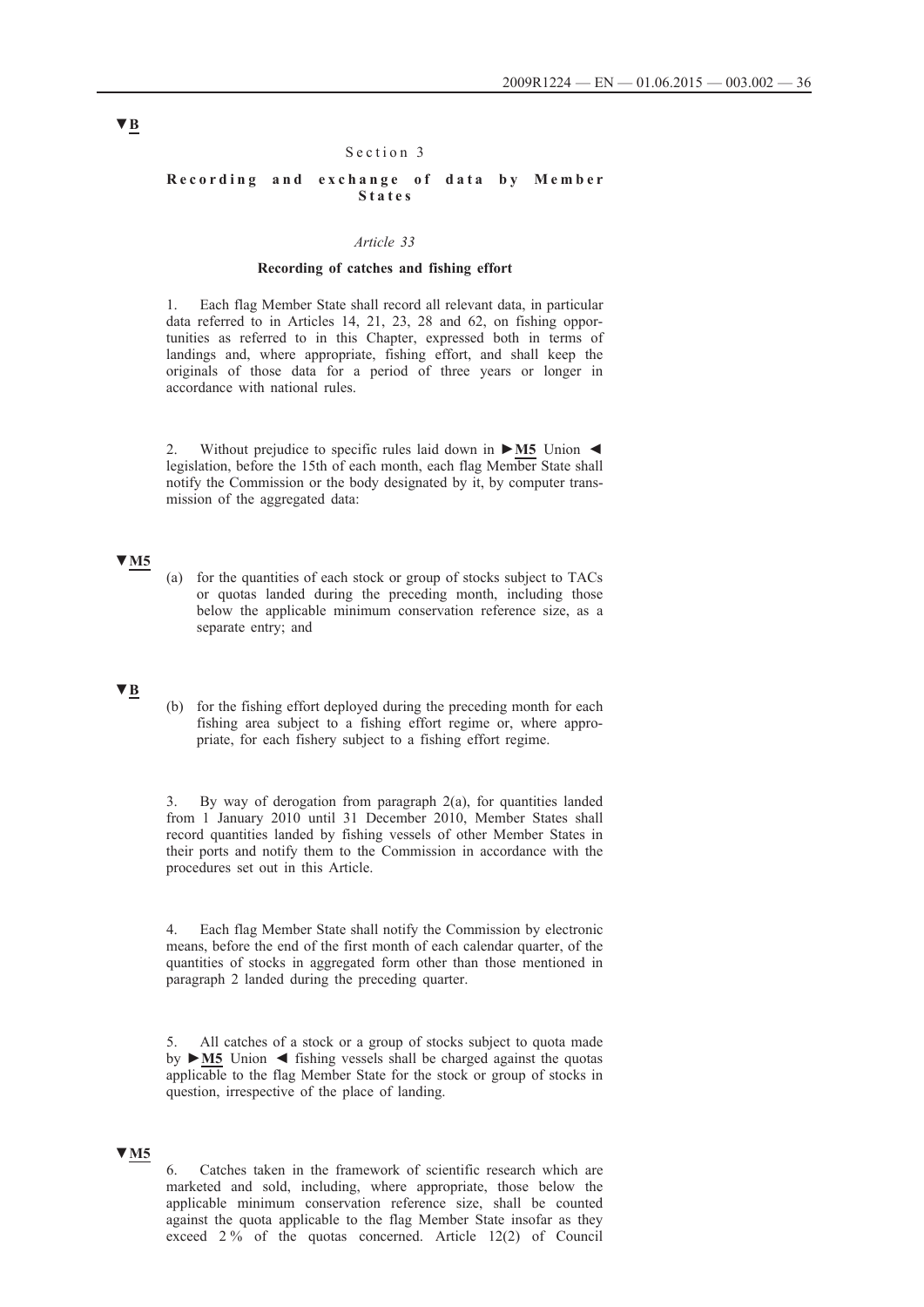**▼M5**

Regulation (EC) No  $199/2008$  (1) shall not apply to scientific research voyages during which such catches are taken.

# **▼B**

Without prejudice to Title XII, Member States may until 30 June 2011 carry out pilot projects with the Commission and body designated by it on the real-time remote access to Member States data recorded and validated according to this Regulation. The data access format and procedures shall be considered and tested. Member States shall inform the Commission before 1 January 2011 if they plan to carry out pilot projects. As from 1 January 2012 the Council may decide on a different way and frequency of data transmission by Member States to the Commission.

8. Except for effort deployed by fishing vessels that are excluded from the application of a fishing effort regime, all fishing effort deployed by **►M5** Union ◄ fishing vessels when carrying on board or, where appropriate, using a fishing gear or gears subject to a fishing effort regime or operating in a fishery subject to a fishing effort regime in a geographical area subject to that fishing effort regime shall be counted against the maximum allowable fishing effort related to such geographical area and to such fishing gear or such fishery available to the flag Member State.

9. Fishing effort deployed in the framework of scientific research by a vessel carrying a fishing gear or gears subject to a fishing effort regime or operating in a fishery subject to a fishing effort regime in a geographical area subject to that fishing effort regime shall be counted against the maximum allowable fishing effort related to such fishing gear or gears or such fishery and to such geographical area of its flag Member State if the catches taken during the deployment of this effort are marketed and sold insofar as they exceed  $2\frac{6}{10}$  of the fishing effort allocated. Article 12(2) of Regulation (EC) No 199/2008 shall not apply to scientific research voyages during which such catches are taken.

10. The Commission may adopt formats for the transmission of the data referred to in this Article in accordance with the procedure referred to in Article 119.

#### *Article 34*

# **Data on the exhaustion of fishing opportunities**

A Member State shall inform the Commission, without delay, when it establishes that:

(a) the catches of a stock or group of stocks subject to a quota made by the fishing vessels flying its flag are deemed to have exhausted 80 % of that quota; or

<sup>(1)</sup> Council Regulation (EC) No 199/2008 of 25 February 2008 establishing a Community framework for the collection, management and use of data in the fisheries sector and support for scientific advice regarding the Common Fisheries Policy (OJ L 60, 5.3.2008, p. 1).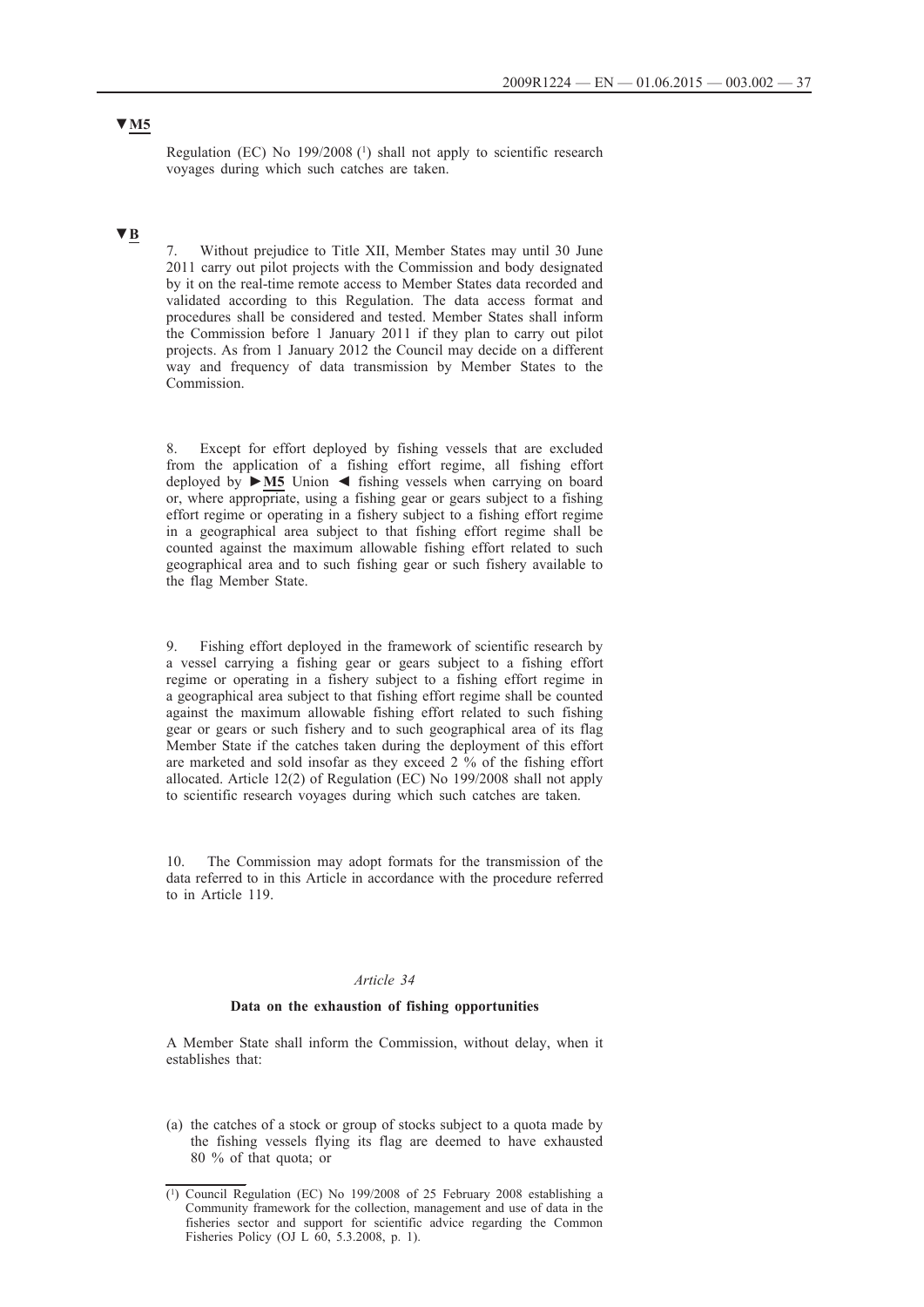(b) 80 % of the maximum fishing effort level related to a fishing gear or a fishery and to a geographical area and applicable to all or a group of the fishing vessels flying its flag is deemed to have been reached.

In such an eventuality, it shall provide the Commission, at the Commission's request, with more detailed and more frequent information than provided for in Article 33.

### Section 4

# **C l o s u r e o f f i s h e r i e s**

### *Article 35*

#### **Closure of fisheries by Member States**

- 1. Each Member States shall establish the date from which:
- (a) the catches of a stock or group of stocks subject to a quota made by the fishing vessels flying its flag shall be deemed to have exhausted that quota;
- (b) the maximum allowable fishing effort related to a fishing gear or a fishery and to a geographical area and applicable to all or a group of the fishing vessels flying its flag shall be deemed to have been reached.

2. As from the date referred to in paragraph 1, the Member State concerned shall prohibit fishing either for the stock or group of stocks whose quota has been exhausted, in the relevant fishery or when carrying on board the relevant fishing gear in the geographical area where the maximum allowable fishing effort has been reached, by all or part of the fishing vessels flying its flag and in particular the retention on board, the transhipments, the relocations and the landings of fish taken after that date and shall decide on a date up to which transhipments, transfers and landings or final declarations of catches are permitted.

The decision referred to in paragraph 2 shall be made public by the Member State concerned and immediately communicated to the Commission. It shall be published in the *Official Journal of the European Union* (C series) and on the public website of the Commission. As from the date that the decision has been made public by the Member State concerned, Member States shall ensure that no retention on board, transhipments, relocations or landings either of the relevant fish or when carrying on board relevant fishing gears in relevant geographical areas by fishing vessels or a group of the vessels flying the flag of the Member State concerned take place in their waters and on their territory.

4. The Commission shall make available to Member States by electronic means the notifications received pursuant to this Article.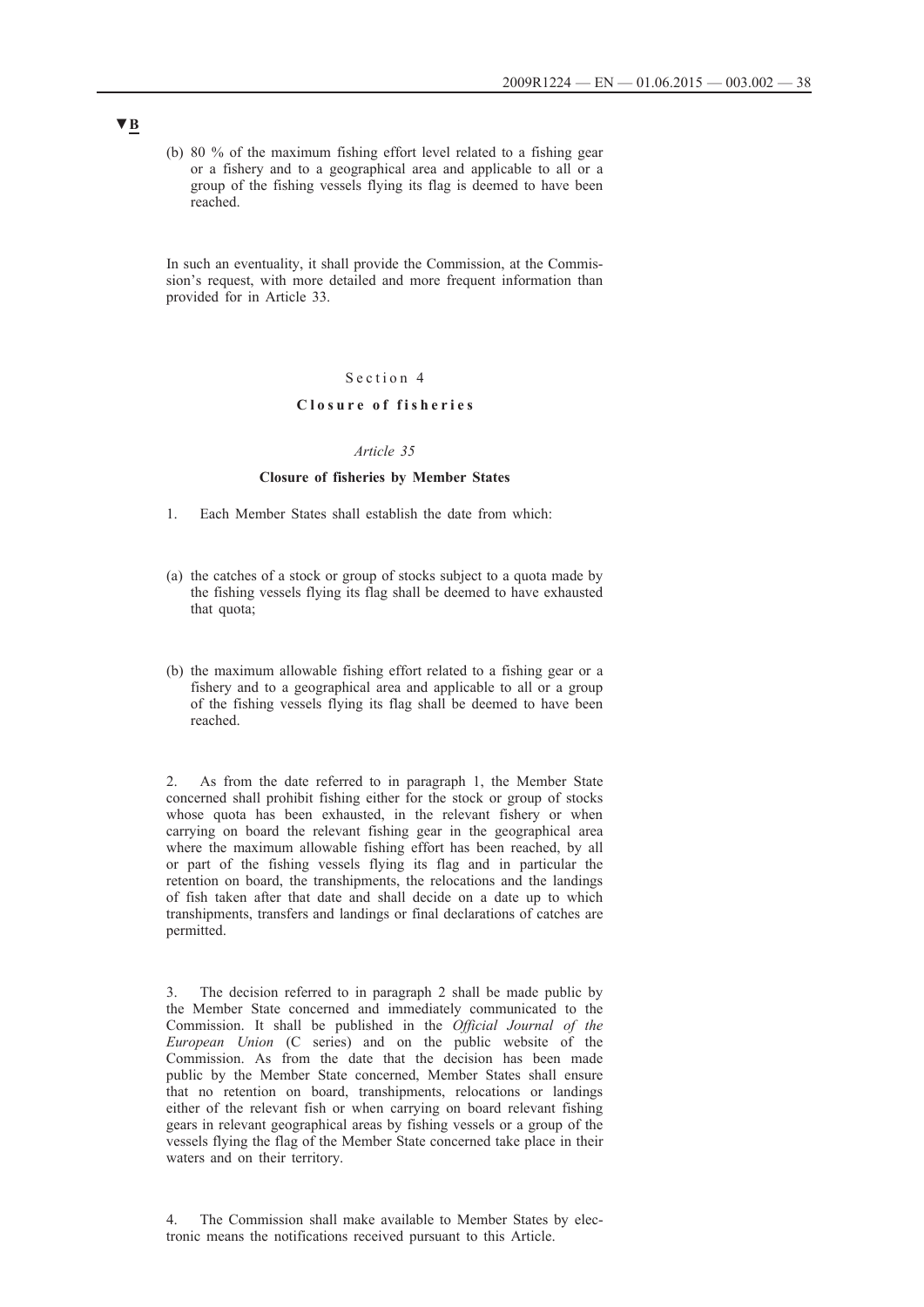#### *Article 36*

### **Closure of fisheries by the Commission**

Where the Commission finds that a Member State has not complied with the obligation to notify the monthly data on fishing opportunities as provided for in Article 33(2), it may set the date on which 80 % of the fishing opportunities of that Member State are deemed to have been exhausted and it may set the estimated date on which the fishing opportunities shall be deemed to have been exhausted.

2. On the basis of the information under Article 35 or on its own initiative, where the Commission finds that fishing opportunities available to the **►M5** Union ◄, a Member State or group of Member States are deemed to have been exhausted, the Commission shall inform the Member States concerned thereof and shall prohibit fishing activities for the respective area, gear, stock, group of stocks or fleet involved in those specific fishing activities.

#### *Article 37*

#### **Corrective measures**

1. When the Commission has prohibited fishing because of the alleged exhaustion of the fishing opportunities available to a Member State or group of Member States or to the **►M5** Union ◄ and it transpires that a Member State has not in fact exhausted its fishing opportunities, this Article shall apply.

2. If the prejudice suffered by the Member State for which fishing has been prohibited before its fishing opportunities were exhausted has not been removed, measures shall be adopted with the aim of remedying in an appropriate manner the prejudice caused, in accordance with the procedure referred to in Article 119. These measures may involve making deductions from the fishing opportunities of any Member State which has overfished and allocating the quantities so deducted appropriately to the Member States whose fishing activities were prohibited before their fishing opportunities were exhausted.

3. The deductions referred to in paragraph 2 and the consequent allocations shall be made taking into account as a matter of priority the species and relevant geographical areas for which the fishing opportunities were fixed. They may be made during the year in which the prejudice occurred or in the succeeding year or years.

4. Detailed rules for the application of this Article, and in particular for determining the quantities concerned, shall be adopted in accordance with the procedure referred to in Article 119.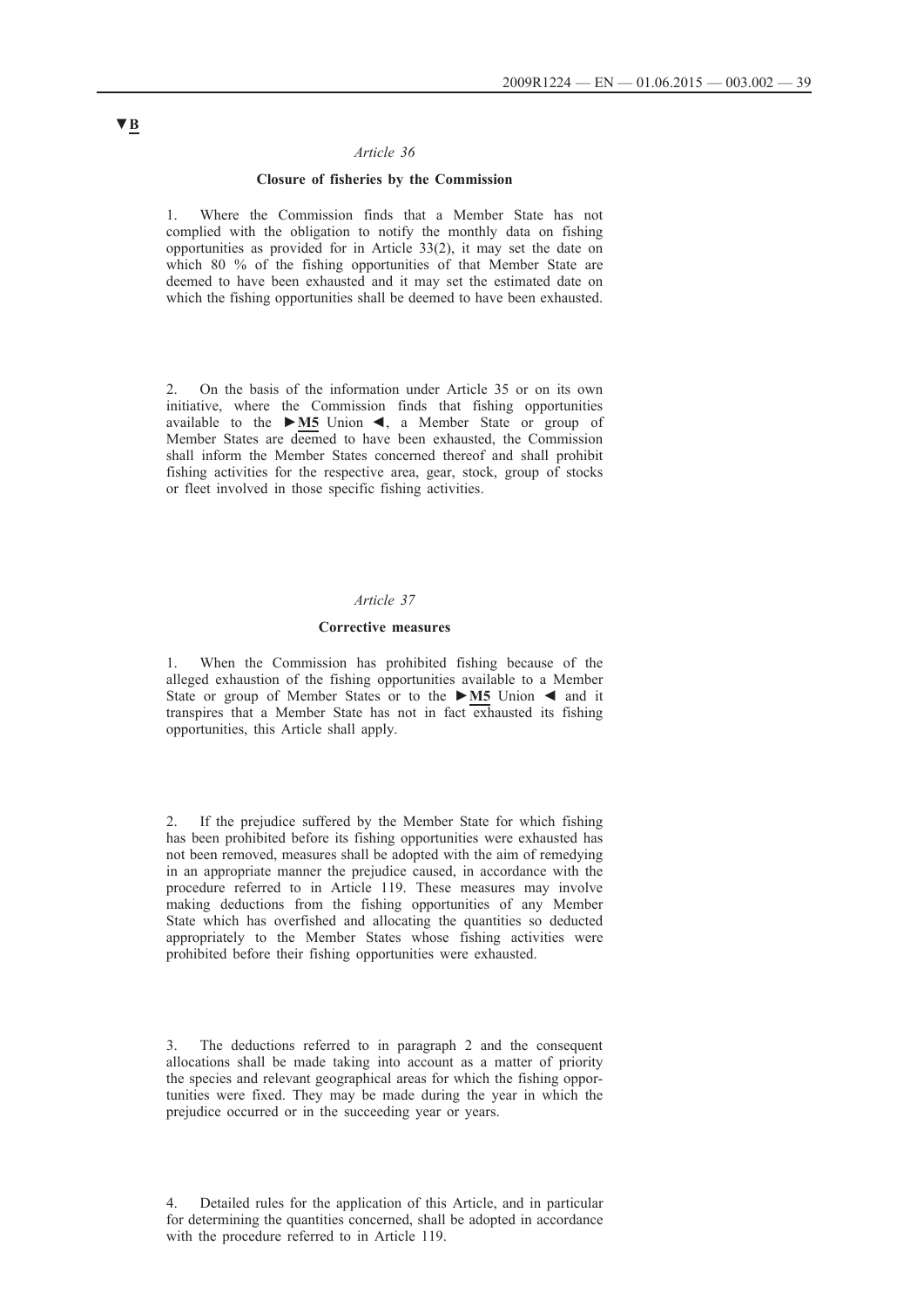#### *CHAPTER II*

### *Control of fleet management*

#### Section 1

# **F i s h i n g c a p a c i t y**

#### *Article 38*

### **Fishing capacity**

1. Member States shall be responsible for carrying out the necessary checks in order to ensure that the total capacity corresponding to the fishing licences issued by a Member State, in GT and in kW, shall at any moment not be higher than the maximum capacity levels for that Member State established in accordance with:

(a) Article 13 of Regulation (EC) No 2371/2002;

- (b) Regulation (EC) No 639/2004;
- (c) Regulation (EC) No 1438/2003; and
- (d) Regulation (EC) No 2104/2004.

2. Detailed rules for the application of this Article, and in particular regarding:

- (a) registration of fishing vessels;
- (b) verification of the engine power of fishing vessels;
- (c) verification of the tonnage of fishing vessels;
- (d) verification of the type, number and characteristics of the fishing gear;

may be adopted in accordance with the procedure referred to in Article 119.

3. Member States shall inform the Commission as part of the report referred to in Article 118 of the check methods used, together with the names and addresses of the bodies responsible for carrying out the verifications referred to in paragraph 2 of this Article.

# Section 2

# **E n g i n e p o w e r**

#### *Article 39*

### **Monitoring of engine power**

1. It shall be prohibited to fish with a fishing vessel that is equipped with an engine the power of which exceeds the one established in the fishing licence.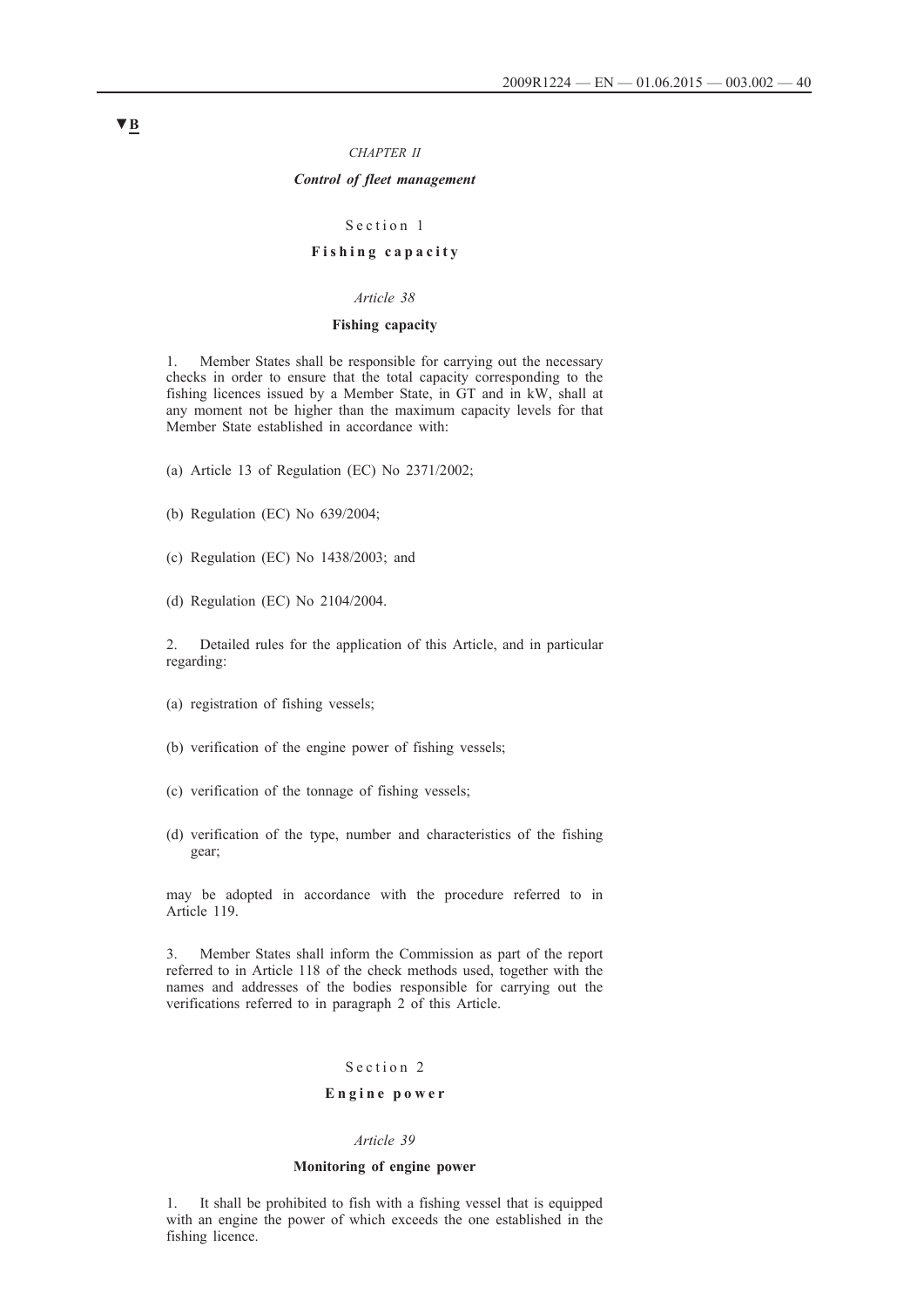2. Member States shall ensure that the certified engine power is not exceeded. Member States shall inform the Commission as part of the report referred to in Article 118 on the control measures they have undertaken to ensure that the certified engine power is not exceeded.

Member States may charge parts or all costs arising from the certification of engine power to the operators of the fishing vessels.

### *Article 40*

### **Certification of engine power**

1. Member States shall be responsible for certifying engine power and issuing engine certificates for **►M5** Union ◄ fishing vessels whose propulsion engine power exceeds 120 kilowatts (kW), except vessels using exclusively static gear or dredge gear, auxiliary vessels and vessels used exclusively in aquaculture.

2. A new propulsion engine, a replacement propulsion engine and a propulsion engine that has been technically modified of fishing vessels referred to in paragraph 1 shall be officially certified by the Member States' competent authorities as not being capable of developing more maximum continuous engine power than stated in the engine certificate. Such a certificate shall only be issued if the engine is not capable of developing more than the stated maximum continuous engine power.

3. Member States' competent authorities may assign the certification of engine power to classification societies or to other operators having the necessary expertise for the technical examination of engine power. Those classification societies or other operators shall only certify a propulsion engine as not being capable of exceeding the officially stated power if there is no possibility to increase the performance of the propulsion engine above the certified power.

It shall be prohibited to use a new propulsion engine, a replacement propulsion engine or a propulsion engine that has been technically modified if such engine has not been officially certified by the Member State concerned.

5. This Article shall apply for fishing vessels subject to a fishing effort regime as from 1 January 2012. For other fishing vessels it shall apply as from 1 January 2013.

6. Detailed rules for the application of this Section shall be adopted in accordance with the procedure referred to in Article 119.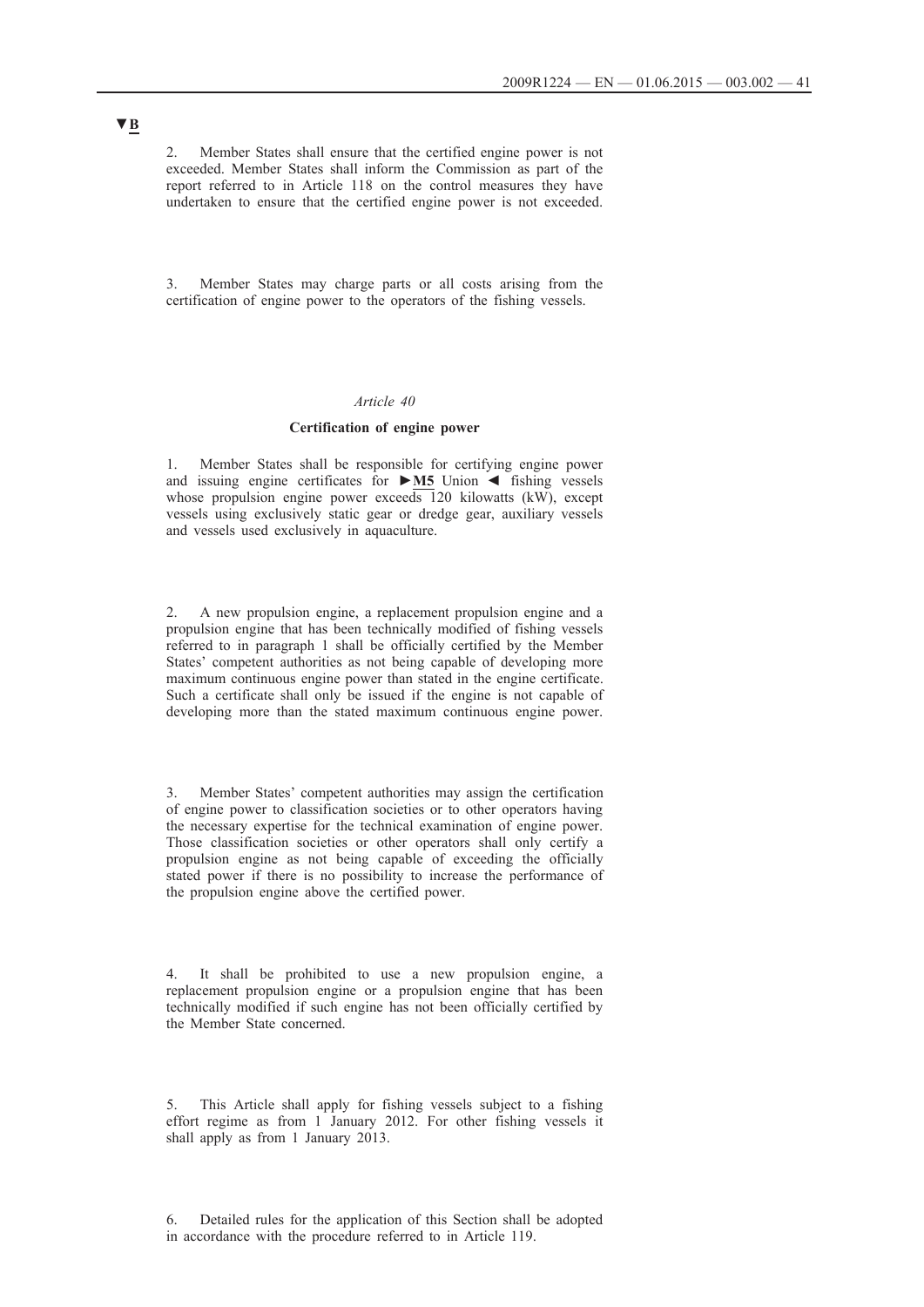#### *Article 41*

#### **Verification of engine power**

1. Member States shall undertake, following a risk analysis, data verification, established on a sampling plan based on the methodology adopted by the Commission in accordance with the procedure referred to in Article 119, of the consistency of engine power using all the information available to the administration concerning the technical characteristics of the vessel concerned. In particular they shall verify the information contained in:

- (a) vessel monitoring system records;
- (b) the fishing logbook;
- (c) the Engine International Air Pollution Prevention (EIAPP) Certificate issued for the engine in accordance with Annex VI to the Marpol 73/78 Convention;
- (d) class certificates issued by a recognised ship inspection and survey organisation within the meaning of Directive 94/57/EC;
- (e) the sea trial certificate;
- (f) the Community Fishing Fleet Register; and
- (g) any other documents providing relevant information on vessel power or any related technical characteristics.

2. Following the analysis of the information referred to in paragraph 1, where there are indications that the engine power of a fishing vessel is greater than the power stated on its fishing licence, Member States shall proceed to a physical verification of the engine power.

#### *CHAPTER III*

# *Control of multiannual plans*

#### *Article 42*

#### **Transhipment in port**

1. Fishing vessels engaged in fisheries subject to a multiannual plan shall not tranship their catches on board of any other vessel in a designated port or in places close to the shore unless they have been weighed in accordance with Article 60.

2. By way of derogation from paragraph 1, fishing vessels may tranship pelagic catches subject to a multiannual plan in designated ports or places close to the shore which have not been weighed provided that a control observer or an official is present on board the receiving vessel or an inspection is carried out before the departure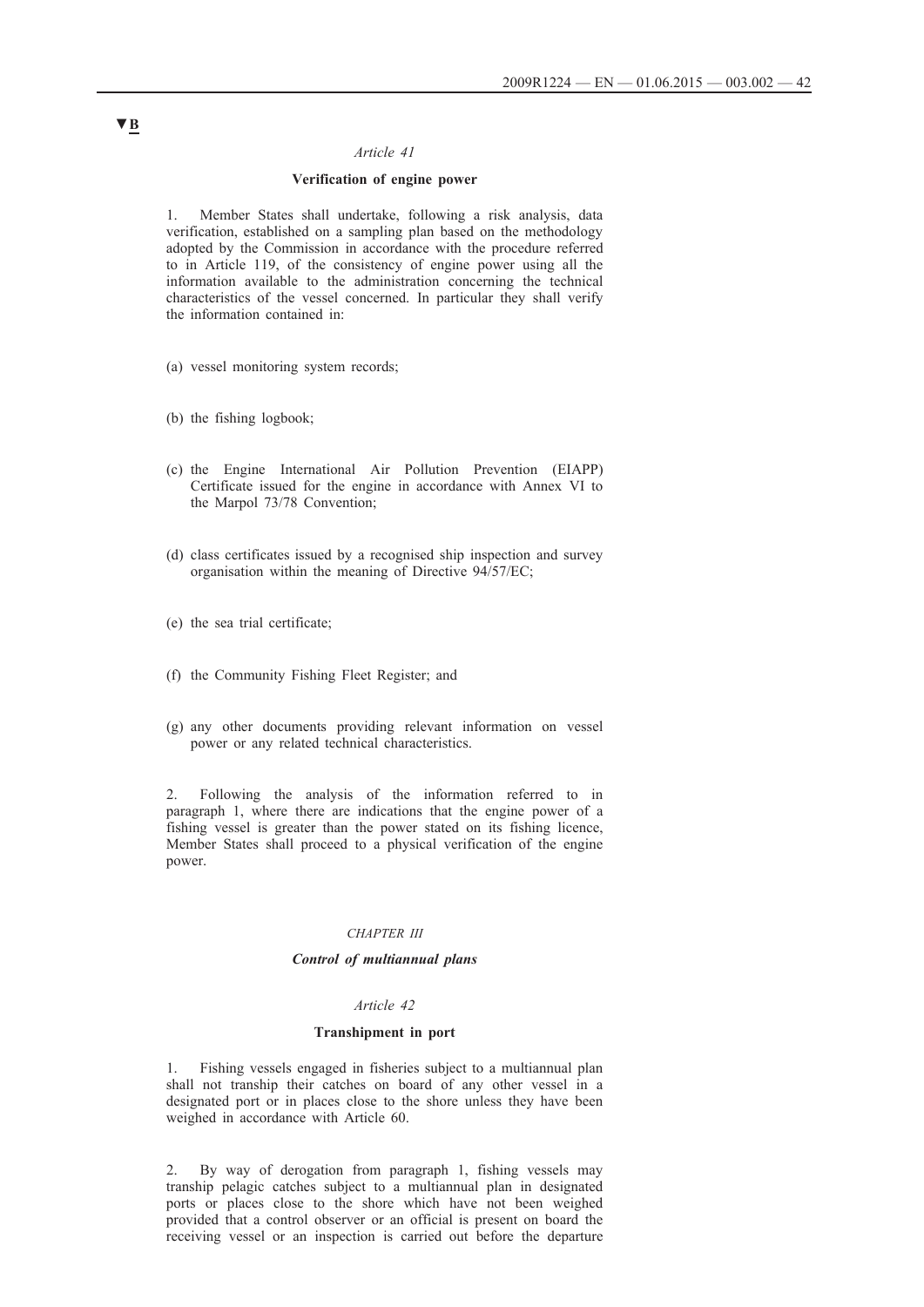of the receiving vessel after the transhipment is completed. The master of the receiving vessel is responsible for informing the competent authorities of the coastal Member State 24 hours before the estimated departure of the receiving vessel. The control observer or official shall be designated by the competent authorities of the flag Member State of the receiving vessel. If the receiving vessel engages in fishing activities before or after having received such catches, it shall carry on board the control observer or official until the landing of the received catches. The receiving vessel shall land the received catches in a port of a Member State designated for this purpose in accordance with the conditions laid down in Article 43(4) where the catch shall be weighed in accordance with Articles 60 and 61.

### *Article 43*

### **Designated ports**

1. The Council may decide, when adopting a multiannual plan, on a threshold applicable to the live weight of species subject to a multiannual plan, above which a fishing vessel shall be required to land its catches in a designated port or a place close to the shore.

2. Where more than the threshold of fish as referred to in paragraph 1 is to be landed, the master of a **►M5** Union ◄ fishing vessel shall ensure that such landing is only made in a designated port or a place close to the shore in the **►M5** Union ◄.

3. When the multiannual plan is applied in the framework of a regional fisheries management organisation, the landings or transhipments may take place in the ports of a Contracting Party or a non-contracting Cooperating Party of that organisation, in accordance with the rules laid down by that regional fisheries management organisation.

4. Each Member State shall designate ports or places close to the shore in which landings referred to in paragraph 2 shall take place.

5. For a port or place close to the shore to be determined as a designated port, the following conditions shall be met:

(a) established landing or transhipment times;

(b) established landing or transhipment places;

(c) established inspection and surveillance procedures.

6. Where a port or place close to the shore has been determined as a designated port for the landing of a given species subject to a multiannual plan, it may be used for the landing of any other species.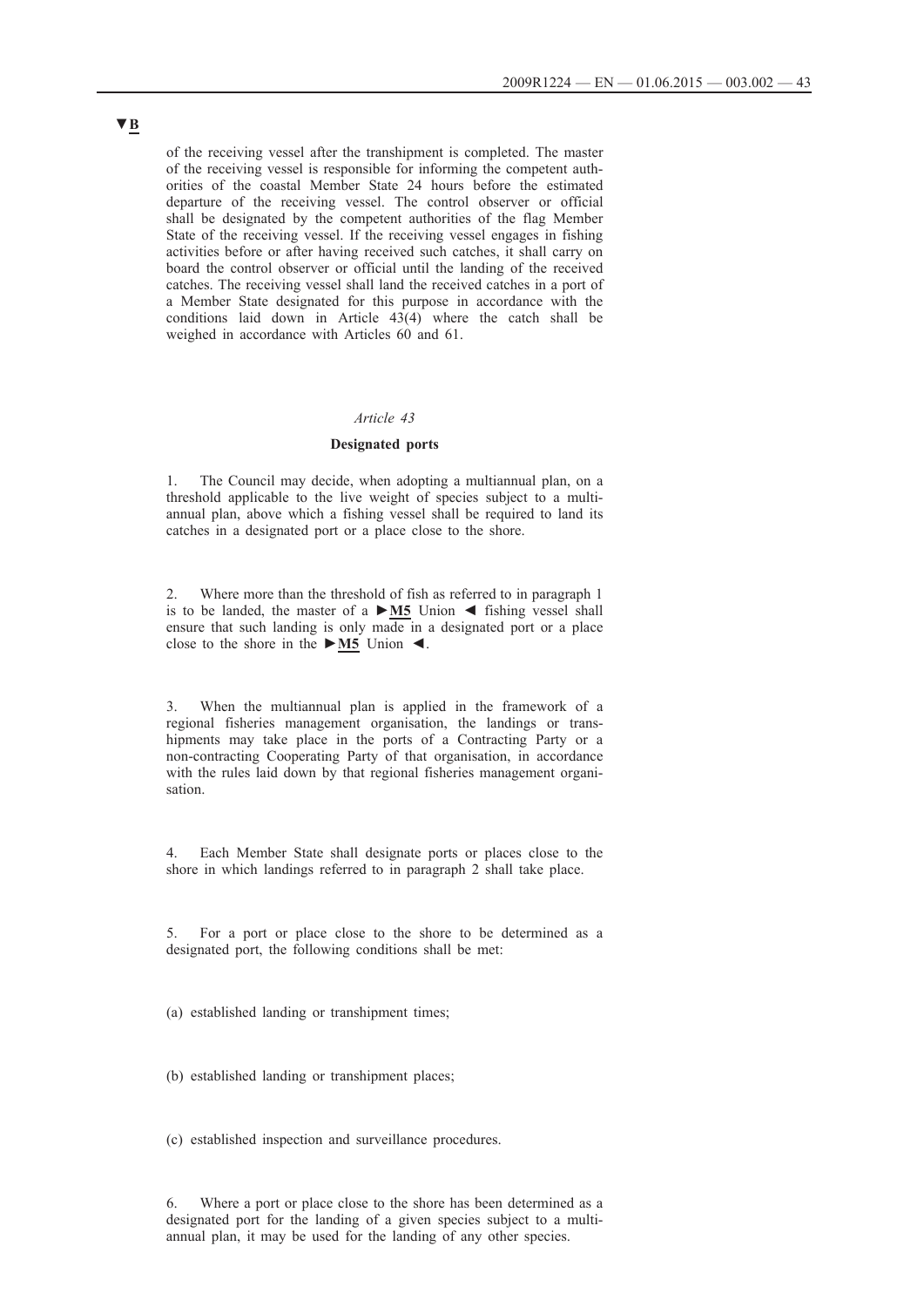7. Member States shall be exempted from paragraph 5(c) if the national control action programme adopted in accordance with Article 46 contains a plan on how to perform control in designated ports, ensuring the same level of control by competent authorities. The plan shall be deemed satisfactory if agreed by the Commission in accordance with the procedure referred to in Article 119.

### *Article 44*

### **Separate stowage of demersal catches subject to multiannual plans**

1. All catches of demersal stocks subject to a multiannual plan retained on board a **►M5** Union ◄ fishing vessel of 12 metres' length overall or more shall be placed in boxes, compartments or containers separately for each of such stocks in such a way that they are identifiable from other boxes, compartments or containers.

2. Masters of **►M5** Union ◄ fishing vessels shall keep the catches of demersal stocks subject to a multiannual plan according to a stowage plan that describes the location of the different species in the holds.

3. It shall be prohibited to retain on board a **►M5** Union ◄ fishing vessel in any box, compartment or container any quantity of catches of demersal stocks subject to a multiannual plan mixed with any other fisheries product.

#### *Article 45*

#### **Real time use of quotas**

1. When accumulated catches of stocks subject to a multiannual plan have reached a certain threshold of the national quota, data on catches shall be sent more frequently to the Commission.

2. The Council shall decide on the relevant threshold to apply and the frequency of the communication of the data referred to in paragraph 1.

#### *Article 46*

#### **National control action programmes**

1. Member States shall define a national control action programme applicable to each multiannual plan. All national control action programmes shall be notified to the Commission or made available on the secure part of the Member State's website in accordance with Article 115(a).

2. Member States shall set out specific inspection benchmarks in accordance with Annex I. Such benchmarks shall be defined in accordance with risk management and shall be revised periodically after an analysis of the results achieved has been made. Inspection benchmarks shall evolve progressively until the target benchmarks defined in Annex I are reached.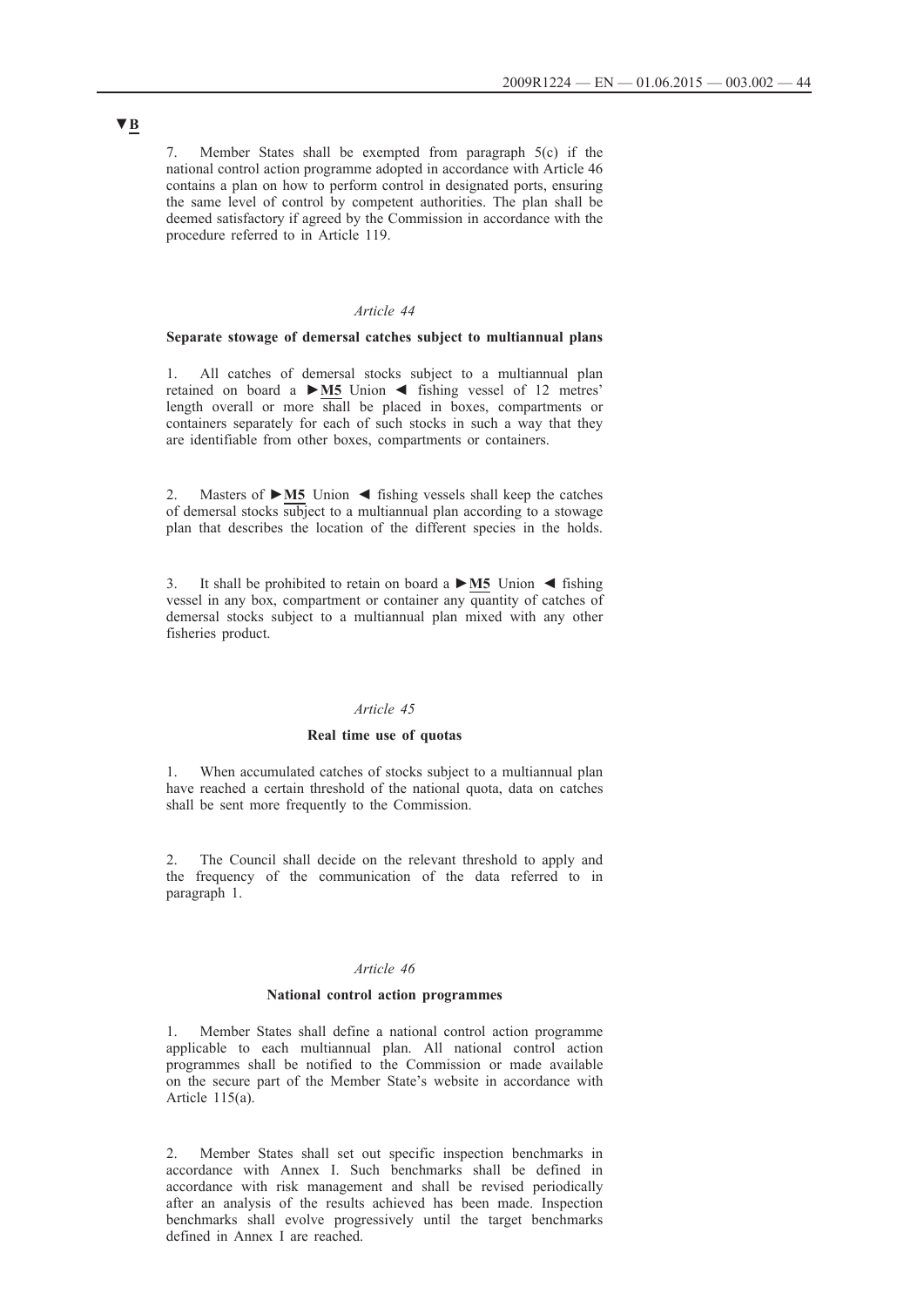#### *CHAPTER IV*

### *Control of technical measures*

#### Section 1

# Use of fishing gear

#### *Article 47*

### **Fishing gear**

In fisheries in which it is not allowed to use more than one type of gear, any other gear shall be lashed and stowed so that it may not readily be used, in accordance with the following conditions:

- (a) nets, weights and similar gear shall be disconnected from their trawl boards and towing and hauling wires and ropes;
- (b) nets which are on or above deck shall be securely lashed and stowed;
- (c) longlines shall be stowed in lower decks.

### *Article 48*

# **Retrieval of lost gear**

1. A **►M5** Union ◄ fishing vessel shall have the equipment on board to retrieve lost gear.

2. The master of a **►M5** Union ◄ fishing vessel that has lost gear or part of it shall attempt to retrieve it as soon as possible.

3. If the lost gear cannot be retrieved, the master of the vessel shall inform the competent authority of its flag Member State, which shall then inform the competent authority of the coastal Member State, within 24 hours of the following:

- (a) the external identification number and the name of the fishing vessel;
- (b) the type of lost gear;
- (c) the time when the gear was lost;
- (d) the position where the gear was lost;
- (e) the measures undertaken to retrieve the gear.

4. If the gear that is retrieved by the competent authorities of the Member States has not been reported as lost, these authorities may recover the cost from the master of the fishing vessel that lost the gear.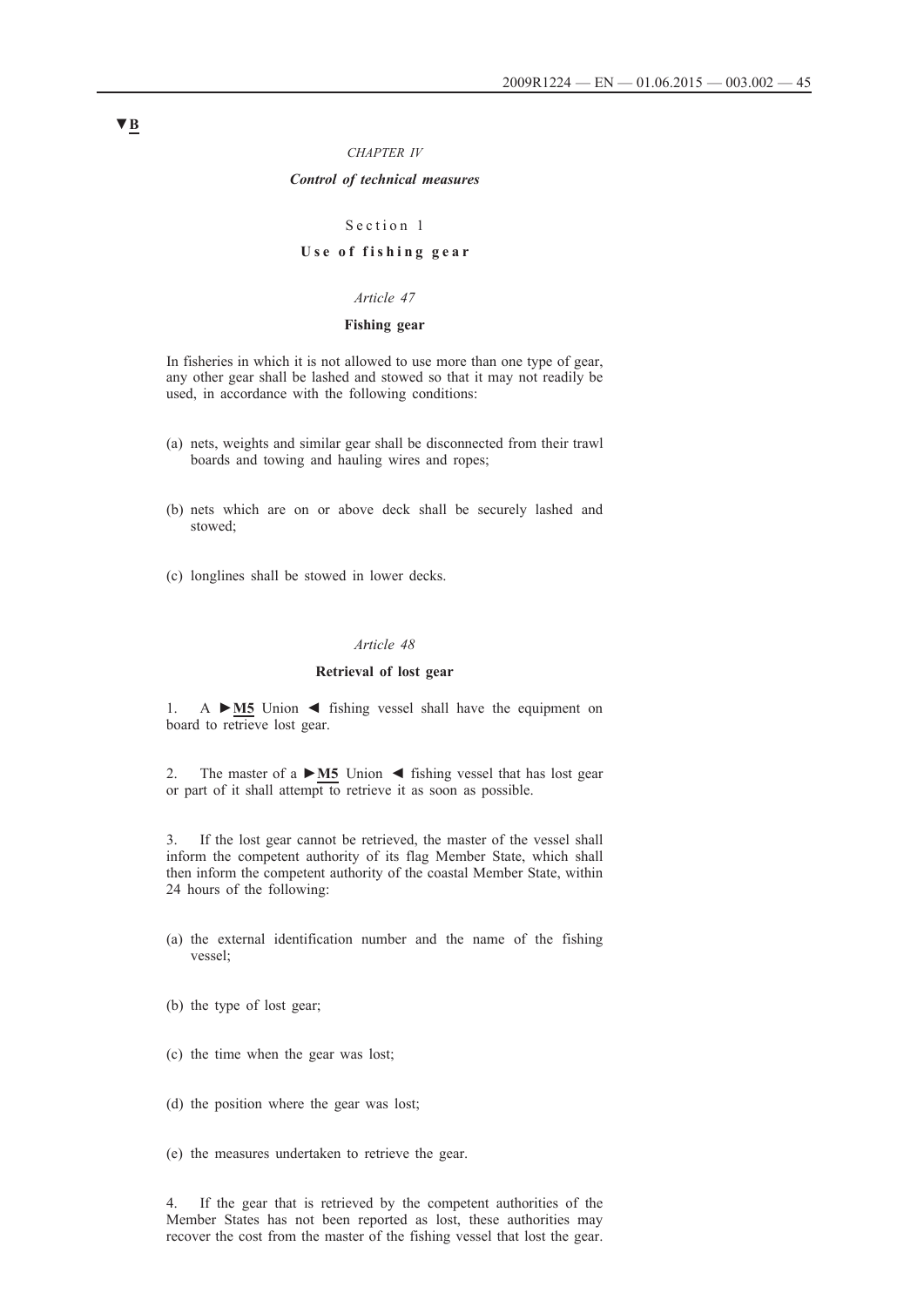5. A Member State may exempt **►M5** Union ◄ fishing vessels of less than 12 metres' length overall flying its flag from the requirement set out in paragraph 1 if they:

- (a) operate exclusively within the territorial seas of the flag Member State; or
- (b) never spend more than 24 hours at sea from the time of departure to the return to port.

#### *Article 49*

#### **Catch composition**

1. If catches which have been retained on board any **►M5** Union ◄ fishing vessel have been taken with nets with different minimum mesh sizes during the same voyage, the species composition shall be calculated for each part of the catch which has been taken under different conditions. To that end, all changes from the mesh size previously used as well as the catch composition on board at the moment of any such change shall be entered into the fishing logbook.

2. Without prejudice to Article 44, detailed rules on the keeping on board of a stowage plan, by species, of processed products, indicating where they are located in the hold, may be adopted in accordance with the procedure referred to in Article 119.

# **▼M5**

#### *Article 49a*

#### **Separate stowage of catches below the minimum conservation reference sizes**

1. All catches below the applicable minimum conservation reference size retained on board a Union fishing vessel shall be placed in boxes, compartments or containers in such a way that they are identifiable from other boxes, compartments or containers. Those catches shall not be mixed with any other fishery products.

- 2. Paragraph 1 shall not apply:
- (a) where the catches contain more than 80 % of one or more small pelagic or industrial species as listed in point (a) of Article 15(1) of Regulation (EU) No 1380/2013;
- (b) to fishing vessels of less than 12 metres' length overall where catches below the minimum conservation reference size have been sorted, estimated and recorded in accordance with Article 14 of this Regulation.

3. In the cases referred to in paragraph 2, Member States shall monitor the catch composition by way of sampling.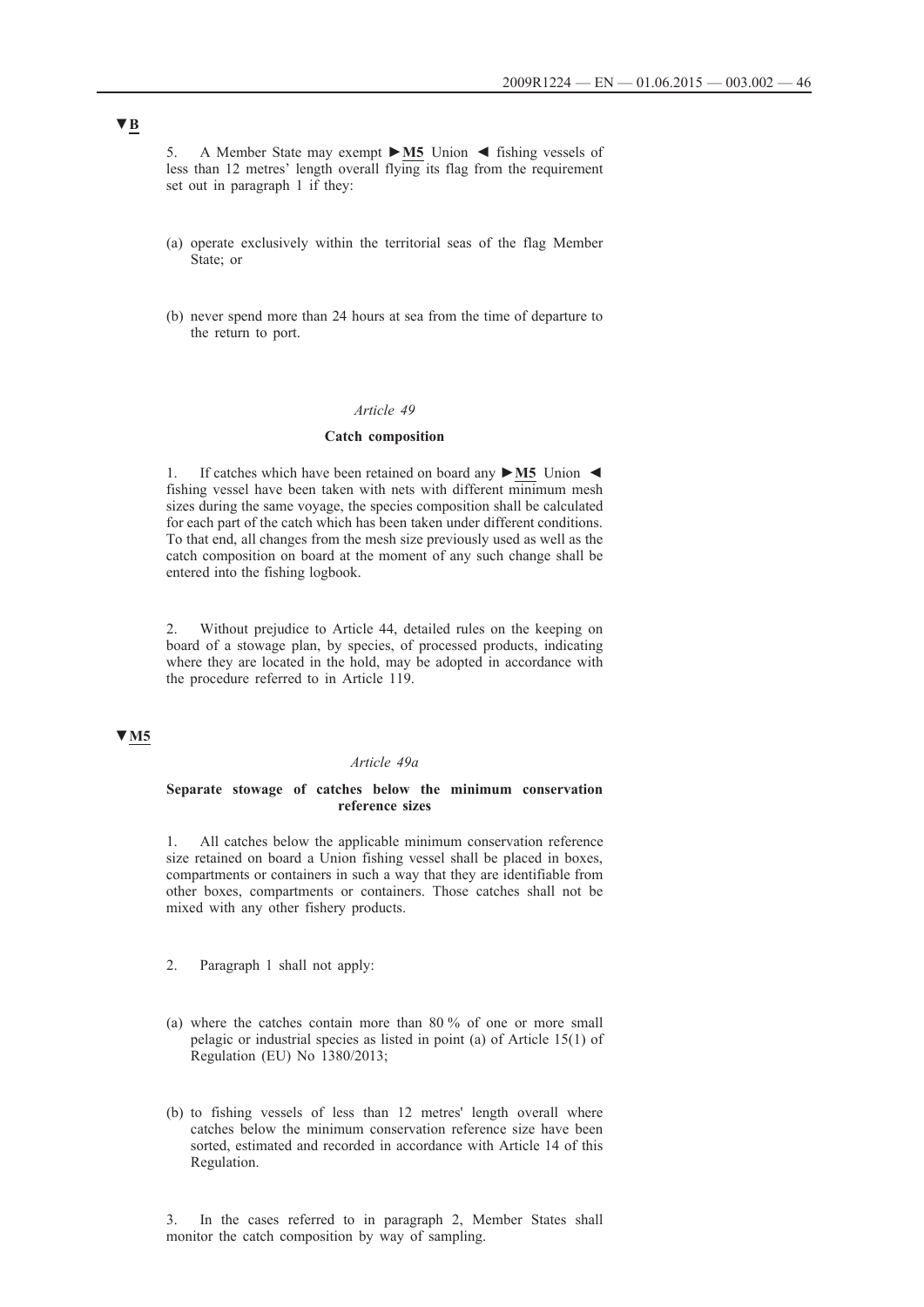#### *Article 49b*

### **De minimis rule**

Member States shall ensure that catches falling under the *de minimis* exemption referred to in point (c) of Article 15(5) of Regulation (EU) No 1380/2013 do not exceed the percentage of the exemption established in the relevant Union measure.

#### *Article 49c*

#### **Landing of catches below the minimum conservation reference sizes**

Where catches below the applicable minimum conservation reference size are landed, those catches shall be stored separately and be treated in such a way that they are distinguished from fishery products destined for direct human consumption. Member States shall control compliance with that obligation in accordance with Article 5.

# **▼B**

### Section 2

# **Control of fishing restricted areas**

#### *Article 50*

#### **Control of fishing restricted areas**

1. Fishing activities of **►M5** Union ◄ fishing vessels and third country fishing vessels in fishing zones where a fishing restricted area has been established by the Council shall be controlled by the fisheries monitoring centre of the coastal Member State, which shall have a system to detect and record the vessels' entry into, transit through and exit from the fishing restricted areas.

2. In addition to paragraph 1, the Council shall establish a date from which the fishing vessels shall have an operational system on board which shall alert the master of the entry and exit into a fishing restricted area.

The frequency of data transmissions shall be of at least once every 30 minutes when a fishing vessel enters a fishing restricted area.

4. Transit through a fishing restricted area is allowed for all fishing vessels that are not authorised to fish in such areas subject to the following conditions:

- (a) all gears carried on board are lashed and stowed during the transit; and
- (b) the speed during transit is not less than six knots except in case of force majeure or adverse conditions. In such cases, the master shall immediately inform the fisheries monitoring centre of the flag Member State which shall then inform the competent authorities of the coastal Member State.

# **▼M5**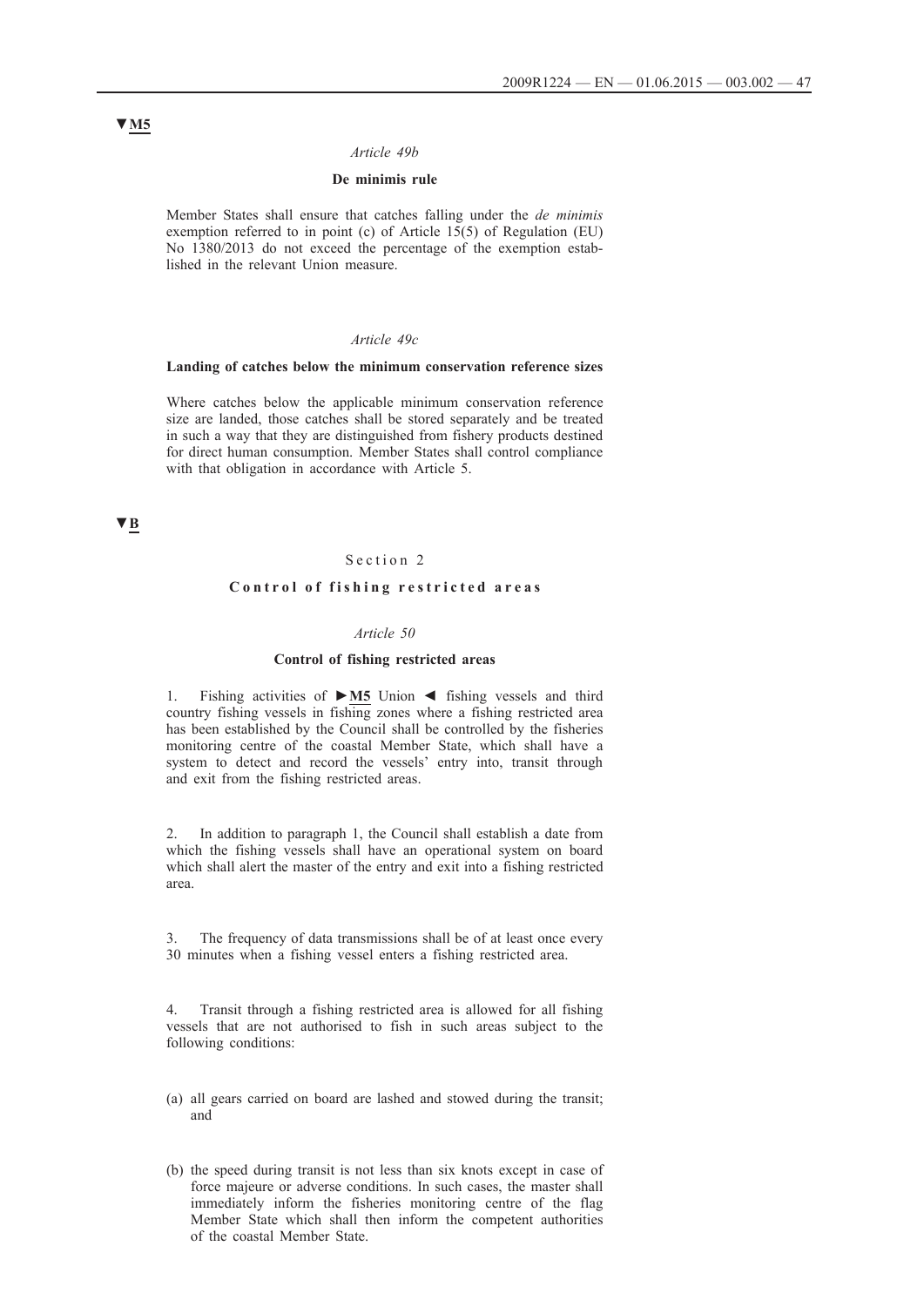5. This Article shall apply to **►M5** Union ◄ fishing vessels and third country fishing vessels of 12 metres' length overall or more.

### Section 3

### **R e a l - t i m e c l o s u r e o f f i s h e r i e s**

# *Article 51*

#### **General provisions**

1. When a trigger catch level of a particular species or group of species as defined in accordance with the procedure referred to in Article 119 has been reached, the area concerned shall be temporarily closed to the relevant fisheries in accordance with this Section.

2. The trigger catch level shall be calculated on the basis of a sampling methodology adopted by the Commission in accordance with the procedure referred to in Article 119, as the percentage or weight of a particular species or group of species compared to the total catch in a haul of the fish concerned.

3. Detailed rules for the application of this Section may be adopted in accordance with the procedure referred to in Article 119.

#### *Article 52*

#### **Trigger catch in two hauls**

1. Where the quantity of catches exceeds a trigger catch level in two consecutive hauls, the fishing vessel shall change the fishing area by at least five nautical miles, or two nautical miles for fishing vessels of less than 12 metres' length overall, from any position of the previous haul before continuing fishing and shall inform without delay the competent authorities of the coastal Member State.

2. The Commission in accordance with the procedure referred to in Article 119, at its own initiative or at the request of the Member State concerned, may modify distances referred to in paragraph 1.

#### *Article 53*

#### **Real-time closure by Member States**

1. When an official, control observer or research platform detects that a trigger catch level has been reached, the official, the control observer of the coastal Member State or the person who is participating in a joint operation under a Joint Deployment Plan shall inform without delay the competent authorities of the coastal Member State.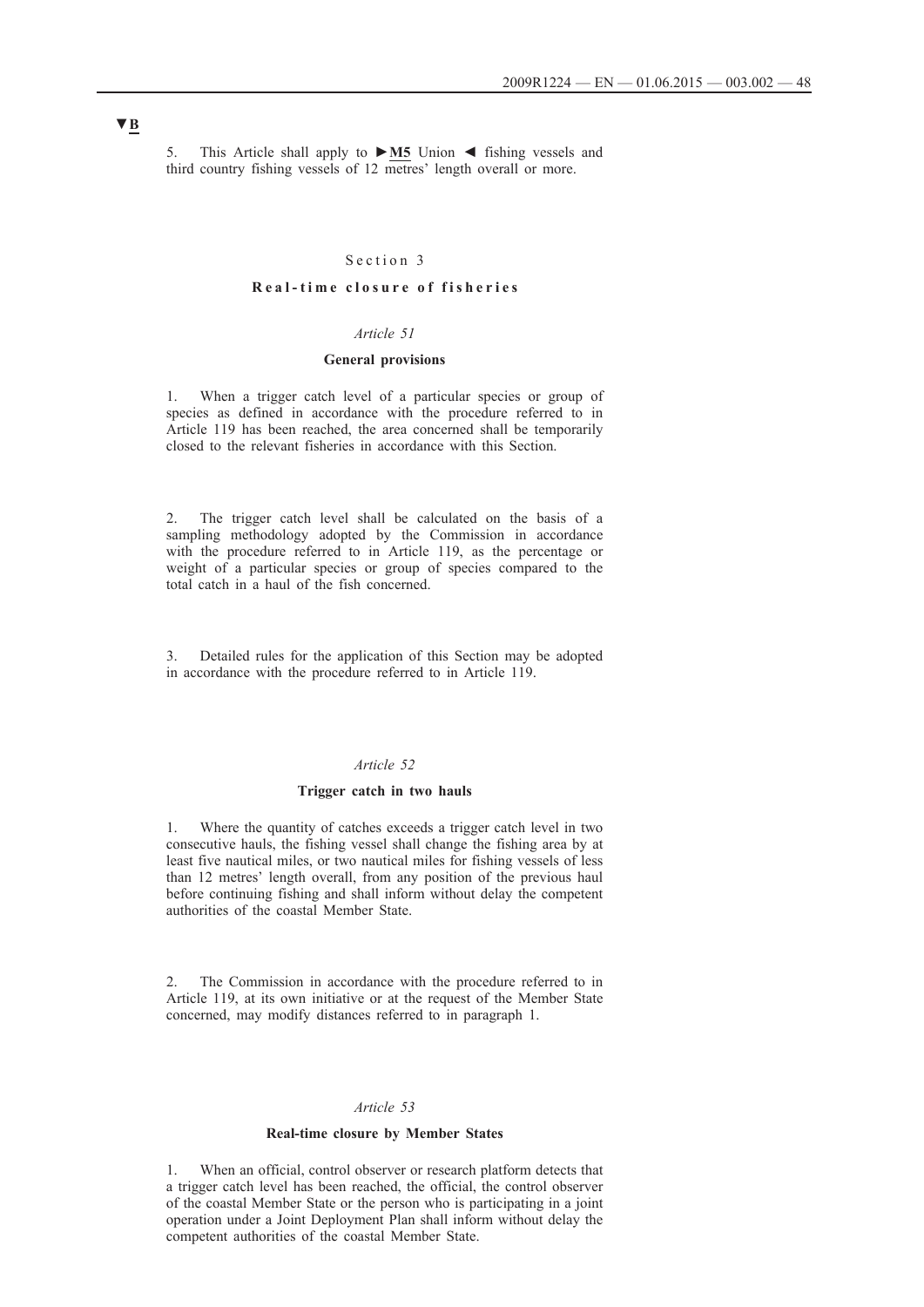2. On the basis of the information received in accordance with paragraph 1 the coastal Member State shall decide the real-time closure of the area concerned without delay. It may also use the information received in accordance with Article 52, or any available information for this decision. The decision establishing the real-time closure shall define clearly the geographical area of the affected fishing grounds, the duration of the closure and the conditions governing fisheries in that area during the closure.

3. If the area referred to in paragraph 2 straddles jurisdictions, the Member State concerned shall without delay inform the neighbouring coastal Member State of the findings and the decision to close. The neighbouring coastal Member State shall close its part of the area without delay.

4. The real time closure referred to in paragraph 2 shall be nondiscriminatory and shall only apply to fishing vessels that are equipped to catch the species concerned and/or which have an authorisation to fish on the fishing grounds concerned.

5. The coastal Member State shall inform without delay the Commission, all Member States and third countries whose fishing vessels are authorised to operate in the area concerned that a realtime closure has been established.

6. The Commission may request the Member State at any time to cancel or amend the real time closure with immediate effect if the Member State concerned has not provided sufficient information that a trigger catch level has been reached in accordance with Article 51.

7. Fishing activities in the area referred to in paragraph 2 shall be prohibited as defined in the decision establishing the real-time closure.

#### *Article 54*

#### **Real-time closure by the Commission**

1. On the basis of the information demonstrating that a trigger catch level has been reached the Commission may determine an area to be temporarily closed if the coastal Member State has not itself established such a closure.

2. The Commission shall inform without delay all Member States and third countries whose fishing vessels operate in the closed area and shall make available without delay on its official website a map with the coordinates of the area temporarily closed, specifying the duration of the closure and the conditions governing fisheries in that specific closed area.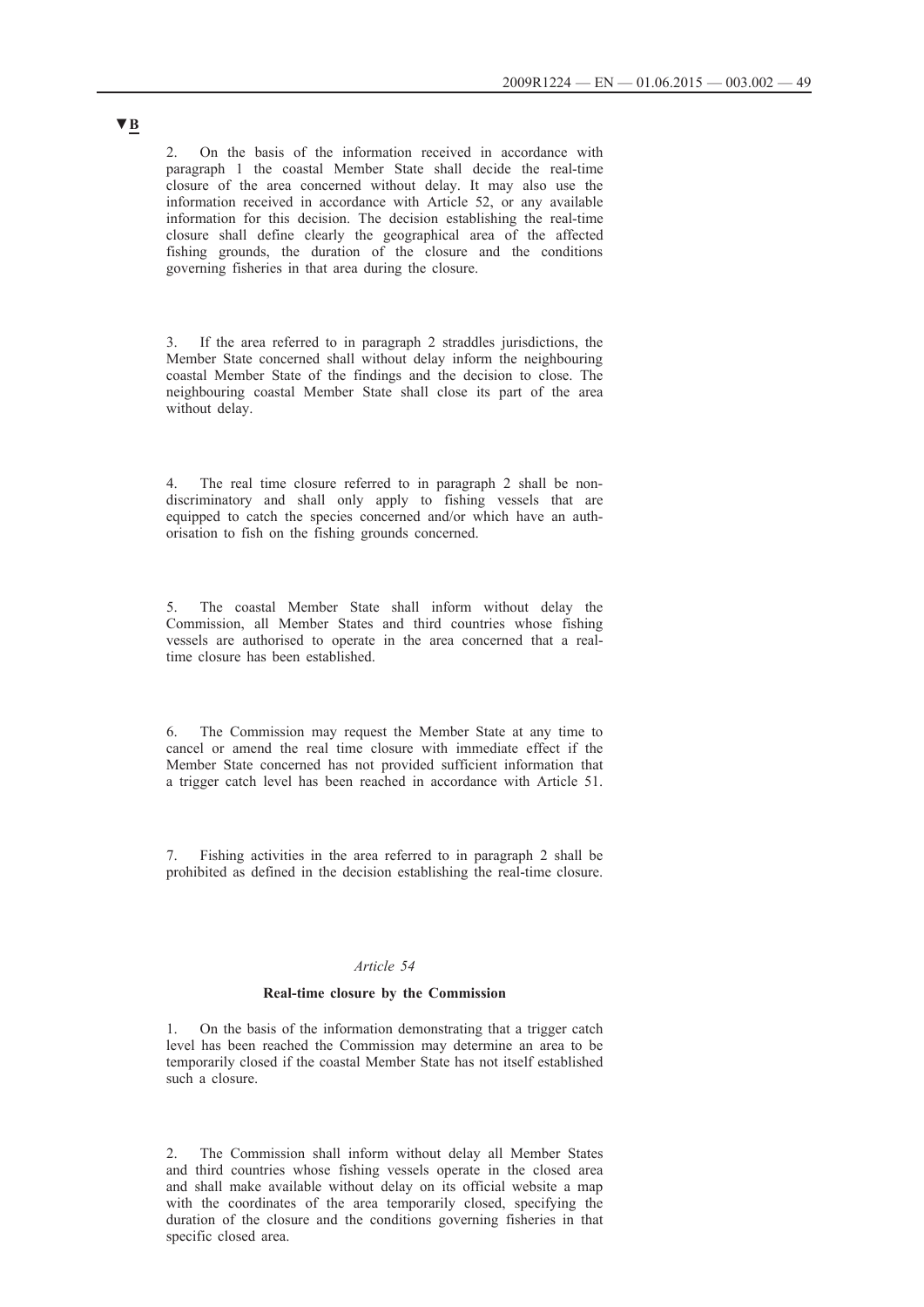#### *CHAPTER V*

#### *Control of recreational fisheries*

### *Article 55*

#### **Recreational fisheries**

1. Member States shall ensure that recreational fisheries on their territory and in **►M5** Union ◄ waters are conducted in a manner compatible with the objectives and rules of the common fisheries policy.

2. The marketing of catches from recreational fisheries shall be prohibited.

3. Without prejudice to Regulation (EC) No 199/2008, Member States shall monitor, on the basis of a sampling plan, the catches of stocks subject to recovery plans by recreational fisheries practised from vessels flying their flag and from third country vessels in waters under their sovereignty or jurisdiction. Fishing from shore shall not be included.

4. The Scientific, Technical and Economic Committee for Fisheries (STECF) shall evaluate the biological impact of recreational fisheries as referred to in paragraph 3. Where a recreational fishery is found to have a significant impact, the Council may decide, in accordance with the procedure referred to in Article 37 of the Treaty, to submit recreational fisheries as referred to in paragraph 3 to specific management measures such as fishing authorisations and catch declarations.

5. Detailed rules for the application of this Article shall be adopted in accordance with the procedure referred to in Article 119.

### TITLE V

#### **CONTROL OF MARKETING**

# *CHAPTER I*

#### *General provisions*

#### *Article 56*

#### **Principles for the control of marketing**

# **▼M5**

1. Each Member State shall be responsible for controlling on its territory the application of the rules of the common fisheries policy at all stages of the marketing of fisheries and aquaculture products, from the first sale to the retail sale, including transport. Member States shall in particular ensure that the use of fishery products below the applicable minimum conservation reference size that are subject to the landing obligation set out in Article 15 of Regulation (EU) No 1380/2013 is restricted to purposes other than direct human consumption.

# **▼B**

2. Where a minimum size has been fixed for a given species in **►M5** Union ◄ legislation, operators responsible for purchasing, selling, stocking or transporting shall be able to prove the relevant geographical area of origin of the products.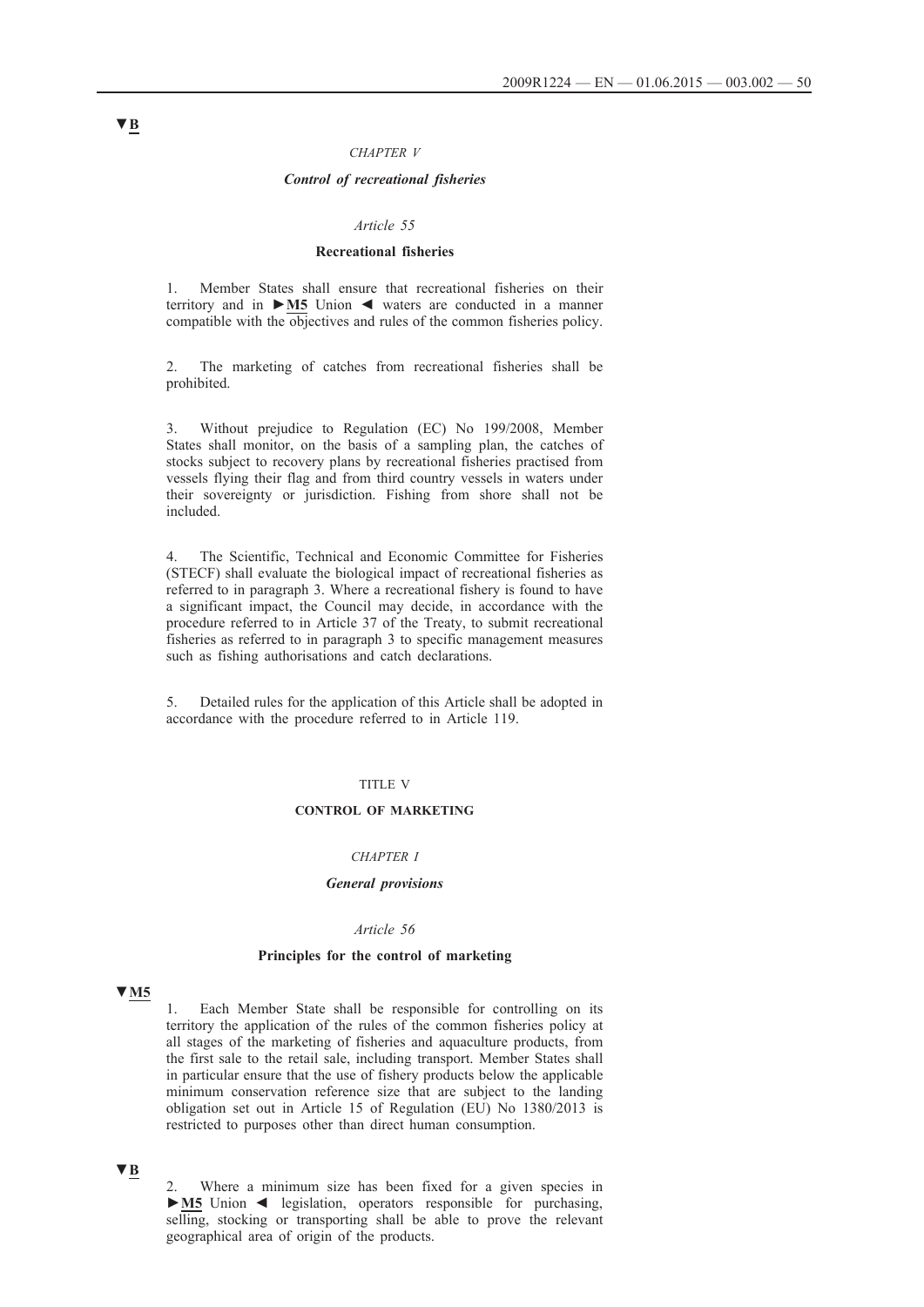3. Member States shall ensure that all fisheries and aquaculture products from catching or harvesting are put into lots prior to the first sale.

4. Quantities of less than 30 kg per single species coming from the same management area from several fishing vessels may be put into lots by the producer organisation of which the operator of the fishing vessel is a member or by a registered buyer prior to the first sale. The producer organisation and the registered buyer shall keep records for at least three years on the origin of the contents of the lots in which catches of several fishing vessels are put.

# **▼M5**

5. Quantities of fishery products of several species, consisting of individuals below the applicable minimum conservation reference size coming from the same relevant geographical area and the same fishing vessel, or group of fishing vessels, may be put into lots prior to the first sale.

# **▼B**

### *Article 57*

#### **Common marketing standards**

Member States shall ensure that the products to which common marketing standards apply are displayed for first sale, offered for first sale, sold or otherwise marketed only if they comply with these standards. **►M1** Member States shall undertake checks to ensure compliance. The checks may take place at all marketing stages and during transport. ◄

2. Products withdrawn from the market in accordance with Regulation (EC) No 104/2000 shall respect common marketing standards, in particular freshness categories.

3. Operators responsible for purchasing, selling, stocking or transporting lots of fisheries and aquaculture products shall be able to prove that the products comply with the minimum marketing standards at all stages.

# *Article 58*

#### **Traceability**

1. Without prejudice to Regulation (EC) No 178/2002, all lots of fisheries and aquaculture products shall be traceable at all stages of production, processing and distribution, from catching or harvesting to retail stage.

2. Fisheries and aquaculture products placed on the market or likely to be placed on the market in the **►M5** Union ◄ shall be adequately labelled to ensure the traceability of each lot.

3. Lots of fisheries and aquaculture products may be merged or split after first sale only if it is possible to trace them back to catching or harvesting stage.

4. Member States shall ensure that operators have in place systems and procedures to identify any operator from whom they have been supplied with lots of fisheries and aquaculture products and to whom these products have been supplied. This information shall be made available to the competent authorities on demand.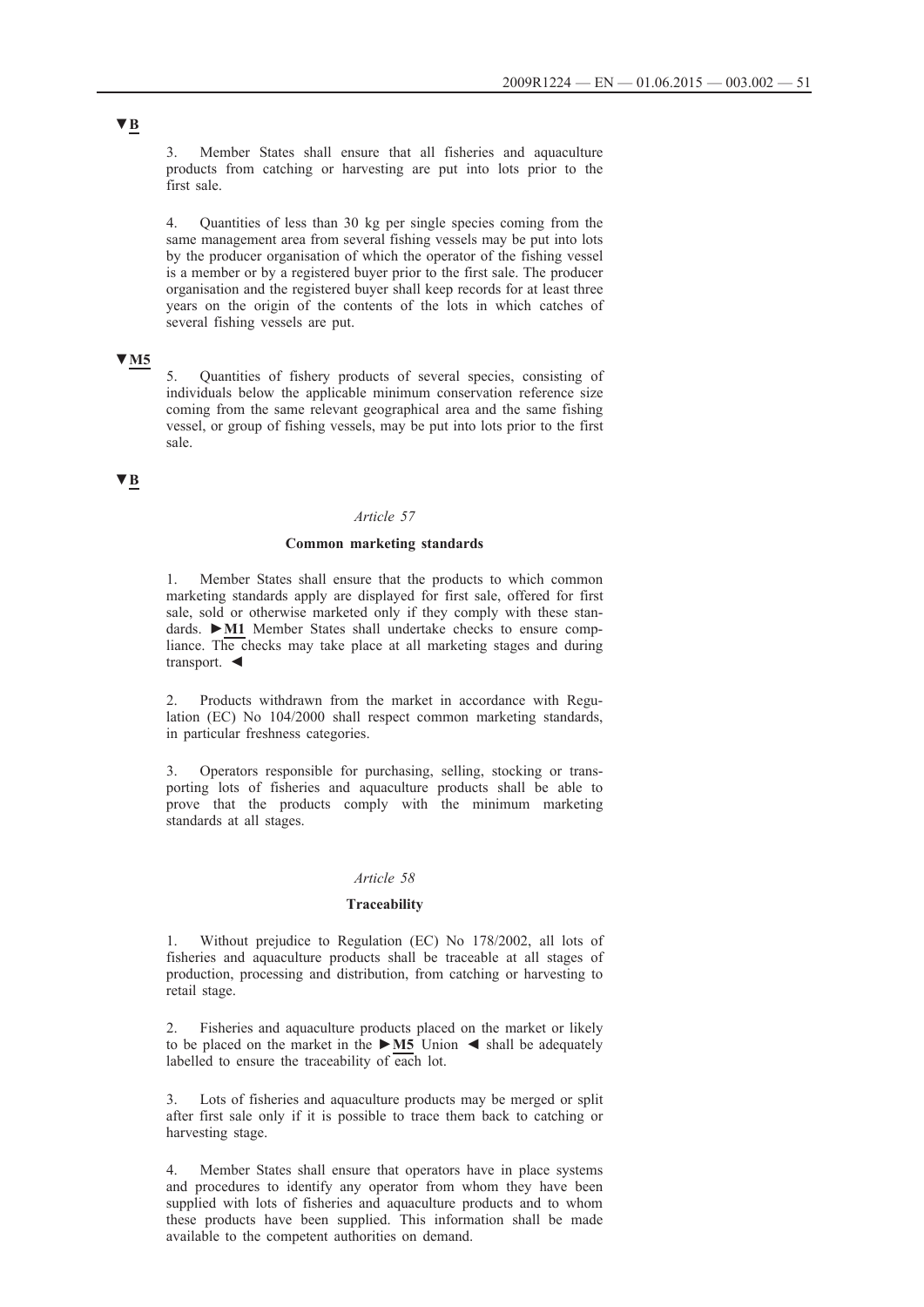5. The minimum labelling and information requirements for all lots of fisheries and aquaculture products shall include:

- (a) the identification number of each lot;
- (b) the external identification number and name of the fishing vessel or the name of the aquaculture production unit;
- (c) the FAO alpha-3 code of each species;
- (d) the date of catches or the date of production;
- (e) the quantities of each species in kilograms expressed in net weight or, where appropriate, the number of individuals;

### **▼M5**

(ea) minimum conservation reference size are present in the quantities referred to in point (e), separate information on the quantities of each species in kilograms expressed in net weight, or the number of individuals;

# **▼B**

(f) the name and address of the suppliers;

### **▼M1**

(g) the information to consumers provided for in Article 35 of Regulation (EU) No 1379/2013 of the European Parliament and of the Council  $(1)$ ;

### **▼B**

 $\frac{1}{2}$ 

**►C1** 6. Member States shall ensure that the information listed in point (g) of paragraph 5 is  $\triangleleft$  available to the consumer at retail sale stage.

7. The information listed in points (a) to (f) of paragraph 5 shall not apply to fisheries and aquaculture products imported into the **►M5** Union ◄ with catch certificates submitted in accordance with Regulation (EC) No 1005/2008.

8. Member States may exempt from the requirements set out in this Article small quantities of products sold directly from fishing vessels to consumers, provided that these do not exceed the value of EUR 50 per day. Any amendment to this threshold shall be adopted in accordance with the procedure referred to in Article 119.

9. Detailed rules for the application of this Article shall be adopted in accordance with the procedure referred to in Article 119.

### *CHAPTER II*

### *Post-landing activities*

#### *Article 59*

#### **First sale of fisheries products**

1. Member States shall ensure that all fisheries products are first marketed or registered at an auction centre or to registered buyers or to producer organisations.

<sup>(1)</sup> Regulation (EU) No 1379/2013 of the European Parliament and of the Council of 11 december 2013 on the common organisation of the markets in fishery and aquaculture products, amending Council Regulations (EC) No 1184/2006 and (EC) No 1224/2009 and repealing Council Regulation (EC) No 104/2000 (OJ L 354, 28.12.2013, p. 1).)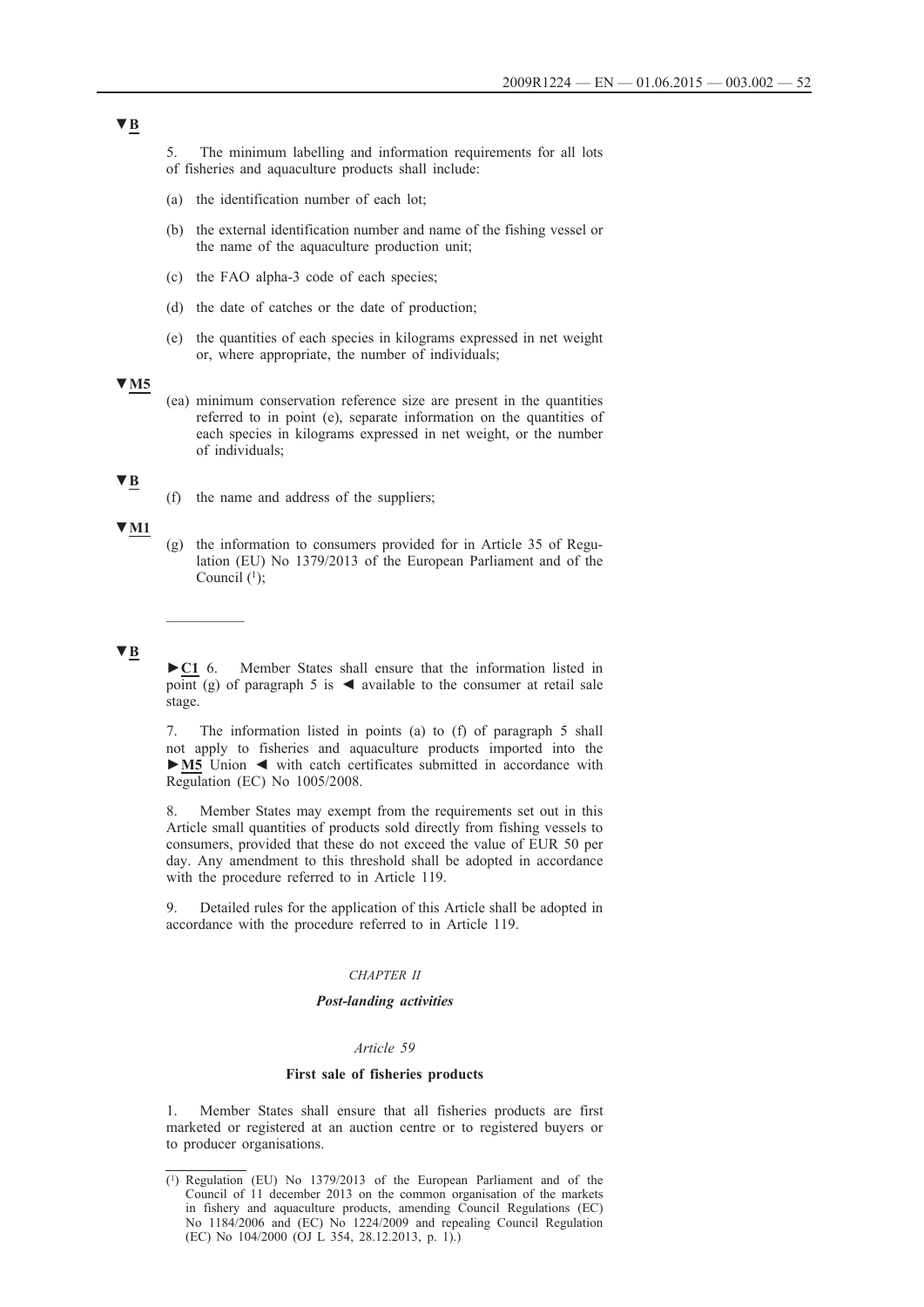2. The buyer of fisheries products from a fishing vessel at first sale shall be registered with the competent authorities of the Member State where the first sale takes place. For the purpose of registration, each buyer shall be identified according to its VAT number, tax identification number or other unique identifier in national databases.

3. A buyer acquiring fisheries products up to an amount of 30 kg which are not thereafter placed on the market but used only for private consumption shall be exempted from this Article. Any amendment to this threshold shall be adopted in accordance with the procedure referred to in Article 119.

#### *Article 60*

#### **Weighing of fishery products**

1. A Member State shall ensure that all fishery products are weighed on systems approved by the competent authorities unless it has adopted a sampling plan approved by the Commission and based on the riskbased methodology adopted by the Commission in accordance with the procedure referred to in Article 119.

2. Without prejudice to specific provisions, the weighing shall be carried out on landing prior to the fisheries products being held in storage, transported or sold.

3. By way of derogation from paragraph 2, Member States may permit fisheries products to be weighed on board the fishing vessel subject to a sampling plan as referred to in paragraph 1.

4. Registered buyers, registered auctions or other bodies or persons which are responsible for the first marketing of fisheries products in a Member State shall be responsible for the accuracy of the weighing operation unless, in accordance with paragraph 3, the weighing takes place on board a fishing vessel, in which case it shall be the master's responsibility.

5. The figure resulting from the weighing shall be used for the completion of landing declarations, transport document, sales notes and take-over declarations.

6. The competent authorities of a Member State may require that any quantity of fisheries products first landed in that Member State is weighed in the presence of officials before being transported elsewhere from the place of landing.

<sup>7.</sup> Detailed rules on the risk-based methodology and procedure of weighing shall be established in accordance with the procedure referred to in Article 119.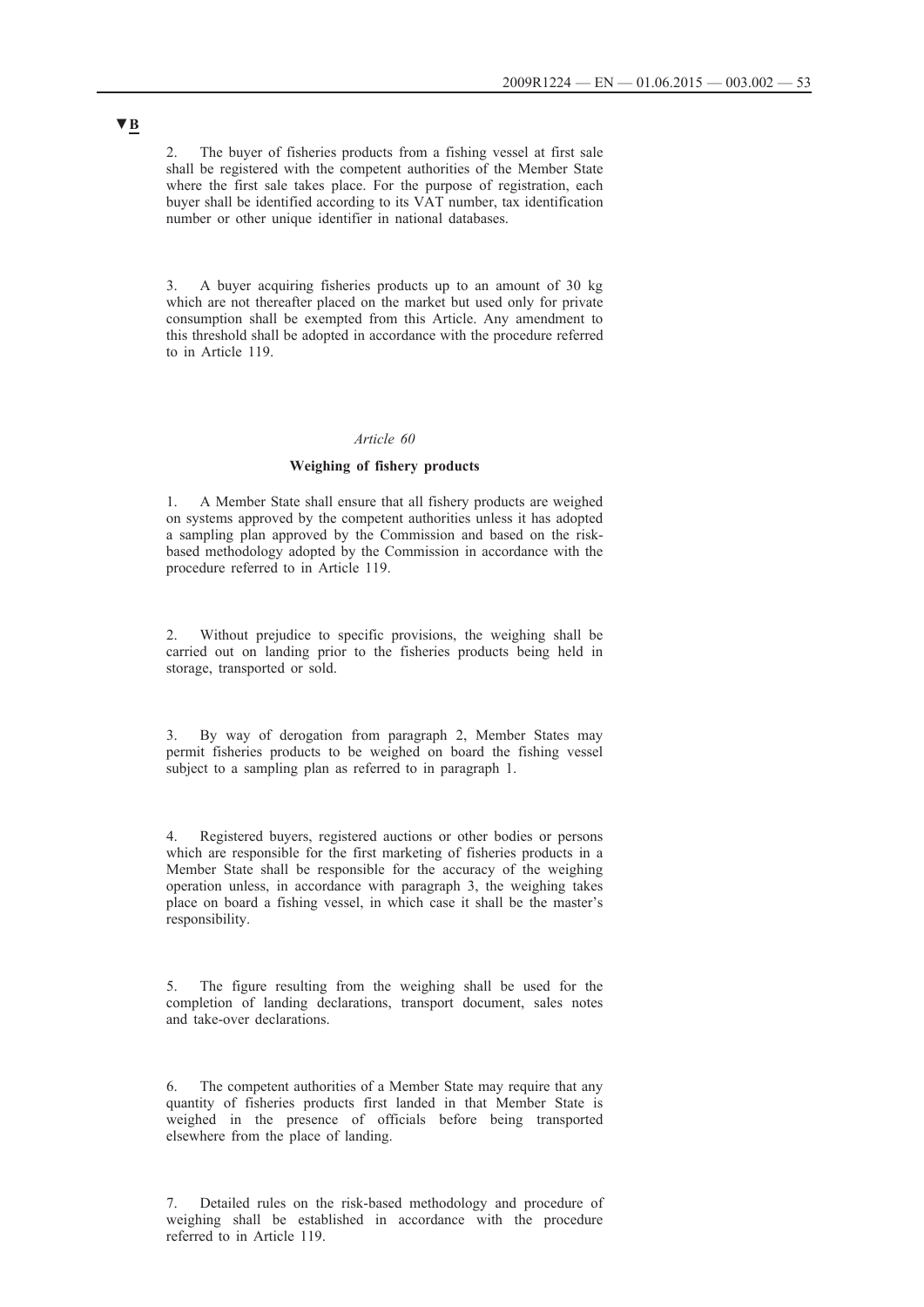#### *Article 61*

#### **Weighing of fisheries products after transport from the place of landing**

1. By way of derogation from Article 60(2), Member States may permit fisheries products to be weighed after transport from the place of landing provided that they are transported to a destination on the territory of the Member State concerned and that this Member State has adopted a control plan approved by the Commission and based on the risk-based methodology adopted by the Commission in accordance with the procedure referred to in Article 119.

2. By way of derogation from paragraph 1, the competent authorities of the Member State in which the fisheries products are landed may permit the transport before weighing of these products to registered buyers, registered auctions or other bodies or persons which are responsible for the first marketing of fisheries products in another Member State. This permission shall be subject to a common control programme between the Member States concerned as referred to in Article 94 which has been approved by the Commission and based on the risk-based methodology adopted by the Commission in accordance with the procedure referred to in Article 119.

#### *Article 62*

#### **Completion and submission of sales notes**

1. Registered buyers, registered auctions or other bodies or persons authorised by Member States with an annual financial turnover in first sales of fisheries products of less than EUR 200 000 which are responsible for the first marketing of fisheries products landed in a Member State, shall submit, if possible electronically, within 48 hours after the first sale, a sales note to the competent authorities of the Member State in whose territory the first sale takes place. The accuracy of the sales note shall be the responsibility of these buyers, auctions, bodies or persons.

2. A Member State may oblige or authorise registered buyers, registered auctions or other bodies or persons authorised by Member States with an annual financial turnover in first sales of fisheries products of less than EUR 200 000 to electronically record and transmit the data mentioned in Article 64(1).

3. If the Member State in whose territory the first sale takes place is not the flag Member State of the fishing vessel that landed the fish, it shall ensure that a copy of the sales note is submitted, if possible electronically, to the competent authorities of the flag Member State upon receipt of the relevant information.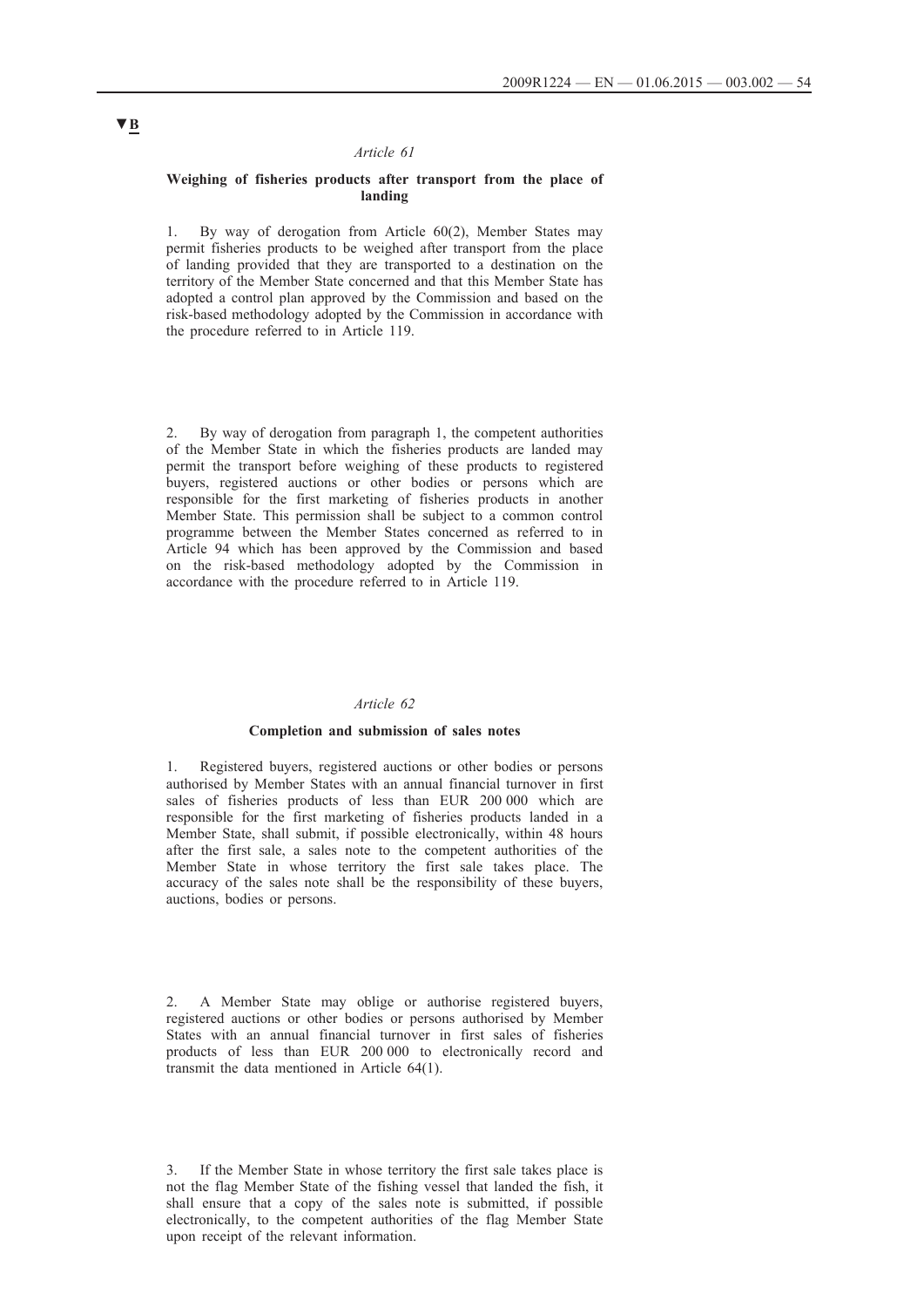4. Where the first marketing of fisheries products does not take place in the Member State where the products have been landed, the Member State responsible for controlling the first marketing shall ensure that a copy of the sales note is submitted, if possible electronically, to the competent authorities responsible for controlling the landing of the products concerned and to the competent authorities of the flag Member State of the fishing vessel upon receipt of the sales note.

5. When the landing takes place outside the **►M5** Union ◄ and the first sale takes place in a third country, the master of the fishing vessel or his representative shall forward, if possible electronically, a copy of the sales note or any equivalent document containing the same level of information to the competent authority of the flag member State within 48 hours after the first sale.

6. Where a sales note does not correspond to the invoice or to a document replacing it, as referred to in Articles 218 and 219 of Council Directive 2006/112/EC of 28 November 2006 on the common system of value added tax  $(1)$ , the Member State concerned shall adopt the necessary provisions to ensure that the information on the price excluding tax for deliveries of goods to the purchaser is identical to that indicated on the invoice. Member States shall adopt the necessary provisions to ensure that the information on the price excluding tax for deliveries of goods to the purchaser is identical to that indicated on the invoice.

#### *Article 63*

#### **Electronic completion and transmission of sales notes data**

1. Registered buyers, registered auctions or other bodies or persons authorised by Member States with an annual financial turnover in first sales of fisheries products of EUR 200 000 or more shall record by electronic means the information referred to in Article 64(1), and shall send it by electronic means within 24 hours after completion of the first sale to the competent authorities of the Member State in whose territory the first sale takes place.

2. Member States shall transmit in the same way, by electronic means, information on sales notes referred to in Article 62(3) and (4).

#### *Article 64*

#### **Content of the sales notes**

1. The sales notes referred to in Articles 62 and 63 shall contain the following data:

(a) the external identification number and the name of the fishing vessel that has landed the product concerned;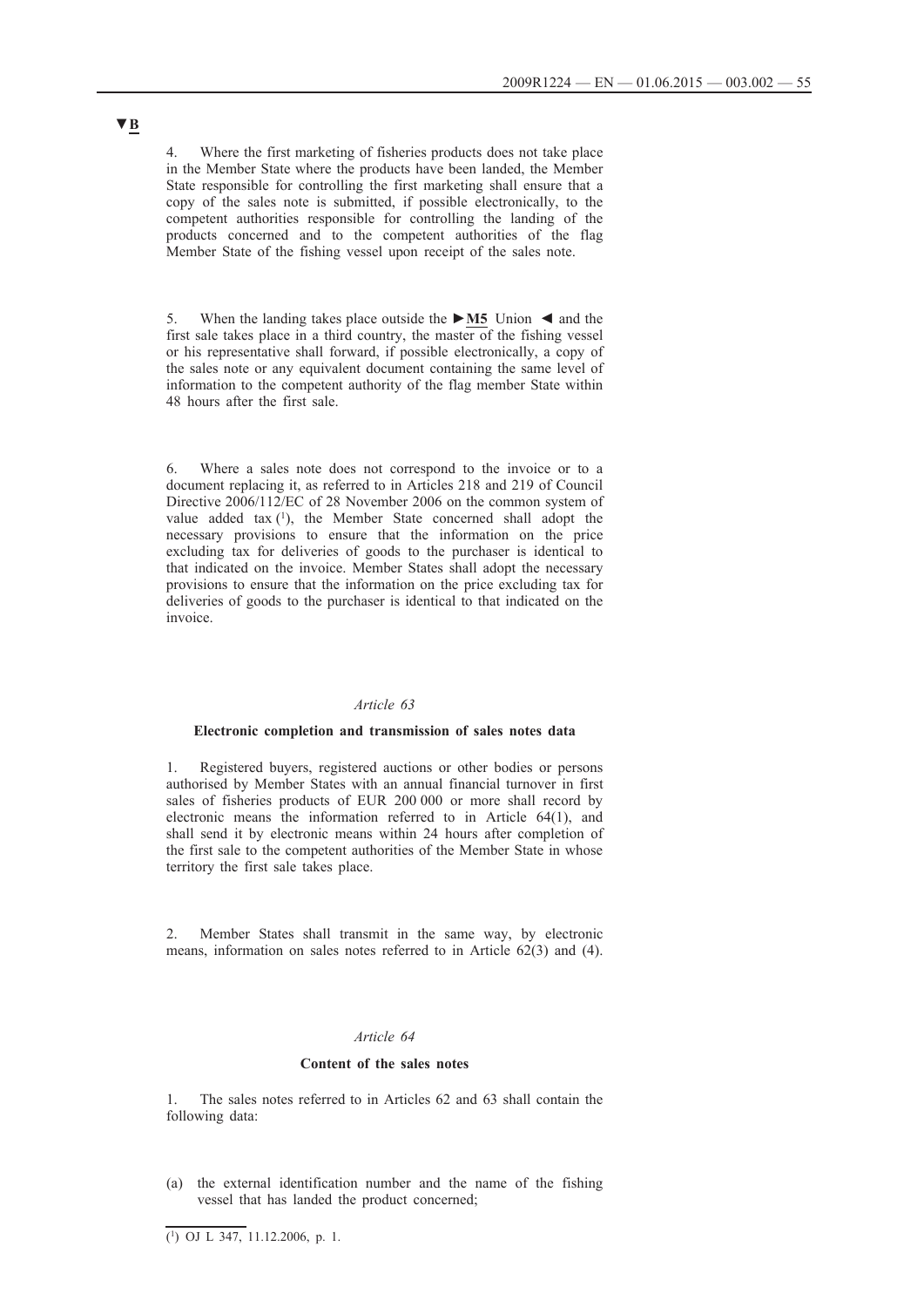- (b) the port and date of landing;
- (c) the name of the fishing vessel's operator or master and, if different, the name of the seller;
- (d) the name of the buyer and its VAT number, its tax identification number, or other unique identifier;
- (e) the FAO alpha-3 code of each species and the relevant geographical area in which the catches were taken;
- (f) the quantities of each species in kilograms in product weight, broken down by type of product presentation or, where appropriate, the number of individuals;
- (g) for all products subject to marketing standards, as appropriate, the individual size or weight, grade, presentation and freshness;

# **▼M5**

- (h) where appropriate, the destination of products withdrawn from the market for storage of fishery products in accordance with Article 30 of Regulation (EU) No 1379/2013;
- (ha) where appropriate, the quantities in kilograms expressed in net weight, or the number of individuals, below the applicable minimum conservation reference size, and the destination thereof;

### **▼B**

- (i) the place and the date of the sale;
- (j) where possible, the reference number and date of invoice and, where appropriate, the sales contract;
- (k) where applicable, reference to the take-over declaration referred to in Article 66 or the transport document referred to in Article 68;
- (l) the price.

2. Detailed rules for the application of this Article shall be adopted in accordance with the procedure referred to in Article 119.

#### *Article 65*

#### **Exemptions from sales notes requirements**

1. The Commission, in accordance with the procedure referred to in Article 119, may grant an exemption from the obligation to submit the sales note to the competent authorities or other authorised bodies of the Member State for fisheries products landed from certain categories of **►M5** Union ◄ fishing vessels of less than 10 metres' length overall or for quantities landed of fisheries products not exceeding 50 kg of live weight equivalent by species. Such exemptions may be granted only in cases where the Member State in question has installed an acceptable sampling system, in accordance with Articles 16 and 25.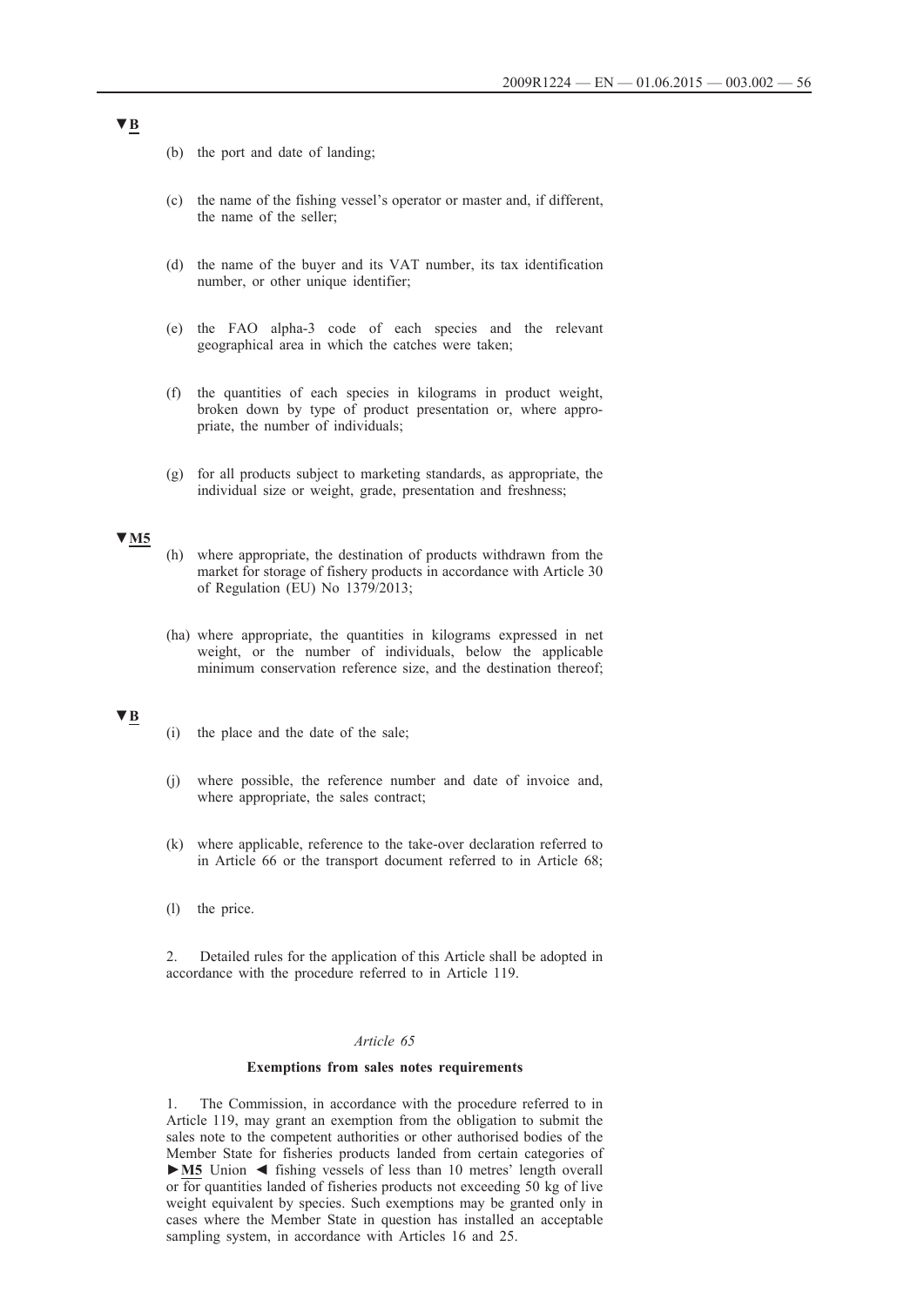2. A buyer acquiring products up to an amount of 30 kg which are not thereafter placed on the market but used only for private consumption shall be exempted from the provisions laid down in Articles 62, 63 and 64. Any amendment to this threshold shall be adopted in accordance with the procedure referred to in Article 119.

#### *Article 66*

#### **Take-over declaration**

Without prejudice to specific provisions contained in multiannual plans, when the fisheries products are intended for sale at a later stage, registered buyers, registered auctions or other bodies or persons with an annual financial turnover in first sales of fisheries products of less than EUR 200 000 which are responsible for the first marketing of fisheries products landed in a Member State shall submit within 48 hours after completion of landing a take-over declaration to the competent authorities of the Member State where the take-over takes place. The submission of the take-over declaration and its accuracy shall be the responsibility of these buyers, auctions or other bodies or persons.

2. If the Member State where the take-over takes place is not the flag Member State of the fishing vessel that landed the fish, it shall ensure that a copy of the take over declaration is submitted, if possible electronically, to the competent authorities of the flag Member State upon receipt of the relevant information.

3. The take-over declaration referred to in paragraph 1 shall contain at least the following information:

- (a) the external identification number and name of the fishing vessel that has landed the products;
- (b) the port and date of landing;
- (c) the name of the vessel's operator or master;
- (d) the FAO alpha-3 code of each species and its relevant geographical area in which the catches were taken;
- (e) the quantities of each species stored in kilograms in product weight, broken down by type of product presentation or, where appropriate, the number of individuals;
- (f) the name and address of the facilities where the products are stored;
- (g) where applicable, reference to the transport document specified to in Article 68;

# **▼M5**

(h) where appropriate, the quantities in kilograms expressed in net weight, or the number of individuals, below the applicable minimum conservation reference size.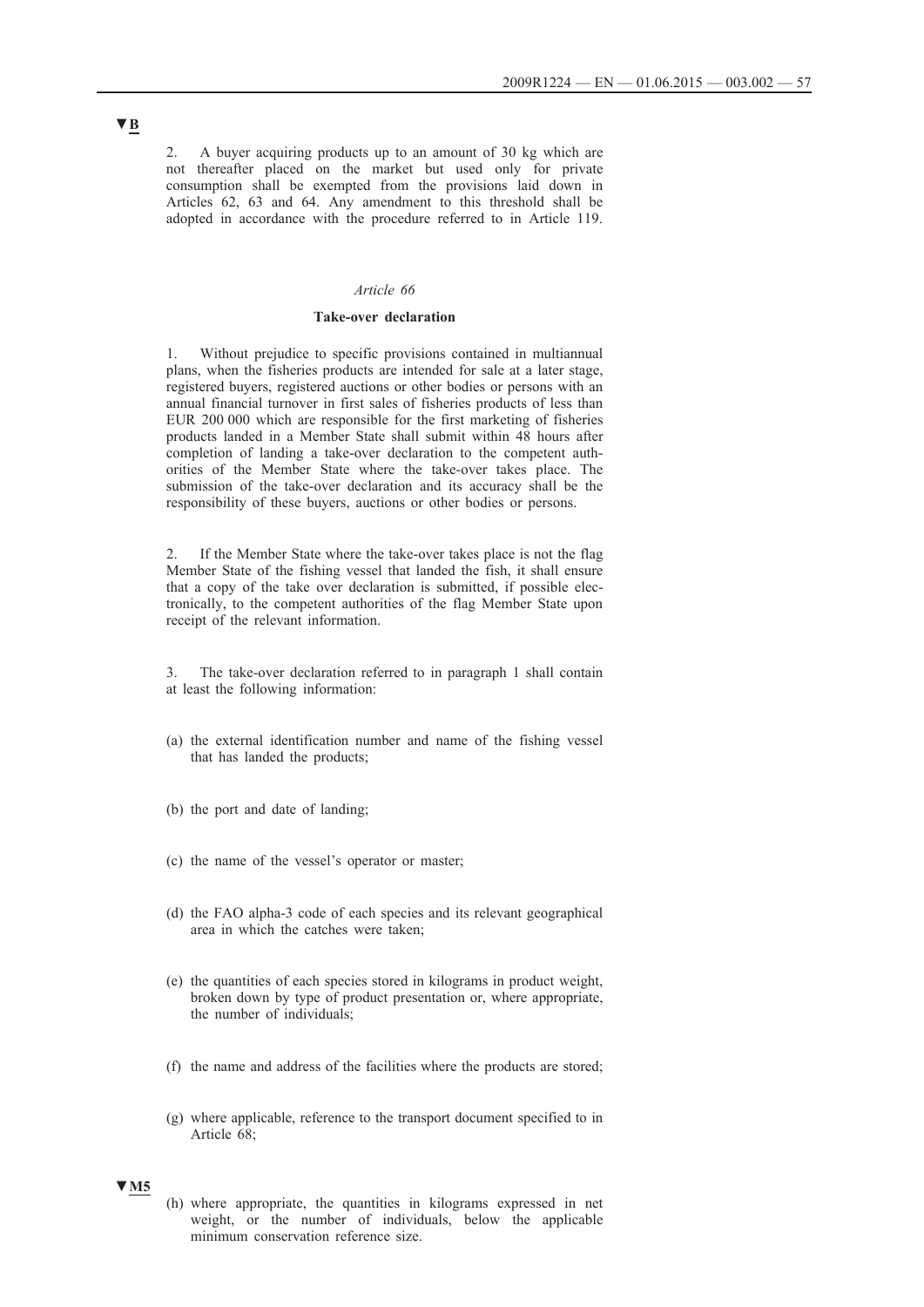#### *Article 67*

#### **Electronic completion and transmission of take over declaration data**

Without prejudice to specific provisions contained in multiannual plans, when the fisheries products are intended for sale at a later stage, registered buyers, registered auctions or other bodies or persons with an annual financial turnover in first sales of fisheries products of EUR 200 000 or more which are responsible for the first marketing of fisheries products landed in a Member State shall record by electronic means the information referred to in Article 66 and shall send it within 24 hours by electronic means to the competent authorities of the Member State where the take-over takes place.

Member States shall transmit, by electronic means, information on take over declarations referred to in Article 66(2).

#### *Article 68*

# **Completion and submission of the transport document**

1. Fisheries products landed into the **►M5** Union ◄, either unprocessed or after having been processed on board, for which neither a sales note nor a take-over declaration has been submitted in accordance with Articles 62, 63, 66 and 67 and which are transported to a place other than that of landing, shall be accompanied by a document drawn up by the transporter until the first sale has taken place. The transporter shall submit, within 48 hours after the loading, a transport document to the competent authorities of the Member State in whose territory the landing has taken place or other bodies authorised by it.

2. The transporter shall be exempted from the requirement of having the transport document accompanying the fisheries products if a transport document has been transmitted electronically, before the transport begins, to the competent authorities of the flag Member State which shall, in the event that the products are transported to a Member State other than the Member State of landing, immediately upon receipt forward the transport document to the competent authorities of the Member State in whose territory the first marketing is declared to take place.

3. In the event that the products are transported to a Member State other than the Member State of landing, the transporter shall also transmit, within 48 hours following the loading of the fisheries products, a copy of the transport document to the competent authorities of the Member State in whose territory the first marketing is declared to take place. The Member State of first marketing may require further information in this regard from the Member State of landing.

4. The transporter shall be responsible for the accuracy of the transport document.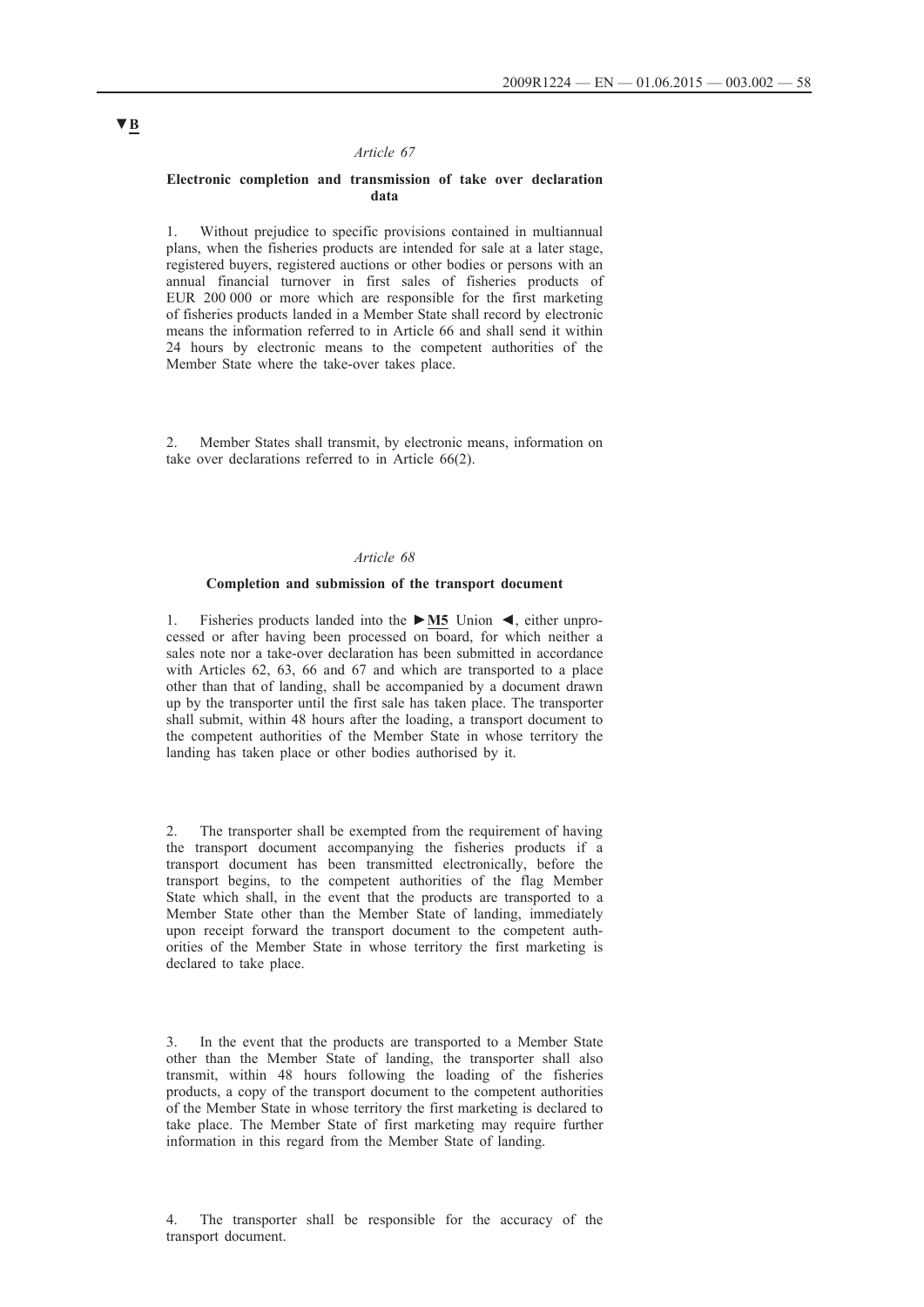- 5. The transport document shall indicate:
- (a) the place of destination of the consignment(s) and the identification of the transport vehicle;
- (b) the external identification number and name of the fishing vessel that has landed the products;
- (c) the FAO alpha-3 code of each species and the relevant geographical area in which the catches were taken;
- (d) the quantities of each species transported in kilograms in product weight, broken down by type of product presentation or, where appropriate, the number of individuals;
- (e) the name(s) and address(es) of the consignee(s);
- (f) the place and date of loading;

#### **▼M5**

(g) where appropriate, the quantities in kilograms expressed in net weight, or the number of individuals, below the applicable minimum conservation reference size.

### **▼B**

6. The competent authorities of Member States may grant exemptions from the obligation set out in paragraph 1 if the fisheries products are transported within a port area or not more than 20 km from the place of landing.

7. Where fisheries products that have been declared as sold in a sales note are transported to a location other than the place of landing, the transporter shall be able to prove with a document that a sales transaction has taken place.

8. The transporter shall be exempt from the obligation laid down in this Article if the transport document is replaced by a copy of the landing declaration provided for in Article 23 pertaining to the quantities transported, or any equivalent document containing the same level of information.

#### *CHAPTER III*

### *Producer organisations and price and intervention arrangements*

#### *Article 69*

#### **Monitoring of producer organisations**

1. In accordance with Article 6(1) of Regulation (EC) No 104/2000, Member States shall carry out checks at regular intervals to ensure that:

- (a) producer organisations comply with the terms and conditions for recognition;
- (b) recognition of a producer organisation may be withdrawn if the conditions set out in Article 5 of Regulation (EC) No 104/2000 are no longer fulfilled or if recognition is based on wrong information;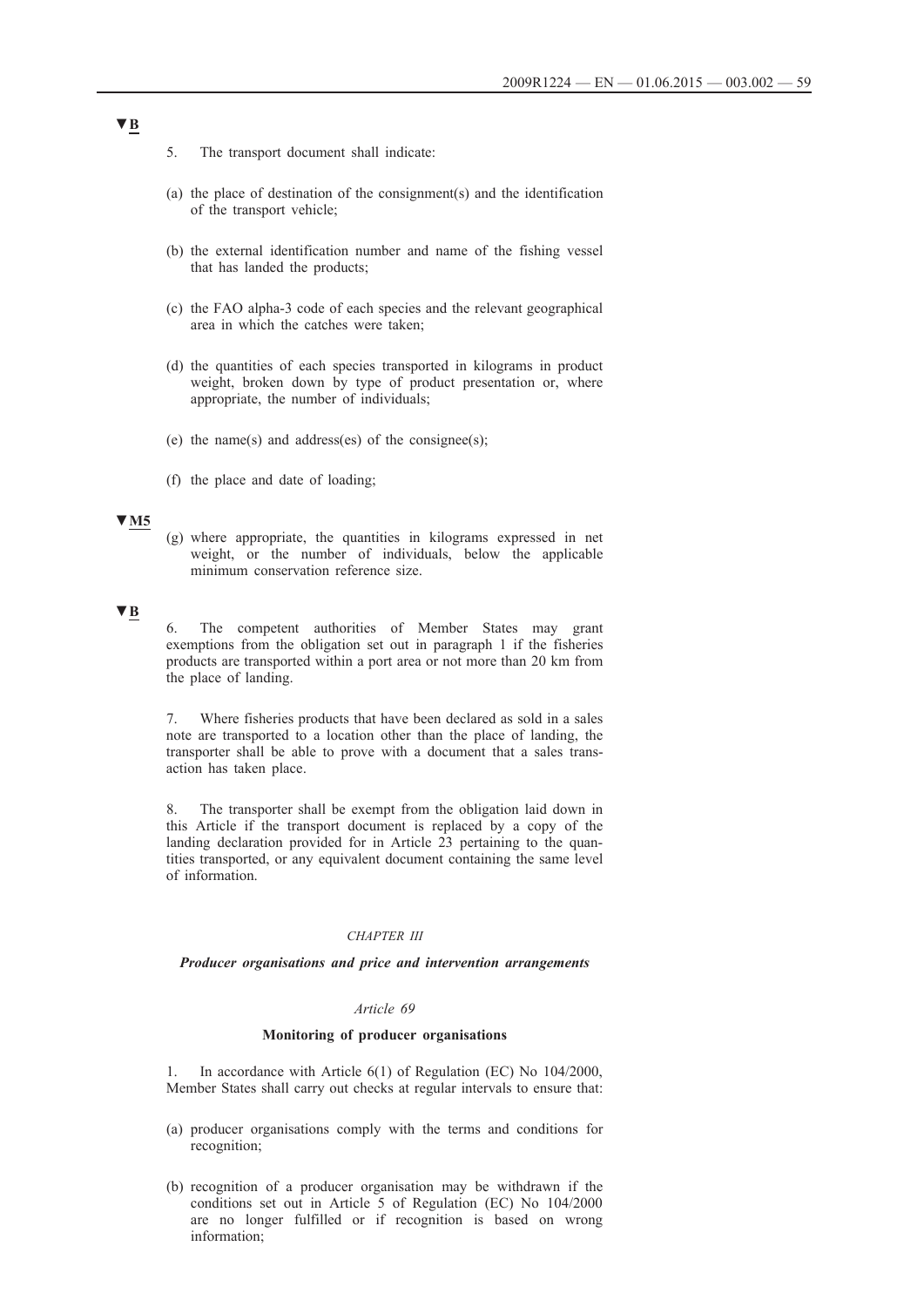(c) recognition is immediately withdrawn retroactively if the organisation obtains or benefits from recognition by fraudulent means.

2. In order to ensure that the rules pertaining to producer organisations as laid down in Article 5 and Article 6(1)(b) of Regulation (EC) No 104/2000 are complied with, the Commission shall carry out checks and in the light of such checks may, where appropriate, request that Member States withdraw recognition.

3. Each Member State shall carry out appropriate checks to ensure that each producer organisation fulfils the obligations laid down in the operational programme for the fishing year concerned, as referred to in Regulation (EC) No 2508/2000, and shall apply the penalties provided for in Article 9(3) of Regulation (EC) No 104/2000 in the event that those obligations are not fulfilled.

# *Article 70*

#### **Monitoring of price and intervention arrangements**

Member States shall carry out all the checks regarding the price and intervention arrangements, in particular:

- (a) the withdrawal of products from the market for purposes other than human consumption;
- (b) carry-over operations for stabilising, storing and/or processing of products withdrawn from the market;
- (c) private storage of products frozen at sea;
- (d) compensatory allowance for tuna intended for processing.

### TITLE VI

#### **SURVEILLANCE**

#### *Article 71*

#### **Sightings at sea and detection by Member States**

1. Member States shall carry out surveillance in **►M5** Union ◄ waters under their sovereignty or jurisdiction based on:

- (a) sightings of fishing vessels by inspection vessels or surveillance aircrafts;
- (b) a vessel monitoring system as referred to in Article 9; or
- (c) any other detection and identification methods.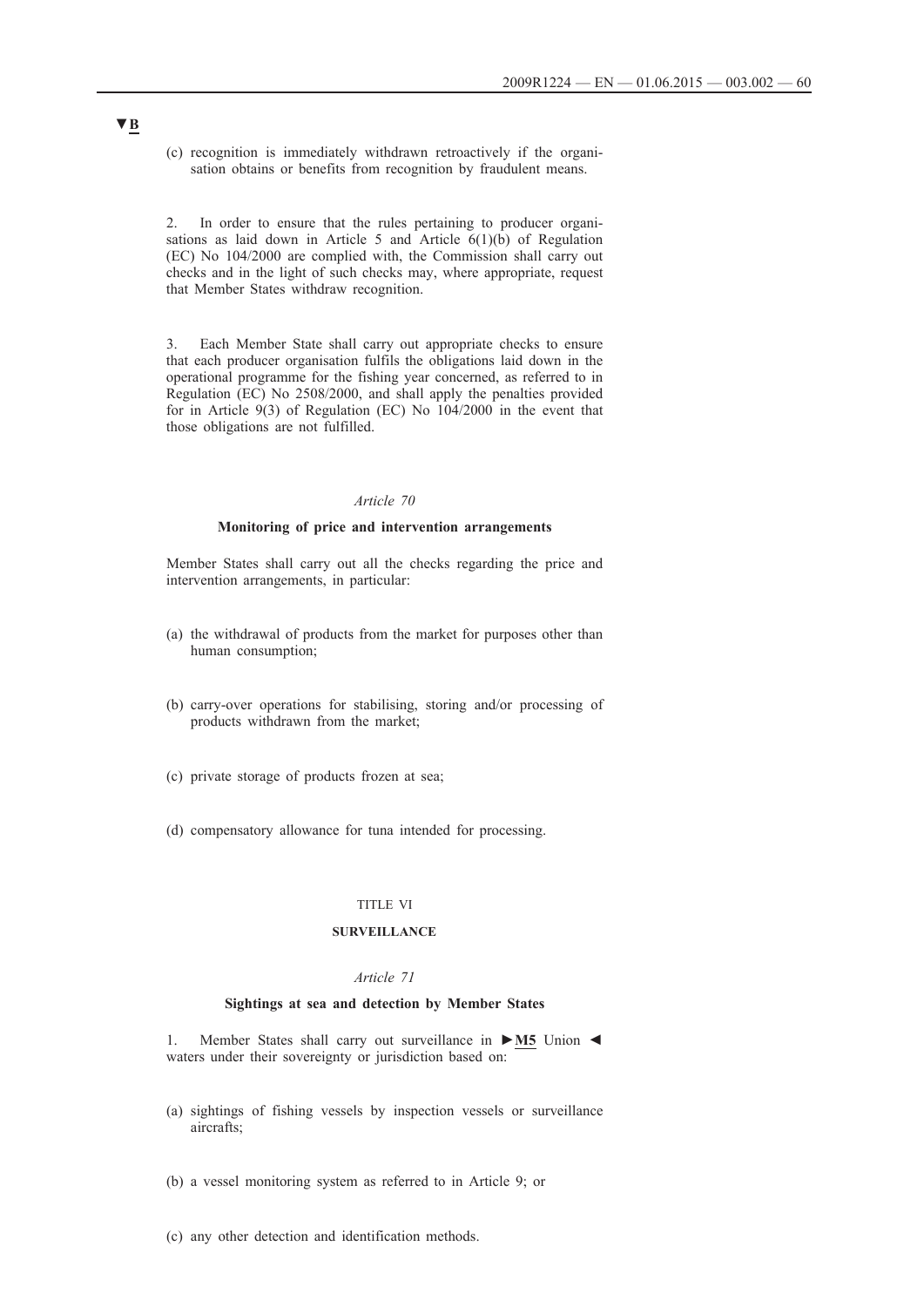2. If the sighting or detection does not correspond to other information available to the Member State, it shall undertake any investigations that may be necessary to determine the appropriate follow-up.

If the sighting or detection refers to a fishing vessel of another Member State or a third country and the information does not correspond to any other information that is available to the coastal Member State and if that coastal Member State is not in a position to undertake further action, it shall record its findings in a surveillance report and shall transmit that report without delay, if possible by electronic means, to the flag Member State or to the third country concerned. In case of a third country vessel, the surveillance report shall also be sent to the Commission or the body designated by it.

4. In the event that an official of a Member State sights or detects a fishing vessel engaged in activities that may be considered to be an infringement of the rules of the common fisheries policy, he shall without delay issue a surveillance report and send it to his competent authorities.

5. The content of the surveillance report shall be determined in accordance with the procedure referred to in Article 119.

### *Article 72*

#### **Action to be taken upon information on sightings and detection**

1. Flag Member States shall, upon receipt of a surveillance report from another Member State, take prompt action on it and undertake such further investigation as is necessary to allow them to determine appropriate follow-up.

2. Member States other than the flag Member State concerned shall, where appropriate, verify whether the sighted vessel reported has carried out activities in the waters under their jurisdiction or sovereignty or if fisheries products stemming from that vessel have been landed or imported into their territory and shall investigate its record of compliance with relevant conservation and management measures.

3. The Commission or the body designated by it or, where appropriate, the flag Member State and other Member States shall also examine suitably documented information regarding sighted vessels submitted by individual citizens, civil society organisations, including environmental organisations, as well as representatives of fisheries or fish trade stakeholder interests.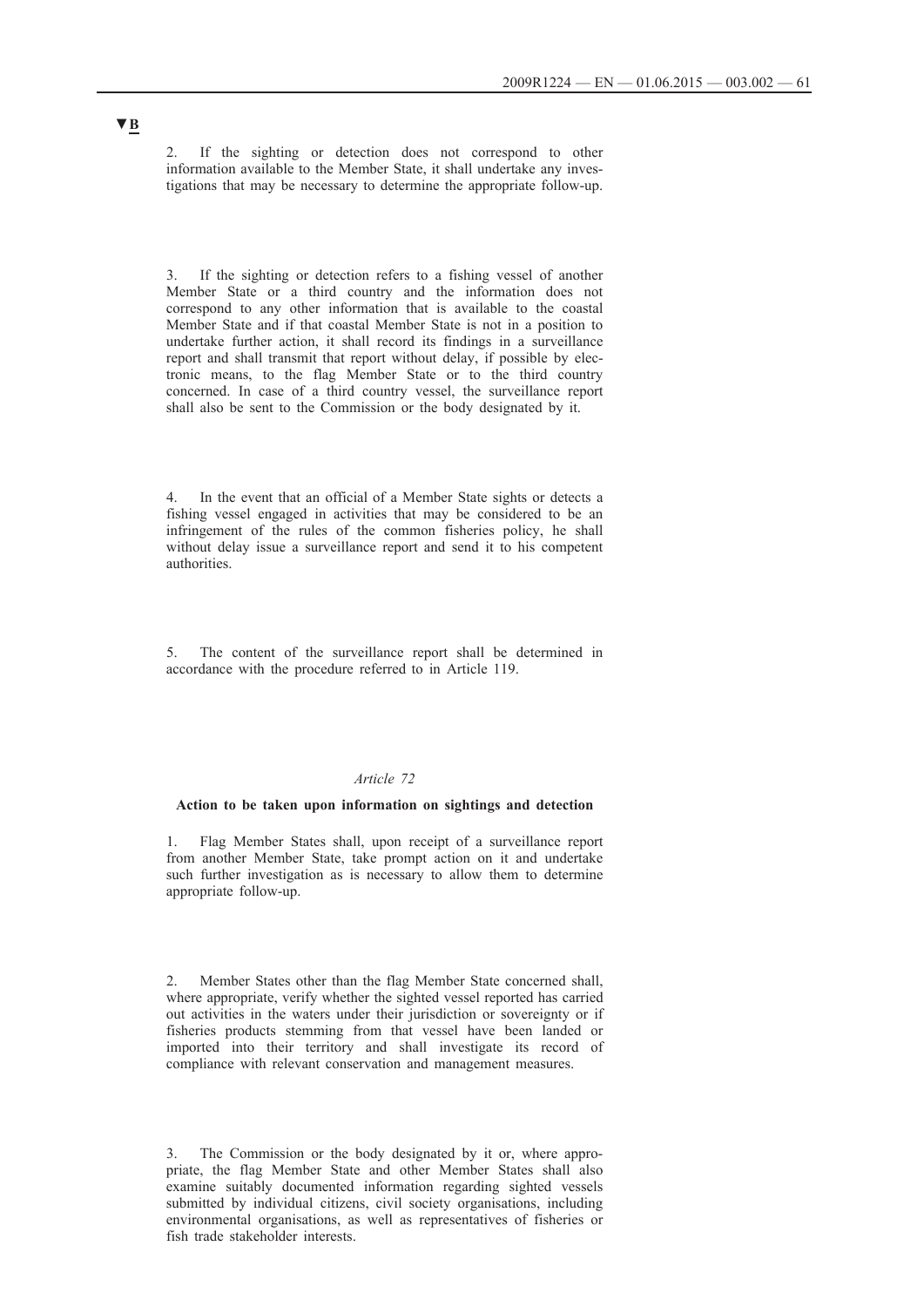### *Article 73*

# **Control observers**

1. Where a **►M5** Union ◄ control observer scheme has been established by the Council, control observers on board fishing vessels shall verify the fishing vessel's compliance with the rules of the common fisheries policy. They shall implement all the tasks of the observer scheme and in particular verify and record the vessel's fishing activities and relevant documents.

2. Control observers shall be qualified for their tasks. They shall be independent of the owner, the master of the fishing vessel and any crew member. They shall not have any economic link with the operator.

3. As far as possible, control observers shall ensure that their presence on board fishing vessels does not hinder or interfere with the fishing activities and the normal operations of the vessel.

4. In the event a control observer notices a serious infringement, he shall inform without delay the competent authorities of the flag Member State.

5. Control observers shall draw up an observer report, if possible electronically, and forward it without delay, using if deemed necessary electronic means of transmission on board the fishing vessel, to their competent authorities and to the competent authorities of the flag Member State. Member States shall insert the report in the database referred to in Article 78.

6. In the event that the observer report indicates that the vessel observed has engaged in fishing activities contrary to the rules of the common fisheries policy, the competent authorities referred to in paragraph 4 shall take all appropriate action to investigate the matter.

8. All costs arising from the operation of control observers under this Article shall be borne by the flag Member States. Member States may charge those costs, in part or in full, to the operators of the fishing vessels flying their flags involved in the relevant fishery.

<sup>7.</sup> Masters of **►M5** Union ◄ fishing vessels shall provide adequate accommodation for assigned control observers, facilitate their work and avoid interference with the discharge of their duties. Masters of **►M5** Union ◄ fishing vessels shall also provide control observers access to relevant parts of the vessel, including the catch, and to the vessel's documents including electronic files.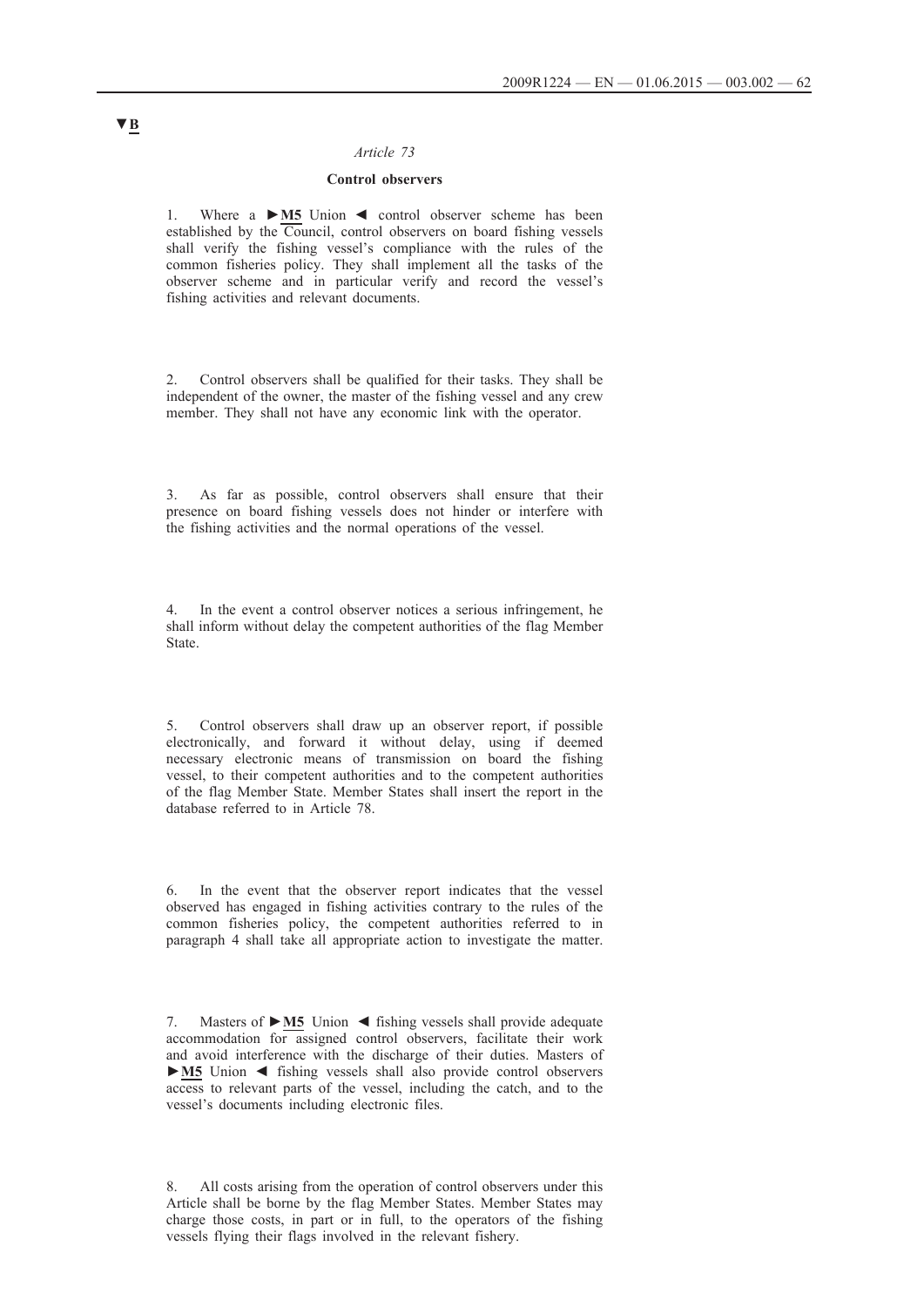9. Detailed rules for the application of this Article may be adopted in accordance with the procedure referred to in Article 119.

# **▼M5**

#### *Article 73a*

### **Control observers for the monitoring of the landing obligation**

Without prejudice to Article 73(1) of this Regulation, Member States may deploy control observers on board fishing vessels flying their flag for the monitoring of fisheries subject to the landing obligation set out in Article 15 of Regulation (EU) No 1380/2013. Article 73(2) to (9) of this Regulation shall apply to those control observers.

# **▼B**

#### TITLE VII

#### **INSPECTION AND PROCEEDINGS**

# *CHAPTER I*

### *General provisions*

#### *Article 74*

#### **Conduct of inspections**

1. Member States shall set up and keep up to date a list of officials responsible for carrying out inspections.

2. Officials shall carry out their duties in accordance with **►M5** Union ◄ law. They shall conduct inspections in a non-discriminatory manner at sea, in ports, during transport, on processing premises and during the marketing of the fisheries products.

- 3. Officials shall check in particular:
- (a) the legality of the catch kept on board, stored, transported, processed or marketed and the accuracy of the documentations or electronic transmissions relating to it;
- (b) the legality of the fishing gear used for the targeted species and for the catches kept on board;
- (c) if appropriate, the stowage plan and the separate stowage of species;
- (d) the marking of gears; and
- (e) the information on the engine referred to in Article 40.

4. Officials may examine all relevant areas, decks and rooms. They may also examine catches, processed or not, nets or other gear, equipment, containers and packages containing fish or fisheries products and any relevant documents or electronic transmissions which they deem necessary to verify compliance with the rules of the common fisheries policy. They may also question persons deemed to have information on the matter that is the subject of the inspection.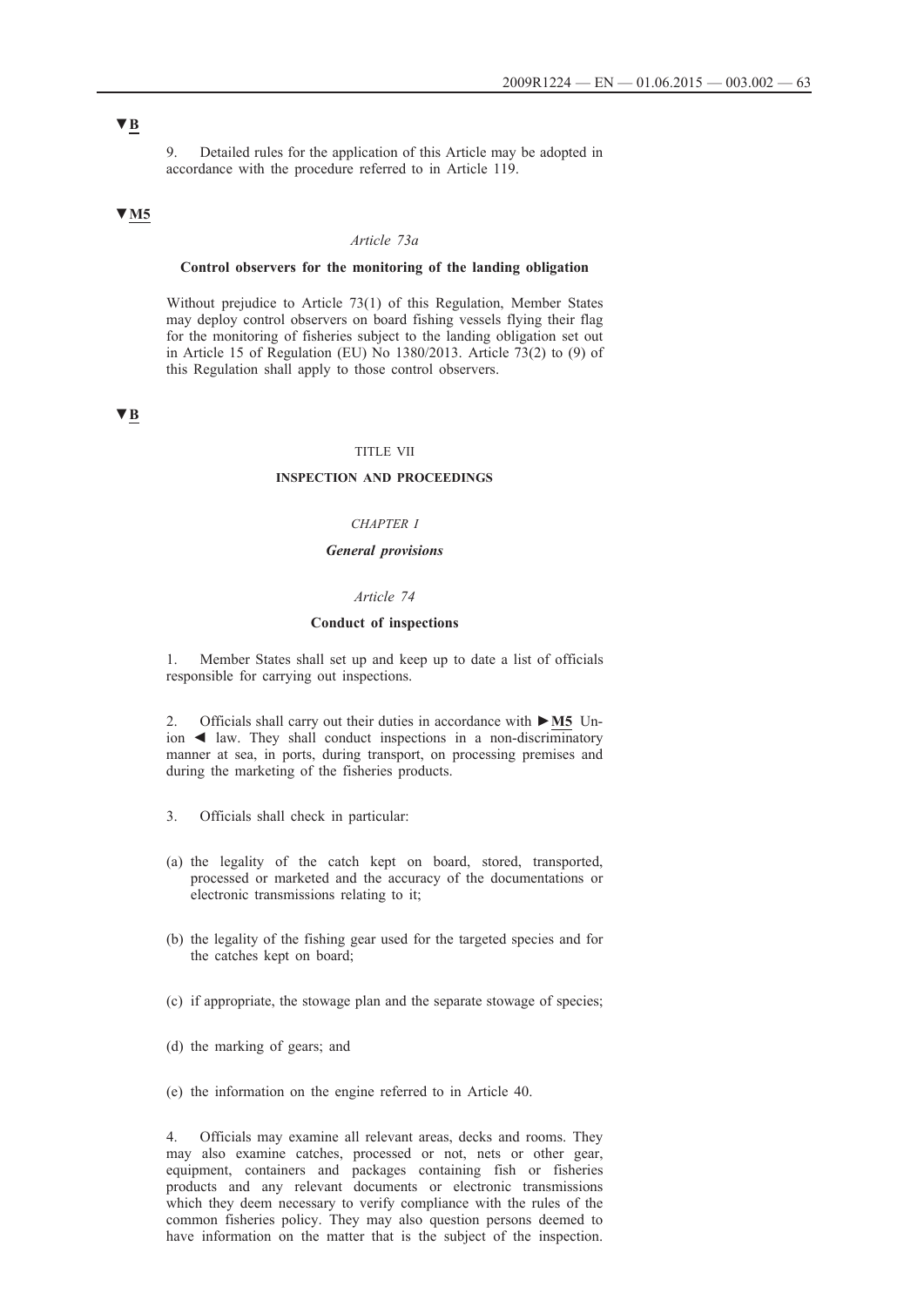5. Officials shall conduct inspections in such manner as to cause the least disturbance or inconvenience to the vessel or transport vehicle and its activities, and to the storing, processing and marketing of the catch. They shall, as far as possible, prevent any degradation of the catch during the inspection.

6. Detailed rules for the application of this Article, in particular on the methodology and the conduct of an inspection, shall be adopted in accordance with the procedure referred to in Article 119.

#### *Article 75*

#### **Duties of the operator**

1. The operator shall facilitate the safe access to the vessel, transport vehicle or room where the fisheries products are stored, processed or marketed. It shall ensure the safety of the officials and shall not obstruct, intimidate or interfere with the officials in the performance of their duties.

2. Detailed rules for the application of this Article may be adopted in accordance with the procedure referred to in Article 119.

# *Article 76*

#### **Inspection report**

1. Officials shall draw up an inspection report after each inspection and shall forward it to their competent authorities. Where possible, this report shall be recorded and transmitted by electronic means. In the case of the inspection of a fishing vessel flying the flag of another Member State, a copy of the inspection report shall be sent without delay to the flag Member State concerned if an infringement has been found in the course of the inspection. In the case of the inspection of a fishing vessel flying the flag of a third country, a copy of the inspection report shall be sent without delay to the competent authorities of the third country concerned if an infringement has been found in the course of the inspection. In case of an inspection carried out in the waters under the jurisdiction of another Member State, a copy of the inspection report shall be sent without delay to that Member State.

2. Officials shall communicate their findings from the inspection to the operator, who shall have the possibility to comment on the inspection and its findings. The operator's comments shall be reflected in the inspection report. Officials shall indicate in the fishing logbook that an inspection has been made.

3. A copy of the inspection report shall be sent as soon as possible to the operator, and in any case no later than 15 working days after the completion of the inspection.

4. Detailed rules for the application of this Article shall be adopted in accordance with the procedure referred to in Article 119.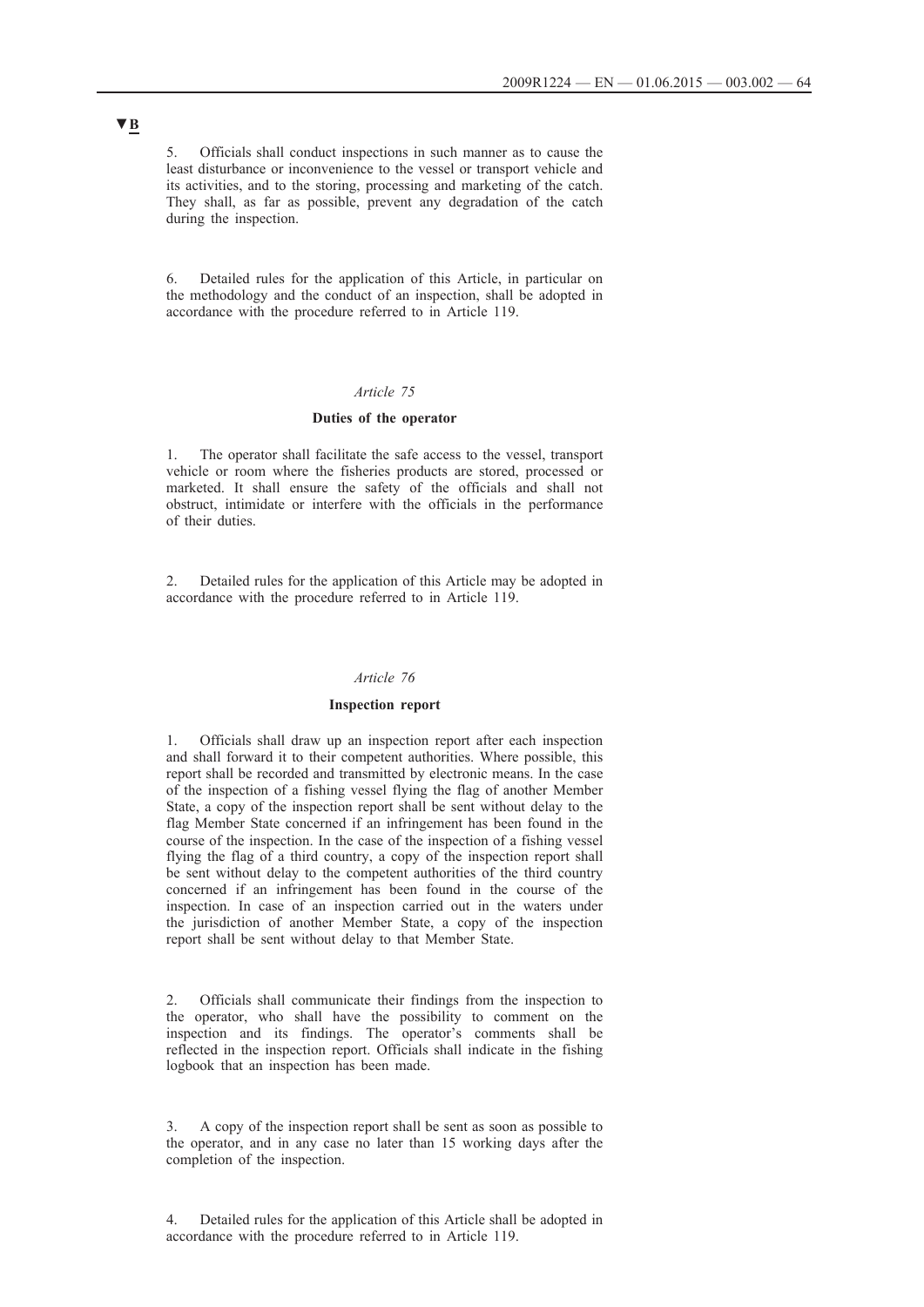#### *Article 77*

### **Admissibility of inspection and surveillance reports**

Inspection and surveillance reports drawn up by **►M5** Union ◄ inspectors or officials of another Member State or Commission officials shall constitute admissible evidence in administrative or judicial proceedings of any Member State. For establishing facts they shall be treated as equivalent to inspection and surveillance reports of the Member States.

# *Article 78*

#### **Electronic database**

1. Member States shall set up and keep up to date an electronic database where they upload all inspection and surveillance reports drawn up by their officials.

2. Detailed rules for the application of this Article shall be adopted in accordance with the procedure referred to in Article 119.

### *Article 79*

# **►M5 Union ◄ inspectors**

1. A list of **►M5** Union ◄ inspectors shall be established by the Commission in accordance with the procedure referred to in Article 119.

2. Without prejudice to the primary responsibility of the coastal Member States, **►M5** Union ◄ inspectors may carry out inspections in accordance with this Regulation in **►M5** Union ◄ waters, and on **►M5** Union ◄ fishing vessels outside **►M5** Union ◄ waters.

- 3. **►M5** Union ◄ inspectors may be assigned for:
- (a) the implementation of the specific control and inspection programmes adopted in accordance with Article 95;
- (b) international fisheries control programmes, where the **►M5** Union ◄ is under an obligation to provide for controls.

4. For the accomplishment of their tasks and subject to paragraph 5, **►M5** Union ◄ inspectors shall have access without delay to:

- (a) all areas on board **►M5** Union ◄ fishing vessels and any other vessels carrying out fishing activities, public premises or places and means of transport; and
- (b) all information and documents which are needed to fulfil their tasks, in particular the fishing logbook, landing declarations, catch certificates, the transhipment declaration, sales notes and other relevant documents;

to the same extent and under the same conditions as officials of the Member State in which the inspection takes place.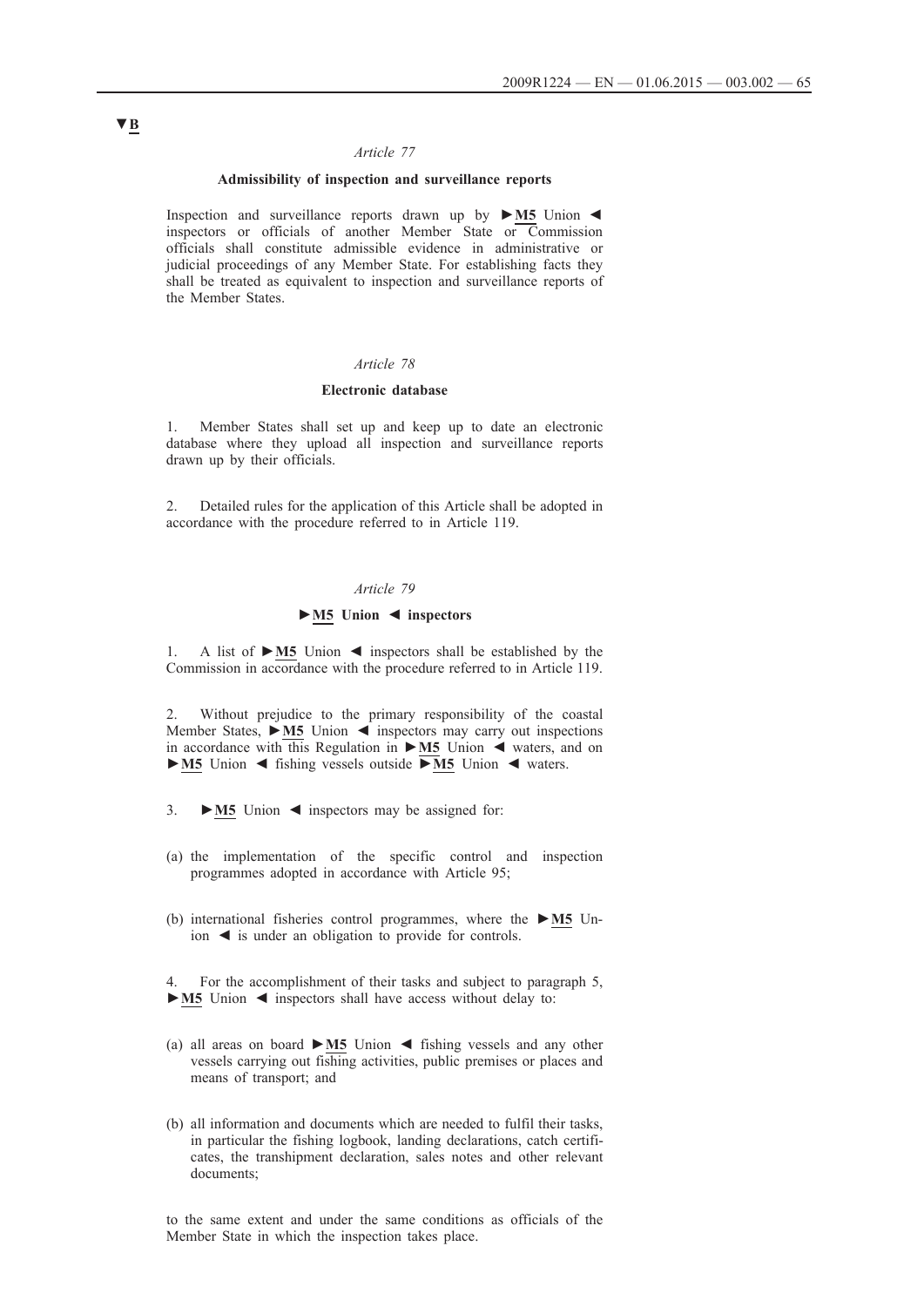5. **►M5** Union ◄ inspectors shall have no police and enforcement powers beyond the territory of their Member State of origin, or outside the **►M5** Union ◄ waters under the sovereignty and jurisdiction of their Member State of origin.

6. When assigned as **►M5** Union ◄ inspectors, officials of the Commission or of the body designated by it shall have no police and enforcement powers.

7. Detailed rules for the application of this Article shall be adopted in accordance with the procedure referred to in Article 119.

#### *CHAPTER II*

*Inspections outside the waters of the inspecting Member State*

### *Article 80*

#### **Inspections of fishing vessels outside the waters of the inspecting Member State**

1. Without prejudice to the primary responsibility of the coastal Member State, a Member State may inspect fishing vessels flying its flag in all **►M5** Union ◄ waters outside waters under the sovereignty of another Member State.

2. A Member State may carry out inspections on fishing vessels of another Member State in accordance with this Regulation relating to fishing activities in all **►M5** Union ◄ waters outside waters under the sovereignty of another Member State:

- (a) following authorisation by the coastal Member State concerned; or
- (b) where a specific control and inspection programme has been adopted in accordance with Article 95.

3. A Member State shall be authorised to inspect **►M5** Union ◄ fishing vessels flying the flag of another Member State in international waters.

4. A Member State may inspect **►M5** Union ◄ fishing vessels flying its own flag or the flag of another Member State in waters of third countries in accordance with international agreements.

5. Member States shall designate the competent authority which shall act as the contact point for the purpose of this Article. The contact point of the Member States shall be available 24 hours a day.

#### *Article 81*

#### **Requests for authorisation**

1. Requests for authorisation of a Member State to carry out inspections on fishing vessels in **►M5** Union ◄ waters outside waters under its sovereignty or jurisdiction, as referred to in Article  $80(2)(a)$ ,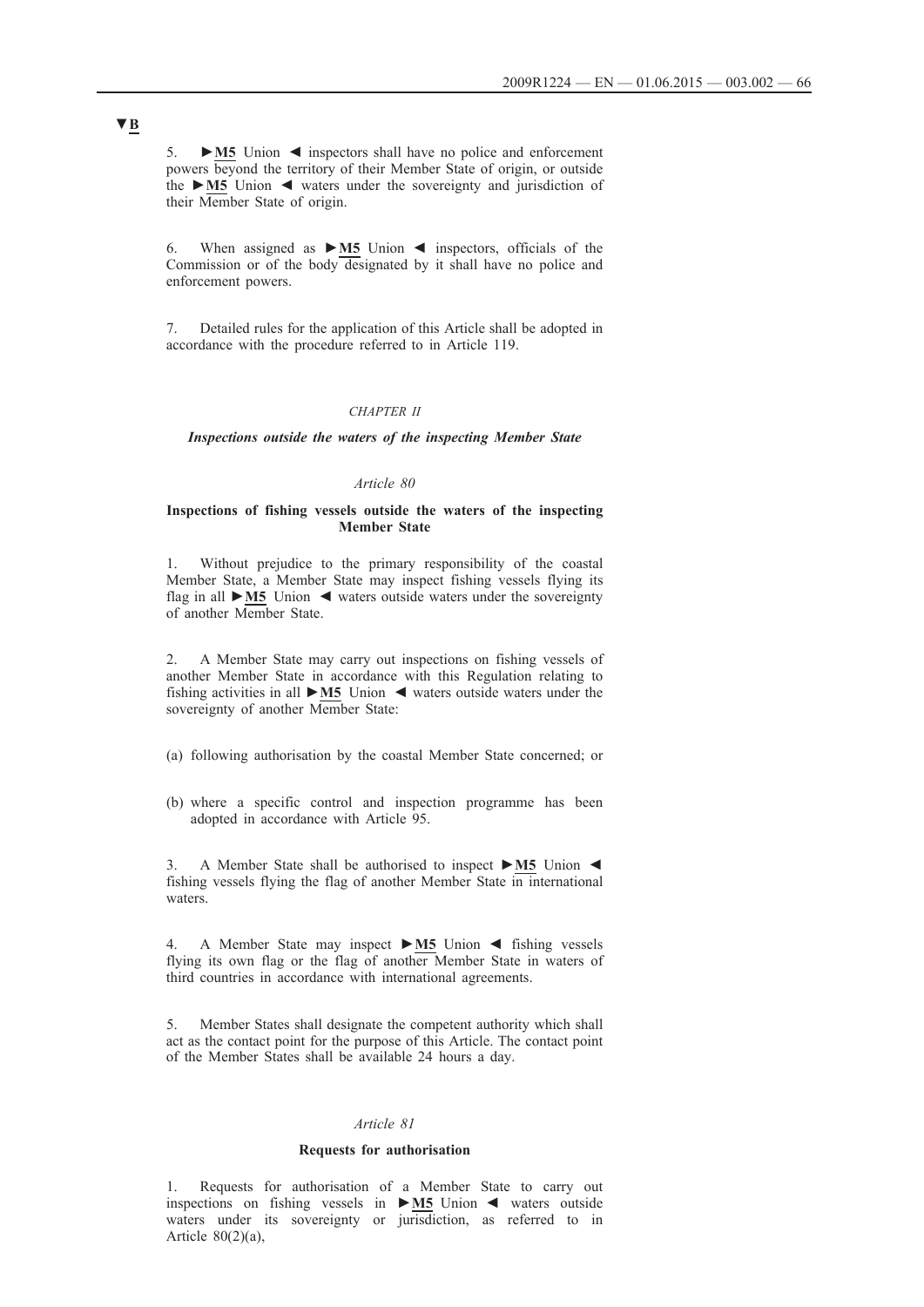shall be decided by the coastal Member State concerned within 12 hours of the time of the request or within an appropriate period where the reason for the request is a hot pursuit commenced in the waters of the inspecting Member State.

2. The requesting Member State shall be informed of the decision without delay. Decisions shall also be communicated to the Commission or the body designated by it.

3. Requests for authorisations shall only be refused, in whole or in part only to the extent necessary, for compelling reasons. Refusals and the reasons underlying them shall be sent without delay to the requesting Member State and to the Commission or the body designated by it.

### *CHAPTER III*

### *Infringements detected in the course of inspections*

#### *Article 82*

#### **Procedure in the event of an infringement**

If the information collected during an inspection or any other relevant data leads the official to believe that an infringement of the rules of the common fisheries policy has been committed, the official shall:

- (a) note the suspected infringement in the inspection report;
- (b) take all necessary action to ensure safekeeping of the evidence pertaining to such suspected infringement;
- (c) immediately forward the inspection report to his competent authority;
- (d) inform the natural or legal person suspected of having committed the infringement or which was caught in the act while committing the infringement that the infringement may result in the assignment of the appropriate number of points in accordance with Article 92. This information shall be noted in the inspection report.

#### *Article 83*

#### **Infringements detected outside the waters of the inspecting Member State**

1. If an infringement has been detected as a result of an inspection carried out in accordance with Article 80, the inspecting Member State shall without delay submit a summary inspection report to the coastal Member State or, in case of an inspection outside **►M5** Union ◄ waters, to the flag Member State of the fishing vessel concerned. A full inspection report shall be submitted to the coastal and to the flag Member State within 15 days from the time of inspection.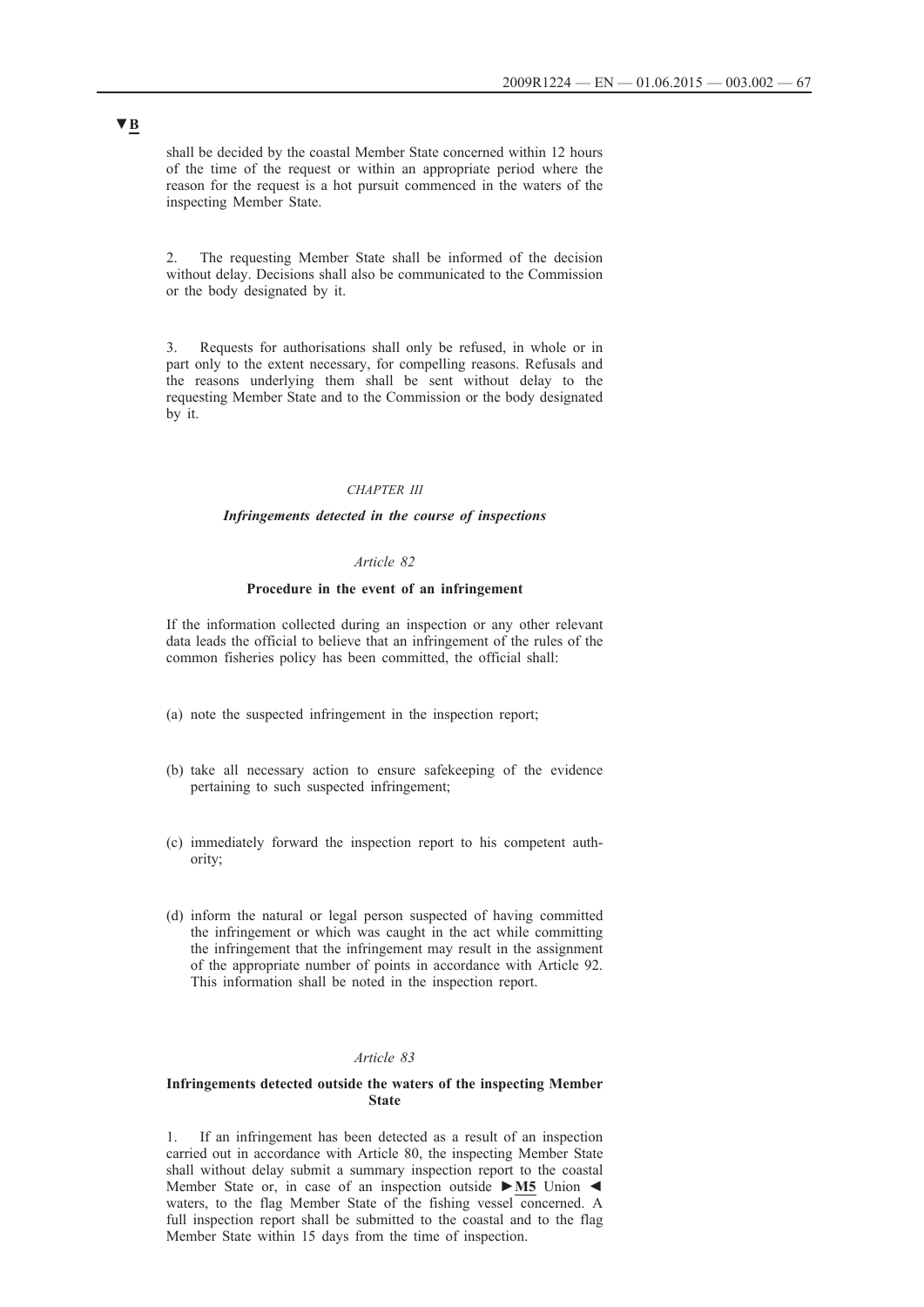The coastal Member State or, in case of an inspection outside **►M5** Union ◄ waters, the flag Member State of the fishing vessel concerned shall undertake all appropriate measures in respect of the infringement referred to in paragraph 1.

#### *Article 84*

#### **Enhanced follow-up with regard to certain serious infringements**

1. The flag Member State or the coastal Member State in whose waters a fishing vessel is suspected of having:

- (a) misrecorded catches of stocks subject to a multiannual plan of more than 500 kg or 10 %, calculated as a percentage of the fishing logbook figures, whichever is the higher; or
- (b) committed any of the serious infringements referred to in Article 42 of Regulation (EC) No 1005/2008 or in Article 90(1) of this Regulation within one year of committing a first such serious infringement;

may require the fishing vessel to proceed immediately to a port for a full investigation, in addition to the measures referred to in Chapter IX of Regulation (EC) No 1005/2008.

2. The coastal Member State shall immediately and in compliance with its procedures under national law notify the flag Member State of the investigation referred to in paragraph 1.

3. Officials may remain on board a fishing vessel until a full investigation as referred to in paragraph 1 has been undertaken.

4. The master of the fishing vessel referred to in paragraph 1 shall cease all fishing activities and proceed to port if he has been requested to do so.

#### *CHAPTER IV*

#### *Proceedings of infringements detected in the course of inspections*

#### *Article 85*

### **Proceedings**

Without prejudice to Article 83(2) and Article 86, where an infringement of the rules of the common fisheries policy is discovered by the competent authorities in the course of or after an inspection, the competent authorities of the inspecting Member State shall take appropriate measures in accordance with Title VIII against the master of the vessel involved or against any other legal or natural person responsible for the infringement.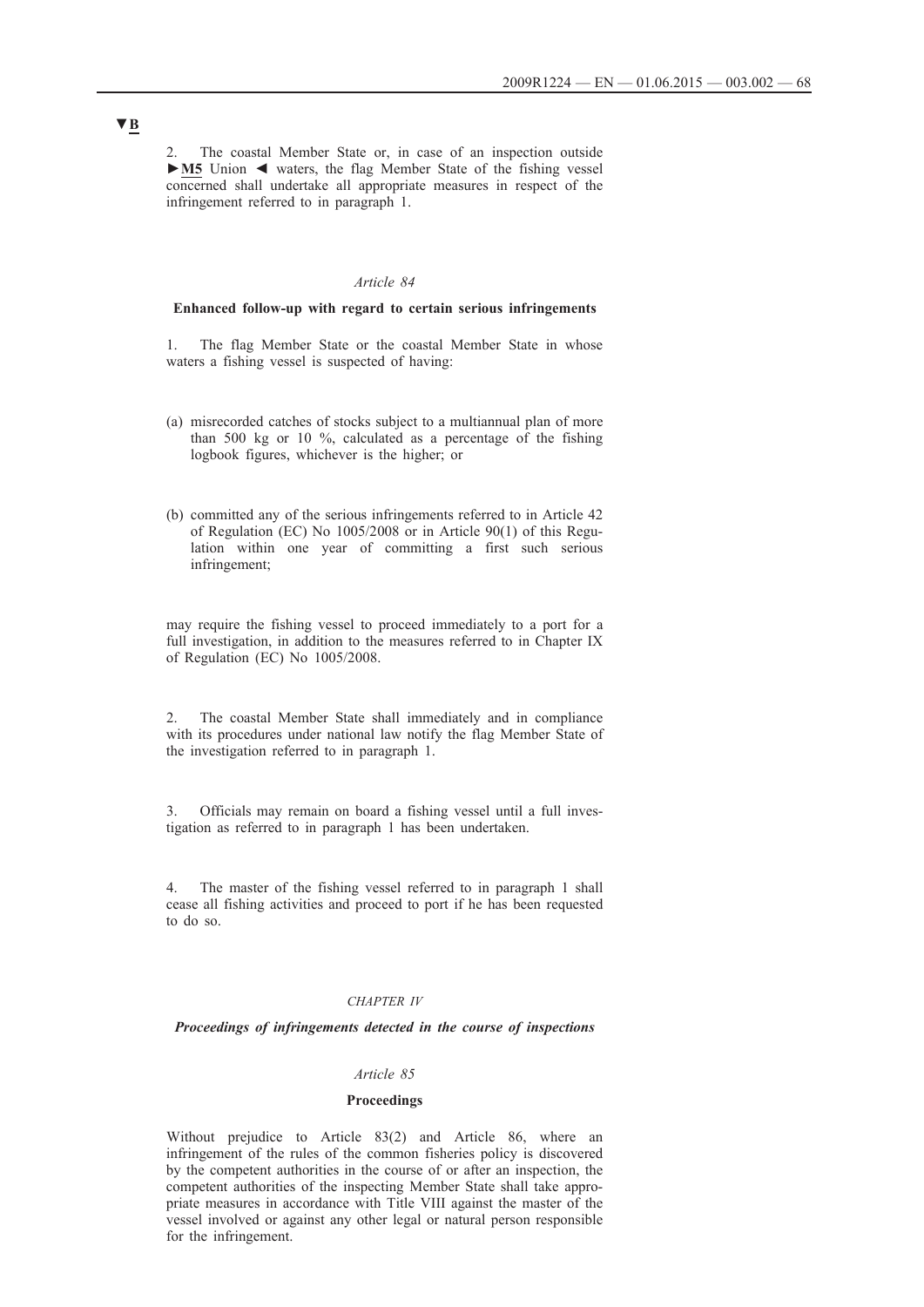#### *Article 86*

### **Transfer of proceedings**

1. The Member State in the territory or waters of which an infringement has been discovered may transfer proceedings relating to that infringement to the competent authorities of the flag Member State or the Member State of which the offender holds the citizenship, with the agreement of the Member State concerned and on condition that the transfer is more likely to achieve the result referred to in Article 89(2).

2. The flag Member State may transfer proceedings relating to an infringement to the competent authorities of the inspecting Member State, with the agreement of the Member State concerned and on condition that the transfer is more likely to achieve the result referred to in Article 89(2).

#### *Article 87*

#### **Infringement detected by ►M5 Union ◄ inspectors**

Member States shall undertake all appropriate measures in respect of any infringement that a **►M5** Union ◄ inspector has discovered in the waters under their sovereignty or jurisdiction, or on a fishing vessel flying their flag.

#### *Article 88*

### **Corrective measures in the absence of proceedings by the Member State of landing or transhipment**

1. If the Member State of landing or transhipment is not the flag Member State and its competent authorities do not take appropriate measures against the natural or legal persons responsible, or do not transfer proceedings in accordance with Article 86, the quantities illegally landed or transhipped may be set against the quota allocated to the Member State of landing or transhipment.

The quantities of fish to be set against the quota of the Member State of landing or transhipment shall be fixed in accordance with the procedure referred to in Article 119 after the Commission has consulted the two Member States concerned.

3. If the Member State of landing or transhipment no longer has a corresponding quota at its disposal, Article 37 shall apply. To that end the quantities of fish illegally landed or transhipped shall be deemed equivalent to the amount of the prejudice suffered, as mentioned in that Article, by the flag Member State.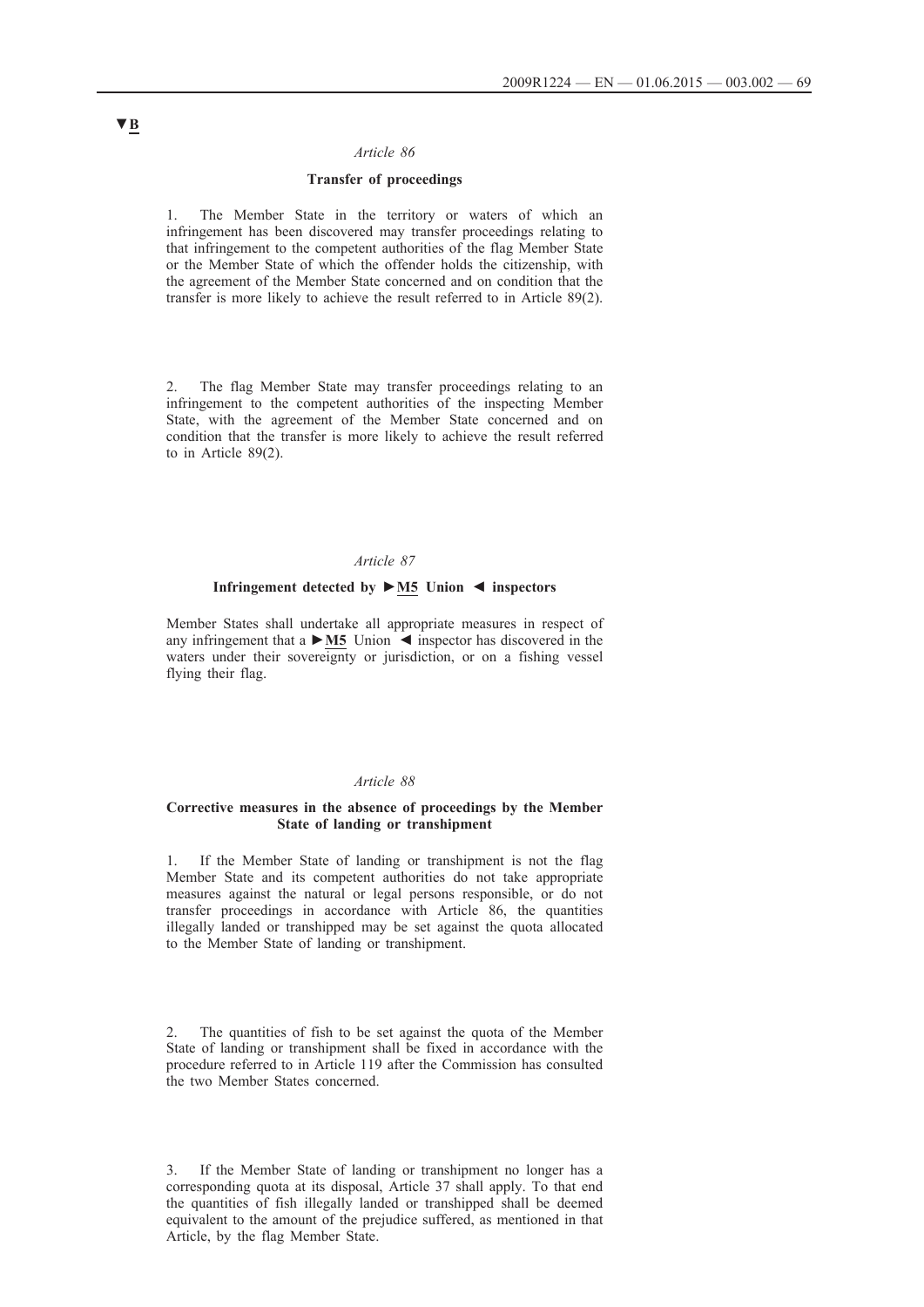### TITLE VIII

#### **ENFORCEMENT**

#### *Article 89*

#### **Measures to ensure compliance**

1. Member States shall ensure that appropriate measures are systematically taken, including administrative action or criminal proceedings in conformity with their national law, against the natural or legal persons suspected of a breach of any of the rules of the common fisheries policy.

2. The overall level of sanctions and accompanying sanctions shall be calculated, in accordance with the relevant provisions of national law, in such way as to make sure that they effectively deprive those responsible of the economic benefit derived from their infringement without prejudice to the legitimate right to exercise their profession. Those sanctions shall also be capable of producing results proportionate to the seriousness of such infringements, thereby effectively discouraging further offences of the same kind.

3. Member States may apply a system whereby a fine is proportionate to the turnover of the legal person, or to the financial advantage achieved or envisaged by committing the infringement.

4. The competent authorities of the Member State having jurisdiction in the event of an infringement shall, without delay and in compliance with their procedures under national law, notify the flag Member States, the Member State of which the offender holds the citizenship, or any other Member State with an interest in following up the administrative action, criminal proceedings or other measures taken and of any definitive ruling relating to such infringement, including the number of points assigned in accordance with Article 92.

#### *Article 90*

#### **Sanctions for serious infringements**

In addition to Article 42 of Regulation (EC) No 1005/2008, the following activities shall also be considered as serious infringements for the purpose of this Regulation depending on the gravity of the infringement in question which shall be determined by the competent authority of the Member State, taking into account criteria such as the nature of the damage, its value, the economic situation of the offender and the extent of the infringement or its repetition:

- (a) the non-transmission of a landing declaration or a sales note when the landing of the catch has taken place in the port of a third country;
- (b) the manipulation of an engine with the aim of increasing its power beyond the maximum continuous engine power according to the engine certificate;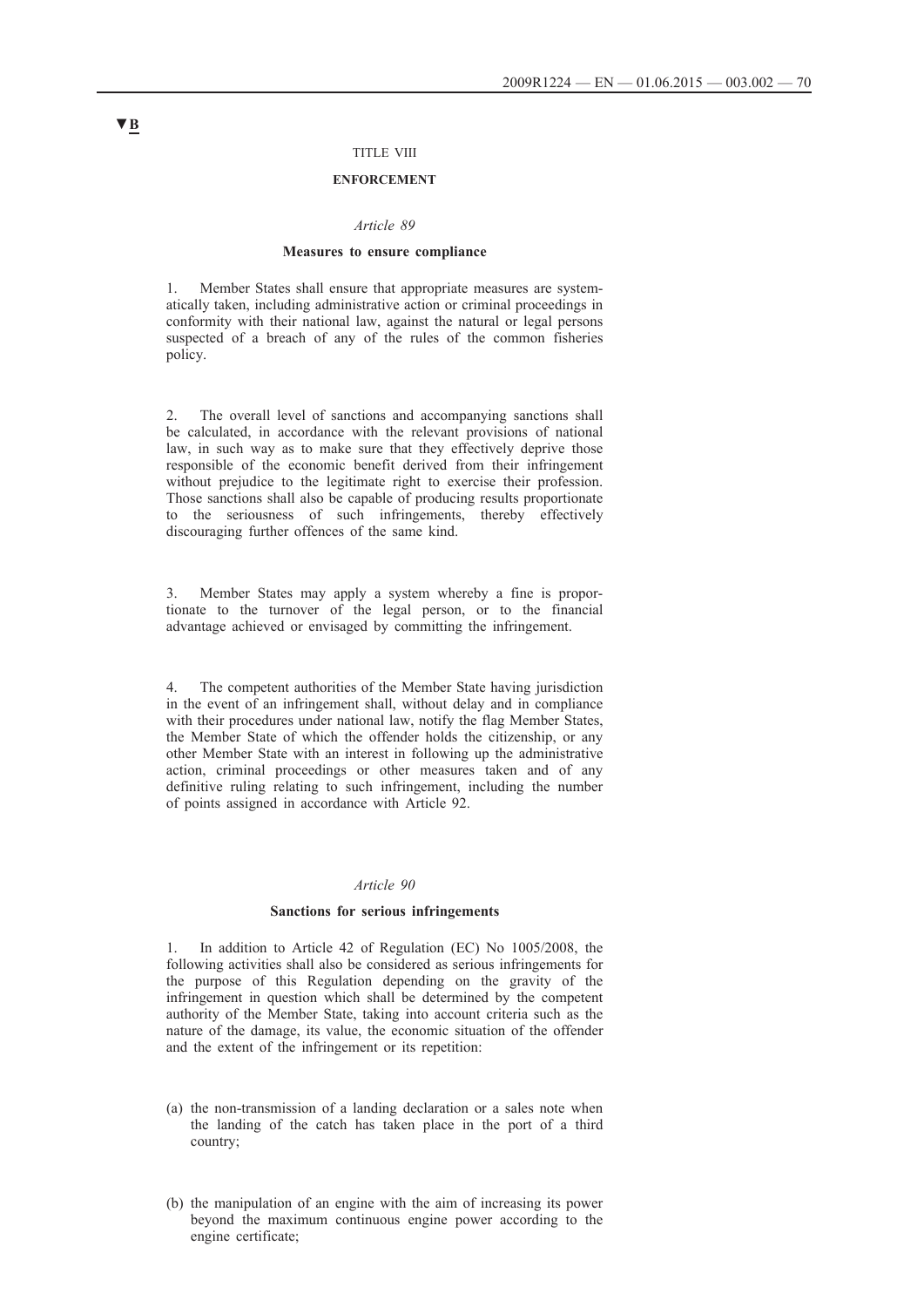(c) the failure to land any species subject to a quota caught during a fishing operation, unless such landing would be contrary to obligations provided for in the rules of the common fisheries policy in fisheries or fishing zones where such rules apply.

2. Member States shall ensure that a natural person having committed or a legal person held liable for a serious infringement is punishable by effective, proportionate and dissuasive administrative sanctions, in accordance with the range of sanctions and measures provided for in Chapter IX of Regulation (EC) No 1005/2008.

3. Without prejudice to Article 44(2) of Regulation (EC) No 1005/2008, the Member States shall impose a sanction that is effectively dissuasive and, as appropriate, calculated on the value of the fisheries products obtained by committing a serious infringement.

In fixing the sanction, the Member States shall also take into account the value of the prejudice to the fishing resources and the marine environment concerned.

5. Member States may also, or alternatively, use effective, proportionate and dissuasive criminal sanctions.

6. The sanctions provided for in this Chapter may be accompanied by other sanctions or measures, in particular those described in Article 45 of Regulation (EC) No 1005/2008.

#### *Article 91*

#### **Immediate enforcement measures**

Member States shall take immediate measures to prevent masters of fishing vessels or other natural persons and legal persons caught in the act of committing a serious infringement, as defined in Article 42 of Regulation (EC) No 1005/2008, from continuing to do so.

### *Article 92*

#### **Point system for serious infringements**

1. Member States shall apply a point system for serious infringements as referred to in Article  $42(1)(a)$  of Regulation (EC) No 1005/2008 on the basis of which the holder of a fishing licence is assigned the appropriate number of points as a result of an infringement of the rules of the common fisheries policy.

2. When a natural person has committed or a legal person is held liable for a serious infringement of the rules of the common fisheries policy, the appropriate number of points shall be assigned to the holder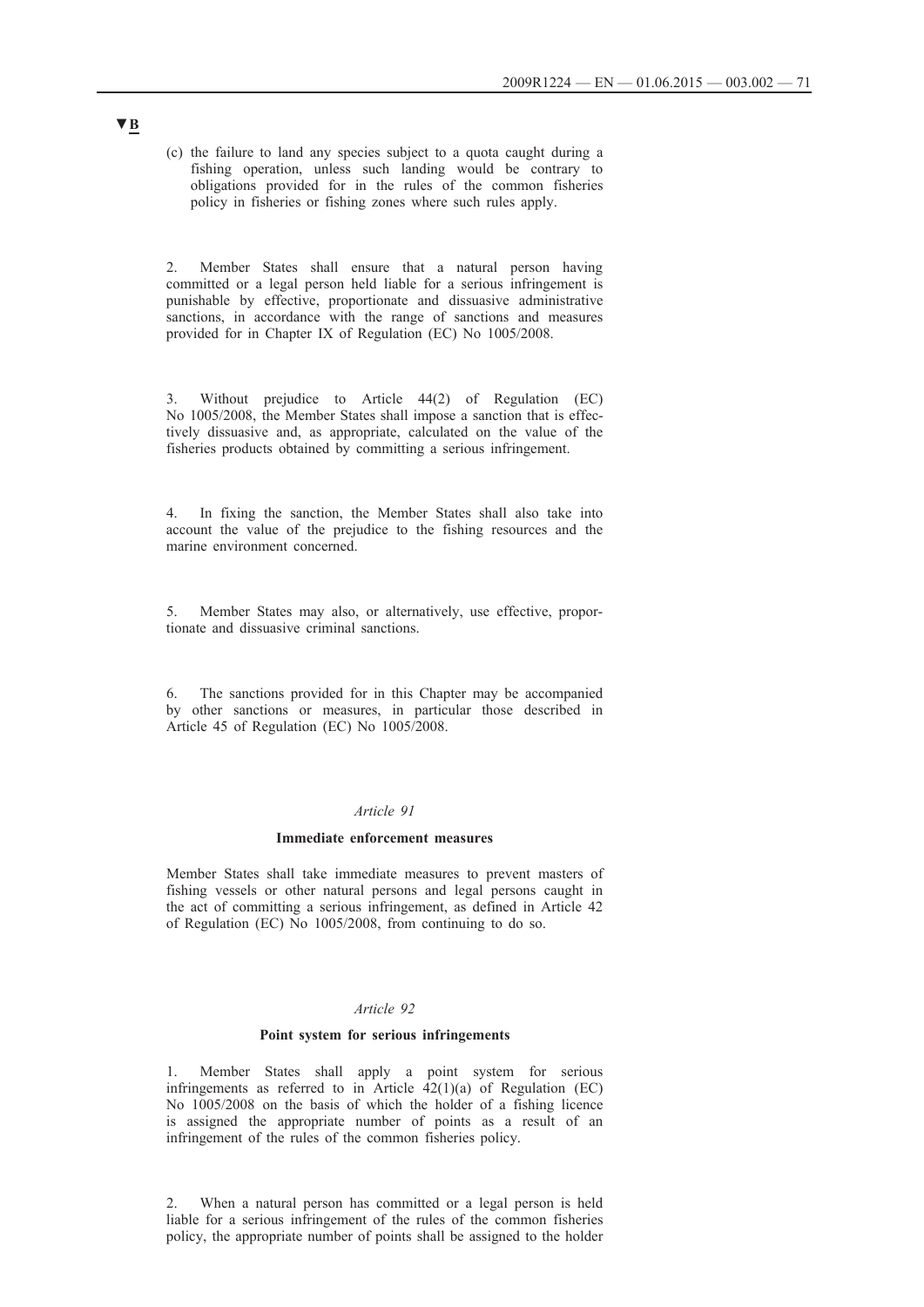of the fishing licence as a result of the infringement. The points assigned shall be transferred to any future holder of the fishing licence for the fishing vessel concerned where the vessel is sold, transferred or otherwise changes ownership after the date of the infringement. The holder of the fishing licence shall be entitled to review proceedings in accordance with national law.

3. When the total number of points equals or exceeds a specified number of points, the fishing licence shall be automatically suspended for a period of at least two months. That period shall be four months if the fishing licence is suspended a second time, eight months if the fishing licence is suspended a third time and one year if the fishing licence is suspended a fourth time as a consequence of a licence holder being assigned the specified number of points. In case of the holder being assigned the specified number of points for a fifth time, the fishing licence shall be permanently withdrawn.

If the holder of a fishing licence does not commit, within three years from the date of the last serious infringement, another serious infringement, all points on the fishing licence shall be deleted.

5. Detailed rules for the application of this Article shall be adopted in accordance with the procedure referred to in Article 119.

6. Member States shall also establish a point system under which the master of a vessel is assigned the appropriate number of points as a result of a serious infringement of the rules of the common fisheries policy committed by him.

#### *Article 93*

#### **National register of infringements**

1. Member States shall enter in a national register all infringements of the rules of the common fisheries policy committed by vessels flying their flag or by their nationals, including the sanctions they incurred and the number of points assigned. Infringements of fishing vessels flying their flag or by their nationals prosecuted in other Member States shall also be entered by Member States in their national register on infringements, upon notification of the definitive ruling by the Member State having jurisdiction, pursuant to Article 90.

When following up an infringement of rules of the common fisheries policy, a Member State may request other Member States to provide information contained in their national register on the fishing vessels and persons suspected of having committed the infringement in question or caught in the act of committing the infringement in question.

3. Where a Member State requests information from another Member State in relation to the measures taken on an infringement, that other Member State may provide the relevant information on the fishing vessels and persons in question.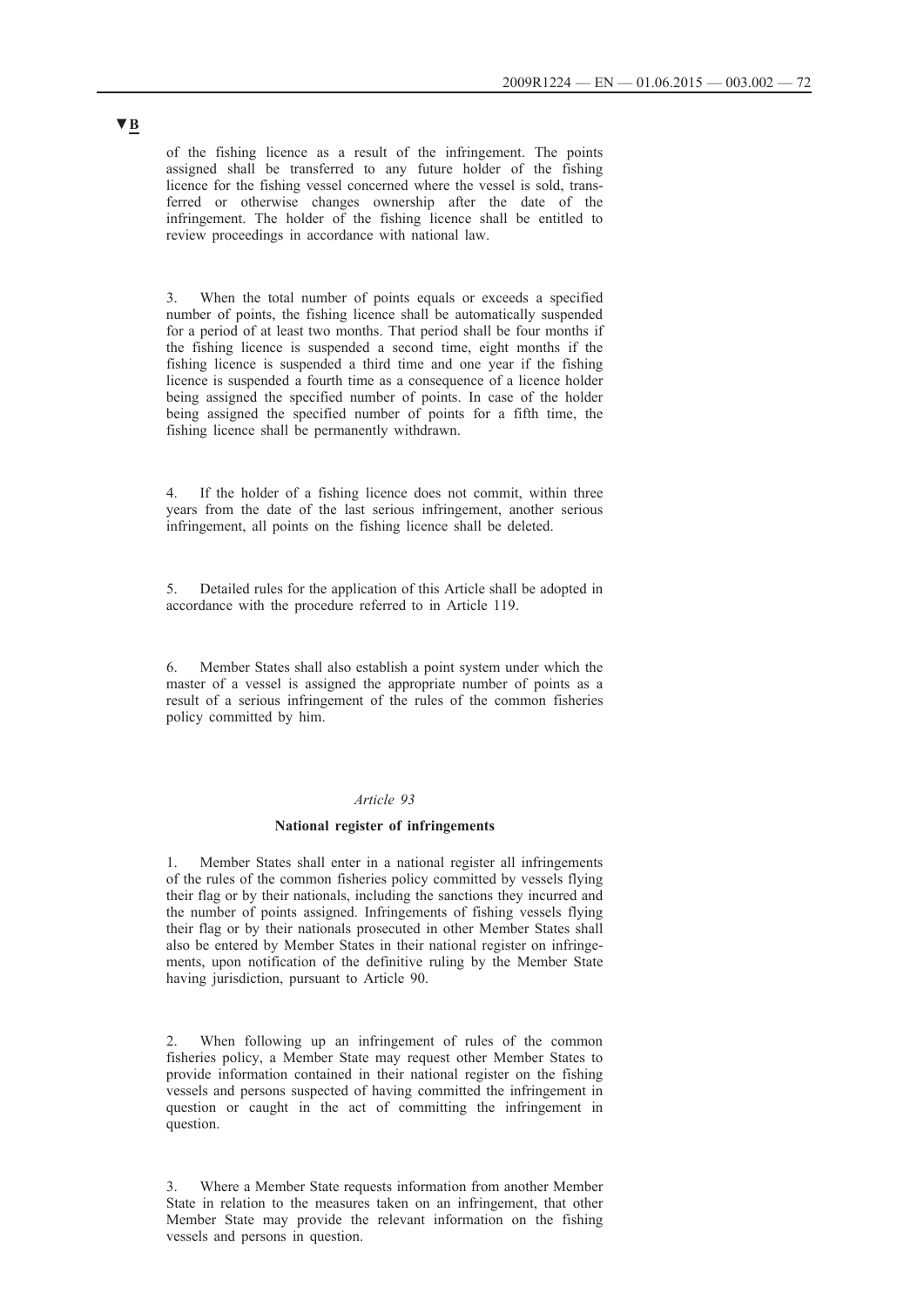4. The data contained in the national register of infringements shall be stored only for as long as necessary for the purpose of this Regulation, but always for a minimum of three calendar years, starting from the year following that in which the information is recorded.

## TITLE IX

### **CONTROL PROGRAMMES**

### *Article 94*

### **Common control programmes**

Member States may carry out, among themselves and on their initiative, control, inspection and surveillance programmes concerning fisheries activities.

### *Article 95*

### **Specific control and inspection programmes**

1. The Commission in accordance with the procedure referred to in Article 119 and in concert with the Member State concerned, may determine which fisheries shall be subject to specific control and inspection programmes.

2. The specific control and inspection programmes referred to in paragraph 1 shall state the objectives, priorities and procedures as well as benchmarks for inspection activities. Such benchmarks shall be established based on risk management and revised periodically after an analysis has been made of the results achieved.

3. When a multiannual plan has entered into force and before a specific control and inspection programme has become applicable, each Member State shall establish risk management based target benchmarks for inspection activities.

4. The Member States concerned shall adopt the necessary measures to ensure the implementation of the specific control and inspection programmes, particularly as regards required human and material resources and the periods and zones where these are to be deployed.

### TITLE X

## **EVALUATION AND CONTROL BY THE COMMISSION**

#### *Article 96*

#### **General principles**

1. The Commission shall control and evaluate the application of the rules of the common fisheries policy by the Member States by means of the examination of information and documents and by conducting verifications, autonomous inspections and audits and shall facilitate coordination and cooperation between them. For this purpose the Commission may, of its own accord and by its own means, initiate and carry out inquiries, verifications, inspections and audits. It may in particular verify: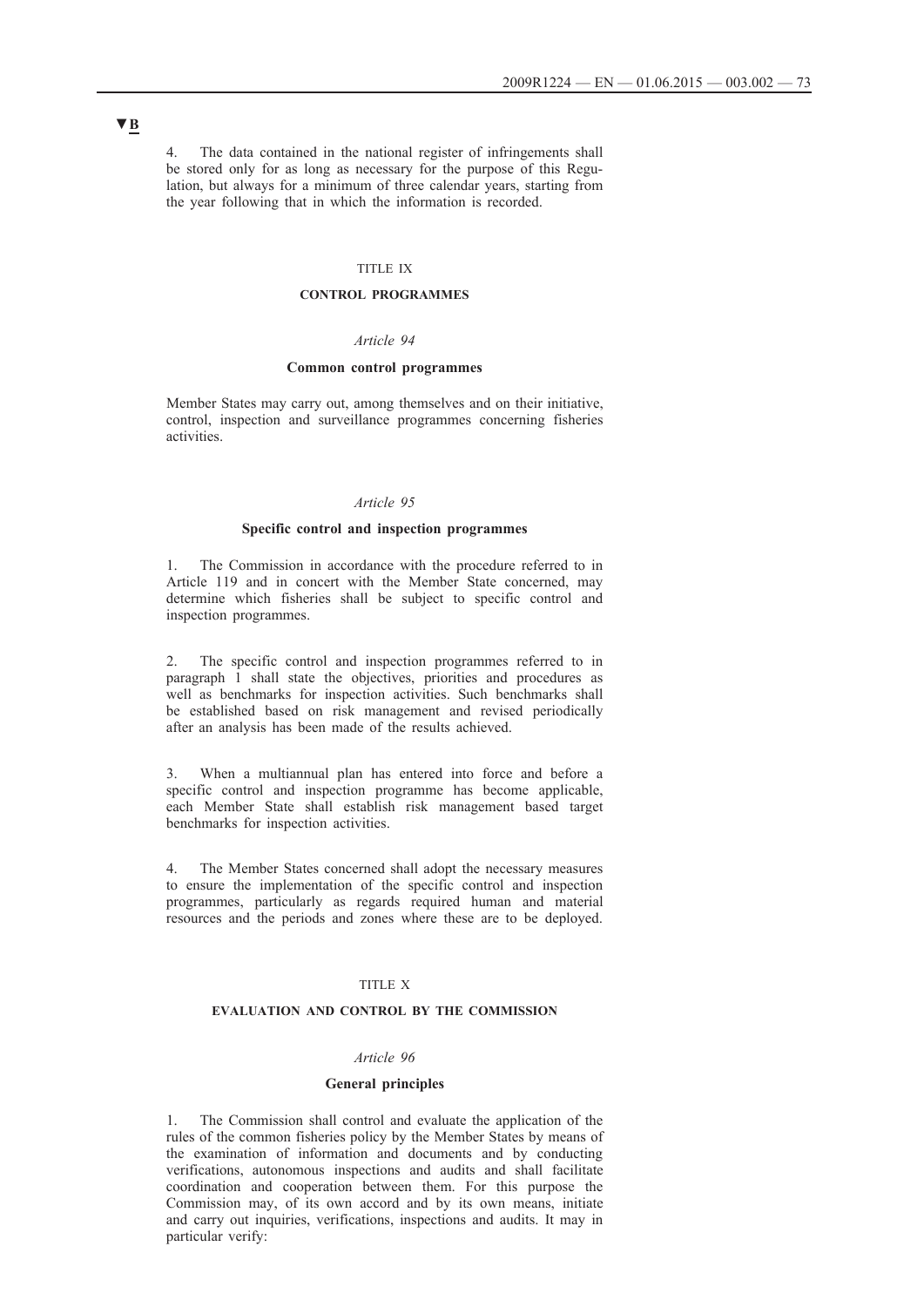- (a) the implementation and application of the rules of the common fisheries policy by Member States and their competent authorities;
- (b) the implementation and application of the rules of the common fisheries policy in the waters of a third country in accordance with an international agreement with that country;
- (c) the conformity of national administrative practices and inspection and surveillance activities with the rules of the common fisheries policy;
- (d) the existence of the required documents and their compatibility with the applicable rules;
- (e) the circumstances in which control activities are carried out by Member States;
- (f) the detection and proceedings of infringements;
- (g) the cooperation between Member States.

2. Member States shall cooperate with the Commission in order to facilitate the accomplishment of its tasks. Member States shall ensure that the verification, autonomous inspection and audit missions carried out under this Title are not subject to publicity that is injurious to onthe-spot missions. Wherever the Commission officials encounter difficulties in the execution of their duties, the Member States concerned shall provide the Commission with the means to accomplish its task and give the Commission officials the opportunity to evaluate the specific control and inspection operations.

Member States shall afford the Commission such assistance as it needs to fulfil its tasks.

### *Article 97*

## **Competences of Commission officials**

1. Commission officials may carry out verifications and inspections on fishing vessels as well as on the premises of businesses and other bodies with activities relating to the common fisheries policy and shall have access to all information and documents needed to exercise their responsibilities, to the same extent and under the same conditions as officials of the Member State in which the verification and inspection take place.

2. Commission officials shall be entitled to take copies of the relevant files and to take the necessary samples if they have reasonable grounds to believe that the rules of the common fisheries policy are not complied with. They may request the identification of any person found on the inspected premises.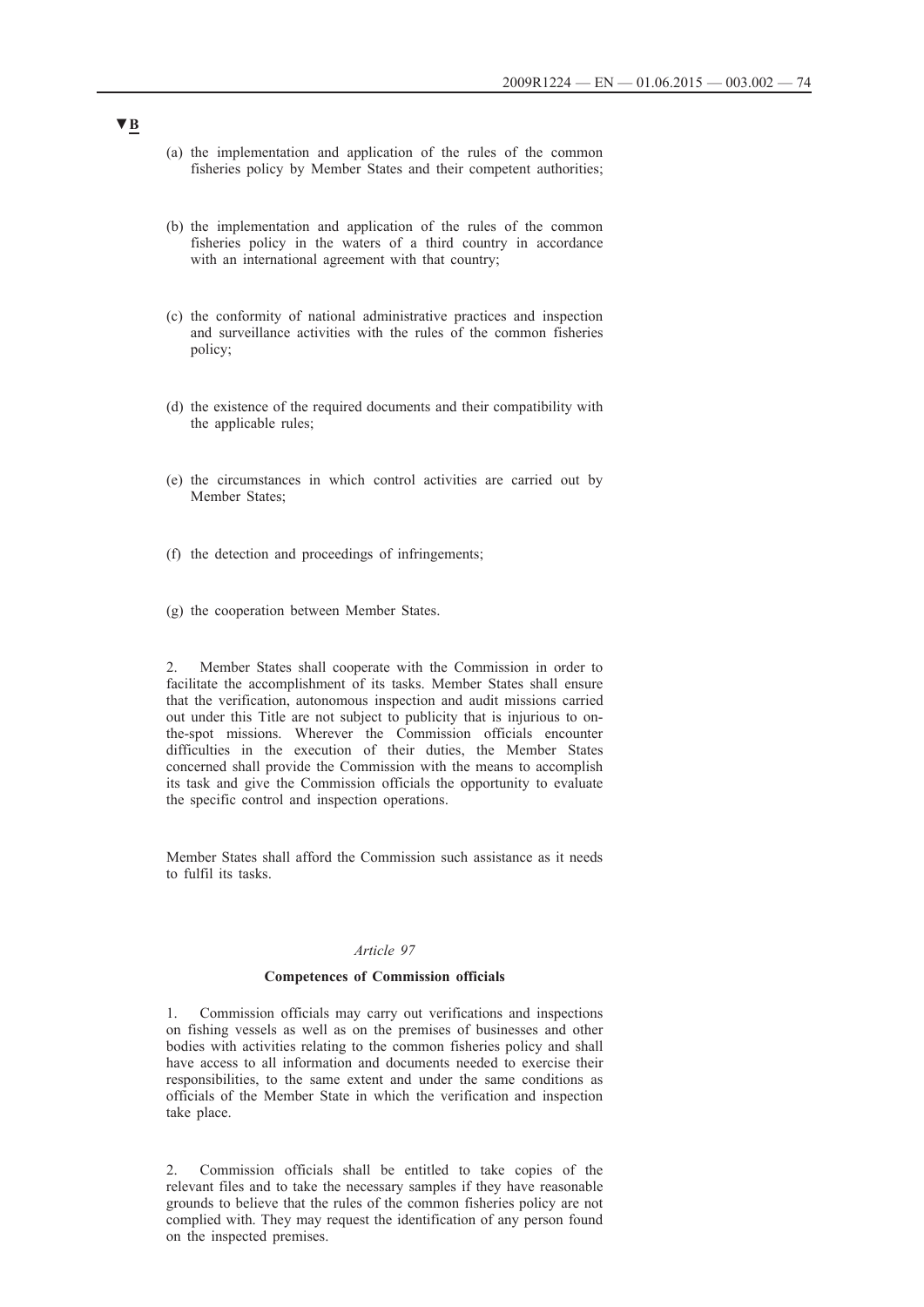3. Commission officials shall have no powers going beyond those of national inspectors and they shall have no police and enforcement powers.

4. Commission officials shall present a written authority stating their identity and capacity.

5. The Commission shall issue written instructions to its officials indicating their authority and the objectives of their mission.

## *Article 98*

#### **Verifications**

1. Wherever it is deemed necessary by the Commission, its officials may be present during control activities carried out by national control authorities. In the framework of these missions of verification, the Commission shall establish appropriate contacts with Member States with a view, wherever possible, to establishing a mutually acceptable verification programme.

2. The Member State concerned shall ensure that the bodies or persons concerned accept to be submitted to the verifications referred to in paragraph 1.

3. If the control and inspection operations envisaged in the framework of the initial verification programme cannot be carried out for factual reasons, the Commission officials, in liaison and agreement with the competent authorities of the Member State concerned, shall modify the initial verification programme.

4. In case of sea or air controls and inspections, the commander of the vessel or aircraft shall be in sole charge of the control and inspection operations. In exercising his command he shall take due account of the verification programme referred to in paragraph 1.

5. The Commission may arrange for its officials visiting a Member State to be accompanied by one or more officials from another Member State as observers. Upon request from the Commission the sending Member State shall nominate, at short notice if necessary, the national officials selected as observers. Member States may also draw up a list of national officials whom the Commission may invite to be present at such controls and inspections. The Commission can invite national officials included in that list or those notified to the Commission at its discretion. The Commission shall, where appropriate, place the list at the disposal of all the Member States.

<sup>6.</sup> Commission officials may decide, if they consider it necessary, to carry out missions of verification referred to in this Article without prior notice.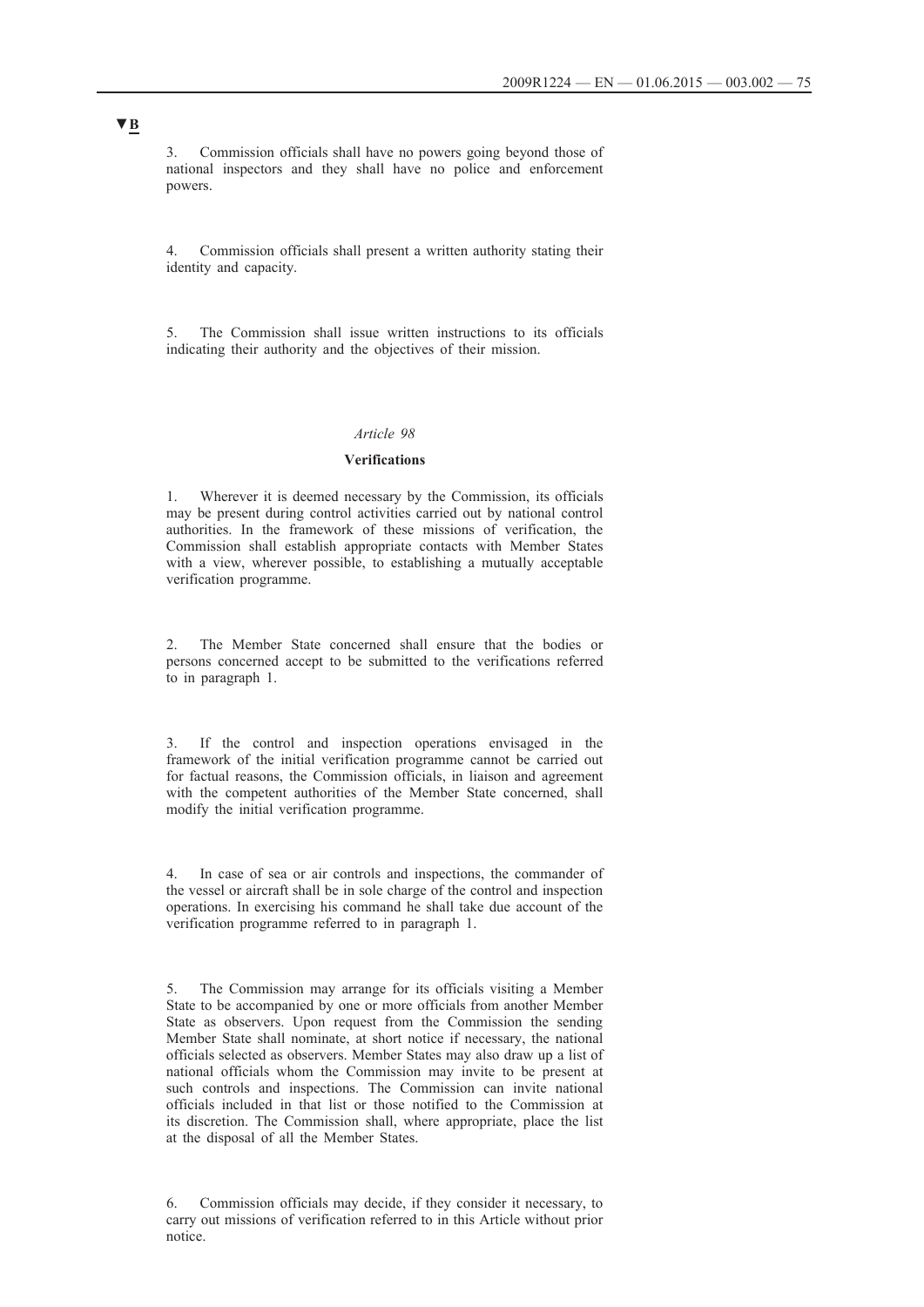#### *Article 99*

### **Autonomous inspections**

1. When there is reason to believe that irregularities occur in the application of the rules of the common fisheries policy, the Commission may carry out autonomous inspections. It shall carry out such inspections of its own accord and without the presence of officials of the Member State concerned.

2. All operators may be subject to autonomous inspections where these are considered necessary.

3. In the framework of autonomous inspections on the territory or in waters under the sovereignty or jurisdiction of a Member State, the procedural rules of that Member State shall apply.

4. If a serious infringement of the provisions of this Regulation is discovered by Commission officials on the territory or in waters under the sovereignty or jurisdiction of a Member State, Commission officials shall inform without delay the competent authorities of the Member State concerned which shall undertake all appropriate measures in respect of such infringement.

### *Article 100*

## **Audits**

The Commission may carry out audits of the control systems of Member States. The audits may include in particular the evaluation of:

- (a) the quota and the effort management system;
- (b) data validation systems, including systems of cross-checks of vessel monitoring systems, catch, effort and marketing data and data related to the Community fishing fleet register as well as the verification of licences and fishing authorisations;
- (c) the administrative organisation, including the adequacy of the available staff and the available means, the training of staff, the delimitation of functions of all authorities involved in control as well as the mechanisms in place to coordinate the work and the joint evaluation of the results of those authorities;
- (d) the operational systems, including procedures for control of designated ports;
- (e) national control action programmes including the establishment of inspection levels and their implementation;
- (f) the national system of sanctions, including the adequacy of the sanctions imposed, duration of proceedings, economic benefits forfeited by offenders and the deterrent nature of such system of sanctions.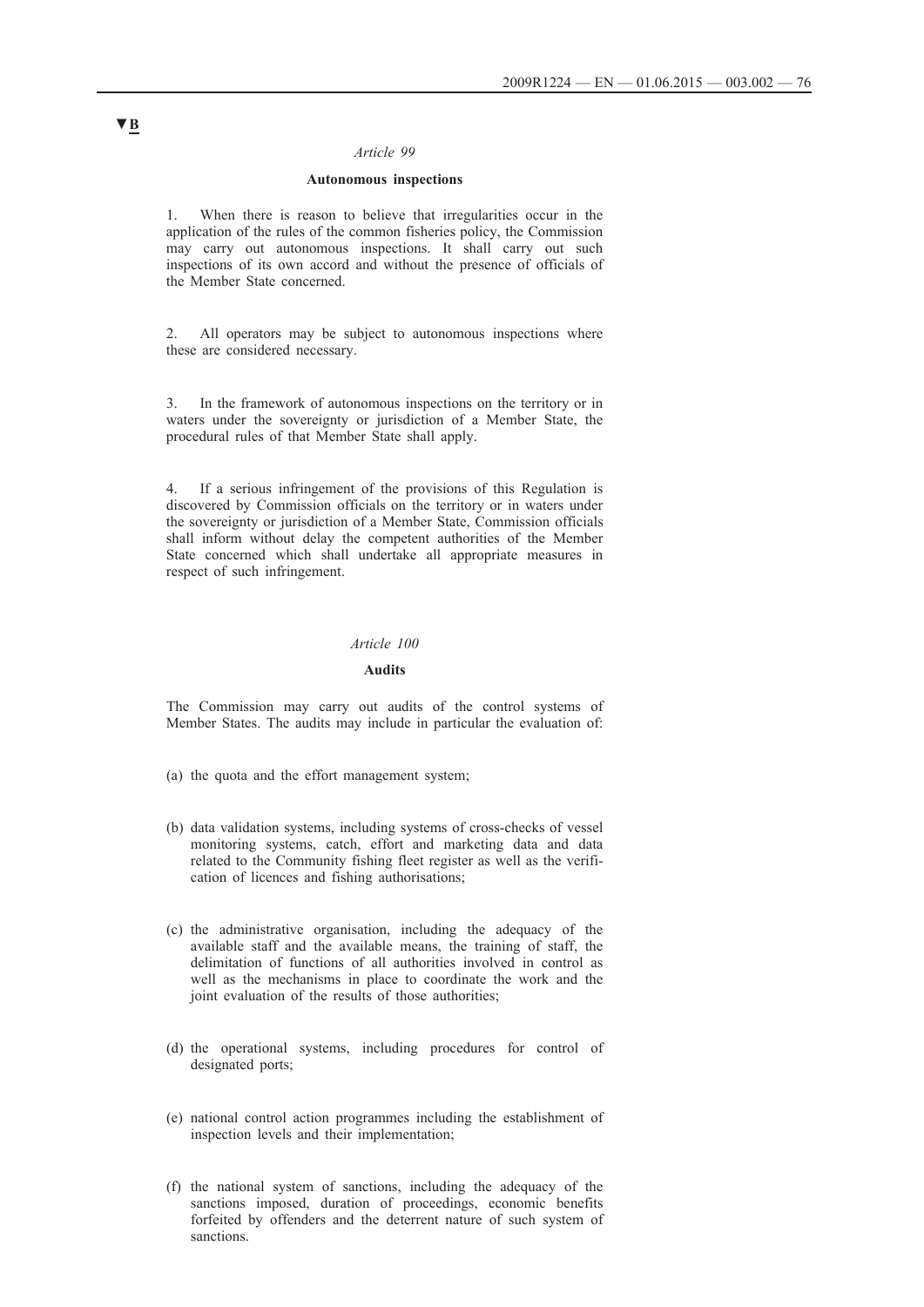### *Article 101*

#### **Verification, autonomous inspection and audit reports**

1. The Commission shall inform the Member States concerned of the preliminary findings of verifications and of autonomous inspections within one day after they have taken place.

2. Commission officials shall draw up a verification, autonomous inspection or audit report after each verification, autonomous inspection or audit. The report shall be made available to the Member State concerned within one month after the conclusion of the verification, autonomous inspection or audit. Member States shall have the possibility to comment on the findings of the report within one month.

3. Member States shall take the necessary action on the basis of the report referred to in paragraph 2.

4. The Commission shall publish the finalised verification, autonomous inspection and audit reports, together with the comments of the Member State concerned, on the secure part of its official website.

### *Article 102*

#### **Follow-up of verification, autonomous inspection and audit reports**

1. Member States shall provide the Commission with any relevant information as that may request on the implementation of this Regulation. In submitting a request for information, the Commission shall specify a reasonable time limit within which the information is to be supplied.

If the Commission considers that irregularities have occurred in the implementation of the rules of the common fisheries policy or that the existing control provisions and methods in particular Member States are not effective it shall inform the Member States concerned, which shall then conduct an administrative inquiry in which Commission officials may participate.

3. The Member States concerned shall inform the Commission of the results of the inquiry and forward a report to the Commission drawn up not more than three months after the Commission's request. This period may be extended by the Commission, on a duly reasoned request from the Member State, for a reasonable delay.

If the administrative inquiry referred to in paragraph 2 does not lead to the removal of the irregularities or if the Commission identifies shortcomings in the control system of a Member State during the verifications or autonomous inspections referred to in Articles 98 and 99 or in the audit referred to in Article 100, the Commission shall establish an action plan with that Member State. The Member State shall take all necessary measures to implement that action plan.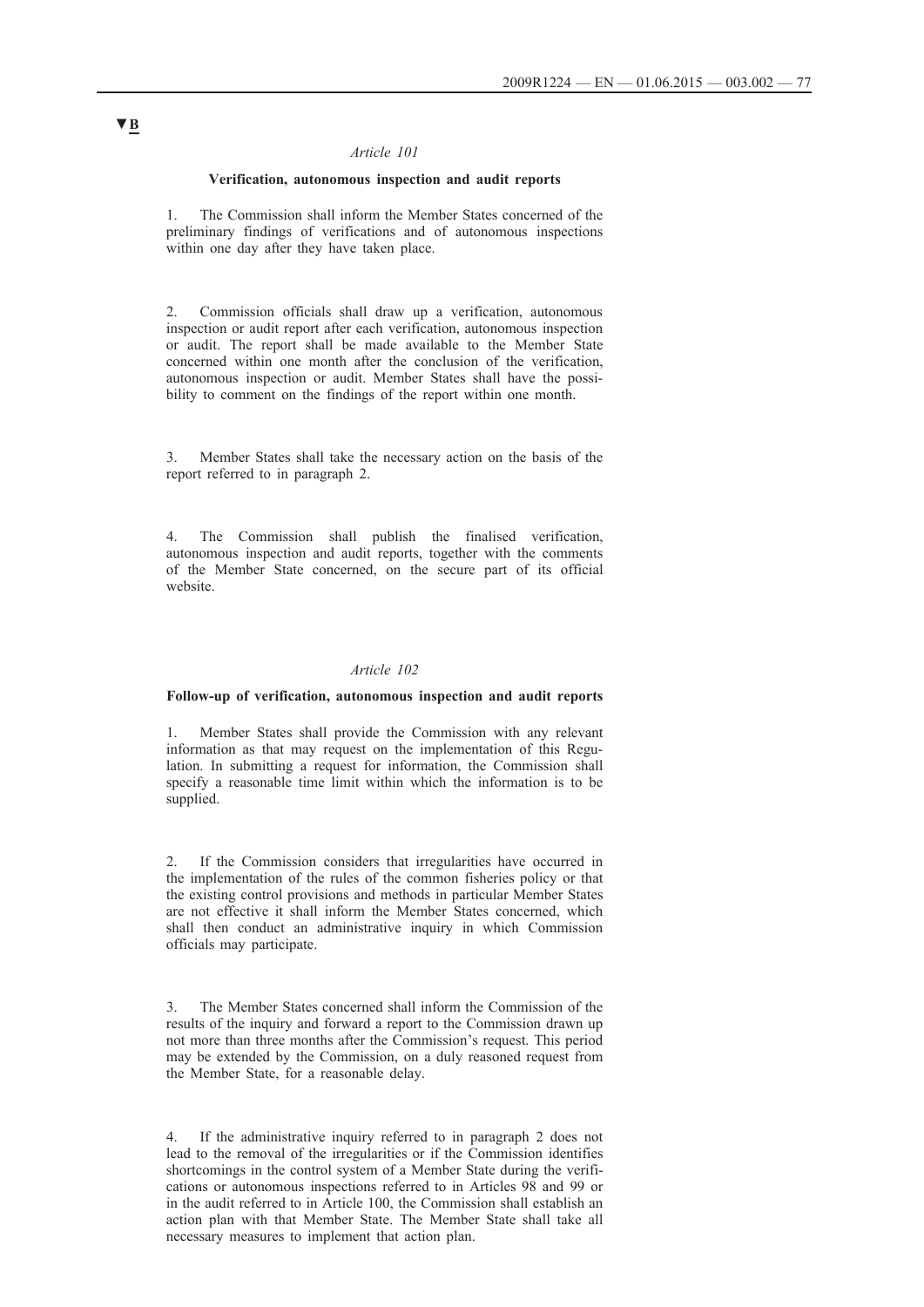#### TITLE XI

#### **MEASURES TO ENSURE COMPLIANCE BY MEMBER STATES WITH COMMON FISHERIES POLICY OBJECTIVES**

### *CHAPTER I*

*Financial measures*

**▼M4** \_\_\_\_\_\_\_\_\_\_

**▼B**

#### *CHAPTER II*

## *Closure of fisheries*

## *Article 104*

#### **Closure of fisheries for failure to comply with the common fisheries policy objectives**

1. Where a Member State does not respect its obligations for the implementation of a multiannual plan, and where the Commission has evidence that the failure to respect those obligations constitutes a serious threat to the conservation of the stock concerned, the Commission may provisionally close the fisheries affected by those shortcomings for the Member State concerned.

2. The Commission shall inform in writing the Member State concerned of its findings and the relevant documentation and set a deadline of no more than ten working days for the Member State to demonstrate that the fisheries can be safely exploited.

3. The measures referred to in paragraph 1 shall only apply if the Member State fails to respond to the request of the Commission within the deadline given in paragraph 2 or if the response is considered unsatisfactory or is clearly indicative of the fact that the necessary measures have not been implemented.

4. The Commission shall lift the closure after the Member State has demonstrated in writing to the satisfaction of the Commission that the fisheries can be safely exploited.

#### *CHAPTER III*

## *Deduction and transfers of quotas and fishing effort*

#### *Article 105*

#### **Deduction of quotas**

1. When the Commission has established that a Member State has exceeded the quotas which have been allocated to it, the Commission shall operate deductions from future quotas of that Member State.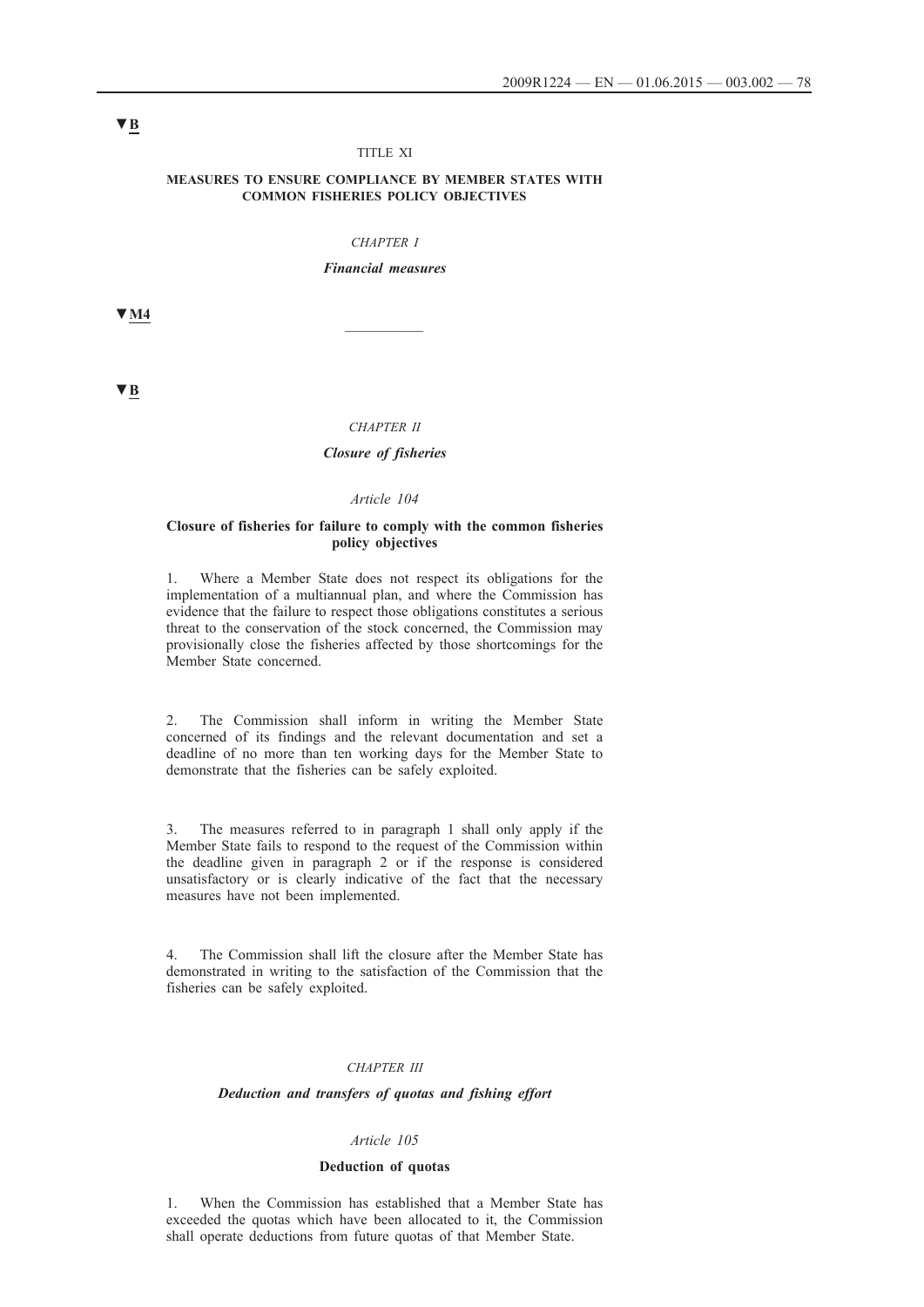2. In the case of an overfishing of a quota, allocation or share of a stock or a group of stocks available to a Member State in a given year the Commission shall operate deductions in the following year or years from the annual quota, allocation or share of the Member State which has overfished by applying a multiplying factor according to the following table:

## **▼M5**

| Extent of overfishing relative to the<br>permitted landings | Multiplying factor |
|-------------------------------------------------------------|--------------------|
| Up to $10\%$                                                | Overfishing $*1,0$ |
| Over 10 % up to 20 %                                        | Overfishing $*1,2$ |
| Over 20 $\%$ up to 40 $\%$                                  | Overfishing $*1,4$ |
| Over 40 % up to 50 %                                        | Overfishing $*1,8$ |
| Any further overfishing greater than<br>50 $%$              | Overfishing $*2,0$ |

**▼B**

However, a deduction equal to the overfishing \* 1,00 shall apply in all cases of overfishing relative to permitted landing equal to, or less than, 100 tonnes.

## **▼M5**

3. In addition to the multiplying factors referred to in paragraph 2 and provided that the extent of overfishing relative to the permitted landings exceeds 10 %, a multiplying factor of 1,5 shall apply if:

- (a) a Member State has repeatedly overfished its quota, allocation or share of the stock or group of stocks over the previous 2 years and such overfishing has been the subject of deductions as referred to in paragraph 2;
- (b) the available scientific, technical and economic advice and, in particular, the reports drawn up by STECF have established that overfishing constitutes a serious threat to the conservation of the stock concerned; or
- (c) the stock is subject to a multiannual plan.

 $\frac{1}{2}$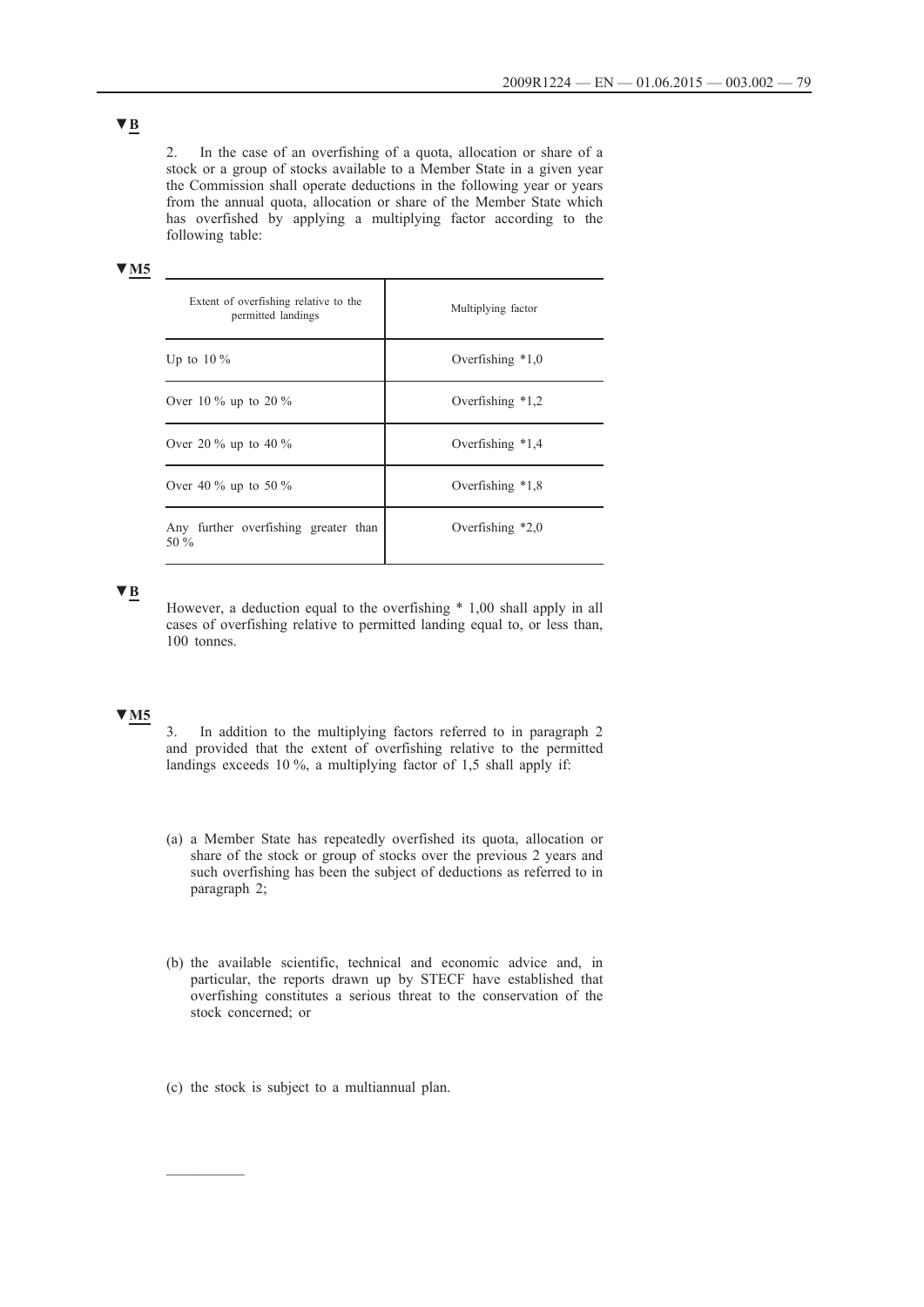4. In the case of an overfishing of a quota, allocation or share of a stock or a group of stocks available to a Member State in earlier years, the Commission, after consultation of the Member State concerned, may deduct quotas in accordance with the procedure referred to in Article 119 from future quotas of that Member State to take account of the level of overfishing.

5. If a deduction according to paragraphs 1 and 2 cannot be operated on the quota, allocation or share of a stock or group of stocks that was overfished as such because that quota, allocation or share of a stock or group of stocks is not or not sufficiently available to the Member State concerned, the Commission, after consultation of the Member State concerned, may deduct in the following year or years quotas for other stocks or groups of stocks available to that Member State in the same geographical area, or with the same commercial value in accordance with paragraph 1.

6. Detailed rules for the application of this Article, and in particular for determining the quantities concerned, may be adopted in accordance with the procedure referred to in Article 119.

#### *Article 106*

## **Deduction of fishing effort**

1. When the Commission has established that a Member State has exceeded the fishing effort which has been allocated to it, the Commission shall operate deductions from future fishing effort of that Member State.

2. If the fishing effort in a geographical area or in a fishery available to a Member State is exceeded the Commission shall operate deductions in the following year or years from the fishing effort available to that Member State for the geographical area or the fishery concerned by applying a multiplying factor according to the following table:

## **▼M5**

| Extent of excess of available fishing effort | Multiplying factor |
|----------------------------------------------|--------------------|
| Up to $10\%$                                 | Excess $* 1.0$     |
| Over 10 % up to 20 %                         | Excess $* 1.2$     |
| Over 20 $\%$ up to 40 $\%$                   | Excess $* 1.4$     |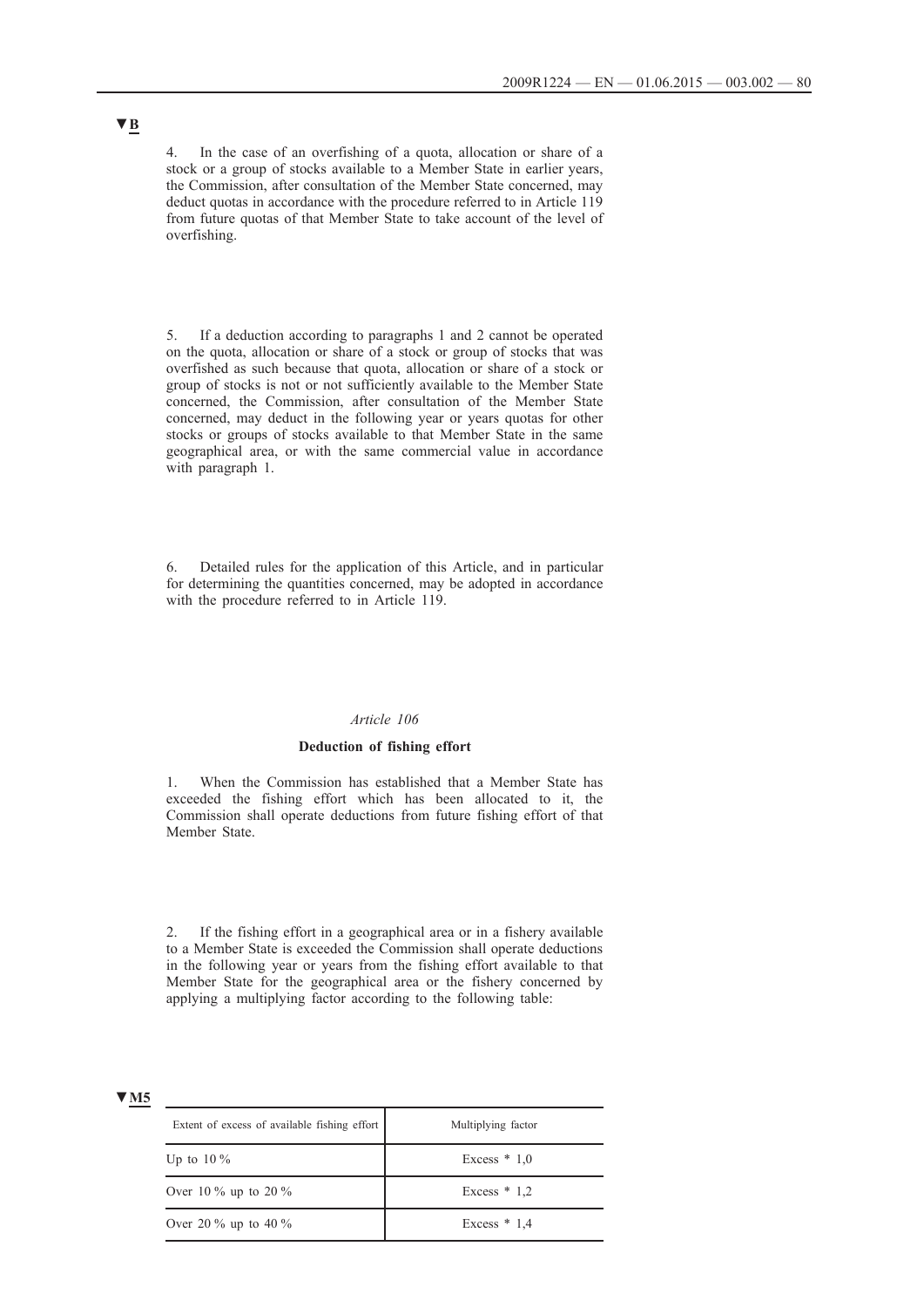| Extent of excess of available fishing effort | Multiplying factor |
|----------------------------------------------|--------------------|
| Over 40 $\%$ up to 50 $\%$                   | Excess $* 1.8$     |
| Any further excess greater than 50 %         | Excess $* 2.0$     |

**▼B**

3. If a deduction according to paragraph 2 cannot be operated on the maximum allowable fishing effort that was exceeded as such because such maximum allowable fishing effort is not or not sufficiently available to the Member State concerned, the Commission may deduct in the following year or years fishing effort available to that Member State in the same geographical area in accordance with paragraph 2.

4. Detailed rules for the application of this Article, and in particular for determining the fishing effort concerned, may be adopted in accordance with the procedure referred to in Article 119.

### *Article 107*

### **Deduction of quotas for failure to comply with the rules of the common fisheries policy**

1. Where there is evidence that rules on stocks subject to multiannual plans are not being complied with by a Member State and that this may lead to a serious threat to the conservation of these stocks, the Commission may operate deductions in the following year or years from the annual quotas, allocations or shares of a stock or group of stocks available to that Member State, applying the proportionality principle by taking into account the damage caused to the stocks.

2. The Commission shall inform in writing the Member State concerned of its findings and set a deadline of no more than 15 working days for the Member State to demonstrate that the fisheries can be safely exploited.

3. The measures referred to in paragraph 1 shall only apply if the Member State fails to respond to the request of the Commission within the deadline given in paragraph 2 or if the response is considered unsatisfactory or is clearly indicative of the fact that the necessary measures have not been implemented.

<sup>4.</sup> Detailed rules for the application of this Article, and in particular for determining the quantities concerned, shall be adopted in accordance with the procedure referred to in Article 119.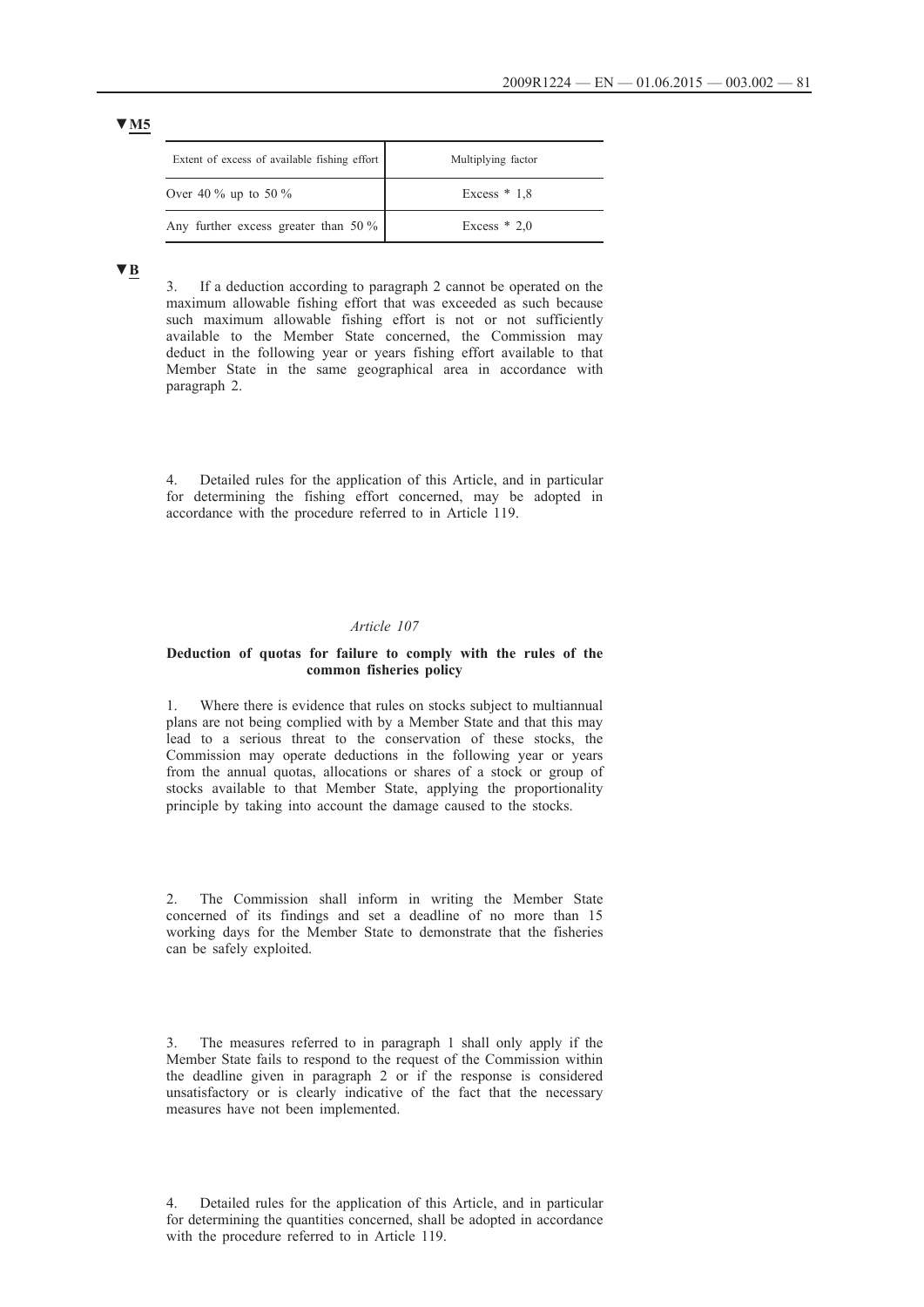#### *CHAPTER IV*

### *Emergency measures*

#### *Article 108*

#### **Emergency measures**

1. If there is evidence, including based on the results of the sampling carried out by the Commission, that fishing activities and/or measures adopted by a Member State or Member States undermine the conservation and management measures adopted in the framework of multiannual plans or threaten the marine eco-system and this requires immediate action, the Commission, at the substantiated request of any Member State or on its own initiative, may decide on emergency measures which shall last not more than six months. The Commission may take a new decision to extend the emergency measures for no more than six months.

2. The emergency measures provided for in paragraph 1 shall be proportionate to the threat and may include, inter alia:

- (a) suspension of fishing activities of vessels flying the flag of the Member States concerned;
- (b) closure of fisheries;
- (c) prohibition against **►M5** Union ◄ operators accepting landings, placing in cages for fattening or farming, or transhipments of fish and fisheries products caught by the vessels flying the flag of the Member States concerned;
- (d) prohibition against the placing on the market or use for other commercial purposes fish and fisheries products caught by the vessels flying the flag of the Member States concerned;
- (e) prohibition against the provision of live fish for fish farming in the waters under the jurisdiction of the Member States concerned;
- (f) prohibition against the accepting of live fish caught by vessels flying the flag of the Member State concerned for the purposes of fish farming in waters under the jurisdiction of the other Member States;
- (g) prohibition against fishing vessels flying the flag of the Member State concerned to fish in waters under the jurisdiction of other Member States;
- (h) modification of the fishing data submitted by Member States in an appropriate way.

3. A Member State shall communicate the request referred to in paragraph 1 simultaneously to the Commission and to the Member States concerned. The other Member States may submit their written comments to the Commission within five working days of receipt of the request. The Commission shall take a decision within 15 working days of receipt of the request.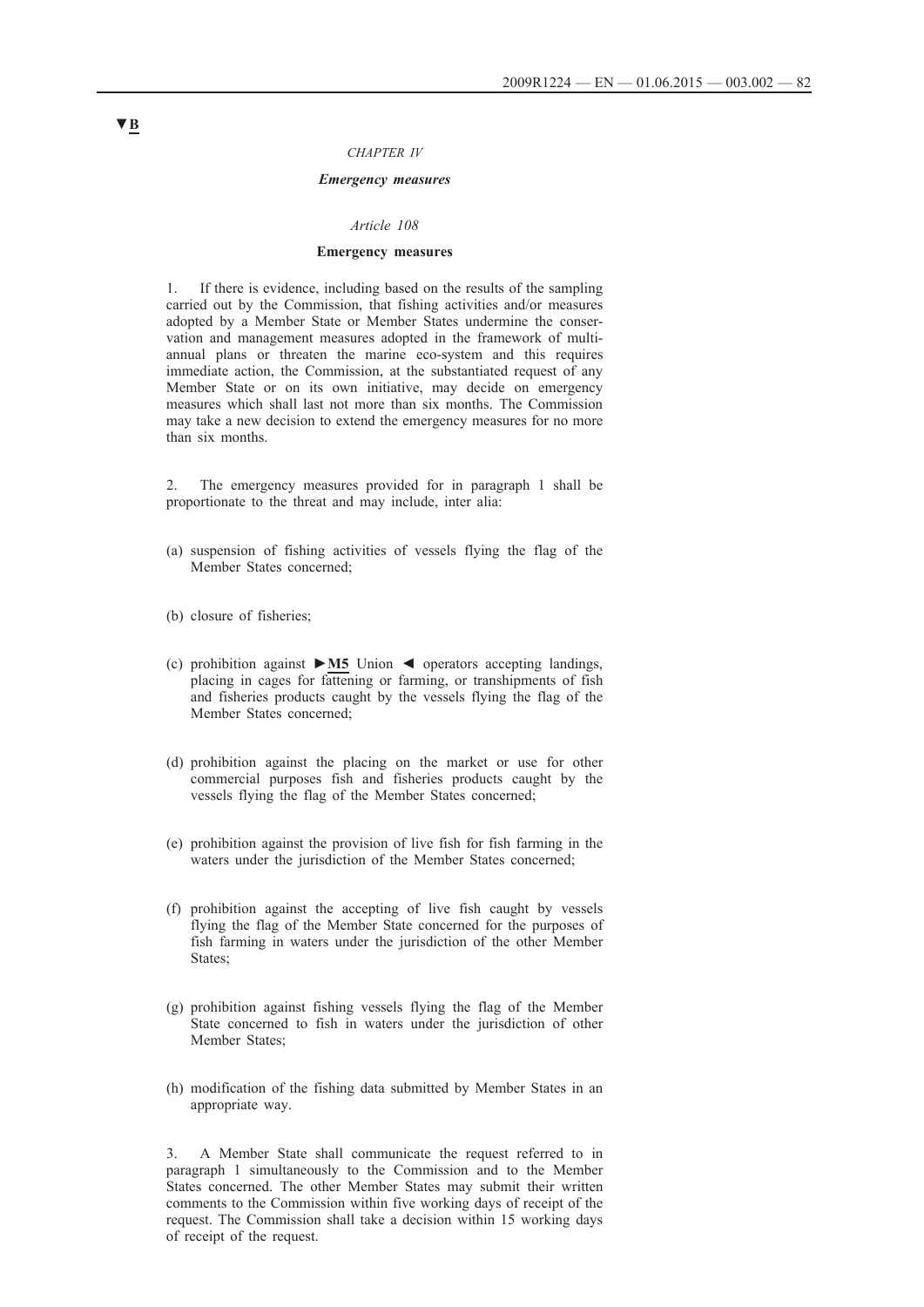4. The emergency measures shall have immediate effect. They shall be notified to the Member States concerned and published in the *Official Journal of the European Union*.

5. The Member States concerned may refer the Commission decision to the Council within 15 working days of receipt of the notification.

6. The Council, acting by qualified majority, may take a different decision within one month of the date of receipt of the referral.

#### TITLE XII

### **DATA AND INFORMATION**

#### *CHAPTER I*

### *Analysis and audit of data*

## *Article 109*

## **General principles for the analysis of data**

1. Member States shall set up a computerised database for the purpose of validation of data recorded in accordance with this Regulation and a validation system no later than 31 December 2013.

2. Member States shall ensure that all data recorded in accordance with this Regulation are accurate, complete and submitted within deadlines laid down in the common fisheries policy. In particular:

- (a) Member States shall perform cross-checking, analyses and verifications of the following data through automated computerised algorithms and mechanisms:
	- (i) vessel monitoring system data;
	- (ii) fishing activities data, in particular the fishing logbook, the landing declaration, the transhipment declaration and prior notification;
	- (iii) data from take-over declarations, transport documents and sales notes;
	- (iv) data from fishing licences and fishing authorisations;
	- (v) data from inspection reports;
	- (vi) data on engine power;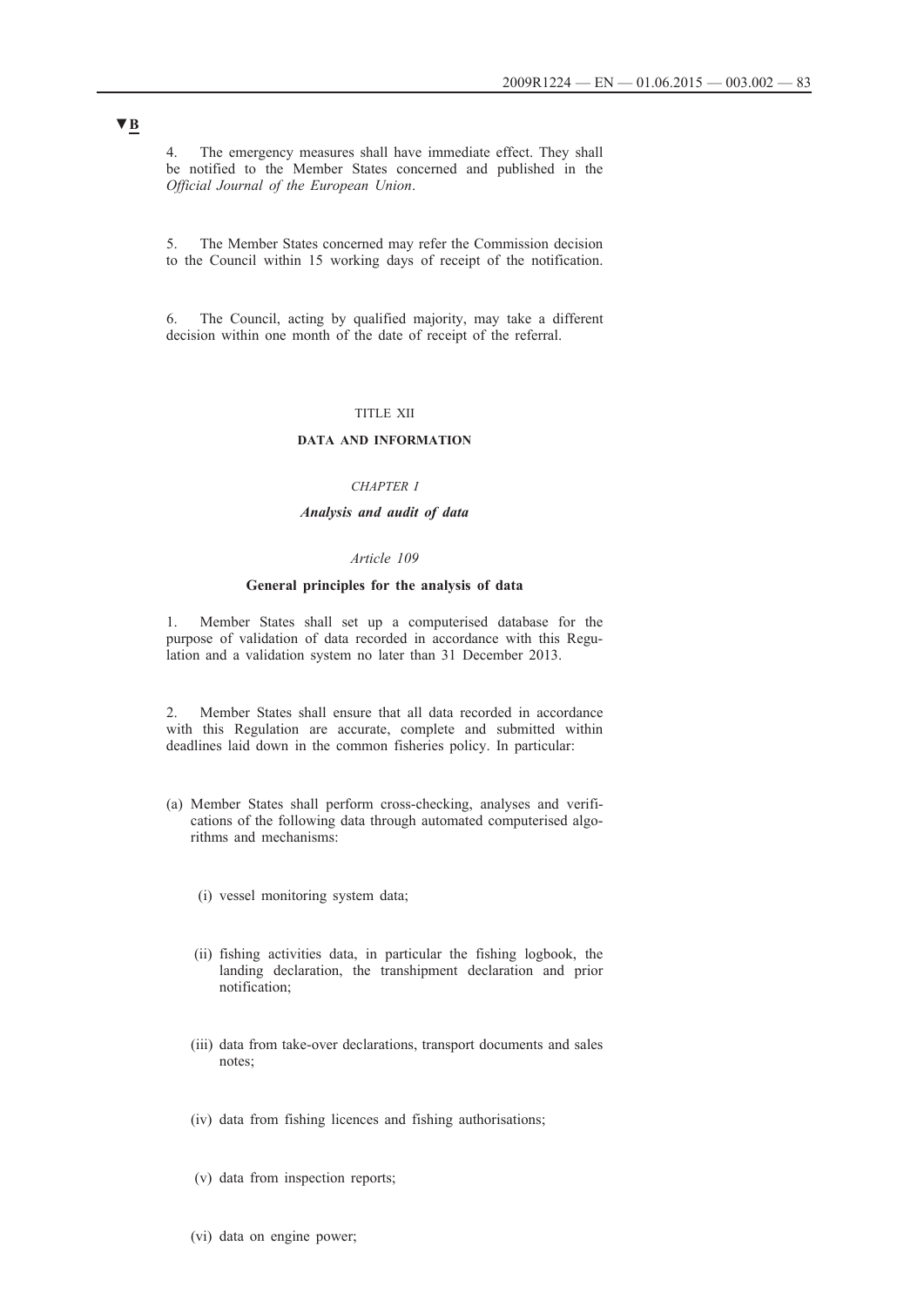- (b) the following data shall also be cross-checked, analysed and verified where applicable:
	- (i) vessel detection system data;
	- (ii) data on sightings;
	- (iii) data relating to international fisheries agreements;
	- (iv) data on entries into and exits from fishing areas, maritime areas where specific rules on access to waters and resources apply, regulatory areas of regional fisheries management organisations and similar organisations and waters of a third country;
	- (v) automatic identification system data.

3. The validation system shall allow the immediate identification of inconsistencies, errors and missing information in the data.

4. Member States shall ensure that the database clearly displays any data inconsistencies detected by the data validation system. The database shall also flag all data that were corrected and indicate the reason for such a correction.

If an inconsistency in the data has been identified, the Member State concerned shall undertake the necessary investigations and, if there are reasons to suspect that an infringement has been committed, take the necessary action.

6. Member States shall ensure that the dates for data receipt, data entry, data validation and the dates for the follow-up of detected inconsistencies are clearly visible in the database.

7. If the data referred to in paragraph 2 are not transmitted by electronic means Member States shall ensure that they are entered manually into the database without delay.

8. Member States shall establish a national plan for the implementation of the validation system covering the data listed under points (a) and (b) of paragraph 2 and the follow-up of inconsistencies. The plan shall allow Member States to make priorities for the validation and cross-checks and subsequent follow up on inconsistencies based on risk management. The plan shall be submitted to the Commission for approval by 31 December 2011. The Commission shall approve the plans before 1 July 2012 having allowed for the Member States to make corrections. Amendments to the plan shall be submitted to the Commission on an annual basis for approval.

9. If the Commission has identified inconsistencies in the data entered in the database of the Member State as a result of its own investigations, and after having presented documentation and consulted with the Member State, it may require the Member State to investigate the reason for the inconsistency and to correct the data if necessary.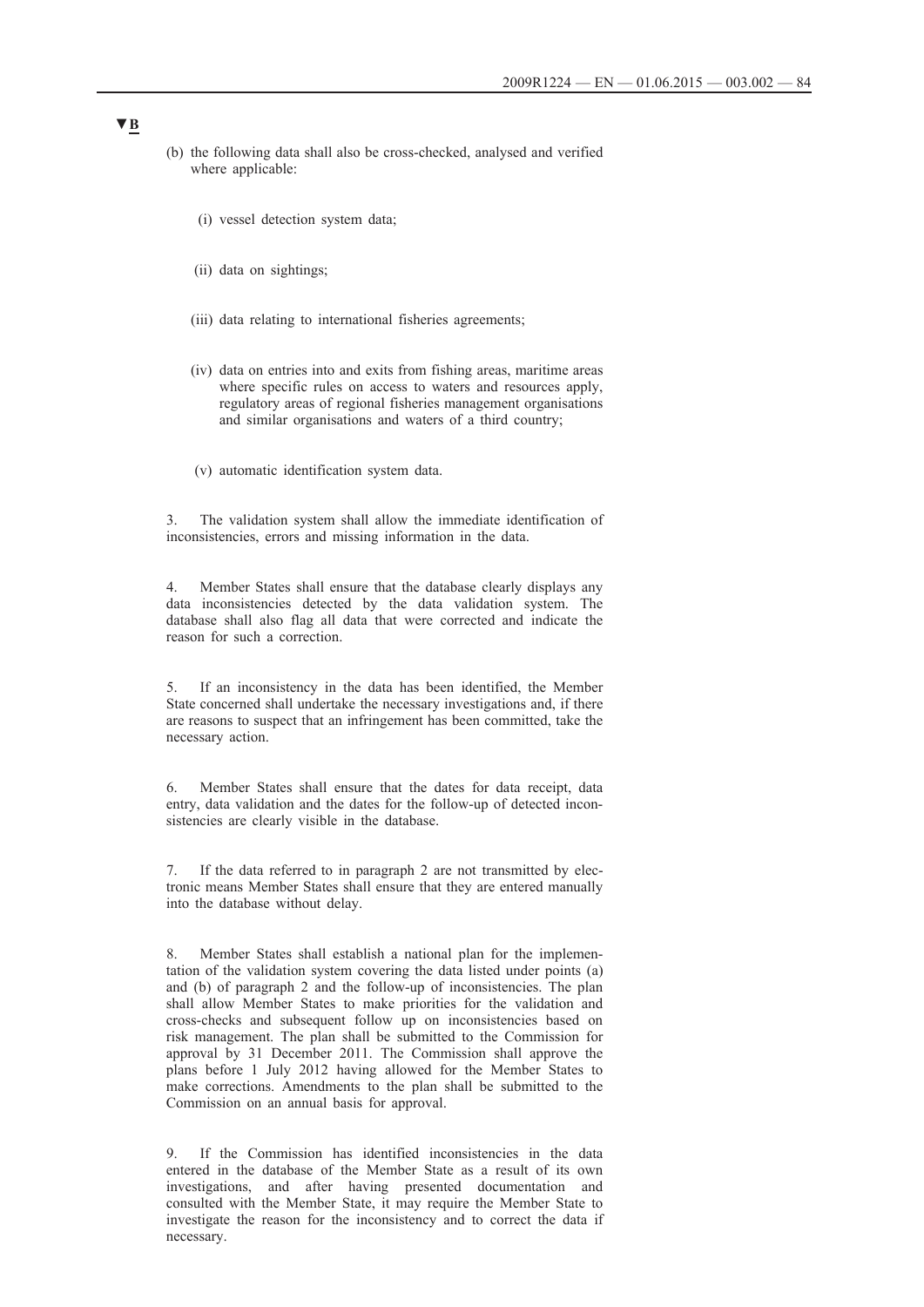10. The databases established and data collected by Member States referred to in this Regulation shall be deemed authentic under the conditions established under national law.

#### *Article 110*

## **Access to data**

1. Member States shall ensure the remote access for the Commission or the body designated by it to all data referred to in Article 115 at any time without prior notice. In addition, the Commission shall be given the possibility to download manually and automatically these data for any period or for any number of fishing vessels.

2. Member States shall grant access to Commission officials based on electronic certificates generated by the Commission or the body designated by it.

The access shall be made available on the Member States' secure part of their websites referred to in Article 115.

3. Without prejudice to paragraphs 1 and 2, Member States may until 30 June 2012 carry out pilot project(s) with the Commission or the body designated by it to provide real-time remote access to Member States data on fishing opportunities recorded and validated according to this Regulation. When both the Commission and the Member State concerned are satisfied with the outcome of the pilot project, and as long as the remote access is functioning as agreed, the Member State concerned shall no longer be obliged to report on fishing opportunities as described in Article 33(2) and (8). The data access format and procedures shall be considered and tested. Member States shall inform the Commission before 1 January 2012 if they plan to carry out pilot project(s). As from 1 January 2013 the Council may decide on a different way and frequency of data transmission by Member States to the Commission.

## *Article 111*

## **Exchange of data**

1. Each flag Member State shall ensure the direct electronic exchange of relevant information with other Member States, and where appropriate, the Commission or the body designated by it, in particular:

- (a) vessel monitoring system data when its vessels are present in another Member State's waters;
- (b) fishing logbook information when its vessels are fishing in another Member State's waters;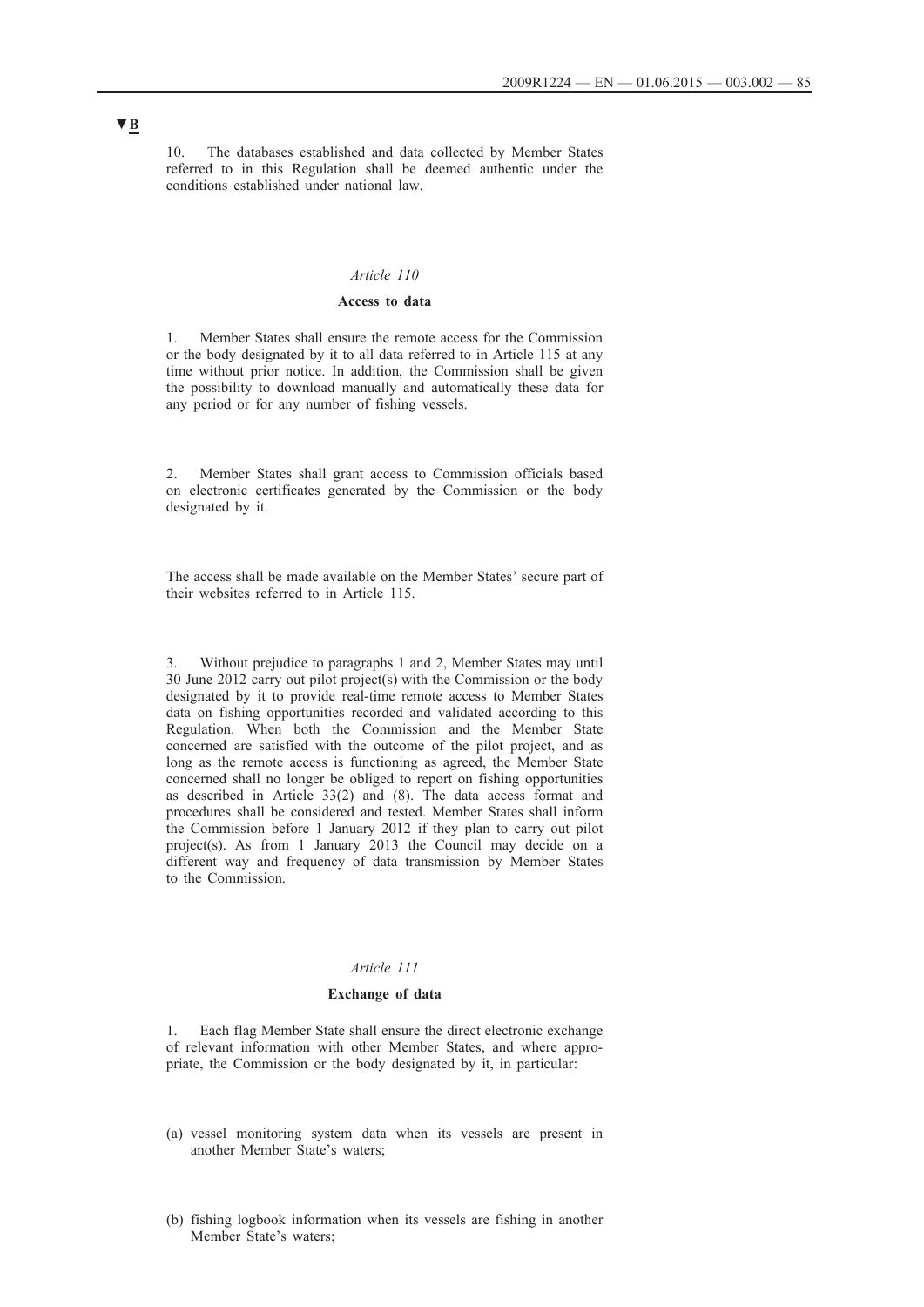- (c) landing declarations and transhipment declarations when such operations take place in another Member States ports;
- (d) prior notification when the intended port is in another Member State.

2. Each coastal Member State shall ensure the direct electronic exchange of relevant information with other Member States, and where appropriate, the Commission or the body designated by it, in particular by sending:

- (a) sales notes information to the flag Member State when a first sale originates from another Member State's fishing vessel;
- (b) take-over declaration information when the fish is placed in storage in Member State other than the flag Member State or the Member State of landing;
- (c) sales notes and take-over declaration information to the Member State where the landing took place.

3. Detailed rules for the application of this Chapter, in particular on checking the quality, compliance with deadlines for submission of data, cross-checks, analysis, verification of the data and on establishing a standardised format for the download and exchange of data, shall be adopted in accordance with the procedure referred to in Article 119.

#### *CHAPTER II*

### *Confidentiality of data*

#### *Article 112*

### **Protection of personal data**

1. This Regulation leaves intact and in no way affects the level of protection of individuals with regard to the processing of personal data under the provisions of **►M5** Union ◄ and national law, and in particular does not alter either the obligations of Member States relating to their processing of personal data under Directive 95/46/EC or the obligations of the **►M5** Union ◄ institutions and bodies relating to their processing of personal data under Regulation (EC) No 45/2001 when fulfilling their responsibilities.

2. The rights of persons with regard to their registration data processed in national systems shall be exercised in accordance with the law of the Member State which stored their personal data, and in particular the provisions implementing Directive 95/46/EC, and, with regard to their registration data processed in **►M5** Union ◄ systems, shall be exercised in accordance with Regulation (EC) No 45/2001.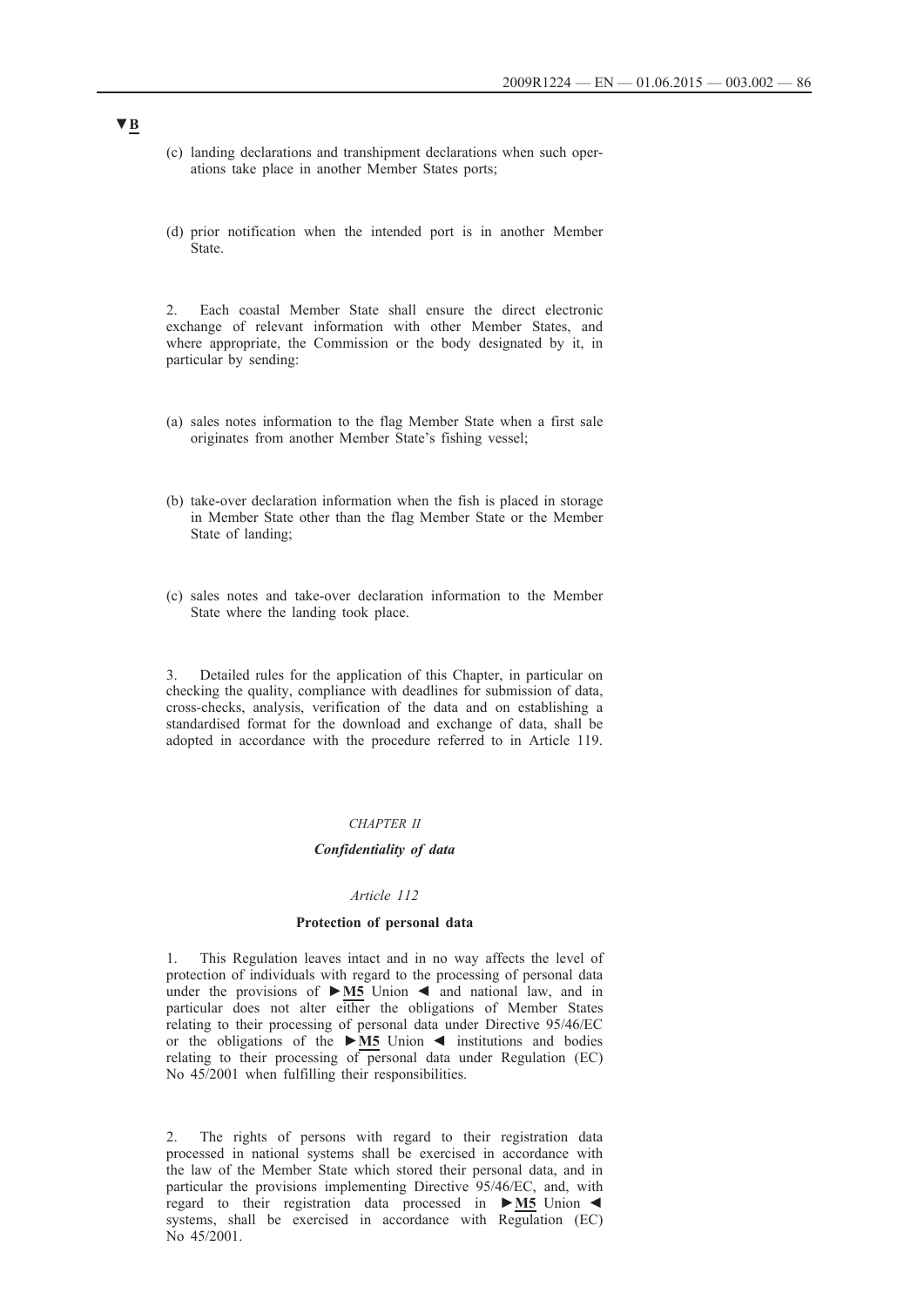### *Article 113*

## **Confidentiality of professional and commercial secrecy**

1. Member States and the Commission shall take all necessary steps to ensure that the data collected and received within the framework of this Regulation shall be treated in accordance with applicable rules on professional and commercial secrecy of data.

2. The data exchanged between Member States and the Commission shall not be transmitted to persons other than those in Member States or **►M5** Union ◄ institutions whose functions require them to have such access unless the Member States transmitting the data give their express consent.

3. The data referred to in paragraph 1 shall not be used for any purpose other than that provided for in this Regulation unless the authorities providing the data give their express consent for the use of the data for other purposes and on condition that the provisions in force in the Member State of the authority receiving the data do not prohibit such use.

4. Data communicated in the framework of this Regulation to persons working for competent authorities, courts, other public authorities and the Commission or the body designated by it, the disclosure of which would undermine:

- (a) the protection of the privacy and the integrity of the individual, in accordance with **►M5** Union ◄ legislation regarding the protection of personal data;
- (b) the commercial interests of a natural or legal person, including intellectual property;
- (c) court proceedings and legal advice; or
- (d) the scope of inspections or investigations;

shall be subject to applicable rules on confidentiality. Information may always be disclosed if this is necessary to bring about the cessation or prohibition of an infringement of the rules of the common fisheries policy.

5. The data referred to in paragraph 1 shall benefit from the same protection as is accorded to similar data by the national legislation of Member State receiving them and by the corresponding provisions applicable to **►M5** Union ◄ institutions.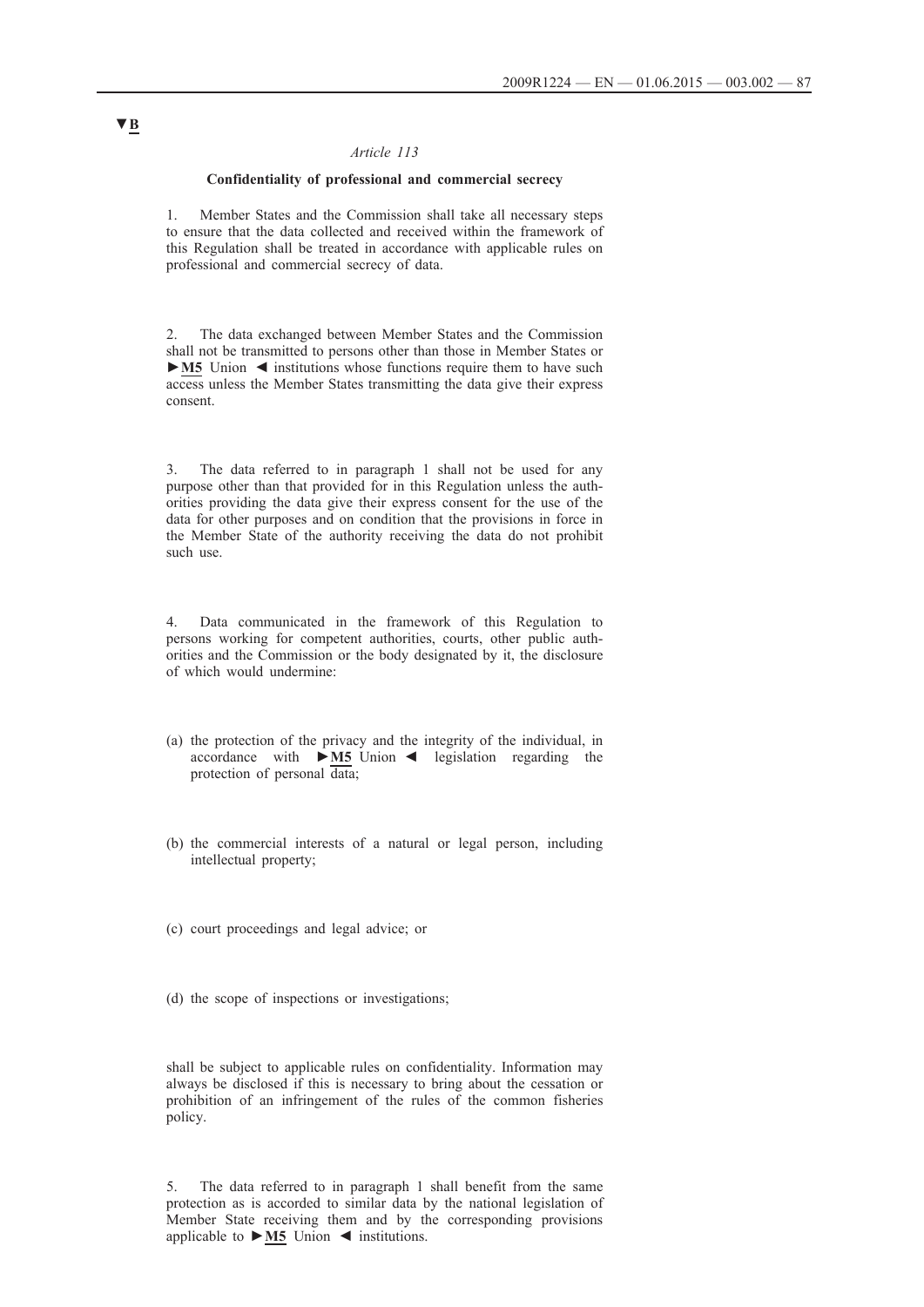6. This Article shall not be construed as an obstacle to the use of the data, obtained pursuant to this Regulation, in the framework of legal actions or proceedings subsequently undertaken for failure to respect the rules of the common fisheries policy. The competent authorities of the Member State transmitting the data shall be informed of all the instances where those data are utilised for these purposes.

7. This Article shall not prejudice the obligations pursuant to international conventions concerning mutual assistance in criminal matters.

## *CHAPTER III*

#### *Official websites*

### *Article 114*

## **Official websites**

1. For the purpose of this Regulation each Member State shall set up before 1 January 2012 at the latest an official website accessible via Internet and containing the information listed in Articles 115 and 116. Member States shall communicate the Internet address of their official website to the Commission. The Commission may decide to develop common standards and procedures to ensure transparent communication between the Member States themselves as well as between the Member States, the Community Fisheries Control Agency and the Commission, including transmission of regular snapshots on records of fishing activities in relation to fishing possibilities.

2. Each Member State's official website shall be composed of a publicly accessible part and a secure part. On that website each Member State shall establish, maintain and keep up to date the data necessary for control purposes in accordance with this Regulation.

## *Article 115*

#### **The publicly accessible part of the website**

On the publicly accessible part of their websites Member States shall publish without delay or provide a direct link to:

- (a) the names and addresses of the competent authorities responsible for issuing fishing licences, and fishing authorisations referred to in Article 7;
- (b) the list of designated ports for the purpose of transhipment specifying their operating hours, as referred to in Article 20;
- (c) one month after the entry into force of a multiannual plan, and after approval by the Commission, the list of designated ports, specifying their operating hours as referred to in Article 43, and within 30 days thereafter, the associated conditions for recording and reporting the quantities of the species under the multiannual plan for each landing;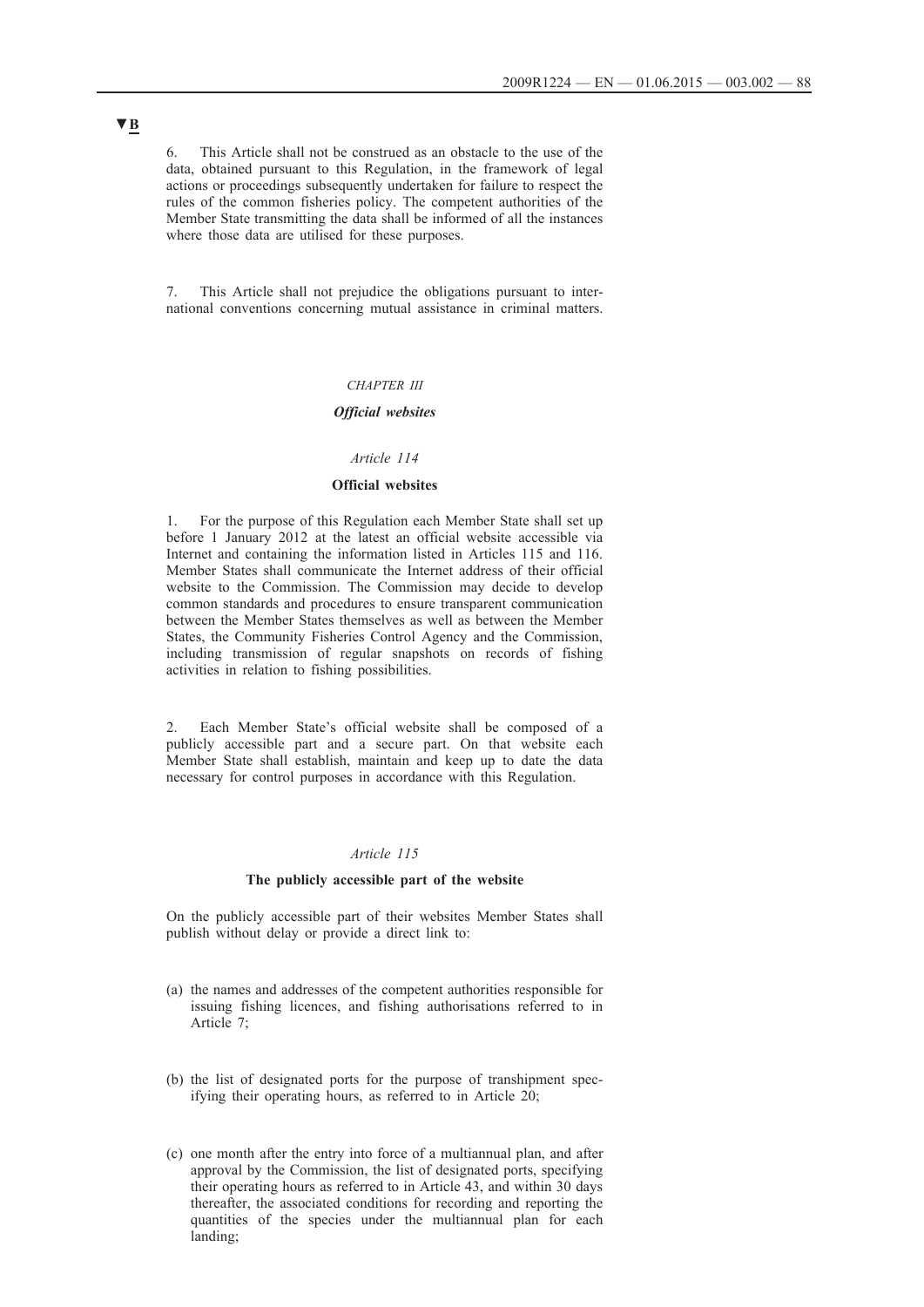- (d) the decision establishing the real-time closure, and defining clearly the geographical area of the affected fishing grounds, the duration of the closure and the conditions governing fisheries in that area during the closure, as referred to in Article 53(2);
- (e) the contact point details for the transmission or submission of fishing logbooks, prior notifications, transhipment declarations, landing declarations, sales notes, take-over declarations and transport documents as referred to in Articles 14, 17, 20, 23, 62, 66 and 68;
- (f) a map with the coordinates of the area of temporary real-time closures as referred to in Article 54, specifying the duration of the closure and the conditions governing fisheries in that area during the closure;
- (g) the decision to close a fishery under Article 35 and all necessary details.

## *Article 116*

### **The secure part of the website**

1. On the secure part of its website each Member State shall establish, maintain and keep up to date access to the following lists and databases:

- (a) the lists of officials in charge of inspections as referred to in Article 74;
- (b) the electronic database for the treatment of inspection and surveillance reports drawn up by the officials as referred to in Article 78;
- (c) the vessel monitoring system computer files recorded by its fisheries monitoring centre as referred to in Article 9;
- (d) the electronic database containing the list of all fishing licences, and fishing authorisations issued and managed in accordance with this Regulation, with a clear indication of the conditions set out and the information on all suspensions and withdrawals;
- (e) the way of measuring the continuous period of 24 hours as referred to in Article 26(6);
- (f) the electronic database containing all relevant data on fishing opportunities as referred to in Article 33;
- (g) national control action programmes as referred to in Article 46;
- (h) the electronic database for the purpose of the verification of the completeness and the quality of the data collected as referred to in Article 109.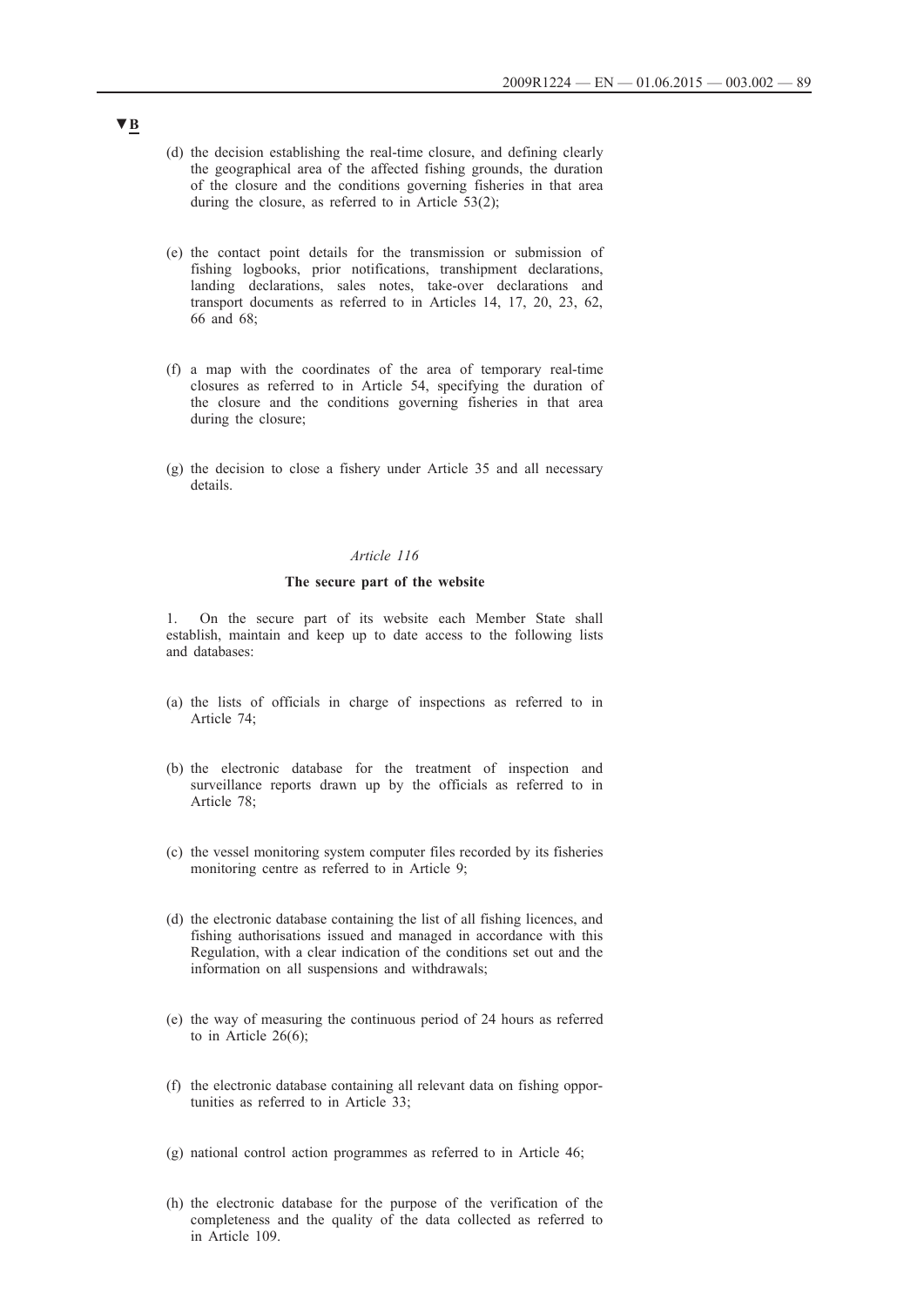2. Each Member State shall ensure:

- (a) the remote access for the Commission or the body designated by it to all data referred to in this Article by secure Internet connection on a 24-hour, seven-days-a-week basis;
- (b) the direct electronic exchange of relevant information with other Member States and the Commission or the body designated by it.

3. The Member State shall grant access to Commission officials based on electronic certificates generated by the Commission or the body designated by it.

4. The data contained in the secure part of the website shall be made available only for specific users authorised to that effect by either the Member State concerned or the Commission or the body designated by it. The data accessible to these persons shall be limited to the data they need in order to carry out their tasks and activities of ensuring compliance with the rules of the common fisheries policy and thus shall be bound by the rules governing the confidentiality of the use of such data.

5. The data contained in the secure part of the website shall only be stored for as long as necessary for the purpose of this Regulation, but always for a minimum of three calendar years, starting from the year following that in which the information is recorded. Personal data which are to be exchanged, in accordance with this Regulation, for historical, statistical or scientific use shall be exchanged either in anonymous form only or, if that is not possible, only with the identity of the data subjects encrypted.

6. Detailed rules for the application of this Chapter shall be adopted in accordance with the procedure referred to in Article 119.

#### TITLE XIII

### **IMPLEMENTATION**

### *Article 117*

#### **Administrative cooperation**

1. The authorities responsible for the implementation of this Regulation in the Member States shall cooperate with each other, with the competent authorities of third countries, with the Commission and with the body designated by it in order to ensure compliance with this Regulation.

2. For the purposes referred to in paragraph 1, a system of mutual assistance shall be established, which shall include rules on the exchange of information upon prior request or on a spontaneous basis.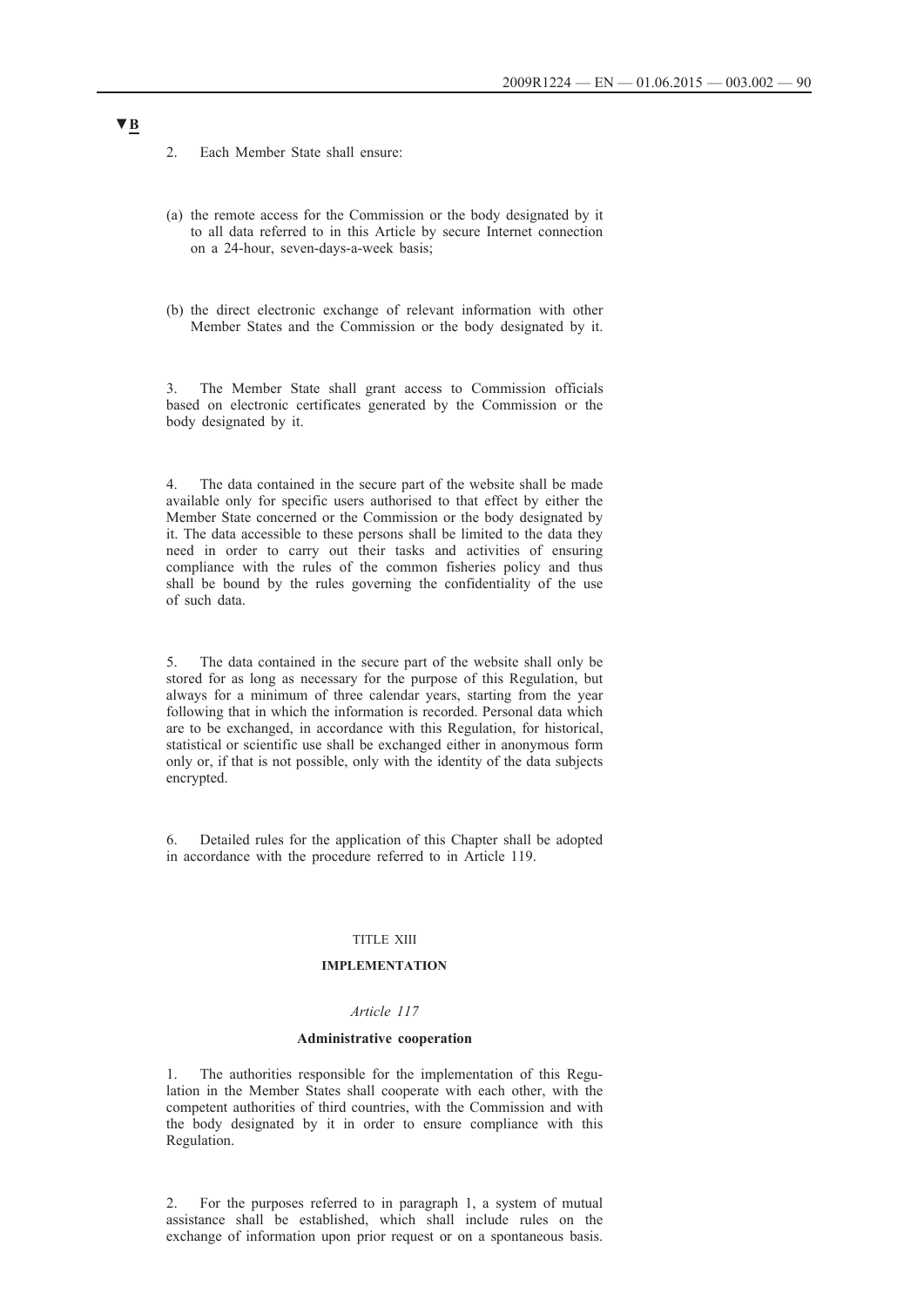3. The Member State where fishing activities have taken place shall transmit to the Commission, at its request, by electronic means, any relevant information at the same time as it is communicated to the flag Member State of the fishing vessel.

4. Detailed rules for the application of this Article shall be adopted in accordance with the procedure referred to in Article 119.

### *Article 118*

## **Reporting obligations**

1. Every five years, Member States shall transmit a report to the Commission on the application of this Regulation.

2. On the basis of the reports submitted by the Member States and its own observations, the Commission shall draw up a report every five years to be submitted to the European Parliament and the Council.

3. An evaluation of the impact of this Regulation on the common fisheries policy shall be undertaken by the Commission five years after the entry into force of this Regulation.

4. Member States shall transmit to the Commission a report stating the rules that have been used for producing reports on basic data.

5. Detailed rules on the content and format of the reports by Member States for the application of this Article shall be adopted in accordance with the procedure referred to in Article 119.

#### *Article 119*

### **Committee procedure**

1. The Commission shall be assisted by the Committee set up under Article 30 of Regulation (EC) No 2371/2002.

2. Where reference is made to this Article, Articles 4 and 7 of Decision 1999/468/EC shall apply.

The period laid down in Article 4(3) of Decision 1999/468/EC shall be set at one month.

### TITLE XIV

#### **AMENDMENTS AND REPEALS**

#### *Article 120*

#### **Amendments to Regulation (EC) No 768/2005**

Regulation (EC) No 768/2005 is hereby amended as follows: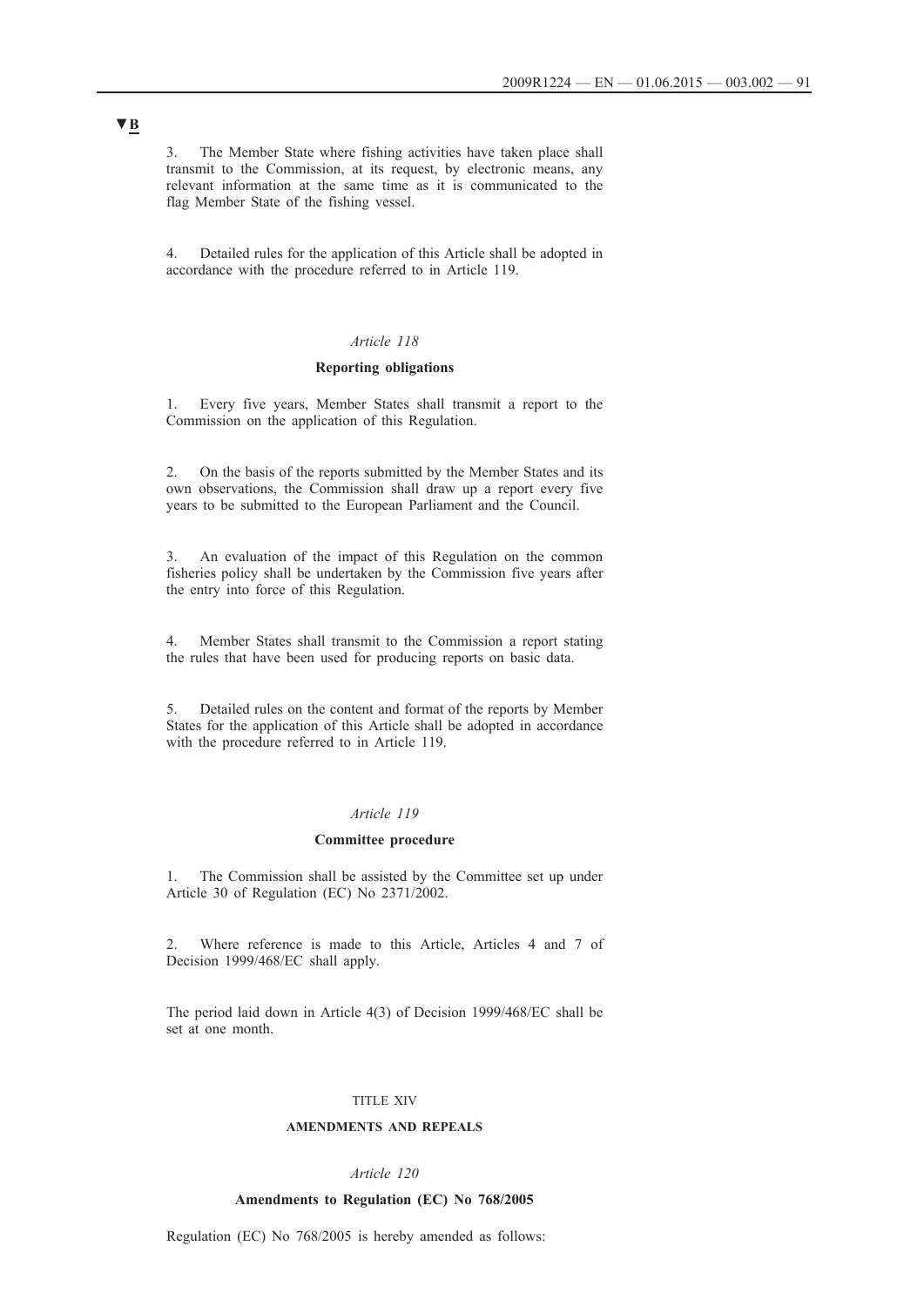- 1. in Article 3, the following point shall be added:
	- '(i) to assist in the uniform implementation of the control system of the common fisheries policy, including in particular:
		- organisation of operational coordination of control activities by Member States for the implementation of specific control and inspection programmes, control programmes related to illegal, unreported and unregulated (IUU) fishing and international control and inspection programmes,
		- inspections as necessary to fulfil the Agency's tasks in accordance with Article 17a.';
- 2. in Article 5
	- (a) paragraph 1 shall be replaced by the following:

'1. Operational coordination by the Agency shall cover control of all activities covered by the common fisheries policy.';

(b) the following paragraph shall be added:

'3. For the purpose of enhanced operational coordination between Member States, the Agency may establish operational plans with the Member States concerned and coordinate their implementation.';

3. Article 7 shall be replaced by the following:

#### *'Article 7*

## **Assistance to the Commission and the Member States**

The Agency shall assist the Commission and the Member States for the purpose of ensuring a high, uniform and effective fulfilment of their obligations under the rules of the common fisheries policy including the fight against IUU fishing and in their relations with third countries. The Agency shall in particular:

- (a) establish and develop a core curriculum for the training of the instructors of the fisheries inspectorate of the Member States and provide additional training courses and seminars to those officials and other personnel involved in control and inspection activities;
- (b) establish and develop a core curriculum for the training of Community inspectors before their first deployment and provide updated additional training and seminars on a regular basis to those officials;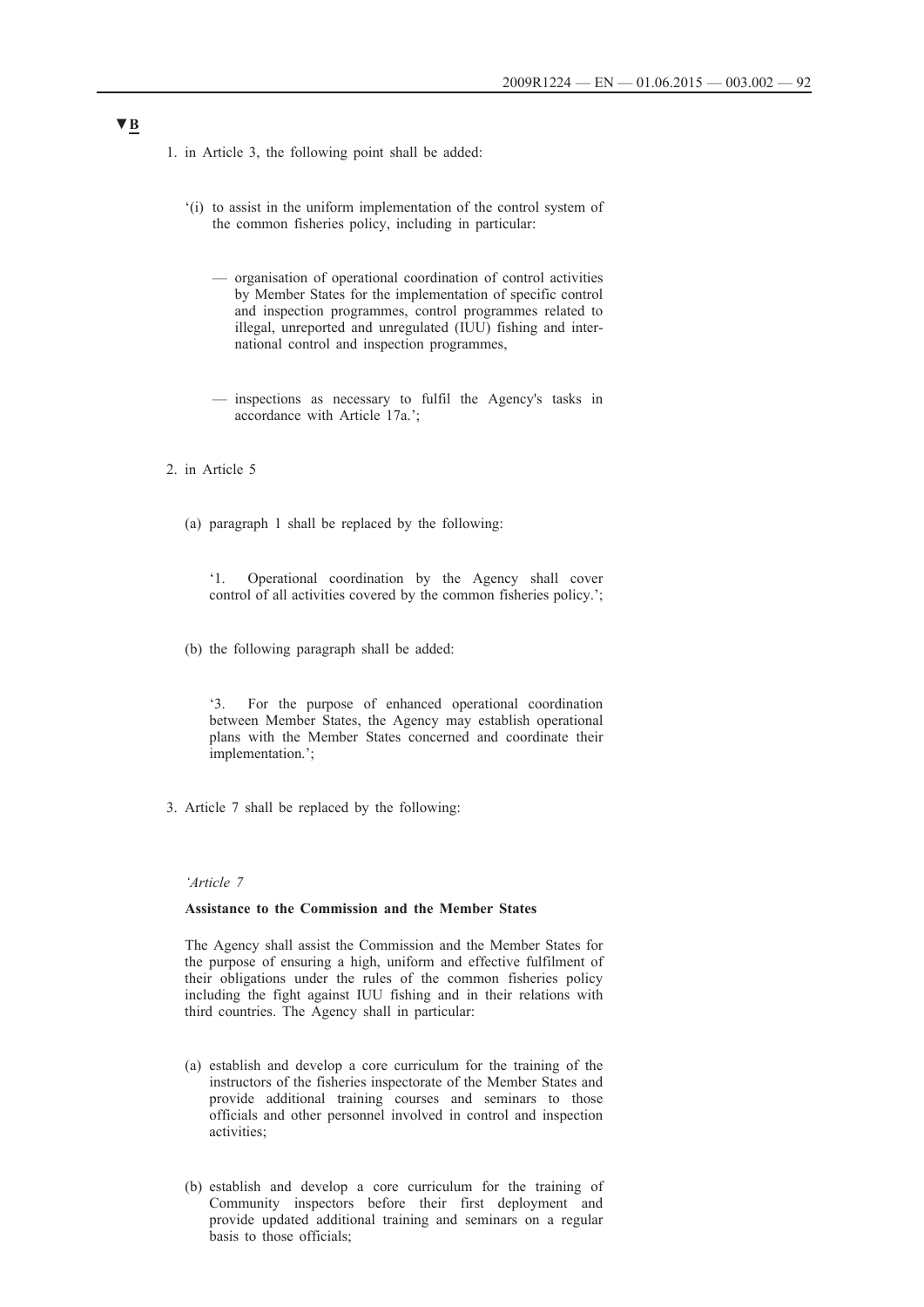- (c) at the request of Member States, undertake the joint procurement of goods and services relating to control and inspection activities by Member States as well as preparation for and the coordination of the implementation by Member States of joint pilot projects;
- (d) draw up joint operational procedures in relation to joint control and inspection activities undertaken by two or more Member States;
- (e) elaborate criteria for the exchange of means of control and inspection between Member States and between Member States and third countries and for the provision of such means by the Member States;
- (f) conduct risk analysis on the basis of the fisheries data on catches, landings and fisheries effort, as well as risk analysis of unreported landings including, inter alia, a comparison of data on catches and imports with data on exports and on national consumption;
- (g) on request from the Commission or of Member States develop common inspection methodologies and procedures;
- (h) assist Member States, at their request, to comply with their Community and their international obligations including the fight against IUU fishing and those arising in the framework of regional fisheries management organisations;
- (i) promote and coordinate the development of uniform risk management methodologies in the field of its competence;
- (j) coordinate and promote cooperation between Member States and common standards for the development of sampling plans defined in Council Regulation (EC) No 1224/2009 of 20 November 2009 establishing a Community control system for ensuring compliance with the rules of the common fisheries policy (\*).

(\*) OJ L 343, 22.12.2009, p. 1.';

4. Article 8 shall be replaced by the following:

#### *'Article 8*

 $\frac{1}{2}$ 

### **Implementation of Community obligations relating to control and inspection**

1. The Agency shall, at the request of the Commission, coordinate control and inspection activities by Member States on the basis of international control and inspection programmes by establishing joint deployment plans.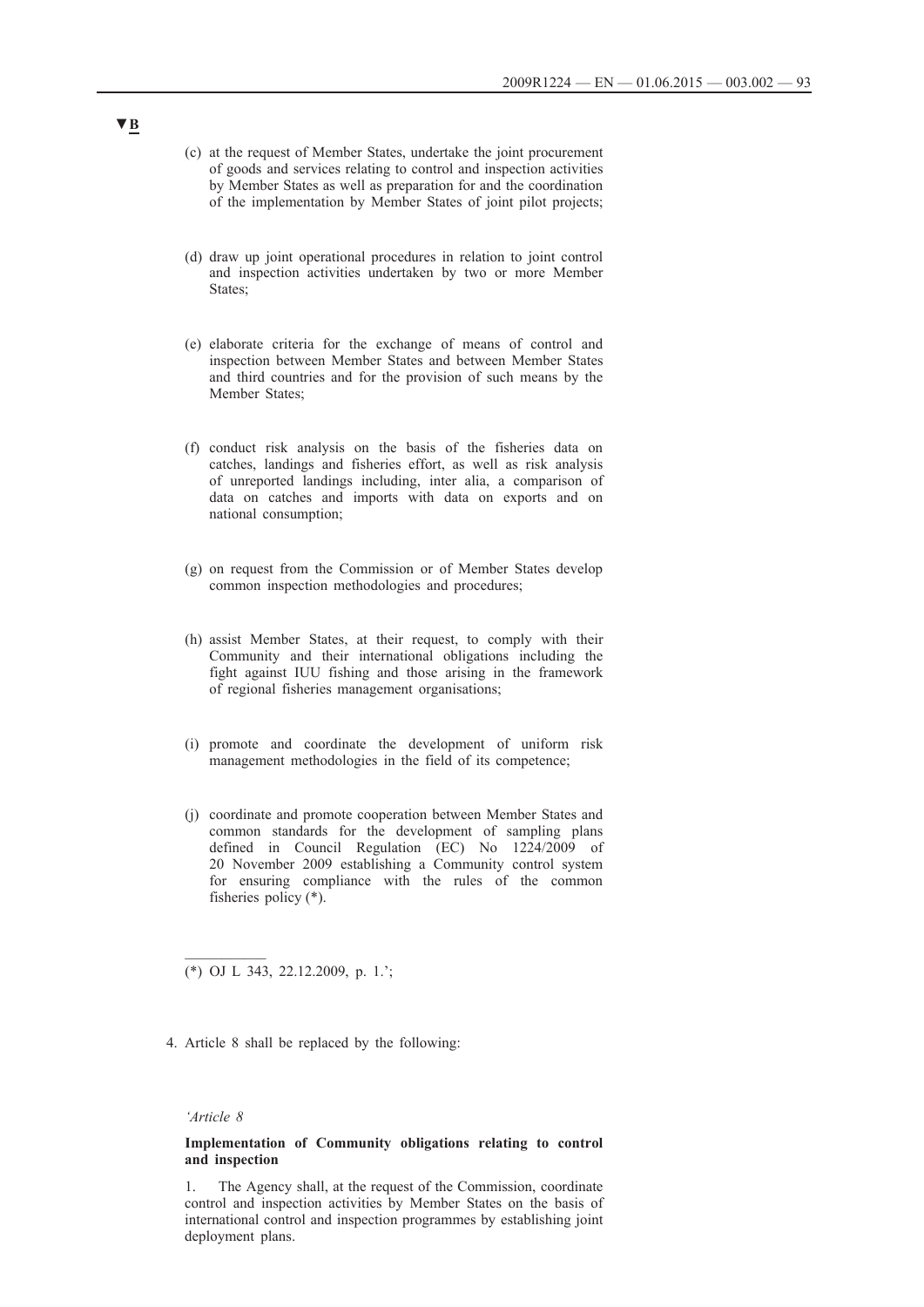2. The Agency may acquire, rent or charter the equipment that is necessary for the implementation of the joint deployment plans referred to in paragraph 1.';

5. Article 9 shall be replaced by the following:

#### *'Article 9*

#### **Implementation of specific control and inspection programmes**

1. The Agency shall coordinate the implementation of specific control and inspection programmes established in accordance with Article 95 of Regulation (EC) No 1224/2009 through joint deployment plans.

2. The Agency may acquire, rent or charter the equipment that is necessary for the implementation of the joint deployment plans referred to in paragraph 1.';

6. the following Chapter shall be inserted after Chapter III:

## 'CHAPTER IIIa

## **COMPETENCES OF THE AGENCY**

*Article 17a*

#### **Assignment of Agency officials as Community inspectors**

Officials of the Agency may be assigned in international waters as Community inspectors in accordance with Article 79 of Regulation (EC) No 1224/2009.

#### *Article 17b*

#### **Agency measures**

The Agency shall, where appropriate:

- (a) issue manuals on harmonised standards of inspections;
- (b) develop guidance material reflecting the best practices in the field of control of the common fisheries policy, including on the training of control officials, and update this on a regular basis;
- (c) provide the Commission with the necessary technical and administrative support to carry out its tasks.

#### *Article 17c*

#### **Cooperation**

1. The Member States and the Commission shall cooperate with, and afford the necessary assistance to, the Agency for the accomplishment of its mission.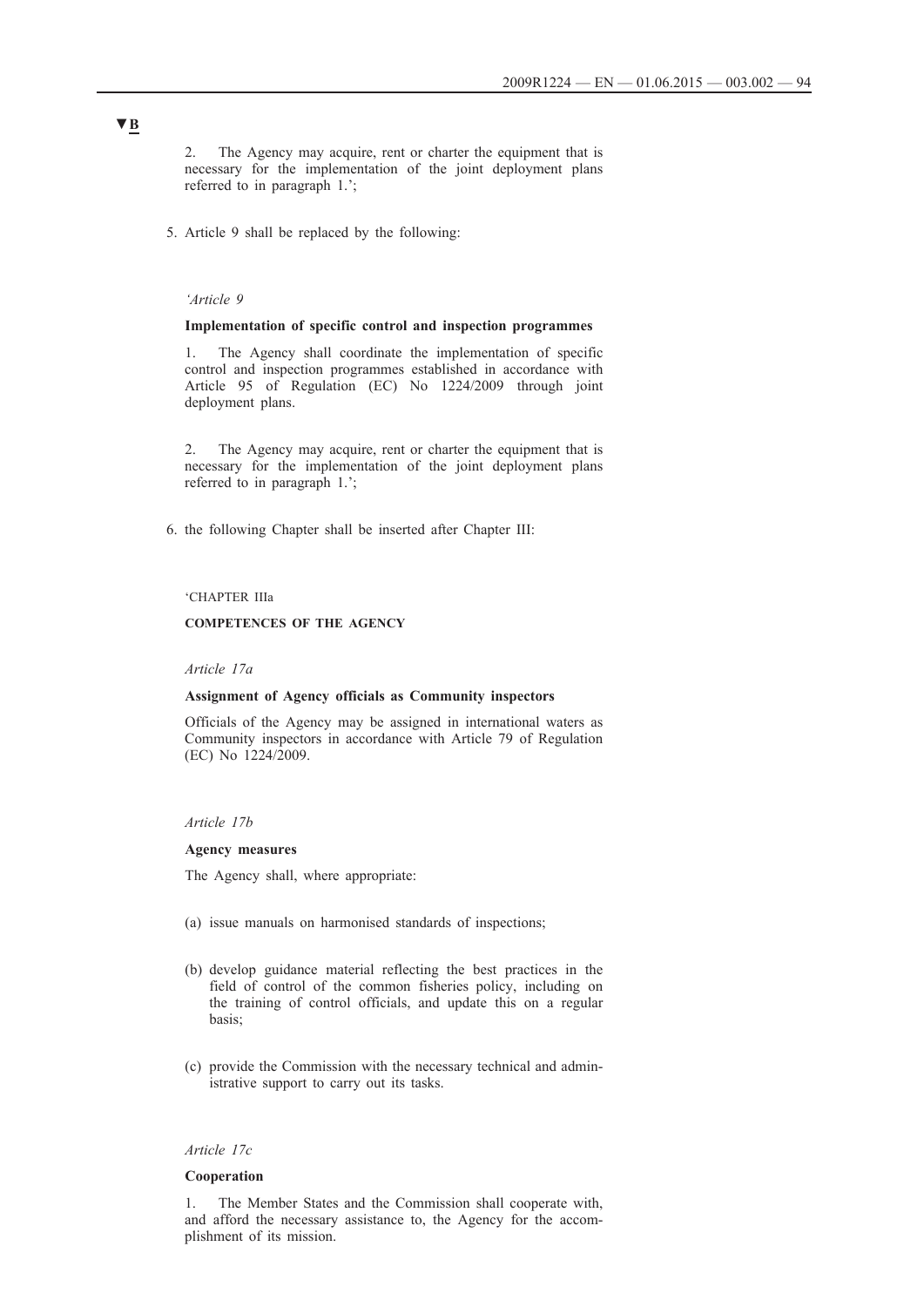2. With due regard to the different legal systems in the individual Member States, the Agency shall facilitate cooperation between Member States and between them and the Commission in the development of harmonised standards for control in accordance with Community legislation and taking into account best practices in Member States and agreed international standards.

#### *Article 17d*

### **Emergency unit**

1. Where the Commission, of its own initiative or at the request of at least two Member States, identifies a situation involving a direct, indirect or potential serious risk to the common fisheries policy, and the risk cannot be prevented, eliminated or reduced by existing means or cannot adequately be managed, the Agency shall be immediately notified.

2. The Agency acting upon a notification by the Commission or of its own initiative shall immediately set up an emergency unit and inform the Commission thereof.

#### *Article 17e*

#### **Tasks of the emergency unit**

1. The emergency unit set up by the Agency shall be responsible for collecting and evaluating all relevant information and identifying the options available to prevent, eliminate or reduce the risk to the common fisheries policy as effectively and rapidly as possible.

2. The emergency unit may request the assistance of any public authority or private person whose expertise it deems necessary to respond to the emergency effectively.

3. The Agency shall make the necessary coordination for undertaking an adequate and timely response to the emergency.

4. The emergency unit shall, where appropriate, keep the public informed of the risks involved and the measures taken.

## *Article 17f*

#### **Multiannual work programme**

1. The multiannual work programme of the Agency shall establish its overall objectives, mandate, tasks, performance indicators and the priorities for each action of the Agency over a five-year period. It shall include a presentation of the staff policy plan and an estimation of budget appropriations to be made available for the achievement of the objectives for that five-year period.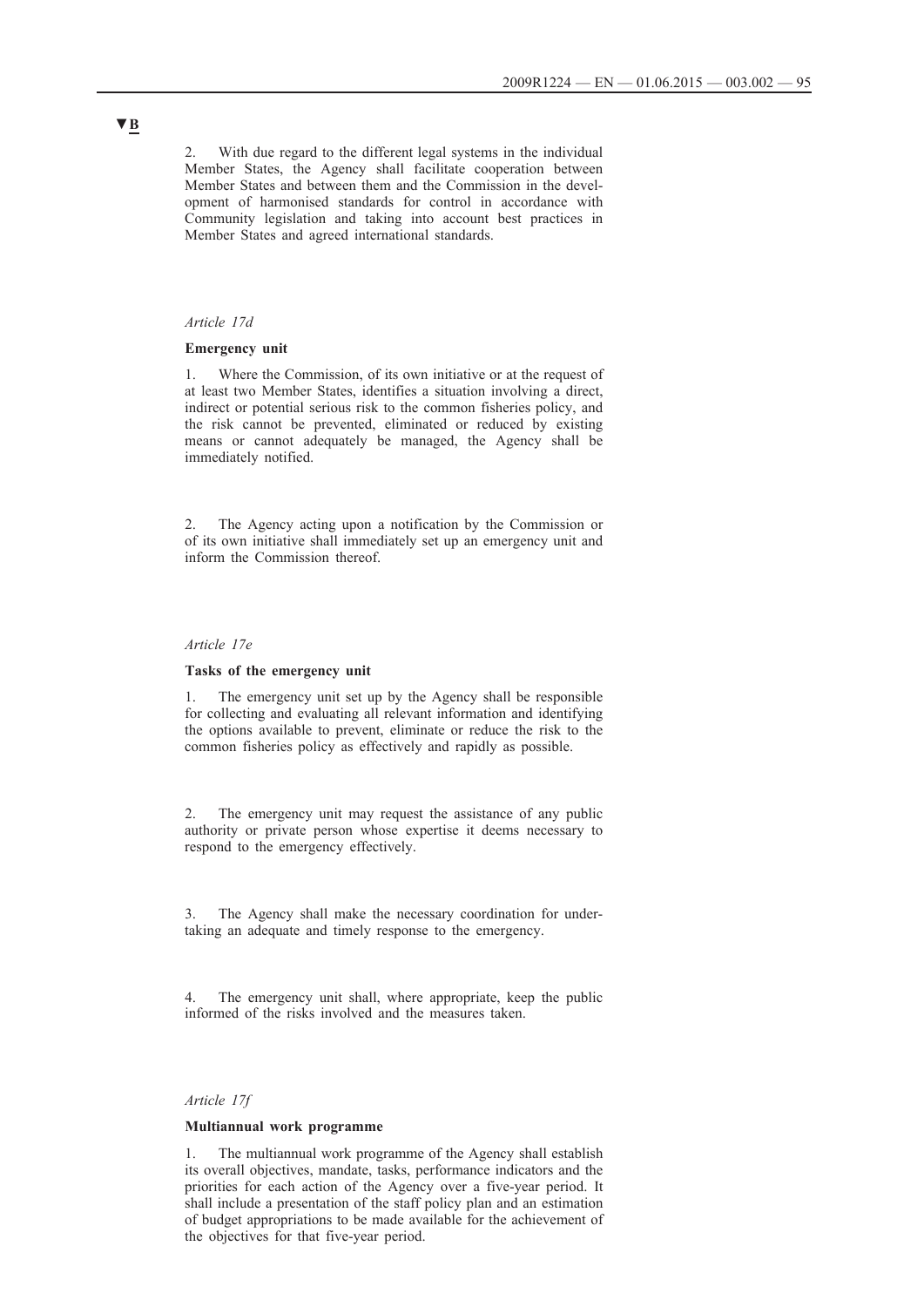2. The multiannual work programme shall be presented according to the activity-based management system and methodology developed by the Commission. It shall be adopted by the Administrative Board.

3. The work programme referred to in Article 23(2)(c) shall refer to the multiannual work programme. It shall clearly indicate the additions, changes or deletions in comparison with the previous year's work programme, and the progress made in the achievement of the overall objectives and priorities of the multiannual work programme.

#### *Article 17g*

#### **Cooperation in maritime affairs**

The Agency shall contribute to the implementation of the EU Integrated Maritime Policy, and in particular conclude administrative agreements with other bodies in matters covered by this Regulation after approval by the Administrative Board. The Executive Director shall inform the Commission and the Member States thereof at an early stage of such negotiations.

### *Article 17h*

#### **Detailed rules**

Detailed rules for the implementation of this Chapter shall be adopted in accordance with the procedure referred to in Article 30(2) of Regulation (EC) No 2371/2002.

These rules may cover in particular the formulation of plans for response to an emergency, the establishment of the emergency unit and the practical procedures to be applied.'.

## *Article 121*

#### **Amendments to other Regulations**

- 1. In Regulation (EC) No 847/96, Article 5 shall be deleted.
- 2. Regulation (EC) No 2371/2002 is amended as follows:
- (a) Article 21 shall be replaced by the following:

## *'Article 21*

## **Community control and enforcement system**

Access to waters and resources and the pursuit of activities as set out in Article 1 shall be controlled and compliance with the rules of the common fisheries policy enforced. For this purpose a Community system for the control, inspection and enforcement of the rules of the common fisheries policy shall be established.';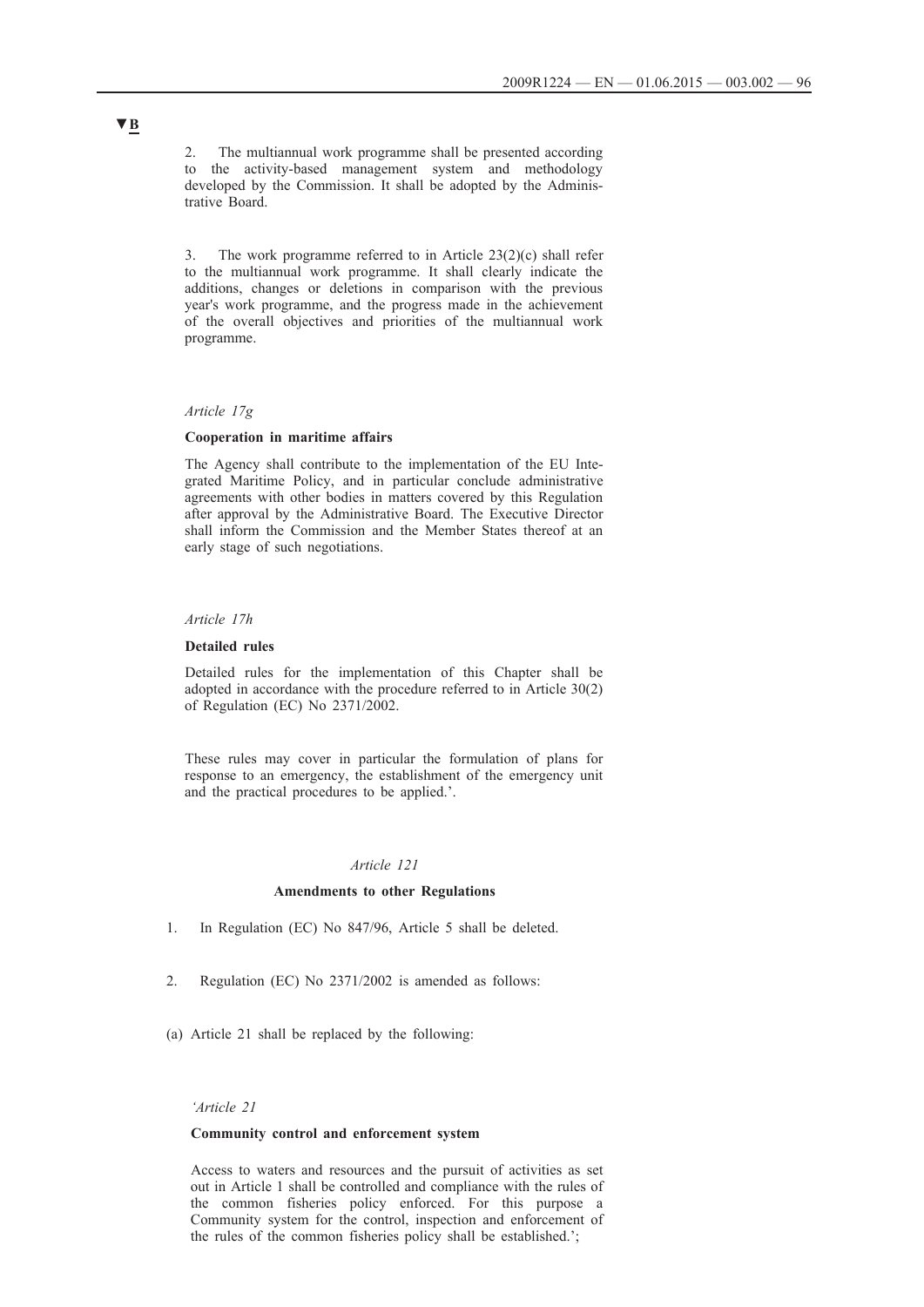(b) Articles 22 to 28 shall be deleted.

3. In Council Regulation (EC) No 811/2004 of 21 April 2004 establishing measures for the recovery of the northern hake stock  $(1)$ , Articles 7, 8, 10, 11, 12 and 13 shall be deleted.

4. In Council Regulation (EC) No 2115/2005 of 20 December 2005 establishing a recovery plan for Greenland halibut in the framework of the Northwest Atlantic Fisheries Organisation (2), Article 7 shall be deleted.

5. In Council Regulation (EC) No 2166/2005 of 20 December 2005 establishing measures for the recovery of the Southern hake and Norway lobster stocks in the Cantabrian Sea and Western Iberian peninsula  $(3)$ , Chapter IV shall be deleted.

6. In Council Regulation (EC) No 388/2006 of 23 February 2006 establishing a multiannual plan for the sustainable exploitation of the stock of sole in the Bay of Biscay (4), Chapter IV shall be deleted.

7. In Council Regulation (EC) No 509/2007 of 7 May 2007 establishing a multi-annual plan for the sustainable exploitation of the stock of sole in the Western Channel (5), Chapter IV shall be deleted.

8. In Council Regulation (EC) No 676/2007 of 11 June 2007 establishing a multiannual plan for fisheries exploiting stocks of plaice and sole in the North Sea  $(6)$ , Chapter IV shall be deleted.

9. In Council Regulation (EC) No 1098/2007 of 18 September 2007 establishing a multiannual plan for the cod stocks in the Baltic Sea and the fisheries exploiting those stocks  $(7)$ , Article 10(3) and (4), Article 11(2) and (3), Articles 12, 13, 15, Article 18(2) and (3), Articles 19 and 20, Article 22 second paragraph, Articles 23, 24 and 25 shall be deleted.

10. In Council Regulation (EC) No 1300/2008 of 18 December 2008 establishing a multi-annual plan for the stock of herring distributed to the west of Scotland and the fisheries exploiting that stock  $(^{8})$ , Articles 5 and 6 shall be deleted.

11. In Council Regulation (EC) No 1342/2008 of 18 December 2008 establishing a long-term plan for cod stocks and the fisheries exploiting those stocks (9), Articles 18, 19, 20, 21, 22, 23, 24, 26, 27, 28 and 29 shall be deleted.

(4) OJ L 65, 7.3.2006, p. 1. (5) OJ L 122, 11.5.2007, p. 7.

 $\overline{(^1)}$  OJ L 150, 30.4.2004, p. 1.

<sup>(2)</sup> OJ L 340, 23.12.2005, p. 3.

<sup>(3)</sup> OJ L 345, 28.12.2005, p. 5.

<sup>(6)</sup> OJ L 157, 19.6.2007, p. 1.

<sup>(7)</sup> OJ L 248, 22.9.2007, p. 1.

<sup>(8)</sup> OJ L 344, 20.12.2008, p. 6.

<sup>(9)</sup> OJ L 348, 24.12.2008, p. 20.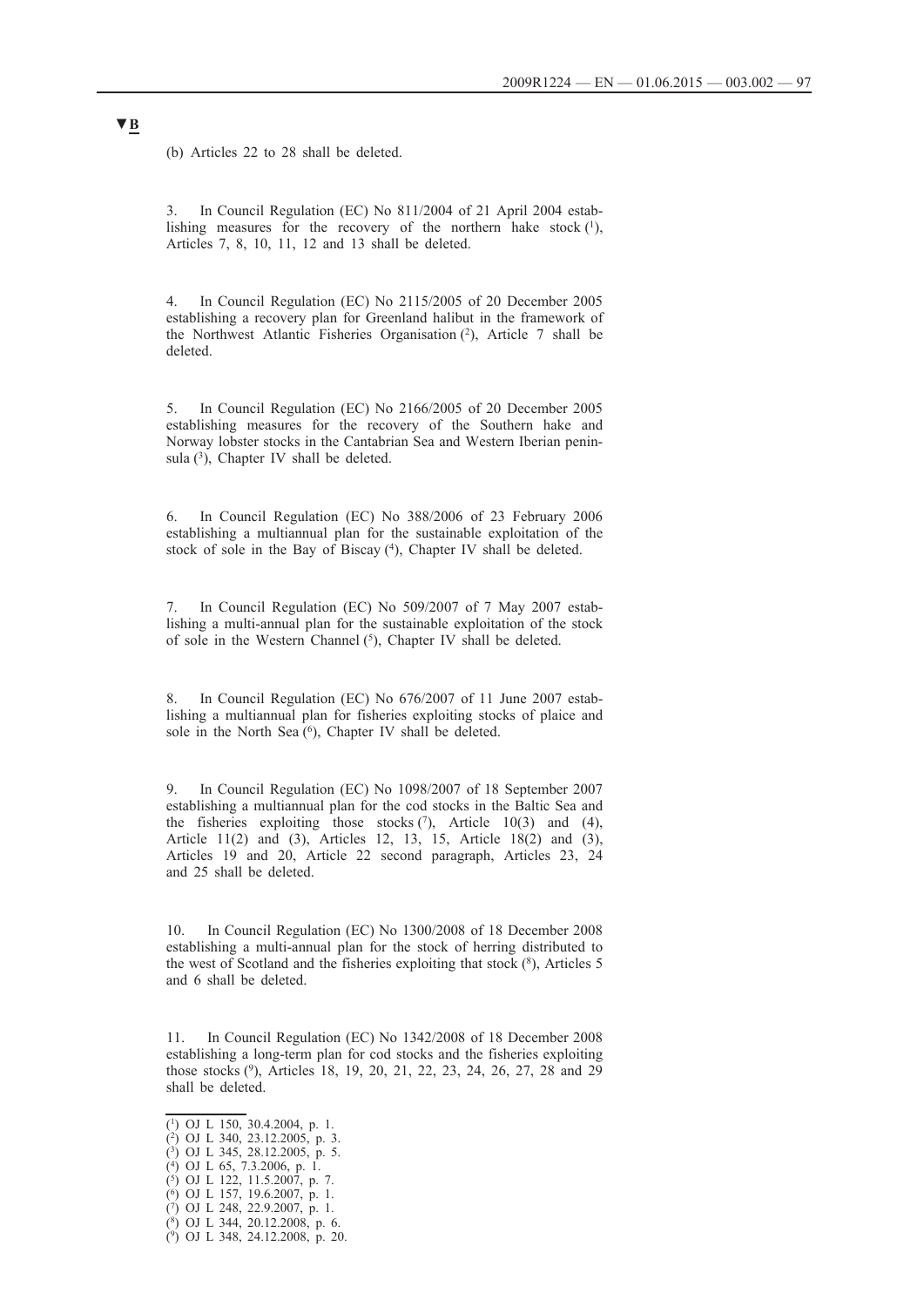#### *Article 122*

## **Repeals**

1. Regulation (EEC) No 2847/93 shall be repealed, except for Articles 6, 8 and 11, which shall be repealed with effect from the date of entry into force of the rules implementing Articles 14, 21 and 23 of this Regulation, and for Article 5, Article 9(5) and Articles 13, 21 and 34, which shall be repealed with effect from 1 January 2011.

2. Regulation (EC) No 1627/94 shall be repealed with effect from the date of entry into force of the rules implementing Article 7 of this Regulation.

3. Regulation (EC) No 1966/2006 shall be repealed with effect from 1 January 2011.

### *Article 123*

### **References**

References to the repealed Regulations and the provisions deleted in accordance with Article 121 shall be construed as references to this Regulation and shall be read in accordance with the correlation table in Annex II.

### TITLE XV

### **FINAL PROVISIONS**

#### *Article 124*

### **Entry into force**

This Regulation shall enter into force on the day following its publication in the *Official Journal of the European Union*.

It shall apply from 1 January 2010.

However,

- (a) Article 33(6) and (9), Articles 37, 43, 58, 60, 61, 63, 67, 68, 73, 78 and 84, Article 90(2), (3) and (4), Articles 93 and 117 and Article 121(3) to (11) shall apply from 1 January 2011;
- (b) Articles 6, 7, 14, 21 and 23 shall apply from the date of entry into force of the rules implementing them;
- (c) Article 92 shall apply six months after the entry into force of the rules implementing it.

This Regulation shall be binding in its entirety and directly applicable in all Member States.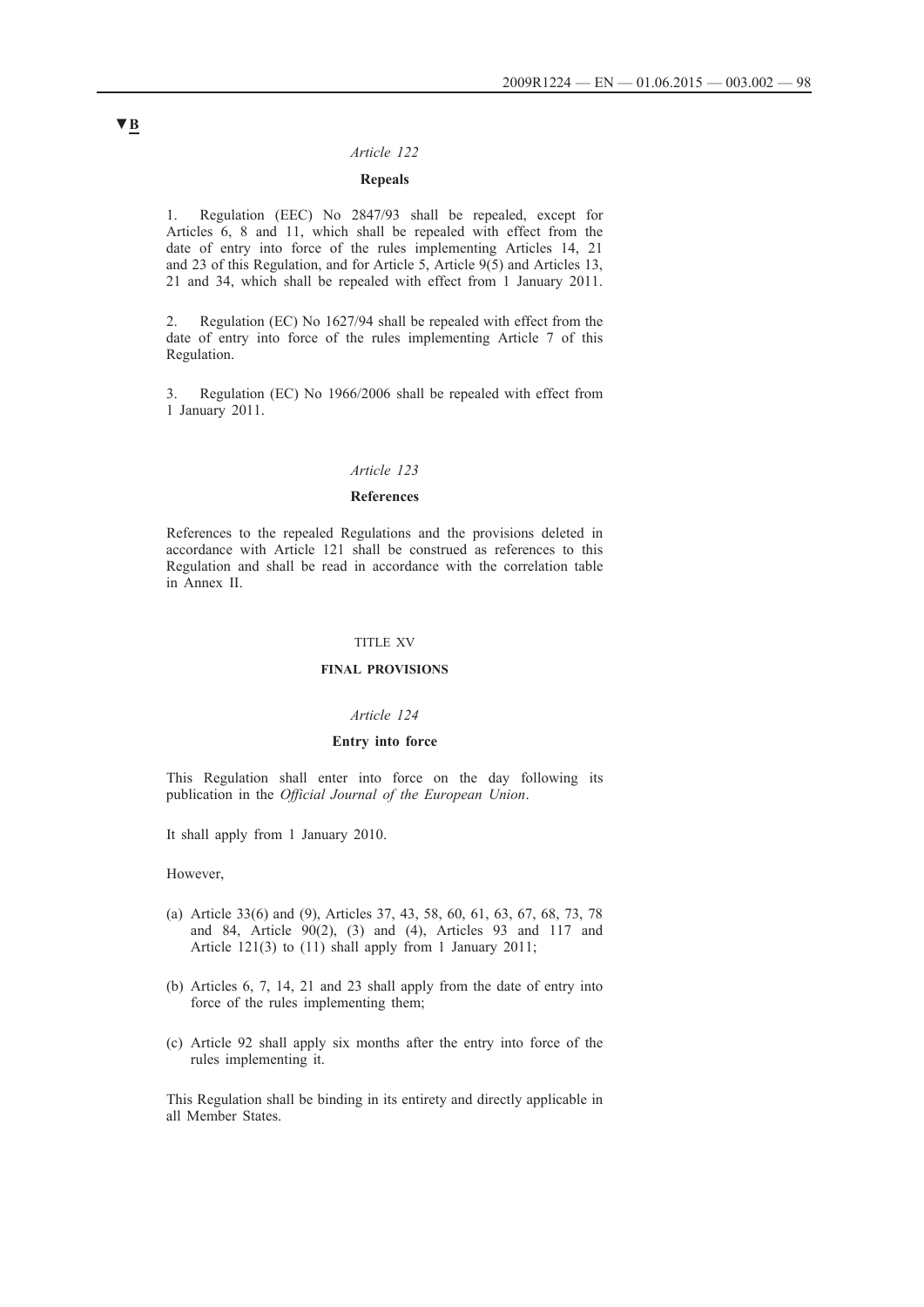#### *ANNEX I*

#### **SPECIFIC INSPECTION BENCHMARKS FOR MULTIANNUAL PLANS**

#### *Objective*

1. Each Member State shall set specific inspection benchmarks in accordance with this Annex.

### *Strategy*

2. Inspection and surveillance of fishing activities shall concentrate on fishing vessels likely to catch species subject to a multiannual plan. Random inspections of transport and marketing of species subject to a multiannual plan shall be used as a complementary cross-checking mechanism to test the effectiveness of inspection and surveillance.

#### *Priorities*

3. Different gear types shall be subject to different levels of prioritisation, depending on the extent to which the fleets are affected by fishing opportunity limits. For that reason, each Member State shall set specific priorities.

#### *Target benchmarks*

4. Not later than one month from the date of entry into force of a Regulation establishing a multiannual plan, Member States shall implement their inspection schedules taking account of the targets set out below.

Member States shall specify and describe which sampling strategy will be applied.

The Commission shall have access on request to the sampling plan used by the Member State.

(a) Level of inspection in ports

As a general rule, the accuracy to be achieved should be at least equivalent to what would be obtained by a simple random sampling method, where inspections shall cover 20 % of all landings of species subject to a multiannual plan by weight in a Member State.

(b) Level of inspection of marketing

Inspection of 5 % of the quantities of species subject to a multiannual plan offered for sale at auction.

(c) Level of inspection at sea

Flexible benchmark: to be set after a detailed analysis of the fishing activity in each area. Benchmarks at sea shall refer to the number of patrol days at sea in the management areas, possibly with a separate benchmark for days patrolling specific areas.

(d) Level of aerial surveillance

Flexible benchmark: to be set after a detailed analysis of the fishing activity conducted in each area and taking the available resources at the Member State's disposal into consideration.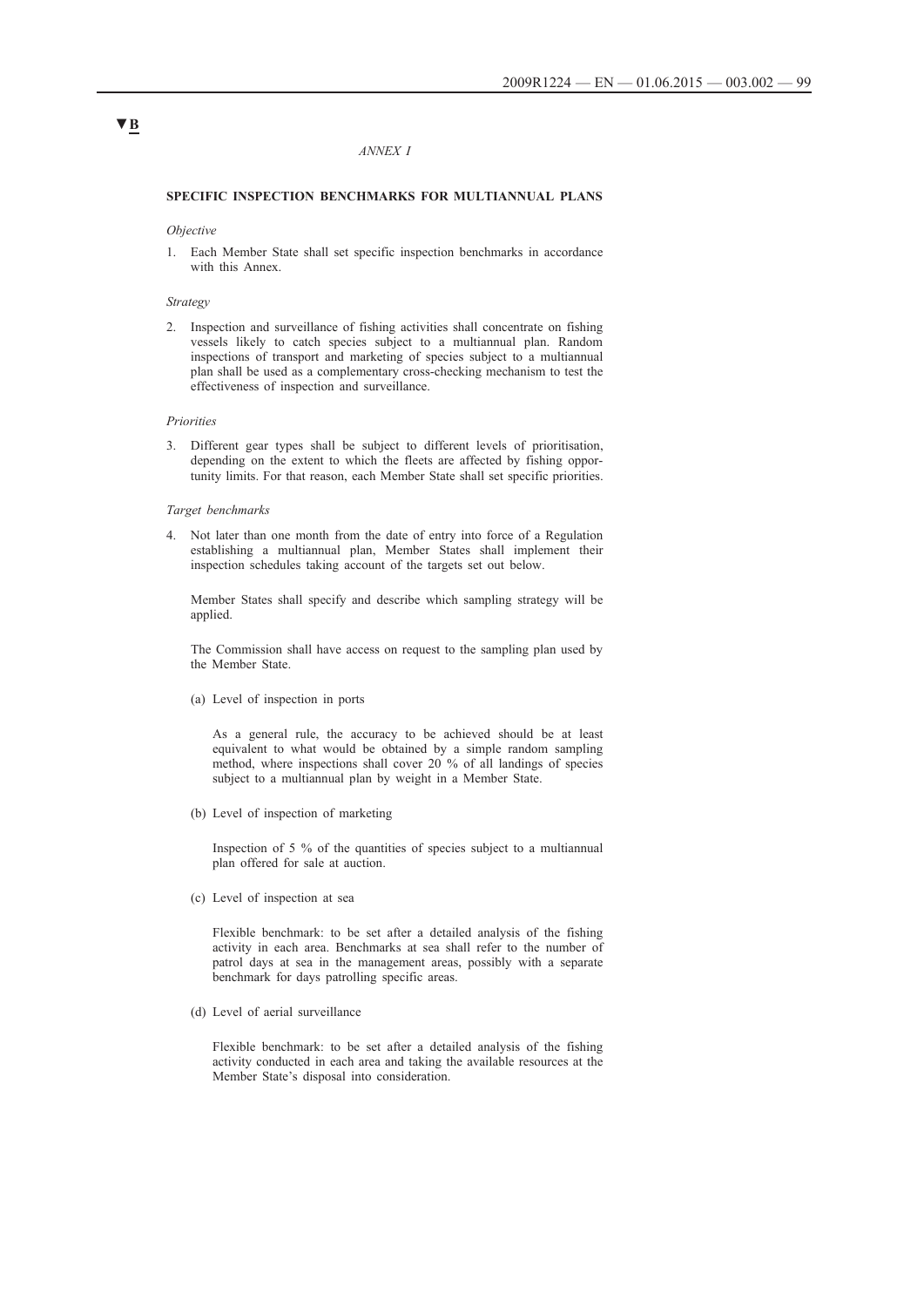## *ANNEX II*

## **CORRELATION TABLE**

| Regulation (EEC) No 2847/93                                   | This Regulation                |
|---------------------------------------------------------------|--------------------------------|
| Article $1(1)$                                                | Articles 1 and 2               |
| Article $1(2)$                                                | Article 5(3)                   |
| Article $1(3)$                                                | Article 2                      |
| Article 2                                                     | Article 5                      |
| Article 3                                                     | Article 9                      |
| Article $4(1)$                                                | Article 5                      |
| Article $4(2)$                                                | Article 75                     |
| Article $5(a)$ and $(b)$                                      | Article 74                     |
| Article $5(c)$                                                | Article 8                      |
| Article 6                                                     | Articles 14, 15 and 16         |
| Article 7                                                     | Articles 17 and 18             |
| Article 8                                                     | Articles 23, 24 and 25         |
| Article 9(1), (2), (3), (4), (4a), (5), (6), (7), (8) and (9) | Articles 62, 63, 64, 65 and 68 |
| Article $9(4b)$ and $(5)$                                     | Articles 66 and 67             |
| Article 11                                                    | Articles 20, 21 and 22         |
| Article 13                                                    | Article 68                     |
| Article 14                                                    | Article 59                     |
| Article 15(1), (2) and (4)                                    | Articles 33 and 34             |
| Article $15(3)$                                               | Article 36                     |
| Article 16                                                    | Article 117                    |
| Article 17                                                    | Articles 5                     |
| Article 19                                                    | Articles 112 and 113           |
| Title IIA                                                     | Title IV, Chapter I, Section 2 |
| Article $20(1)$                                               | Article 47                     |
| Article $20(2)$                                               | Article 49                     |
| Article $21(1)$                                               | Article 33                     |
| Article 21(2)                                                 | Article 35                     |
| Article $21(3)$                                               | Article 36                     |
| Article 21(4)                                                 | Article 37                     |
| Article 21a                                                   | Article 35                     |
| Article 21b                                                   | Article 34                     |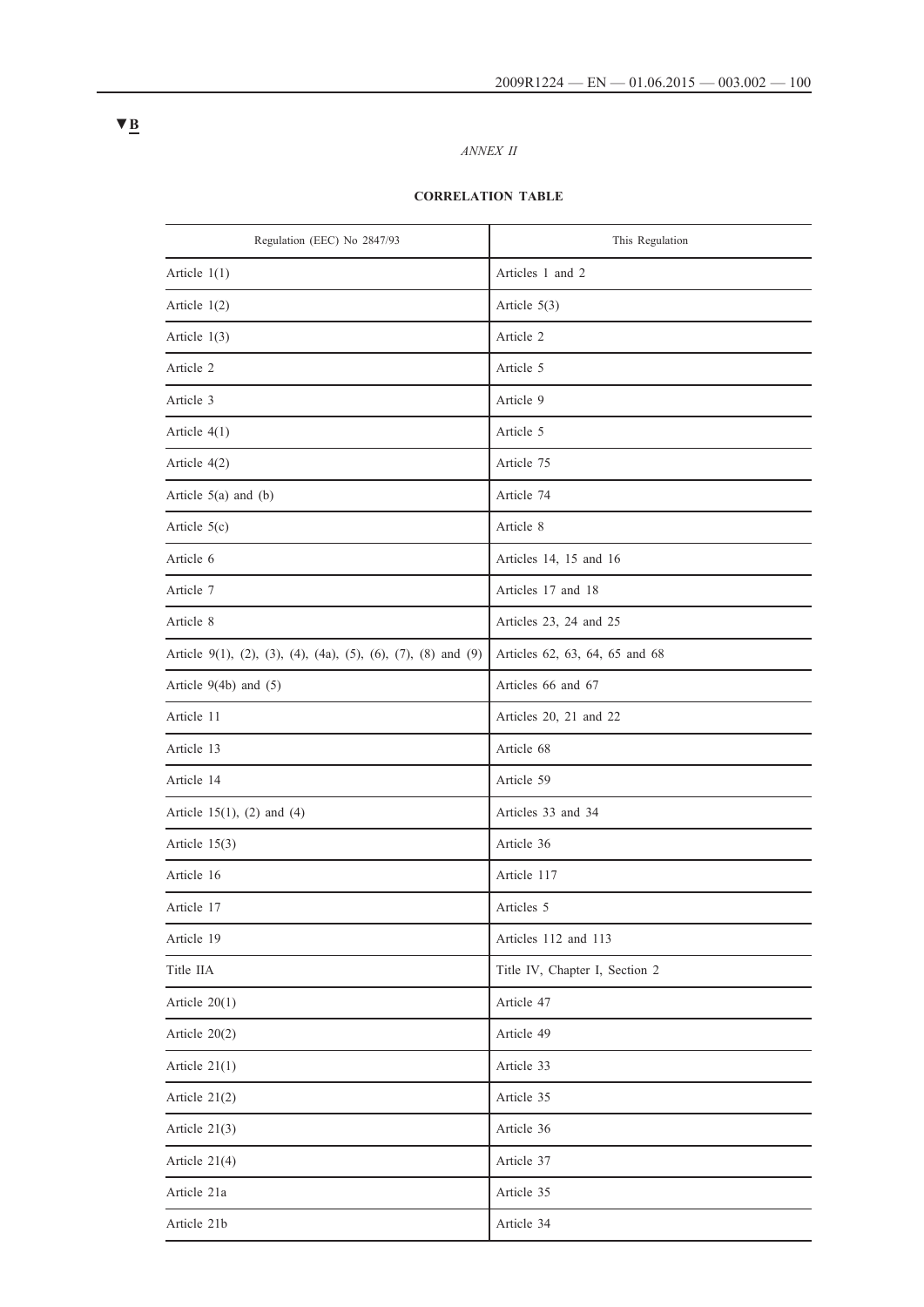| Article 21c                  | Article 36                                     |
|------------------------------|------------------------------------------------|
| Article 23                   | Article 105                                    |
| Title V                      | Title IV, Chapter II, and Article 109          |
| Article $28(1)$              | Article 56                                     |
| Article $28(2)$              | Articles 57 and 70                             |
| Article 28(2a)               | Article 56                                     |
| Article 29                   | Articles 96, 97, 98 and 99                     |
| Article 30                   | Article 102                                    |
| Article $31(1)$ and $(2)$    | Articles 89 and 90                             |
| Article $31(4)$              | Article 86                                     |
| Article $32(1)$              | Article 85                                     |
| Article $32(2)$              | Article 88                                     |
| Article 33                   | Article 86                                     |
| Article 34                   | Article 117                                    |
| Article 34a                  | Article 117                                    |
| Article 34b                  | Article 98                                     |
| Article 34c                  | Article 95                                     |
| Article 35                   | Article 118                                    |
| Article 36                   | Article 119                                    |
| Article 37                   | Articles 112 and 113                           |
| Article 38                   | Article 3                                      |
| Article 39                   | Article 122                                    |
| Article 40                   | Article 124                                    |
| Regulation (EC) No 1627/94   | This Regulation                                |
| The entire Regulation        | Article 7                                      |
| Regulation (EC) No 847/96    | This Regulation                                |
| Article 5                    | Article 106                                    |
| Regulation (EC) No 2371/2002 | This Regulation                                |
| Article 21                   | Articles 1 and 2                               |
| Article $22(1)$              | Articles 6, 7, 8, 9, 14 and 75                 |
| Article 22(2)                | Articles 58, 59, 62, 68 and 75                 |
| Article $23(3)$              | Article $5(3)$ , Article $5(5)$ and Article 11 |
| Article $23(4)$              | Articles 105 and 106                           |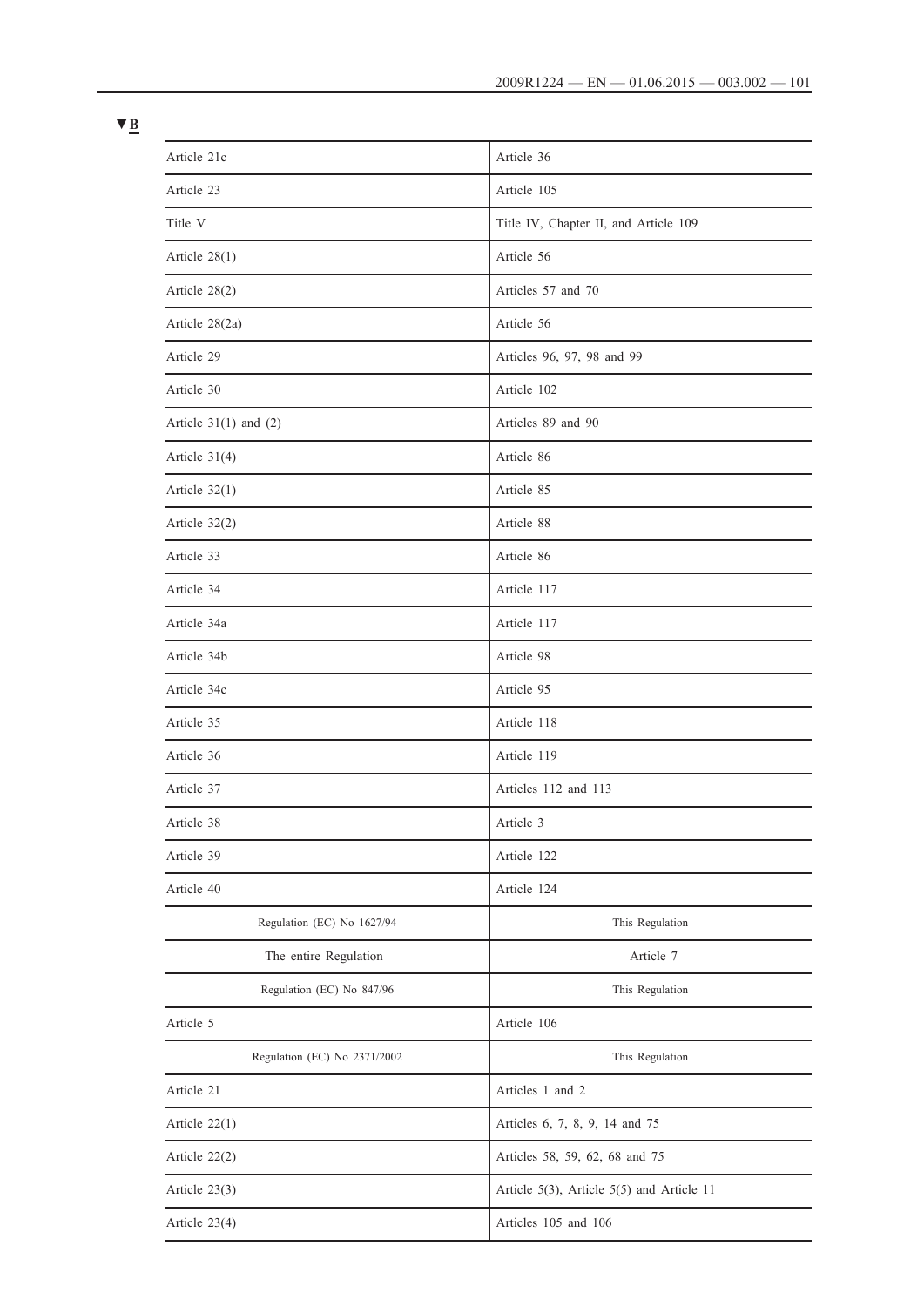| Article 24                   | Article 5, Title VII and Articles 71 and 91     |
|------------------------------|-------------------------------------------------|
| Article 25                   | Chapters III and IV of Title VII and Article 89 |
| Article $26(1)$              | Article 96                                      |
| Article $26(2)$              | Article 108                                     |
| Article 26(4)                | Article 36                                      |
| Article $27(1)$              | Articles 96 to 99                               |
| Article $27(2)$              | Articles 101 and 102                            |
| Article $28(1)$              | Article 117                                     |
| Article $28(3)$              | Articles 80, 81 and 83                          |
| Article $28(4)$              | Article 79                                      |
| Article $28(5)$              | Article 74                                      |
| Regulation (EC) No 811/2004  | This Regulation                                 |
| Article 7                    | Article 14(2)                                   |
| Article 8                    | Article 17                                      |
| Article 10                   | Article $14(3)$                                 |
| Article 11                   | Article 44                                      |
| Article 12                   | Article $60(6)$                                 |
| Regulation (EC) No 2166/2005 | This Regulation                                 |
| Article 9                    | Article 14(3)                                   |
| Article 10                   | Article $60(1)$                                 |
| Article 12                   | Article 44                                      |
| Article 13                   | Article $60(6)$                                 |
| Regulation (EC) No 2115/2005 | This Regulation                                 |
| Article 7                    | Article 14(3)                                   |
| Regulation (EC) No 388/2006  | This Regulation                                 |
| Article 7                    | Article 14(3)                                   |
| Article 8                    | Article $60(1)$                                 |
| Article 10                   | Article 44                                      |
| Article 11                   | Article $60(6)$                                 |
| Regulation (EC) No 509/2007  | This Regulation                                 |
| Article 6                    | Article 14(3)                                   |
| Article 8                    | Article 44                                      |
| Article 9                    | Article $60(6)$                                 |
| Regulation (EC) No 676/2007  | This Regulation                                 |
| Article 10                   | Article 14(2)                                   |